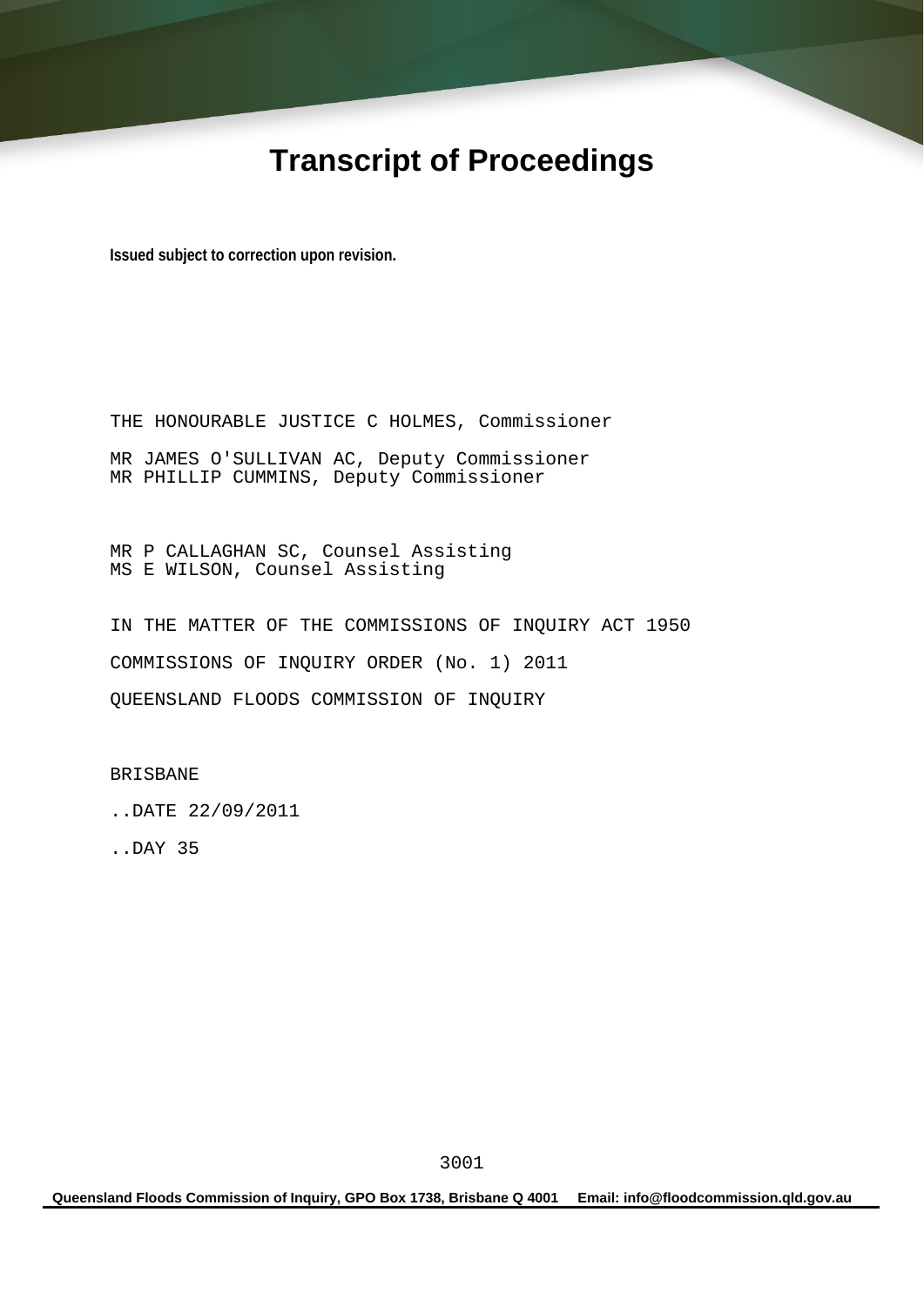THE COMMISSION RESUMED AT 10.00 A.M.

MR CALLAGHAN: I call Thomas Fischer.

THOMAS PAUL FISCHER, SWORN AND EXAMINED:

MR CALLAGHAN: Could you tell the Commission your full name and occupation, please?-- Thomas Paul Fischer, and I'm a travel agent.

Mr Fischer, you've prepared a statement for the Commission; is that correct?-- That's correct.

**20**  And that statement refers to a number of other documents which are attached to this copy of it that I'm about to show you; is that correct?-- That's correct. Yes.

Yes, I tender that.

COMMISSIONER: Exhibit 592.

ADMITTED AND MARKED "EXHIBIT 592"

MR CALLAGHAN: And it's the case, Mr Fischer, isn't it, that you had an insurance policy with QBE?-- Correct

**40**  Madam Commissioner, the Commission is in receipt of a statement from a Mr Shaun Standfield on behalf of QBE. He's provided a statement with a number of attachments. It would be helpful to tender that before we hear more from Mr Fischer.

COMMISSIONER: Exhibit 593.

ADMITTED AND MARKED "EXHIBIT 593"

**50**  MR CALLAGHAN: Mr Fischer, you have a copy of your statement there in front of you now, do you?-- I do.

All right. Can I take you in that - can we move straight to paragraph 18, and we've all had your statement so we know what's contained in the leadup to that point, but the fact is, you lodged a claim for insurance with QBE on the 13th of January this year?-- Yes.

**10**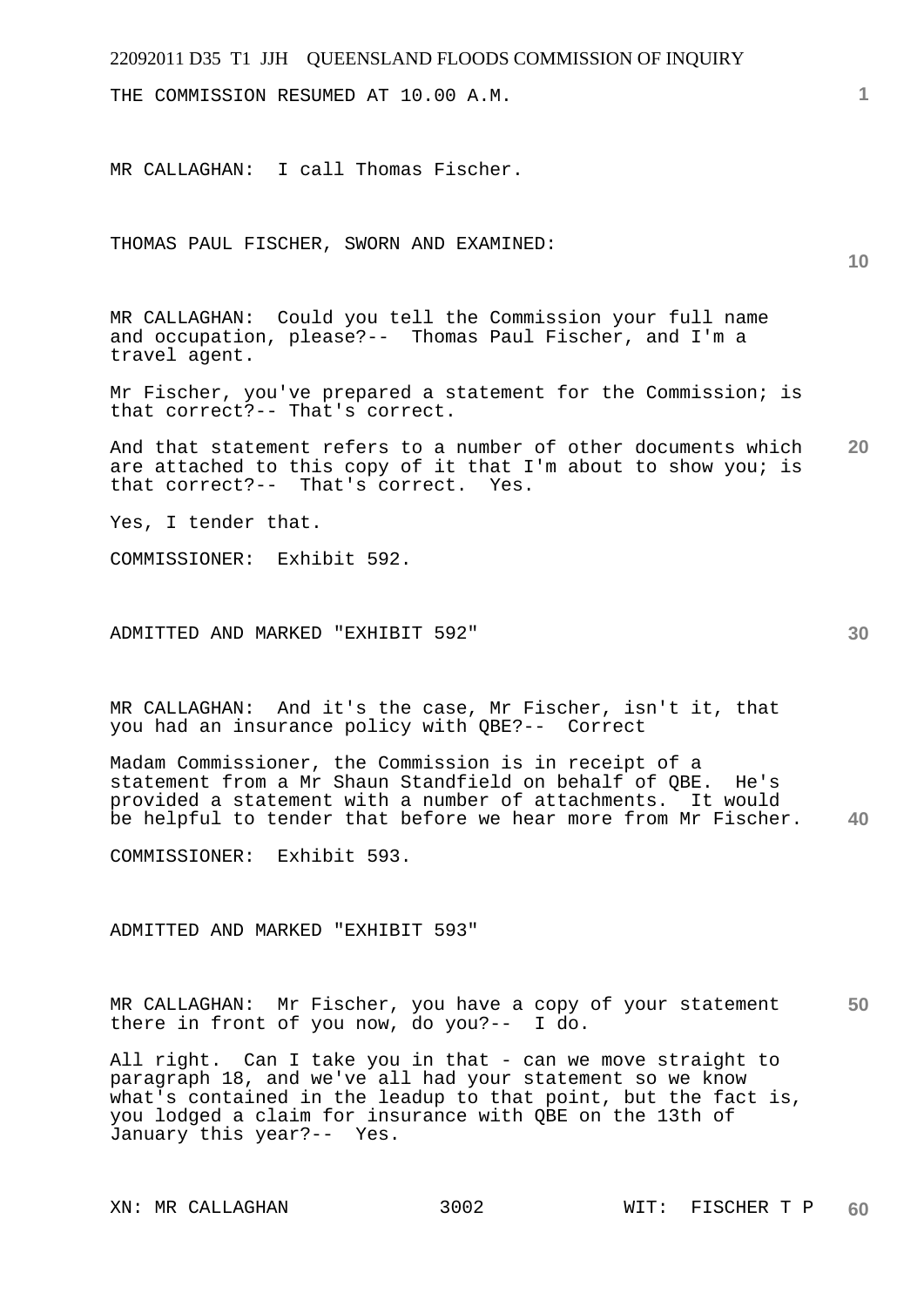Is that right?-- Mmm-hmm.

And we learn in paragraph 19 that on the 19th of January an assessor carried out an inspection; is that correct?-- That's right.

Now, it's not referred to in your statement but I can tell you, in attachment 2 to Mr Standfield's statement there's reference to a telephone call to you from Crawford & Co on the 24th of January to update you as to progress. You don't refer to that in your statement. Do you have a recollection of any such call?-- I don't have a recollection of that call, no.

All right. May it have happened and you just don't recall it?-- It's possible.

All right. We can move then to paragraph 20 of your statement. You refer to a letter that you received from QBE on the 8th of February?-- Yes.

And in that letter you were told that an assessor had attended and it seemed probable from the preliminary information that the damage was due to flood which was excluded under your policy; is that right?-- That's right.

Okay. Now, just to interpolate for the purposes of chronology, we know, by reference to paragraph 7.5 of Mr Standfield's material, that the Insurance Council of Australia Hydrology Report was received on the 10th of March. That doesn't concern you directly?-- No.

But perhaps we can move back to your statement in paragraphs 21 to 22 where you record that a Mr Peter Andrew, the Improvement Manager for QBE, called you and explained the heavy workload that QBE was experiencing?-- That's right, yep.

**40**  Now, in your statement, in paragraph 21, you say that occurred between the 8th of February and the 18th of April. Could I suggest that, according to the QBE material, they say that call occurred on the 18th of March?-- Okay.

Which is consistent with the range-----?-- Sure.

-----of dates you gave-----?-- Yep.

-----and you'd accept that as accurate?-- Yeah.

**50**  Okay. And as a result Water Technology were appointed to complete a site-specific hydrology report; is that correct?-- Yes.

Is that your understanding? It would appear - if we move to paragraph 23 - that such inspection occurred on the 18th of April?-- Yes.

And looking in paragraph 24, you received a letter on the 27th of April advising you that a hydrologist had been appointed to

**1**

**10** 

**20**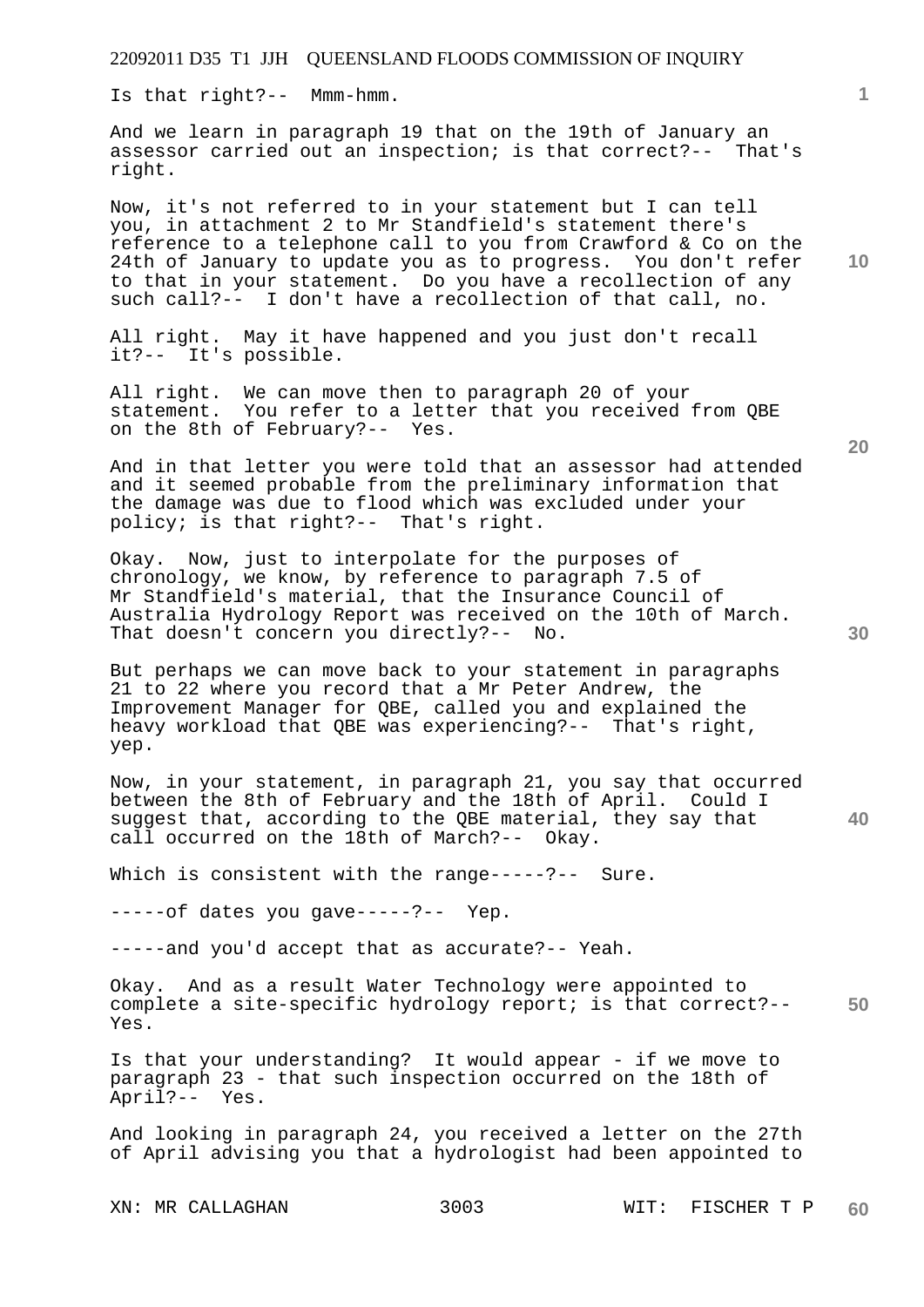provide a site-specific report; is that right?-- Yeah.

I take it you already knew that?-- Well, I assumed, and I can't remember, but that David Cox - this is my recollection, that he would have contacted us before the 18th of April to say they'd been appointed or that they wanted to come out and we arranged that - that visit from him.

All right-----?-- But the advice came from QBE after that date that they'd been appointed.

Yes. I might take you to the letter of 27 April 2011, I think that might be available. It's in attachment 7 of Mr Standfield's material, perhaps in other places as well. We can see in that letter, if we just scroll down a little-----?-- Yeah.

-----even then as at 27 April QBE apologised for the period of uncertainty but undertook you to - undertook to advise you as to the results as soon as possible; is that right?-- Yep.

Okay. And in that regard it would seem that they did convey the results to you fairly quickly. We understand from the QBE material, paragraph 7.5 of Mr Standfield, that the Water Technology report was received on the 6th of June and, indeed, you received a letter from QBE on that date advising you that the claim had been denied because the damage had been caused by flood?-- Yeah. The letter was dated 6th of June. We would have received it a day or so later.

Certainly?-- Yep.

Thereafter. Okay. Now, QBE say that - accompanying that, and I think you agree that a copy of the hydrology report accompanied that letter?-- Yes.

It's also said, by reference to paragraph 7.4 in Mr Standfield, there was some other material which accompanied it as well. The loss adjustor's report, the Queensland Reconstruction Authority Interactive Flood Map. Other material as well. Do you recall any other material?-- There was about 30 pages of material all together. A lot of it were graphs, figures-----

Yes?-- -----things not specific to our property.

**50**  Okay. Well, if we move then to paragraph 26 of your statement. You telephoned a Mr Andrew, the Business Improvement Manager, on the 14th of June in order to determine who you should contact for the purposes of an internal review; is that right?-- That's correct. Up until that point of time I had no - no names to contact within the insurance company at all other than Peter Andrew, who had called, as you said, on the 18th of march, to sort of go through where they were at, and all of the other letters came unsigned, they - sorry, they were signed but with no name with any contact-----

**10** 

**1**

**30** 

**20**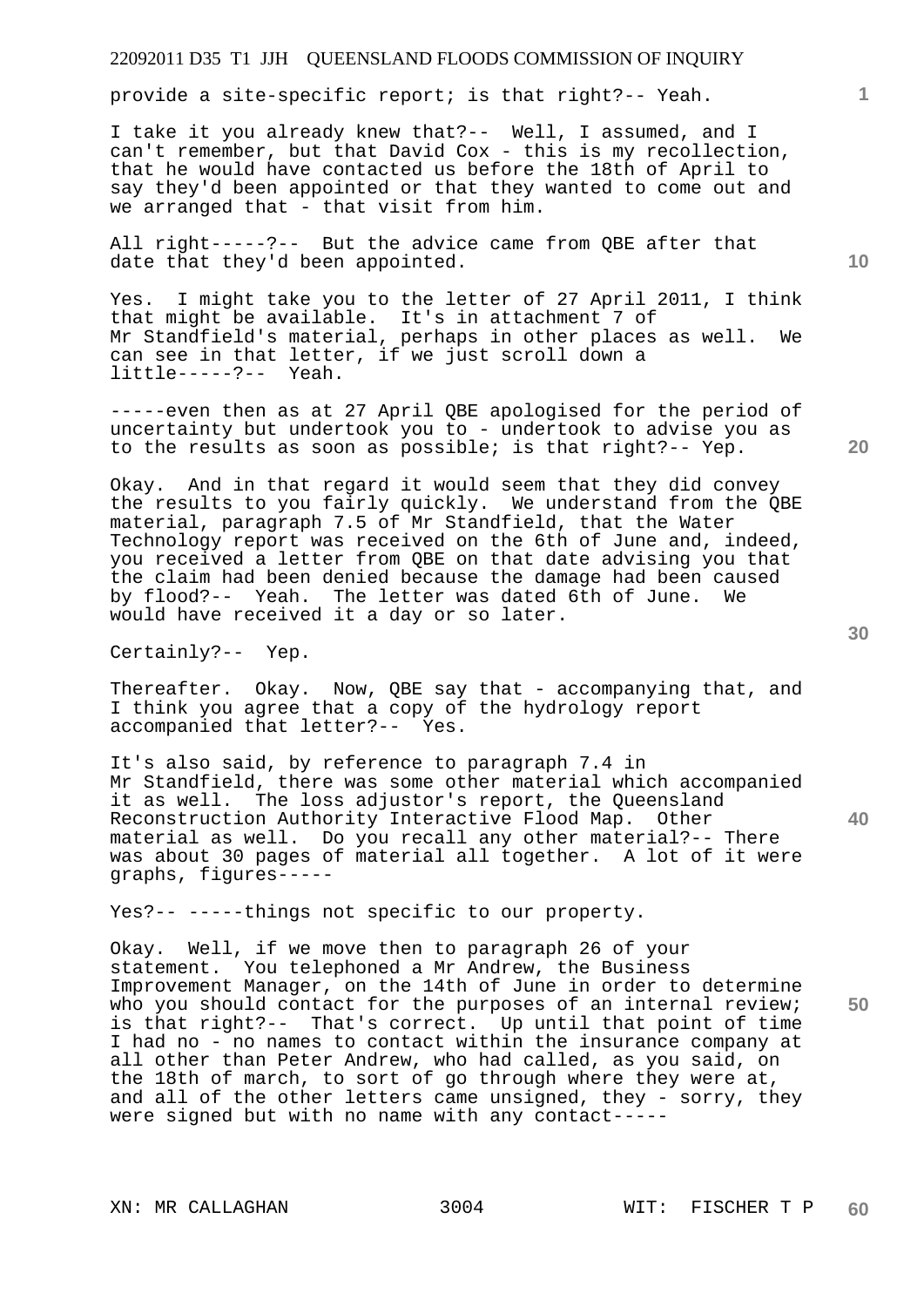Right?-- -----so - I'd made no phone calls because that was only going to hold things up further for us and for other people as well, so I was relying on them to contact me until that point where we got the refusal letter and at that point, you know, I wanted to take it to the dispute process but had no idea who to contact.

Right. I think did Mr Andrew advise you - I think this is an e-mail exchange, we don't need to go to it - did he provide you with some contact details?-- He did.

Of a Christina Eller?-- That's correct.

And he also told you, I think, that the complaint or dispute resolution process for the Queensland floods were being handled in Sydney; is that correct?-- Yes, he did, yes.

All right. Okay. Well, following on from that, if we look at paragraph 27 of your statement, you sent an e-mail to the said Christina Eller requesting a review of the decision?-- Yes.

And in that there were - or in that - at that time there was a bit of information exchanged but you also referred to a report done for a neighbouring block of units which found the cause of inundation to them to be stormwater runoff; is that right?-- That's correct.

Can you just tell us about that?-- The property is probably 250 metres or so further along the golf course to us and it's just my understanding that as a result of the report that they - they received, their insurer accepted that the damage - I think the insurer of the body corporate accepted that the damage was caused by stormwater runoff and that they settled a claim with that body corporate.

Now, you provided, at some stage, QBE with a copy of that report; is that correct?-- That's correct.

**40**  And do you recall whether it was at this time? It might have been a bit later, was it?-- It was given to Water Technology at the time that they visited our place-----

All right?-- -----on the - wherever it was that-----

We'll come to that?-- Yeah.

Look, there were some other e-mail exchanges in June but I might move forward to paragraph 28 and the 15th of July?-- Mmm-hmm.

You sent an e-mail to Ms Eller, and copied in others, because no response had been received; is that right?-- That's right. I was told and I probably read the insurance PDS that the dispute process should take 15 business days-----

Yes?-- -----and the 15 business days was up and I hadn't heard so I contacted them, yes.

**10** 

**1**

**20** 

**30**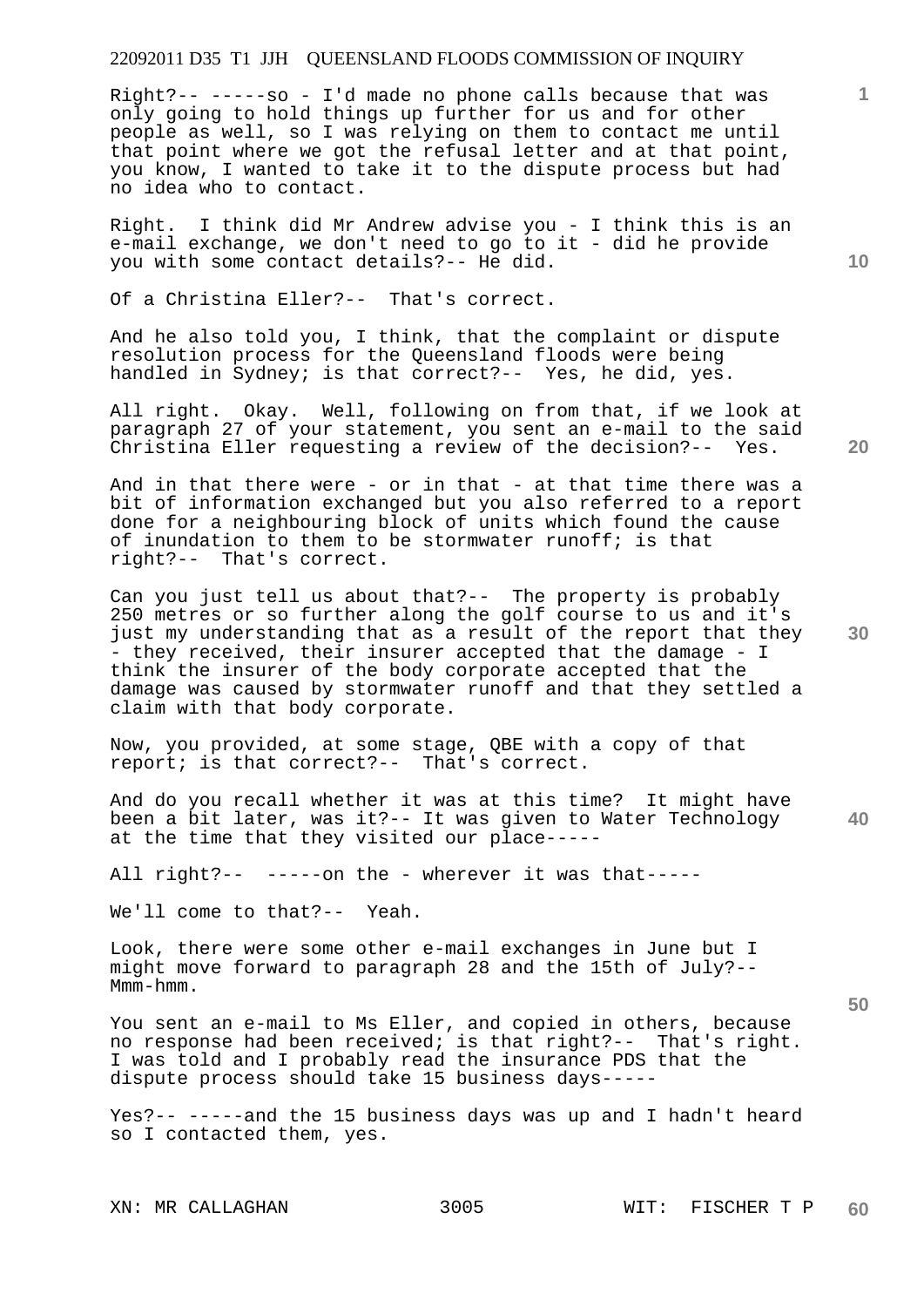All right. Now, there is an e-mail at this time that I'd like to show to you. It's referred to in attachment 7 of Mr Standfield's material but I think we can just get a copy. It's an e-mail of the 15th of July-----?-- Yes.

-----from a Mr Colin Ahern at 3.23 p.m. Thank you. And again, back there in July, in that e-mail, there is an apology-----?-- Yep.

-----that there hasn't been a response within the required time frame and to your expectation; is that correct?-- That's correct. My understanding is that Peter Andrew, after I had the conversation with him, contacted Colin Ahern, who was in the claims department and he responded in that way, yes.

All right. Now, again, there are e-mail exchanges at and around this time. In paragraph 29 you refer to other e-mails, and I might take you to another one from-----?-- The one on the 18th of July-----

Yes?-- -----was in response to the one on the 15th and it came from Christina Eller saying that the file had been transferred to a Juliette Eden and she would be in touch.

That's right. I was going to show you-----?-- Sorry.

-----another one from the 18th of July at 2.59 p.m. Yes, that's the one, I think, it's on the screen. If we go to the last paragraph of that one. Again, there's an apology for the lengthy delay, "however the sheer volume of claims and disputes has us absolutely stretched," and so on?-- Mmm-hmm.

You received that one?-- Yes.

**40**  Yep. Okay. I think the relevant references there for Mr Standfield would be paragraphs 10.1 to 10.3, 13.1 to 13.2 and e-mails are discoverable in attachments 2 and 8. Now, I have to ask you about something else that's contained in the material we've obtained from QBE and that relates to a - what they describe as a teleconference between yourself and Ms Eden on the 18th of July. There's no reference to that in your statement. Do you have any recollection of such a conversation?-- I recall the conversation. I don't - wasn't aware that anyone else other than Juliette Eden and myself were involved in the telephone conversation.

There may not have been, that's just the way they've described it, I think?-- Okay, yeah.

And it's suggested in their records that it was agreed that QBE would only contact you about substantive developments. Does that ring a bell at all?-- Yeah, the offer was that they would call me every Monday morning to update me on the progress of the claim, or the dispute, rather, at that stage. Again, because that was just going to tie up time and resources I said, "Well, there's no point. Unless, you know, something that has happened that you need to let me know there's no point ringing me every Monday morning." So, yes,

**10** 

**1**

**20**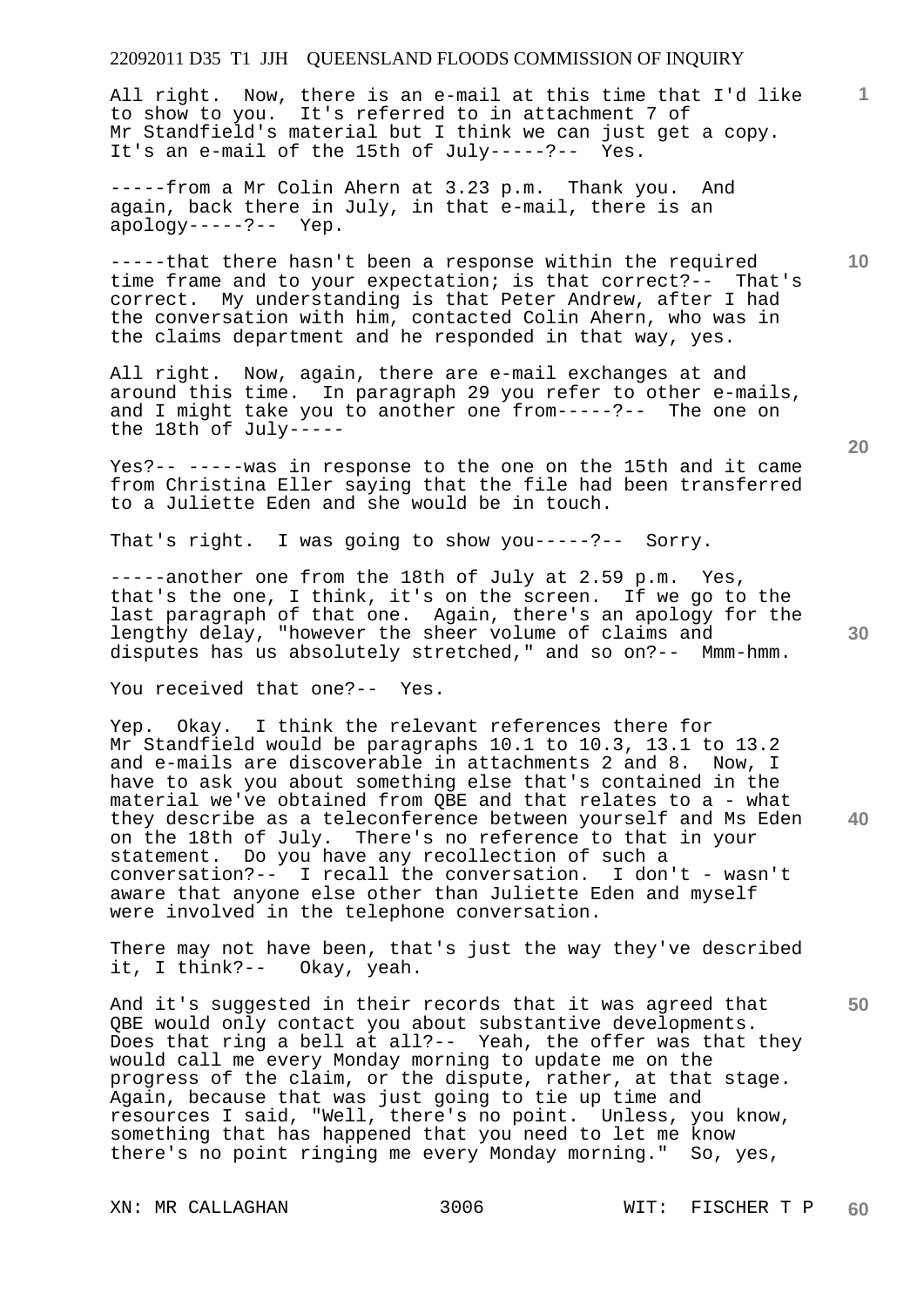that's - that's correct, yeah.

All right. I'll take you to paragraph 30 of your statement. It's indicated that you responded to Ms Eden's e-mail on the 19th of July providing information as requested; is that right?-- That's correct, yes.

And that was in response to a series of questions which had been posed to you?-- Yes.

Paragraph 31 - sorry. You'd indicated there where you'd received the map from the hydrology report into the neighbouring units; is that right?-- Sorry, what was that?

You told - in that e-mail you identified the source of the hydrology report that you had in relation to the neighbouring units?-- I'm not sure about that but they already had - Water Technology already had that, yeah.

All right. In paragraph 31 you refer to an e-mail received from Ms Eden on the 25th of July, and again we might look at that one?-- Yes.

That's the 25th of July at 12.02 p.m. In essence, advising you that a site-specific hydrology report was required and a hydrologist would be in contact; is that right?-- Yep. Yes.

And then - or, there things lay until we learn in paragraph 32, on the 19th of August you sent Ms Eden an e-mail; is that right?-- My statement here says the 18th of August but-----

Okay?-- -----if it was - yeah, the 18th of August, yes.

You might be right. We probably don't need to resolve that. I think QBE records indicate the 19th, but, in any case, the e-mail will speak for itself. Now, what it says is - or what you said to them then was that you'd been understanding in the initial stages of the claims progress as to the enormity of the staff - enormity of the task that the staff had-----?-- Yes.

-----but now there was no longer an excuse for not addressing things in a timely manner; is that correct?-- Yes.

And was that essentially what you were feeling at that time?-- Yeah. I mean, moving forward, at the end of the day they again moved the dispute process to a third person, this was the second person at this stage, something that was supposed to take 15 days at that stage had taken two months at least, and as far I was concerned it wasn't acceptable, yeah.

Well, you talk about another person becoming involved-----?--Yeah.

-----and if we look at paragraph 33-----?-- Yes.

-----there's an e-mail that you received from Mr Richard Feld on the 22nd of August; is that right?-- That's correct.

**10** 

**20** 

**1**

**40** 

**50**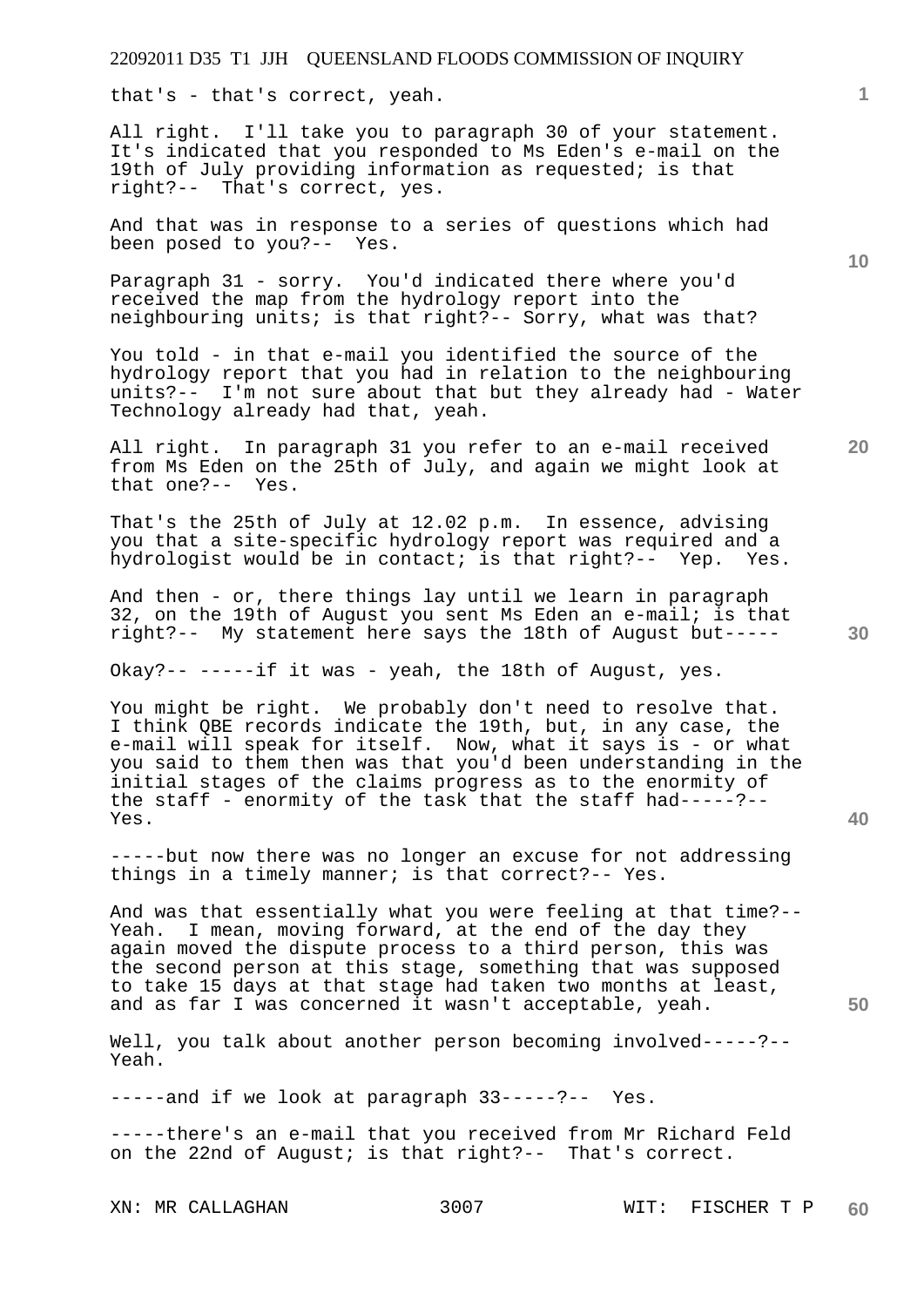And you responded to that e-mail at 12.39 p.m., and again we might be able to get that one up. I might just read - you've got a copy of it in front of you but I can-----?-- Sorry, what was the date of that one?

That's the 12.39 p.m. on the 22nd of August?-- Yep.

And the point being that you asked Mr Feld why did it take a contact from you in order to obtain information. There we have it there. Those first two paragraphs speak for themselves. Why did it take you contacting them in order for information to be obtained, and you identify there that no reason for the inaction was given, nor was there any reason given for why Mr Feld had taken over the resolution of your claim, and you express your discontent there; is that correct?-- Well, that's right. I think going back one, the 25th of July, Juliette Eden said that another site-specific report would have to be prepared by the hydrologist. There had been no contact from the insurance company or the hydrologist and, you know, we were another, I guess, nearly a month down the track.

And really, can I ask you this, in relation to those concerns that you express there, as to whether there was a reason for the inaction over those weeks or as to why there'd been the change of staff or anything like that, have you ever actually had a response to those-----?-- No.

-----queries?-- No.

All right. Well, moving on, just to complete the story. Paragraph 34, Mr Cox from Water Technology called to arrange an appointment, and it would seem that that occurred that day, is that correct, by reference-----?-- Yes.

-----to paragraph 36?-- Yes.

And there was some conversation there in which they indicated they didn't agree with the other hydrology report you'd obtained?-- Sorry, when they attended?

Yes?-- Yes.

Yes?-- They - they basically said that they disagreed with the other report. They came in, they just sat down - we invited them to sit down in the lounge room at the dining table and they really had no intention to do any other inspection or anything, they had pretty much made up their mind that this was caused by flooding. One comment at one stage during the visit was that, "We've done hundreds of these and they've all been flooding." I felt that our situation was perhaps a little bit different being in a golf course and all the stormwater that comes into the place, but they were really just there to justify their initial report.

And this conversation went for some time?-- Yeah. Yeah, well, yeah. Only probably because of our initiation rather than really that they felt they needed to or wanted to be

**10** 

**1**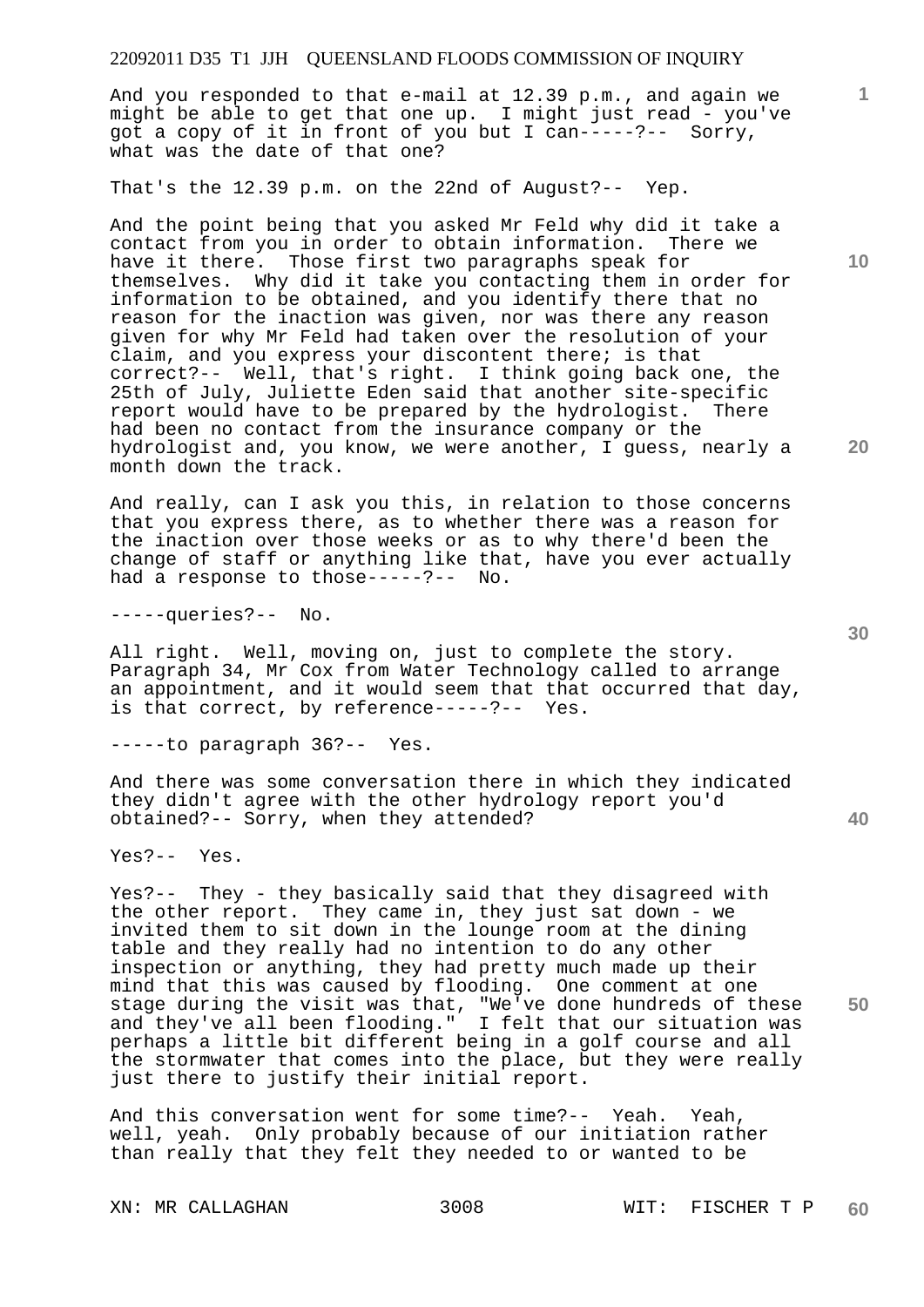there.

Perhaps could you-----?-- This is my own personal - at one stage my wife, who's been pretty much traumatised by this, she was quite upset with their attitude.

Right?-- Yeah.

Okay. Well, just to complete the picture. At paragraph 40 you say that you received an e-mail on the 25th of August advising that QBE would take another 15 business days to make a decision; is that correct?-- That's correct.

And - look, there are other communications in your statement and in the accompanying exhibits between you and QBE. I'd suggest to you that the ones that we've covered are, in terms of what we're talking about, some of the more important ones; would you agree with that?-- Yes.

Were there any others in particular that stick out in your mind that we haven't covered?-- No.

Well, we know these hearings of this Commission began on Monday. Did you do anything on Monday?-- Did I which?

Did you do anything in relation to your claim on Monday?-- Oh, yes, I did. I e-mailed Richard Feld again, because the last period of 15 business days had again expired, and basically asked him where we were at, and within 24 hours I had an e-mail with a letter attached and the supplementary report from the hydrologist, which is again another 30 pages, pretty much justifying what they originally - they originally found, and the letter from QBE again denies our claim.

I just missed the last thing you said?-- The QBE letter again denied our claim as being caused by flooding in their - their terminology.

So it was on Tuesday that you were finally advised of the outcome of the review which was requested on the 15th of June?-- Yes.

That's three months after the request for the review?-- Yes.

Eight months after the claim was lodged?-- Yes.

**50**  Mr Fischer, QBE has, as I've indicated, supplied a statement to the Commission and I have to put it to you that they say that they believe that in the circumstances it generally handled the claim in an appropriate and timely manner. That's what they say. I invite your comment?-- Well, as I said, in the initial stages, it's an exceptional event, normally you wouldn't accept that sort of time frame but we were quite willing to accept what was going on. As I said, we made no phone calls, no contact to try and make our claim go through any quicker than anyone else's, but when we got to the dispute stage and they weren't complying with their own 15 business day time frames, I don't think that's really acceptable. I

**1**

**20** 

**10** 

**30**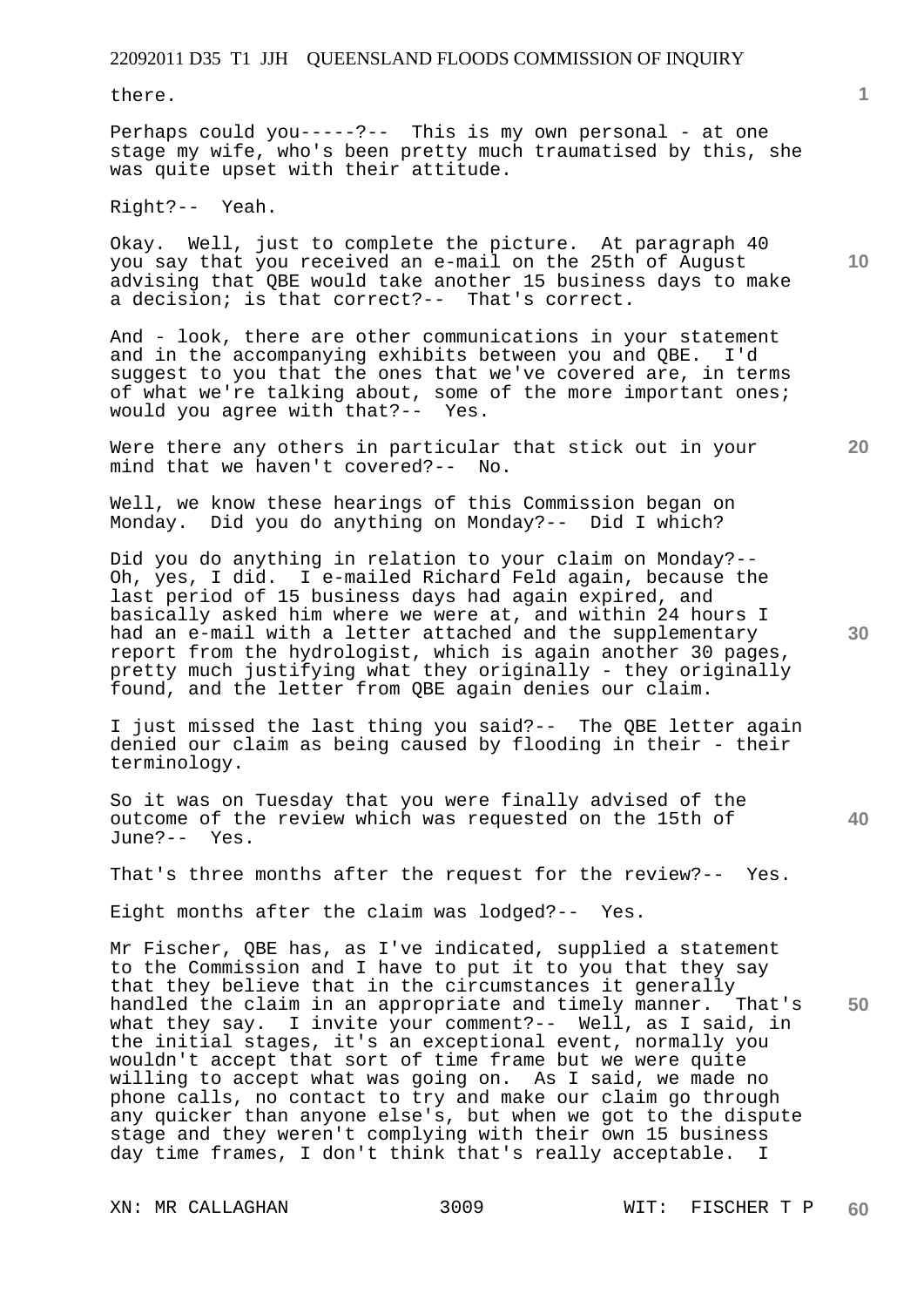**1 10 20**  don't think putting the claim to three different officers is conducive to making a decision, and I don't think anyone really at any stage has taken ownership of it, of the claim. We've had letters from various people and e-mails but, you know, I think no-one really wants to take responsibility. That's just my understanding anyway. Is that the extent of the comment you'd make in response to the QBE-----?-- Yeah. -----suggestion? Thank you, Mr Fischer?-- Thank you. COMMISSIONER: Are there any questions from anyone? MR HOLYOAK: No, your Honour. MS McLEOD: No questions. MR CALLAGHAN: May Mr Fischer be excused? COMMISSIONER: Yes. Thanks very much for your time, Mr Fischer-----?-- Thank you. -----you're excused. WITNESS EXCUSED

MS WILSON: Thank you, Madam Commissioner. I call Bill Henningham.

**40** 

**50**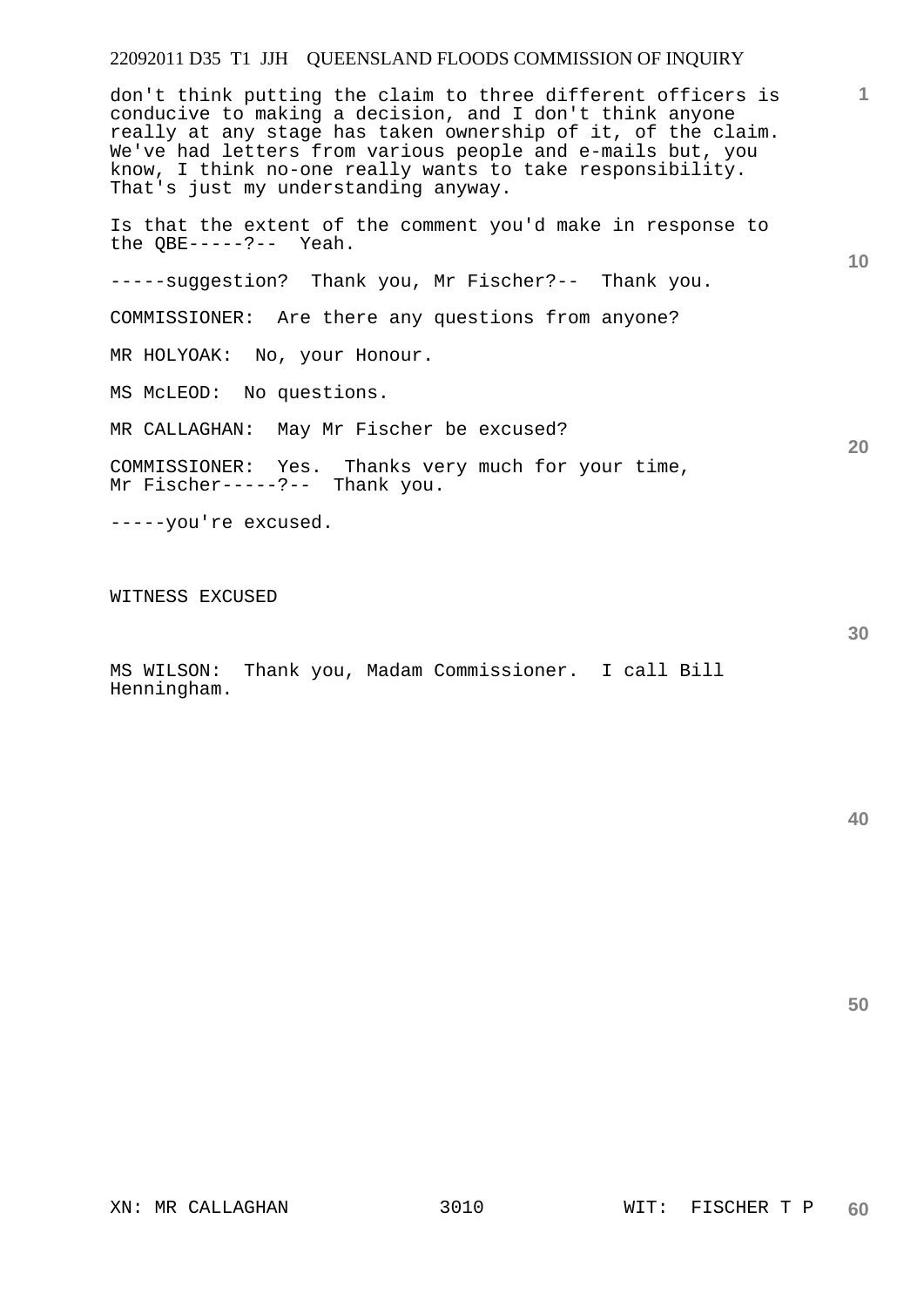WILLIAM JOHN HENNINGHAM, SWORN AND EXAMINED.

MS WILSON: Thank you, Madam Commissioner. Is your full name William John Henningham?-- Yes, it is

And you reside at Golf Links Road, Rocklea?-- I do.

**10**  And you provided a statement to the Queensland Floods Commission of Inquiry?-- Yes, I did.

Can you have a look at this document, please? Is this the statement that you that provided?-- Yes, it is.

Madam Commissioner, I tender that statement.

COMMISSIONER: Exhibit 594.

ADMITTED AND MARKED "EXHIBIT 594"

MS WILSON: Now, in relation to your property at Golf Links Road you purchased this in March 2010?-- That's correct, yes

And prior to purchasing this property did you know anything about the risks of flood?-- Yeah, I was fully aware of it.

And how did you know that?-- Variety of reasons. I've lived in the area for nearly all of my life. Just a lot of stories that everyone always spoke about. Additionally, at the time I worked at Brisbane City Council and I was aware of the FloodWise Reports that they'd put out before.

And did you look at the FloodWise Reports before purchasing your property?-- Yes, I did.

And what did they indicate to you?-- It indicated - I'm not a hundred per cent sure, I haven't seen it for a while, but it was close to the property only flooding from the - when the river floods and/or a nearby creek, which was the Oxley Creek, as well as flooding likely I think it was once in 60 or a once in a hundred year event for it to flood.

Now, this morning before Court have you been shown a PD on-line photograph of the - of the area and your property?-- Yes, I have.

**30** 

**20** 

**40**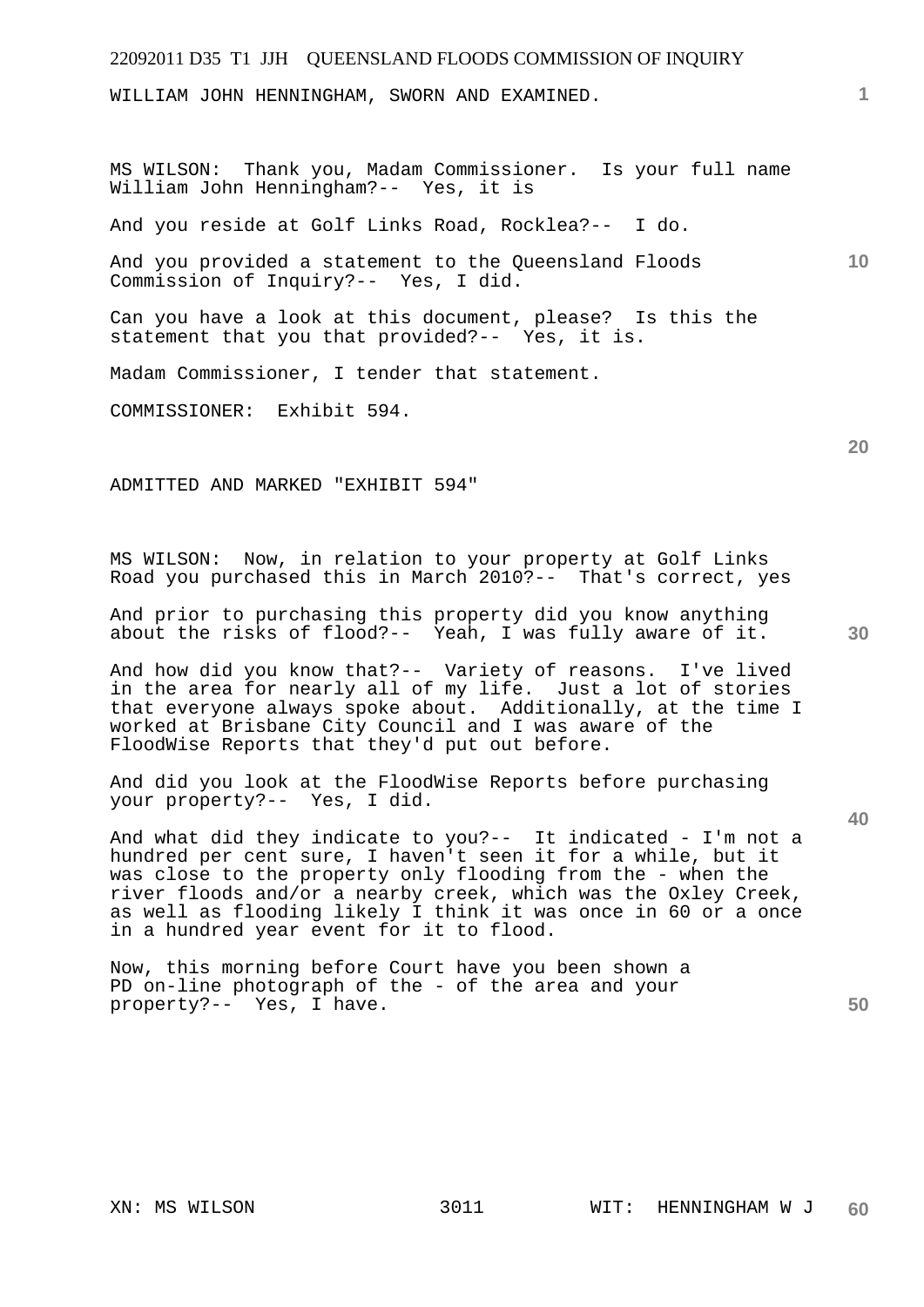**1** Can you have a look at this document, please. Now do you see on that photograph there's a yellow cross?-- Yes.

Does that indicate your property?-- Yes, that's my place, yes.

Now to the left of your property, is that the Brisbane markets?-- It's part of the markets, yes.

Which part of the markets is that ?-- I think it's the southwest gate, or just the south gate, it's called. It's a very large warehouse where - I don't know what they store but I assume it's market related things.

And in your statement you describe a drainage channel between your house and the markets?-- Yes, that's correct. I'd say it goes for 200 metres to the end of our street and beyond and a small part of it is paved.

**20**  Now Mr Henningham, there is a pointer there, a laser pointer to your right and perhaps if you could indicate to us all, when you talk about this drainage channel, what are you referring to?-- Is the pointer red?

The pointer is red?-- I am colour blind for red.

Okay. Well then perhaps we can talk our way through it.

COMMISSIONER: Mr Henningham could always just walk up and show you, couldn't he?

MS WILSON: Yes.

COMMISSIONER: Are you happy to do that, Mr Henningham?-- I'm happy to do that, yes.

Just go and point at the thing. While you're doing that, can you tell me what the major road to the north of your property is, assuming that's north/south?-- To the north of my property, that's Sherwood Road that runs down there with Golf Links Road, and the drainage channel goes from there all the way down. It's paved to about here at the end of the big shed, and then I just went for a walk down there recently and I believe it goes into this dam, or this lake or pond, whatever it is. The bulk of that is all down the back of people's houses there.

Thanks very much.

MS WILSON: While you are there, in your statement you also talk about wetlands, what are you referring to there?-- There's two. There's - I can't remember the name of it but it's, I think it's the Rocklea or - drainage wetlands. There's Oxley Common, which is more or less all of this and it goes down towards Oxley Creek. But then there's also a wetlands which can't be seen on the photo here which is on the other side of the markets on the north side up about here and behind that there are some market storage sheds well.

**30** 

**50**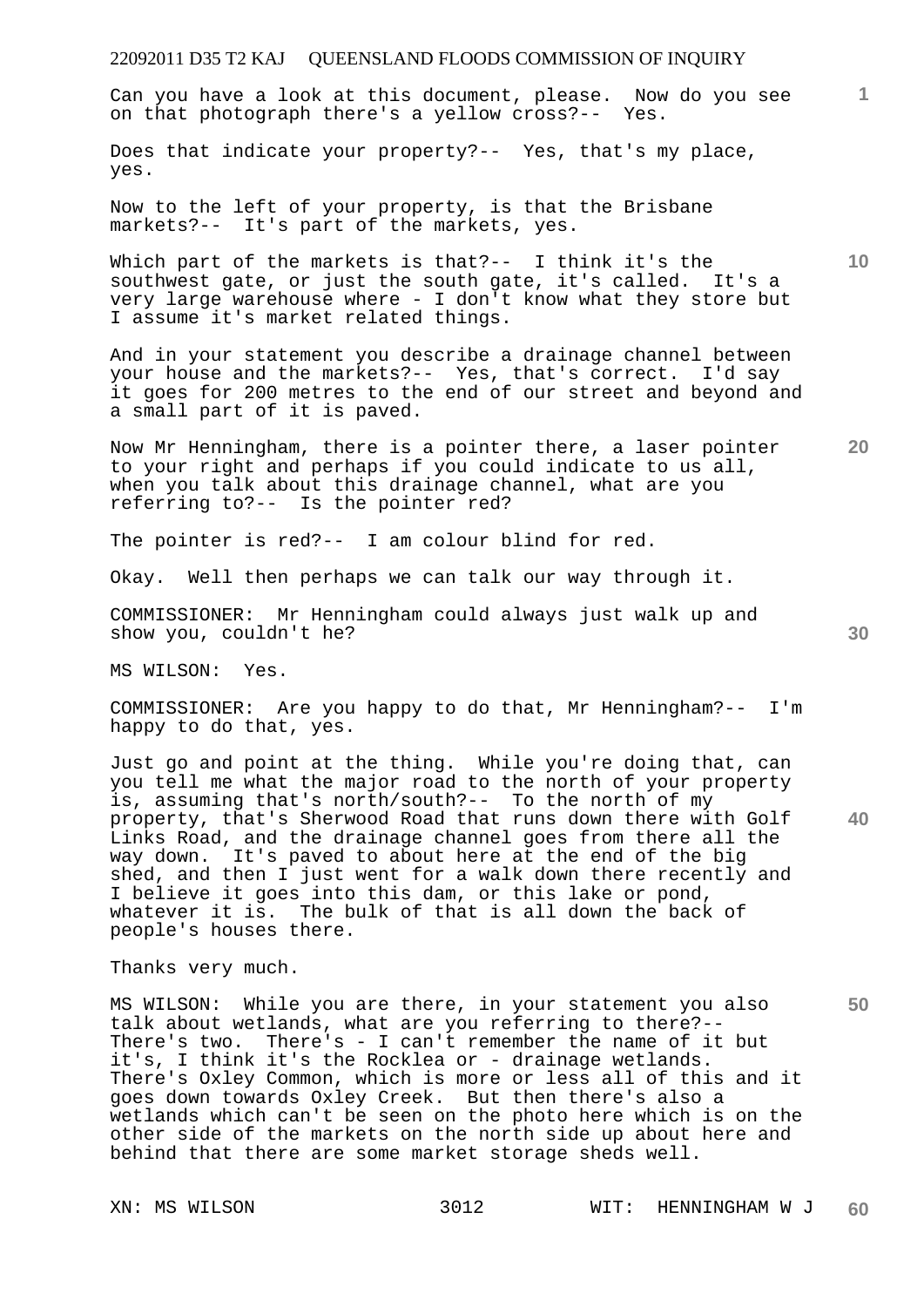Madam Commissioner, I tender that photograph.

COMMISSIONER: Right. That will be exhibit 595.

ADMITTED AND MARKED "EXHIBIT 595"

COMMISSIONER: Can Mr Henningham sit down again now?

MS WILSON: Yes. I will keep that photograph up for the moment. The drainage channel that you pointed out to us is usually drive except in times of rainfall?-- Yeah, and I'd have to say it's fairly extreme rainfall as well. There was a really big rain event in October last year and I went had a good look over the back and I'd say it was only five centimetres off the drain at best in that time, and even a few times when there was big storms in February there was not much water in there as well.

How did that drain cope in the December and January rain?-- It was okay during December. And then it was January when the water rose so much in the river and the creek which pushed back into another creek and then the drain just wasn't able to keep any more with the stormwater that was in there.

Perhaps if we can actually now focus on the 11th of January, how was the drain performing then?-- Was that the Tuesday?

Yes?-- I didn't check it before I went to work that morning so I can't say for sure, but I did come home that day at about 11 o'clock and I've never seen that much water in the drain that was there on the Tuesday and it was raining fairly heavily at the time, but you could just see the water starting to come up more towards our property.

And when you say you'd never seen so much water, was it overflowing, the drain, or was it still contained in the drain?-- Not where my house is, at the end, towards the end of the street, but looking in some of the neighbour's properties further down when I was asking them what was happening, I could see water was in their backyards already.

And when we're talking about this drainage channel, how big is it?-- When I went and stood at the bottom of the drainage channel I'd say it would be three feet from the bottom of the drainage channel to the back of my property, and then I would say it'd be - from standing at the bottom, the base level of my house is over my head by probably at least a metre, I think.

So I'm trying to get a sense of how deep this drain is?-- Probably a metre deep at my place, and then further down it gets - it's deeper down the street.

**1**

**20** 

**10** 

**30** 

**40**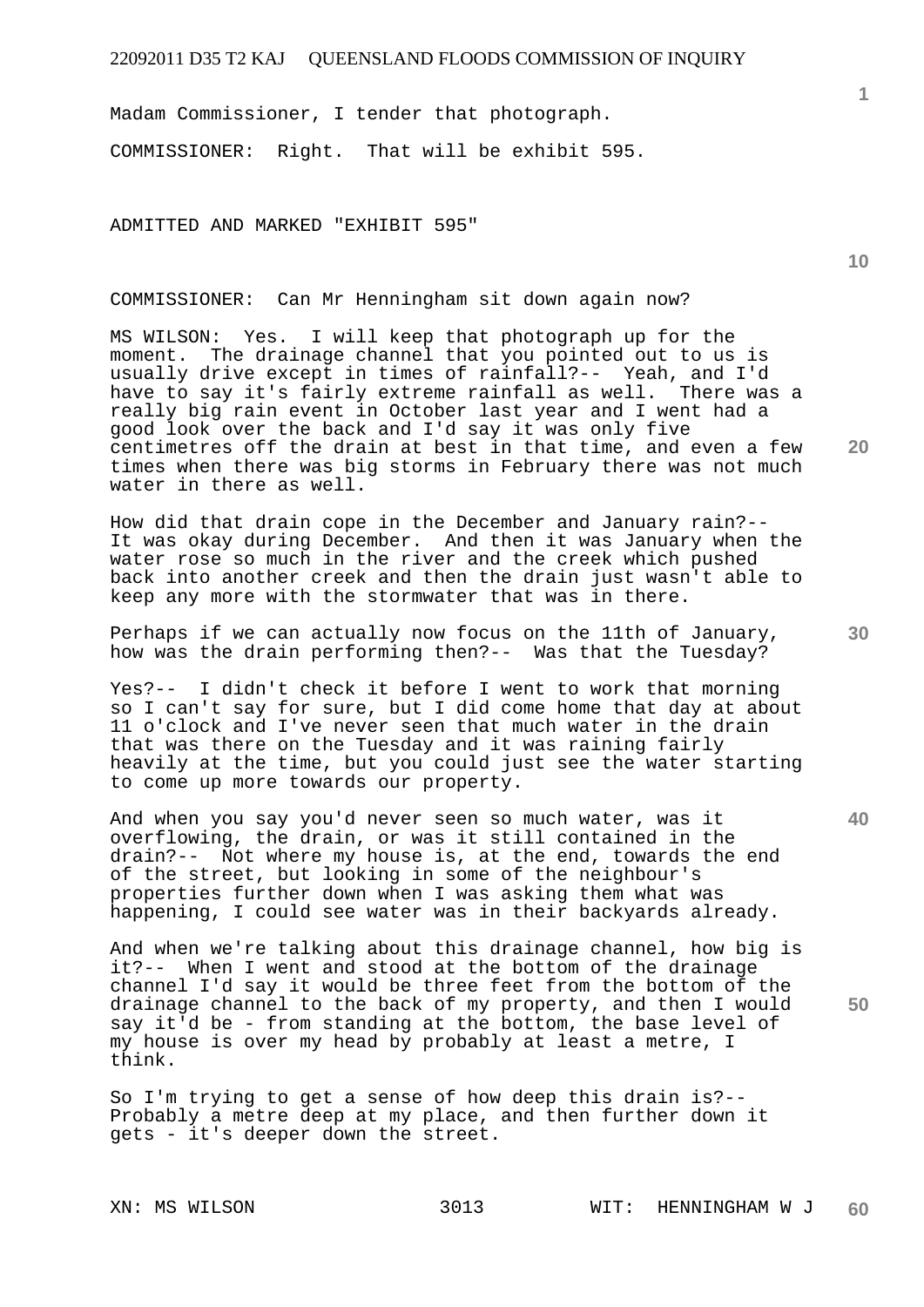And how wide?-- Probably about four/five metres wide.

And did you see the water over the top of that drain at any stage?-- Yeah. When we were evacuating our house we did, the water did start to come into our backyard.

Your house was inundated during the flood event?-- Yes.

And when did that occur?-- I don't know because - I don't know exactly but I believe it was at some point on the Wednesday, which was the 12th, between the Wednesday and the early hours of Thursday morning.

Why do you say you believe?-- Well, as we evacuated the place we were cut off on the Tuesday afternoon because water started overflowing on Sherwood Road.

And do you have any idea where the water was coming from?-- Well, I could still drive over the creek and I think it was coming from - I'm not a hydrologist but I think it was coming  $from---$ 

Just from your observation where-----?-- Well, those wetlands, I mean, they were full, and the fact that the water was overflowing onto Sherwood Road from the wetlands before it was from the creek, I thought that's where it was coming from at first, and then later on when the river pushed back up into the creek further, then I think it was river and creek water that was coming in.

Well, let's talk about the wetlands. How did the - the wetlands started to fill up during the January rain event?-- Yeah, they did. It was about a week before when driving down Sherwood Road there was a lot of water in the wetlands which is - you can't see them on that map, they're the ones I pointed out on the northern side of Sherwood Road and I had never seen that much water in there before and I hadn't - I haven't driven down it a lot since, since the - because we don't live there and that since March and so I wasn't as regular driving down Sherwood Road as I previously had been, but even in the really large rain events when there's a real big storm, the water does drain out of there very quickly and it is never more than a foot or so off the ground in those wetlands. And then I think in the first week of January there was a lot in there but it still had drained out by the end of that, I'd say by the end of that day.

End of the day?-- Yeah.

**50**  Which day are you talking about?-- I can't remember exactly, it was about a week before the events.

And did you see how the wetlands coped from that week towards the 11th and 12th of January?-- I couldn't say with any certainty, no.

Now you, as I understand it, you are referring to the wetlands that we actually can't see on this picture?-- Those ones that

**10** 

**1**

**30** 

**20**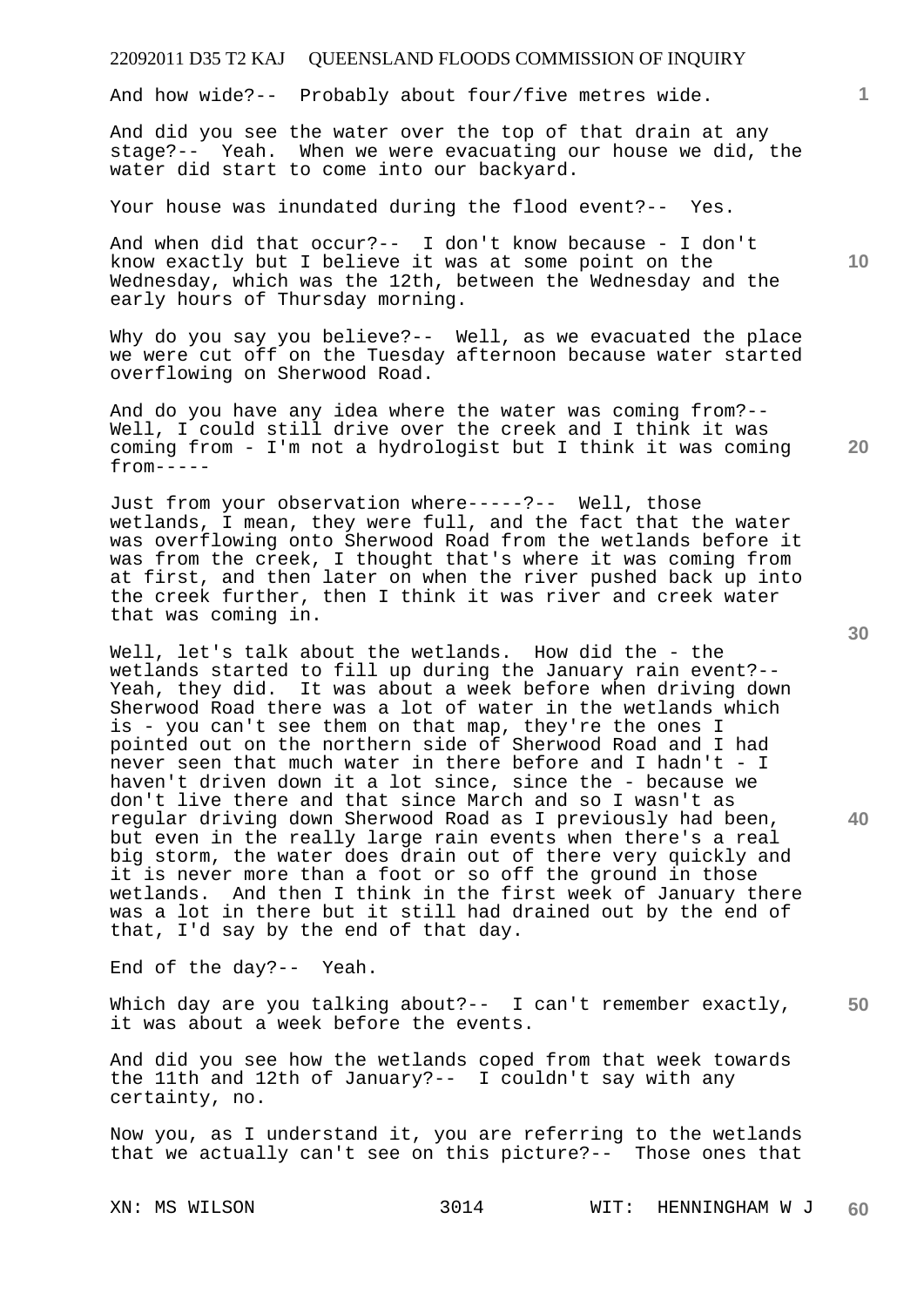you can't see, they're on both sides of Sherwood Road. Just on the same side of Sherwood Road that I am there is a big farmland which I believe is owned by the Queensland government and there's a big stormwater run off there and there was water in there bit that's nothing unusual, there's water in there after a storm.

And you also, when you pointed matters out in that photograph, you described that there's some wetlands that we can see on this photograph, how did those wetlands cope?-- That's where, I believe, the water was really coming from, so I don't think - there's a big - there's a lake in there, I can't remember what it's called, there's lots of ducks and things and you can walk through, that's were the water came from. You can see in that photo, I think it's a dry dam, I dare say that fill up fairly quickly.

When you say we can see in that photo a dry dam, where is that?-- Do you mind if I go and point it out again?

No, that would be very good, thank you?-- I think that's - I think that's the dam there, and there's a bit of water there. I don't know when that photo was taken but that to me is-----

So when you refer to a dry dam, that's what you are referring to?-- Yeah.

And that's what you are saying filled up quite quickly, that area there?-- Yeah, I believe it would have, yeah.

Now you also took some photographs of the damage to your house?-- Yes, we did.

And if I can just show you three of those photographs, they are coming up on the screen. Now this photograph was taken after the water had subsided?-- Yes, that was taken on - when we first could get back to the place to have a look at it, which was on the Friday.

Right?-- The afternoon of the Friday.

Okay. And if we can have a look at the next photograph, please. That's of your backyard which we have seen in the other map, the image, that fronts on to the Brisbane markets?-- Yes, that's correct.

And so that shed or structure, that large structure that we're seeing, is that the Brisbane markets?-- That's the part of, yeah, which I think's the south gate.

And you've talked about the drainage channel and is that drain channel beyond the fence that we can see in that photo of your property and the Brisbane markets there?-- It's just beyond the fence. You can see the back of my place and then if you can see the browny fence at the back.

Yes?-- That's the other side of the drainage channel.

**20** 

**10** 

**1**

**30**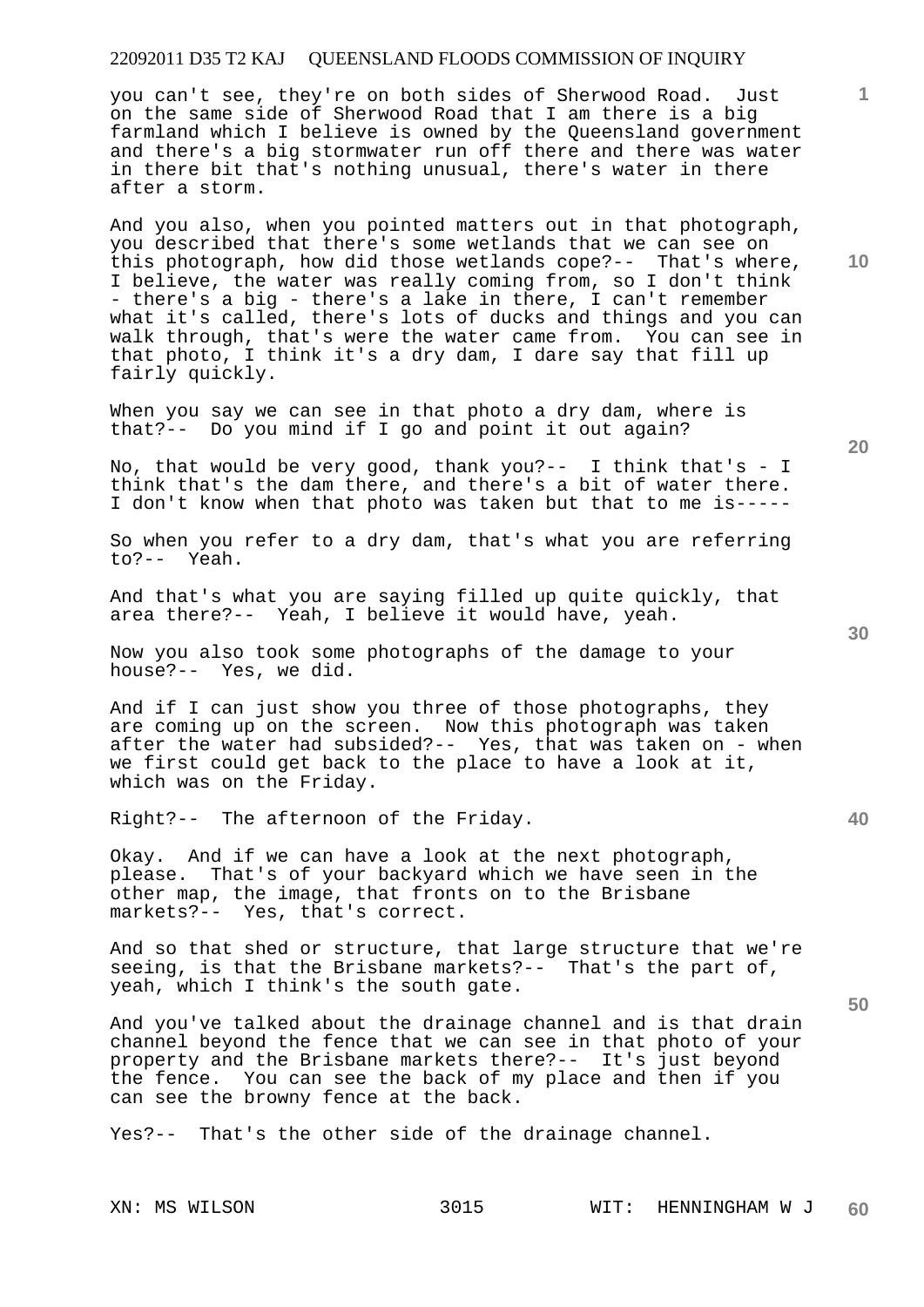22092011 D35 T2 KAJ QUEENSLAND FLOODS COMMISSION OF INQUIRY **1 10 20 30 40 50**  Right?-- The water is up to about the second rung down on that brown fence. The water got to the second rung down on that brown fence?-- I can't quite make out the rungs on it, but it was - on that fence, it was about a metre beneath that fence. Okay. I'm actually going to give you some of these photographs and if you can just mark on that where you believe the water got to. And when you're talking about where the water got to, when are you saying that occurred, what day?-- Some time on the Wednesday and the Thursday. Okay?-- We----- Sorry, is that where you saw the water, or is that where you believe the water-----?-- Well, there is a - there still is now, in fact, there's a marker that shows where the water got to, just the mud stain, I assume. So could you mark that for us. Madam Commissioner, if I could just have that pointer, I'll mark it for everyone else, where that got to. COMMISSIONER: It might be as well if, when you're ready, you tender the hard copy and I will just make it part of exhibit 595. MS WILSON: Yes, I was intending to do that. So the water got to just under that, the top of that brown fence as indicated on this photograph. And there's one other photograph that I wish to show you, which is the next photograph, and that's inside your house?-- Unfortunately, yes. As when you returned to it?-- Yes. And that was on the Wednesday, Thursday?-- That photo was taken on the Friday afternoon. Friday afternoon?-- But, yeah, the water would have been there for most of Wednesday and Thursday, I would imagine. Madam Commissioner, I tender that, the hard copy of the photographs. COMMISSIONER: All right, they will just be added as part of exhibit 595. MS WILSON: At paragraph 27 of your statement - you don't believe that any of the recent developments, the Brisbane markets or any actions of the council had any real impact on the extent of the flooding?-- I don't think so, no. Why do you say that?-- Probably - I think when it's something of that magnitude I don't know if raising a small area of a couple of factories any higher would make a huge difference to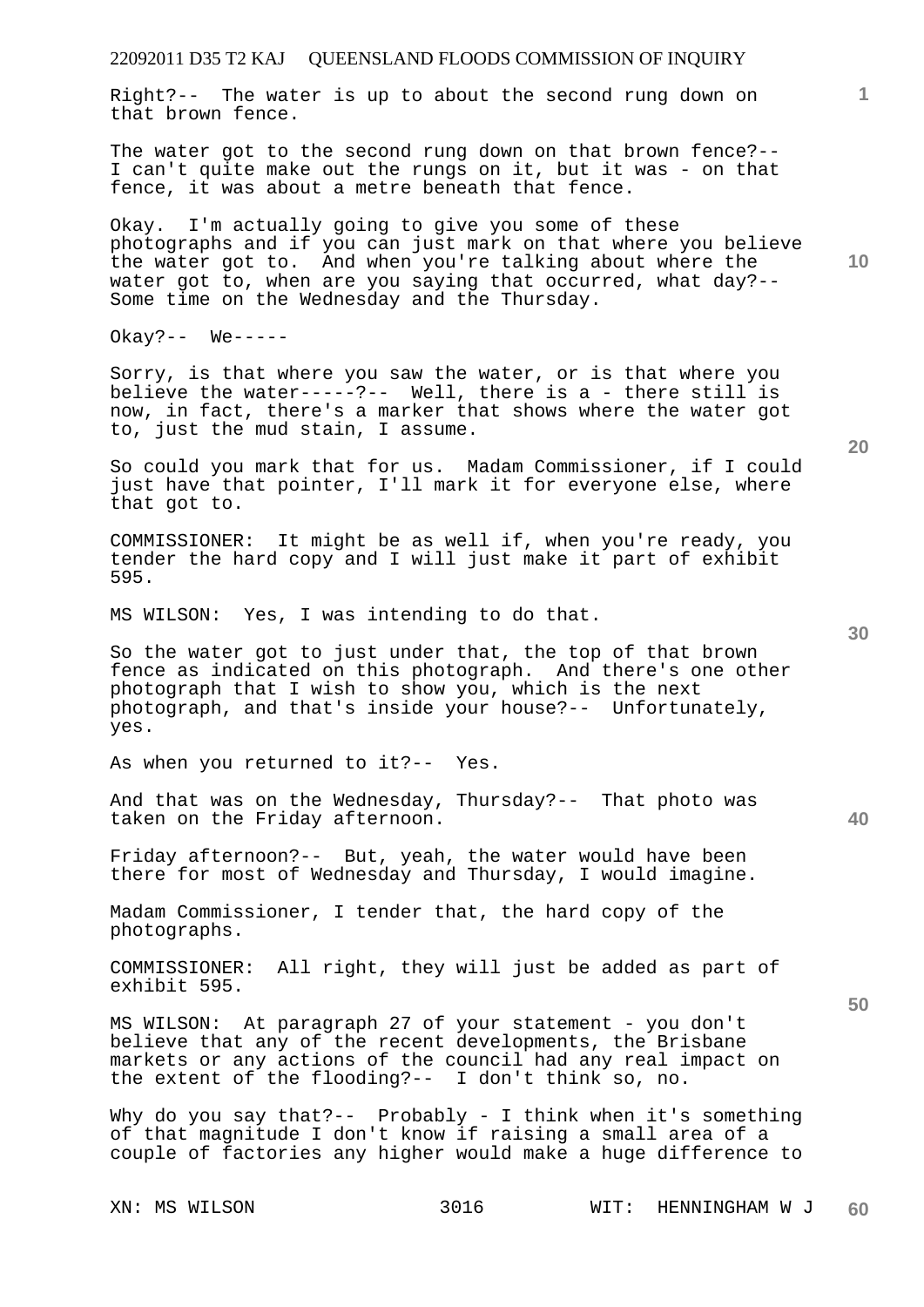Sherwood Road, and also anecdotal evidence I had just from people I would speak to that lived in the street for certainly a lot longer than I had, that before that large market development, the big shed that was in the photos, before that happened there was frequently a lot more water in that stormwater drain than there was during the flood event sorry, during any rain event there was a lot more water in there.

Now post the flood events you've considered raising your house?-- Yeah, we have considered raising the house.

But ultimately you deemed that's too expensive?-- Yeah, it's much to expensive, unfortunately. We had some preliminary soil tests done through a builder and the soil is, the soil is not best around there and that means that the cost of raising it would have just been far more than we had or would hope to have.

In your statement you provide some recommendations, some suggestions, and if I can take you to those now?-- Yes, certainly.

In paragraph 30, areas that are repeatedly flooded are unsuitable for continued housing and as example in 2011 the same Rocklea streets and houses were totally or partly inundated as were affected in 1974?-- Yes, that's correct.

So you go on and say that residential areas in Rocklea should be something that should be considered in the future as being unsuitable?-- I think in the longer term, yes. I mean, I don't suggest it needs to happen right away, but I think it's something that maybe could be considered working towards because where we are, it's such a small pocket of residential area in amongst a number of factories and market parks, and so I just wonder if it fits in with the whole theme of Rocklea where we are.

You also refer to the storage of chemicals in the Rocklea area?-- That's correct. I'd imagine Rocklea being such an industrial area, not so much near us because it is markets, but the other side of Ipswich Motorway and the other side of the wetlands which weren't on the map there are a lot of - if you just drive past, as you know, it's a very heavy industrial area and so I'd imagine industry normally means chemicals and so I would hope that - they may be doing it already but I would certainly hope any dangerous chemicals are stored above the flood line.

Levy banks are raised and you provide a view about levy banks in the Rocklea area, can you tell us about that?-- It was called for a lot in the news after the event and certainly the markets, I think their PR team was behind getting levy banks put in because the markets is such a vital area, and I'm supportive of that, but as long as our house was on the right side of the levy bank. My concern is with the levy bank, if it is put up, then the people on the other side still can suffer and so I'd hope that were a levy bank to be considered,

**20** 

**10** 

**1**

**40**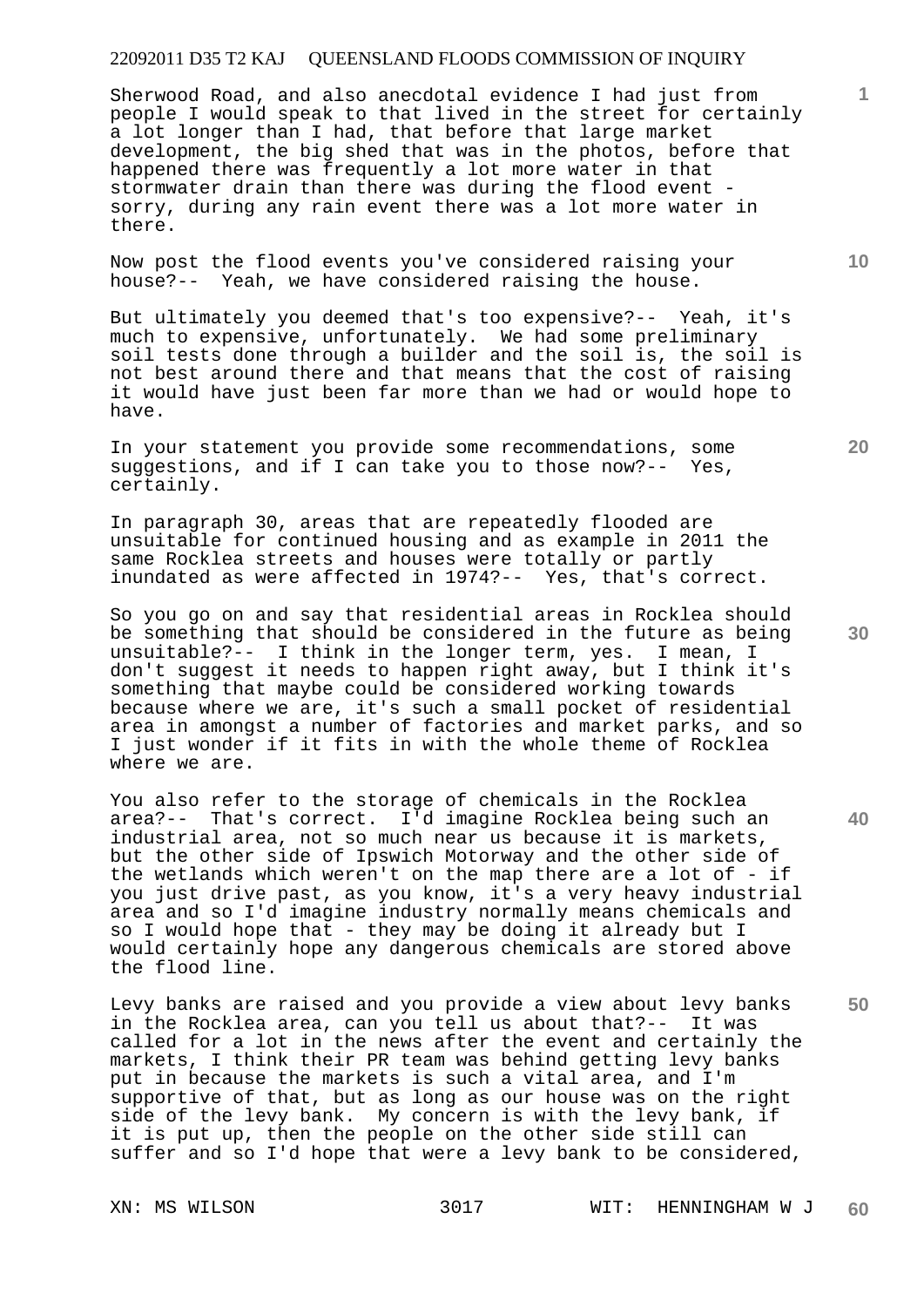I would imagine it would be along Oxley Creek to isolate the Rocklea markets plus the rest of the Rocklea area, that our house would be included.

And, finally, you raise the issue of installing covers or flaps over existing stormwater outlets?-- That's correct. That certainly wouldn't have affected our house because - when the water was overflowing from the wetlands, but certain other places that I was helping evacuate the next day, when water was coming out of stormwater drains that were an awful long way from the creek where the flood water never even linked up with the flood water from the creek, I just feel if flaps were on there, then that would prevent heartache for those people.

Thank you, Mr Henningham, I have no further questions.

COMMISSIONER: Ms Brasch.

MS BRASCH: No questions, thank you, Commissioner.

COMMISSIONER: Mr Dunning.

MR DUNNING: We have no questions, thank you, Commissioner.

MS McLEOD: No questions, thank you.

COMMISSIONER: Thanks very much, Mr Henningham, you are excused.

#### WITNESS EXCUSED

MS WILSON: Madam Commissioner, I call Paul Cassels.

**50** 

**10** 

**1**

**20**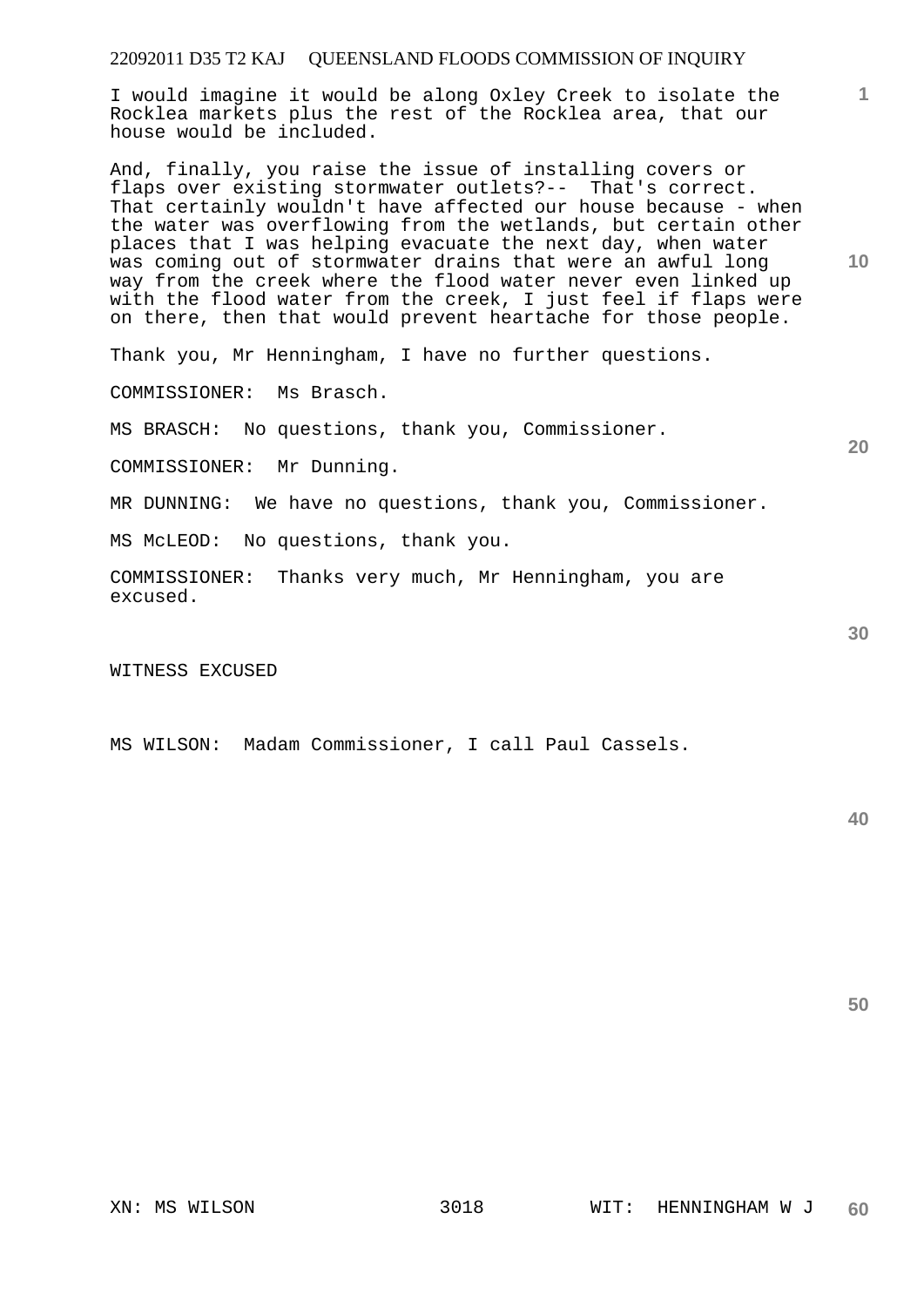PAUL CASSELS, SWORN AND EXAMINED:

MS WILSON: Is your full name Paul Cassels?-- Paul Cassels, that's correct.

And you are a resident and owner of a unit at River Park Central?-- That's correct, 120 Mary Street.

And you provided a statement to the Queensland Floods Commission of Inquiry?-- Yes, I did.

Can I ask you to have a look at this document, please?-- Yes.

And that's the statement that you provided?-- That's correct.

Madam Commissioner, I tender that document.

COMMISSIONER: Exhibit 596.

ADMITTED AND MARKED "EXHIBIT 596"

MS WILSON: Now you've lived at River Park Central in Mary Street since 2004?-- That's correct.

And prior to purchasing your unit at that location you made some inquiries about the flood heights in 1974?-- Yes, I did familiarise myself with the flood levels. There's a disc on the polo club which shows the level that the flood got to and I just assumed that there could be some water in and around the area of 120 Mary Street when we purchased that.

And how did you - what did you assume any flooding - how did you assume any flooding would affect the property at River Park Central?-- When you look down the hill from where the disc is, it was just my natural assumption that River Park Central was in a lower point of Mary Street than where the disc was.

COMMISSIONER: Mr Cassels, can I get you to speak up a little and perhaps move forward a little too?-- Yeah.

Just a bit would help?-- Yep. The disc is at the polo club, if you look down Mary Street the road drops away dramatically and I just assumed that it would be lower than the disc.

MS WILSON: When you're talking about a disc, what are you referring to?-- It is a flood level disc on the polo club in Mary Street.

It's on the building?-- Physically on the building.

So you went down there, had a look-----?-- Yes.

**10** 

**20** 

**30** 

**40**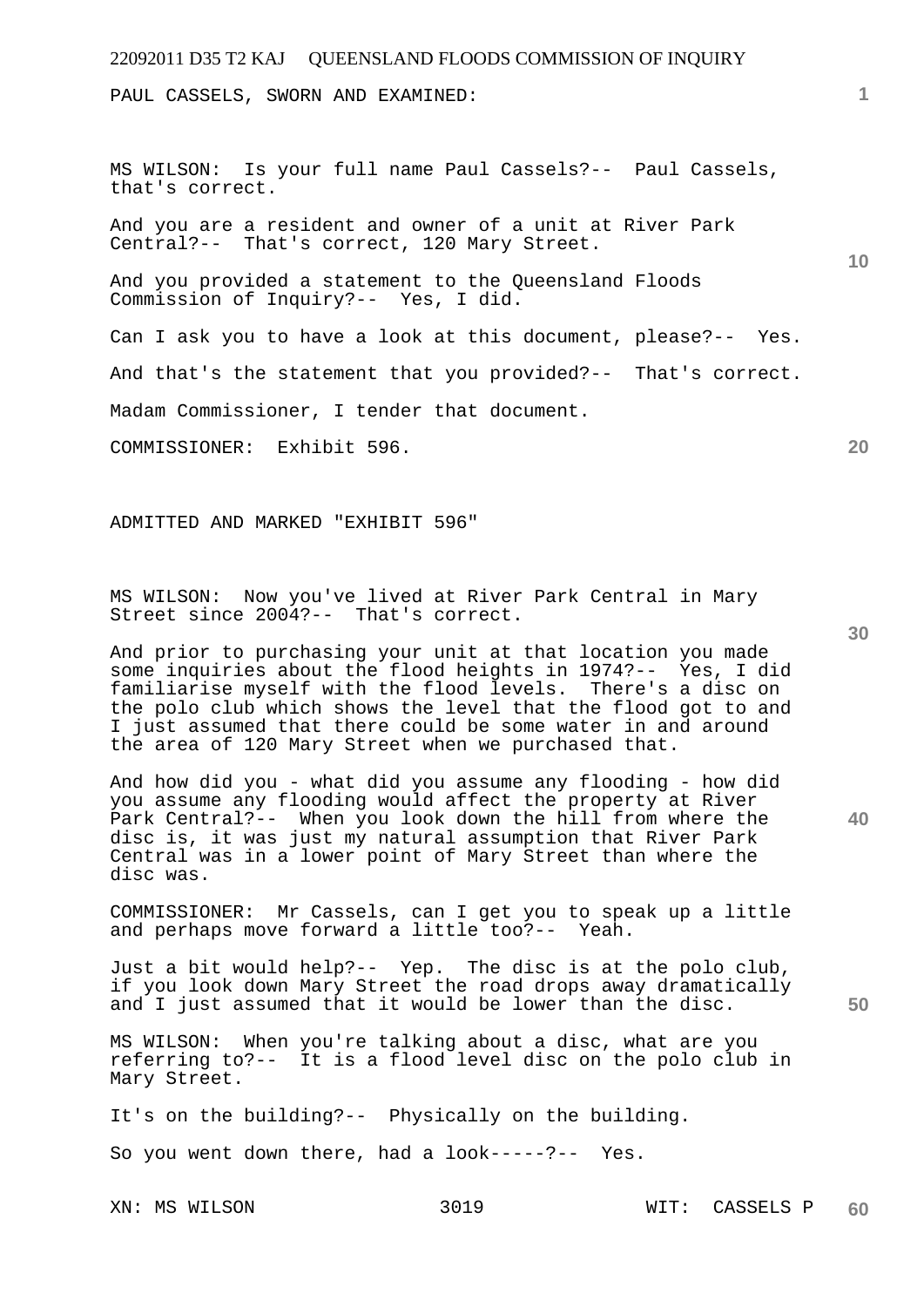-----to see where the flood level was there, and then you tried to relate that back to-----?-- That's correct.

-----your property at Mary Street?-- Yes, that's correct.

COMMISSIONER: I'm sorry, I'm not really still understanding. What is this disc, is it just a marker?-- Yeah, it's a marker disc for flood levels, the 1974 flood.

Thank you.

MS WILSON: Did you, after looking at that disc/mark at the polo club, did you have any concerns about the basement and ground floor of River Park Central?-- No, I didn't at the time. We just assumed that there would be - when I purchased the property we checked that there was some pumps in the basement and that they were serviced regularly and running well, and I assumed that they would be more than capable of pumping out any water that did come into that area.

The building at Mary Street has one basement level?-- That's correct.

An electrical substation below the basement level?-- That's correct.

A pump station room on the basement level?-- Yes. There's a fire fighting pump including our portable water pumps which pump the water up to the building, they were all located in the basement.

And you also refer in your statement to a sump, can you tell us about that?-- The sump is actually built into the floor of the basement and has submersible pumps into it that pump into the stormwater drains and that is actually lower than the electrical transformer room. I've never actually been inside to investigate in the electrical transformer room because normally people aren't allowed in there, it's a substation room and only EnergX people go into it.

And when you are referring to the electrical transformer room, are you referring to the electrical substation?-- That's correct.

And that is located at the lowest point of the building?-- The bottom of the sump would be lower than that, but the - but the electrical substation room is lower than the basement level.

Now on the 10th of January this year you heard reports of flooding?-- Yes, that's correct.

And then began making preparations by removing equipment from the storage area?-- Yes. We have storage areas located on the ground level and in the basement and we moved most of our goods up to our apartment and put everything on the balcony and inside the apartment that we could at the time.

**40** 

**50** 

**10**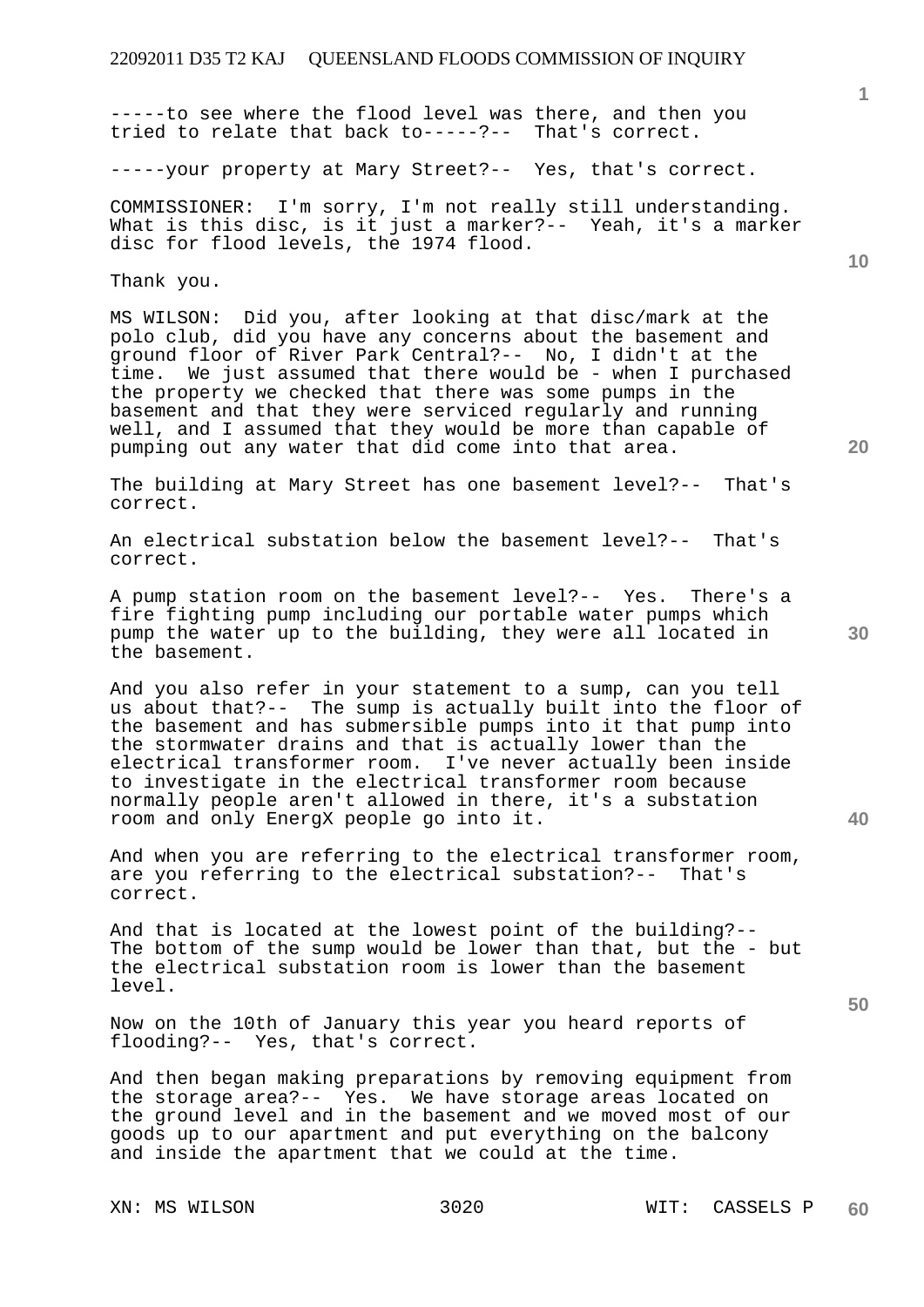Just going back to actually what also is at the basement level, I left out one other piece of infrastructure, so to speak, there's a stormwater drain?-- That's correct. There's a stormwater drain running along the back between Mary and Charlotte Street that services a number of buildings in that street and it enters into our building and then exits our building into the neighbouring block which is 110 Mary Street.

And you refer to that as an exposed stormwater drain?-- Yes. It is not encased in any way, it is just a normal drain. It was made of plastic in a square form and it's been replaced since by the insurer by a round pipe.

That's the round pipe that's coming into your property, is that the case?-- That's correct.

What about outside your property, can you see the stormwater drain there?-- No, you can't. It's in the basement itself, it runs into the basement, runs along the basement and then exits our building. We don't know where it comes from or where it goes.

Now on the 12th of January your power was cut?-- That's correct.

And the power remained off for three weeks?-- Yes. There was transformers installed on the Sunday night but the power was not turned on to the building for 21 days.

On the 12th of January you witnessed the water flowing into the sump area?-- That's correct.

Where was that water coming from?-- In the sump - there is a number of drainage points in the basement that run into the sump and the sump pump then pumps the water out that flows into it. There was one pipe that flows over, into the direction of the substation power room and that was flowing more water into it than any other of the drain points.

And the stormwater drain on the 12th, can you tell us about that?-- The stormwater drain was - if you could imagine a, when you blow a bag up it expands. The contours of the drain were expanding. There was a lot of water pressure into it and the joints were starting to leak under the pressure.

Is the stormwater drain what sometimes referred to as agpipe?-- No, no. This is an actual - it would be nearly 300 millimetre round. It's a round drain now. It was a square drain.

Exposed at the time?-- Yes, that's correct.

But as you said now that it's been-----?-- Well, it's been replaced, the square boxing gutter, or the square boxing pipe has been replaced by a round pipe, but it's still exposed.

At the peak of the flood what height did the water reach in

**30** 

**20** 

**50** 

**10**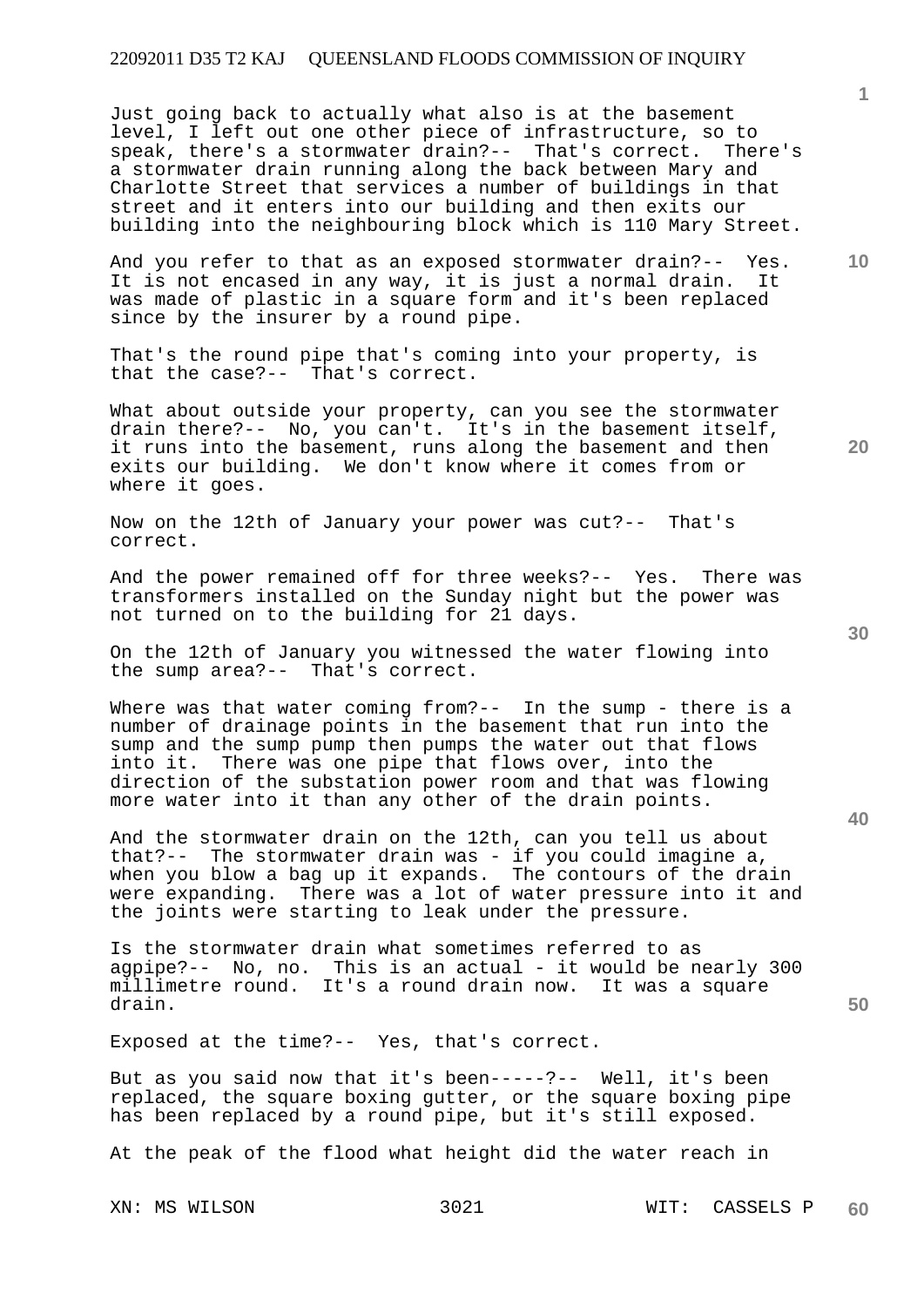the basement?-- It reached the level of 2.3 metres, about 300 ml below the ceiling height, within 100 millimetres of most of the lights. We did have some light damage and fire detector damage in the basement but we believe we got off very lucky. There is a number of fire doors. All the ventilation fans were damaged and everything below that flood level was covered with water.

And when do you believe that you experienced the peak of the flood?-- It was on the Thursday morning at the high tide level, it was around 3.30. I've got pictures of the water level as it moved up Mary Street from Albert Street and I put little piles of sand and it just tracked up to those piles of sand, so we kept an eye on it. We had sand bagged in preparation for flooding from the front of the building.

On the Sunday morning, which is - is that the 16th?-- 17th, I think.

17th?-- Yeah, 12 and 5 - 17, yes.

On the Sunday morning-----?-- On the Sunday morning we'd had our basement pumped out, gurneyed and washed and had people in there working, trying to get, restore the services to our building, fire fighting pumps, water pumps, ventilation fans and stairwell pressurisation fans.

And water - EnergX opened the substation room so water could be pumped?-- Yes. I think it was a 75 ml submersible electric pump was dropped into that room and it continued to pump all day on the Sunday. The room just kept filling up with water.

And when did that, or was all of that water pumped out of there?-- It would have been over the next day or so because EnergX were just supervising that, they supervised that pumping. I sort of spent a fair bit of time during the flood helping but on Sunday morning when other people arrived I sort of ensured that I'd done my bit and other people took over.

You looked in this room and took some photographs?-- Yes, I did.

You ascertained that as the water was filling in from the substation floor and into the basement subarea it might have entered via the electric cable conduits and the-----?-- That's what I assumed. As I said, I haven't seen any evidence to counter that.

And do you qualify that statement by saying that you cannot say for sure?-- No, because we were not allowed to enter and investigate it, but I would like to see something from EnergX proving that that room is sealed.

And you've provided some photographs and perhaps now can I show you some of those photographs?-- Yes.

Now the first photograph is the sand bagging occurring outside

**20** 

**40** 

**10** 

**1**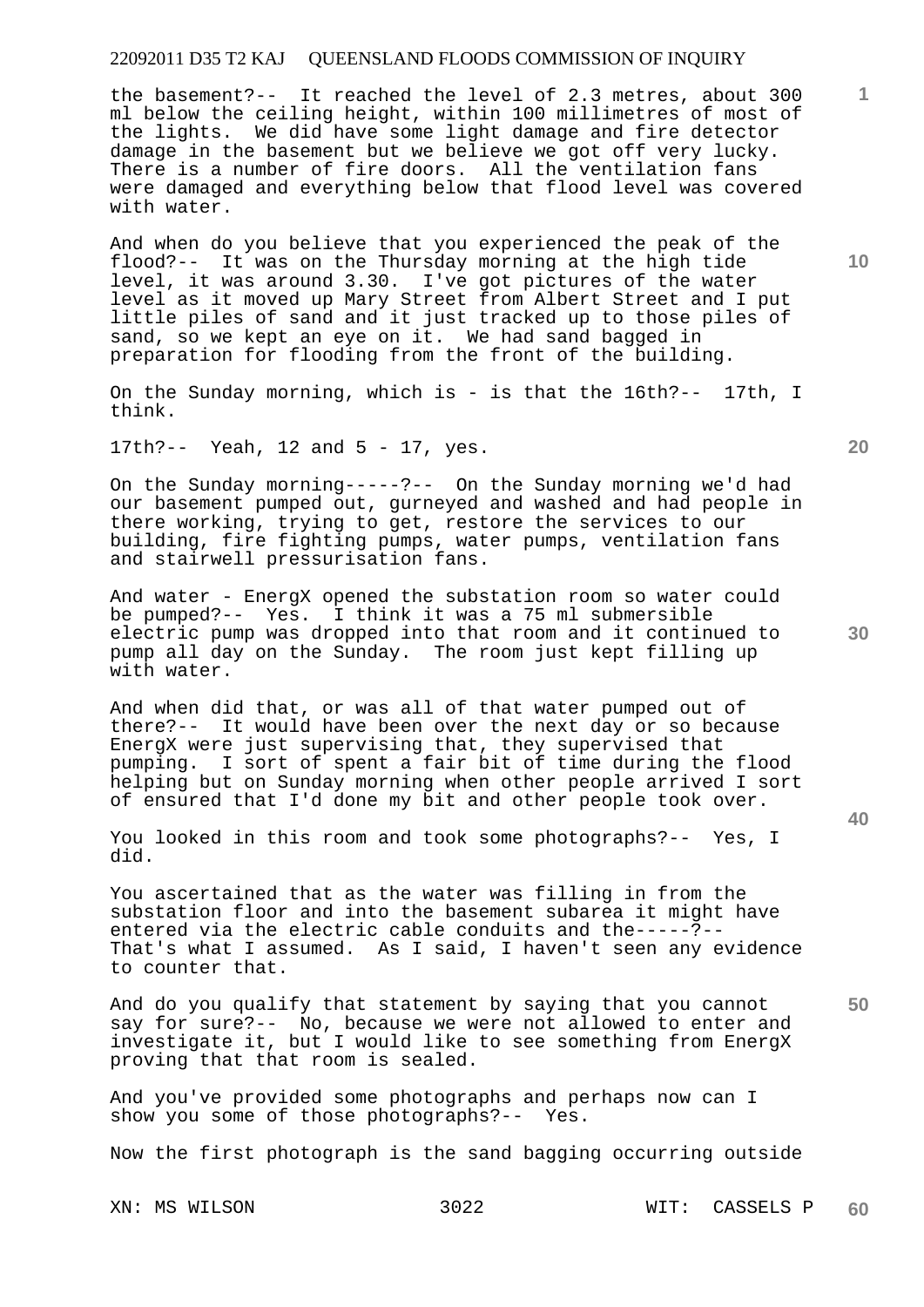the building?-- That's correct.

And when was this photograph taken?-- It would have been taken before 10 o'clock on the Wednesday evening.

**10**  The next photograph, now that has a mark across the street of 1974, do you know what that mark represents?-- That building was in construction, it's the Rio Tinto building on the corner of Albert and Charlotte Street and I just - I don't know whether or not that's factual, where that level would be, but it was interesting just to take a picture of it to see the water level across the street and that we still had a lot more water to go to reach the 1974 level.

Perhaps if you can see the next photograph?-- Yes.

Now when was this photograph taken?-- That would have been on the Wednesday, which was the 12th.

**20**  And the water rose - the water had not yet peaked?-- No, that's correct.

**40** 

**50**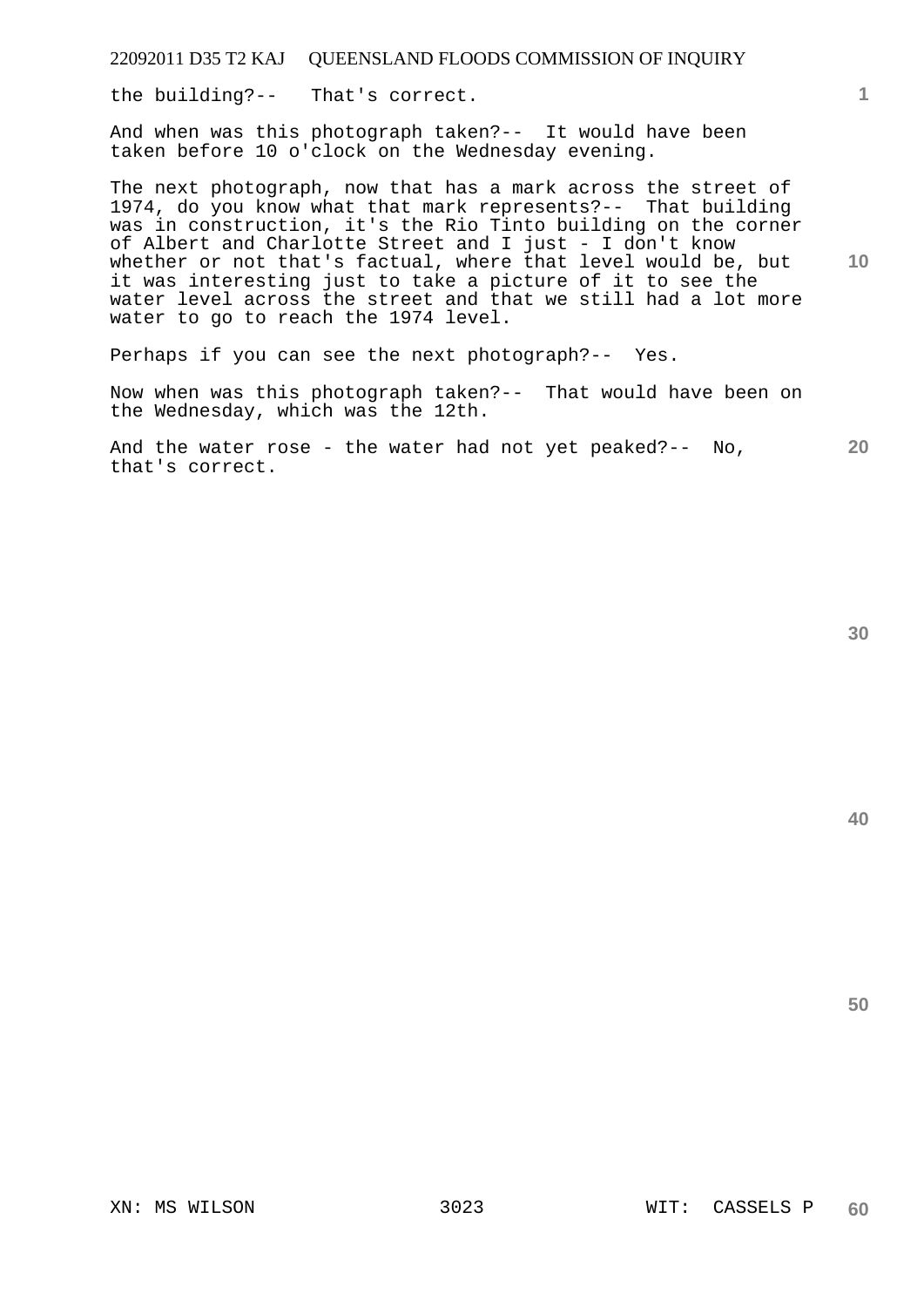If you could have a look at the next photograph, please? Now, this photograph shows almost - well, it is a waterfall?-- It was a huge waterfall from the water entering Margaret Street into the Vision site at - between Vision and Mary and Margaret Streets that side is, it's still full of water today, but I actually believe that saved a lot of the City highrises.

And why is that?-- Because of the amount of water, that's it's over eight storeys deep and it consumed a hell of a lot of water over the whole time of the flood. I think the - it went from a number of water spouts to a huge wall of water on the Wednesday night when the flood peak arrived, it was a roar.

And perhaps if we can have a look at the next photograph?-- Yes.

Now, what is that a photograph of-----that's looking from the ground level down into the transformer substation room.

So, we're looking down through that grille?-- That's correct.

And-----?-- They're the cables coming out of the tops of the transformers, I assume.

And is that - those cables, are those the cables that you may have some concerns about?-- No, it's the ones where the cables enter the building.

Right. And if we can have a look at the next photograph?-- That's a photograph of our exit on the left-hand side of the building next to the commercial - there's a commercial optometrist on our building on the lower floor and there's a fire escape on the left of that. That's the level that the water got to when pumping started.

Did you take any photographs of the electrical cables that you had some - that you may have some concerns with?-- I couldn't because I couldn't get into the room to do that.

Madam Commissioner, I tender those photographs.

COMMISSIONER: Those photographs will be Exhibit 597.

ADMITTED AND MARKED "EXHIBIT 597"

MS WILSON: Thank you, your Honour. I have no further Just wait one moment.

COMMISSIONER: Somebody might have, I am not sure that they will. Ms Brasch?

MS BRASCH: No questions, thank you.

**20** 

**10** 

**1**

**30** 

**50**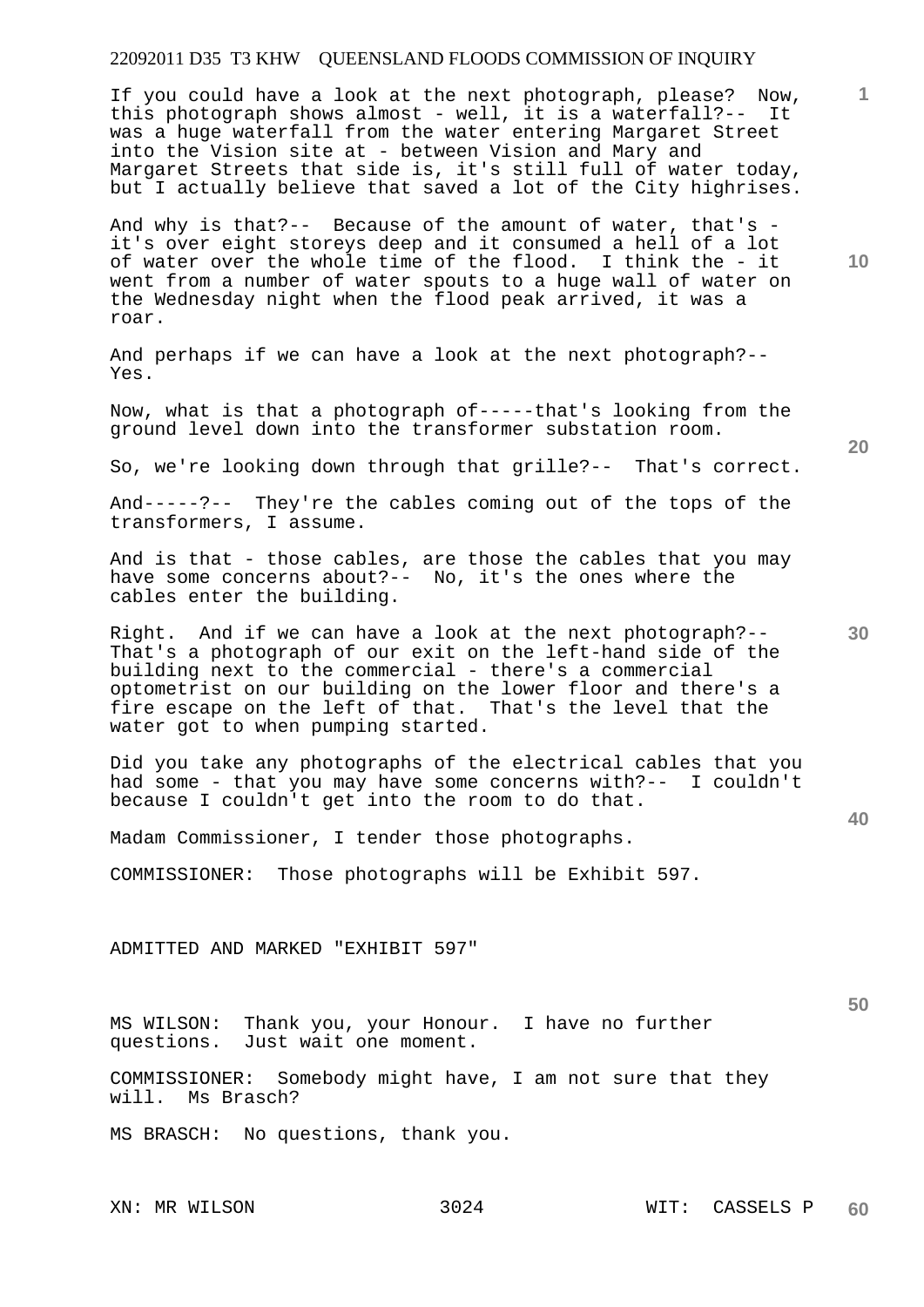22092011 D35 T3 KHW QUEENSLAND FLOODS COMMISSION OF INQUIRY **1 10**  COMMISSIONER: Mr Dunning, do you have any? Or Mr Porter? MR PORTER: No. COMMISSIONER: Ms McLeod? MS McLEOD: No questions, thank you. COMMISSIONER: Thanks, very much, Mr Cassels, you are excused.

WITNESS EXCUSED

MS WILSON: Commissioner, I call Ann Clarke.

**20**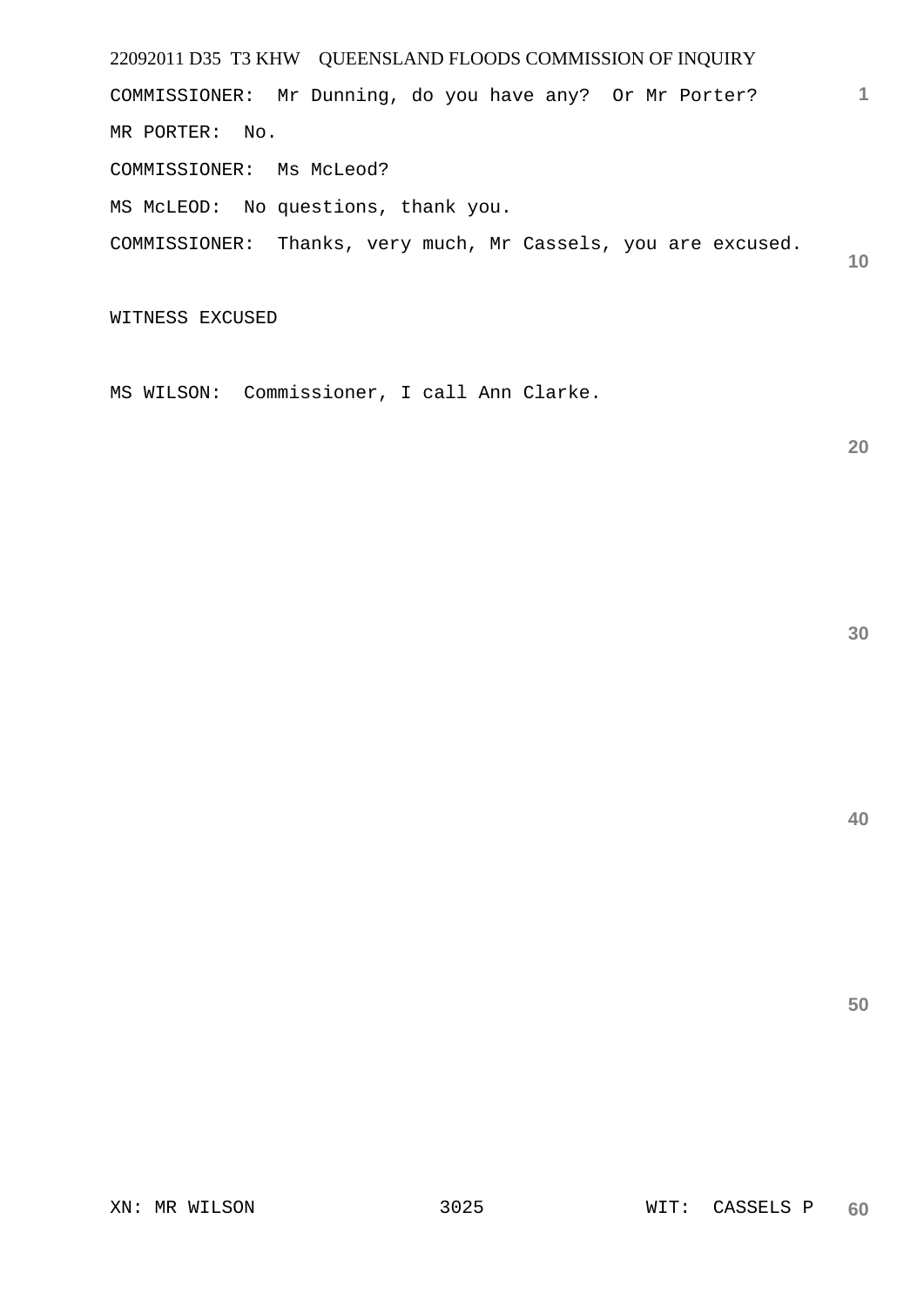# 22092011 D35 T3 KHW QUEENSLAND FLOODS COMMISSION OF INQUIRY **1 10 20 30 40 50**  ANN HILARY CLARKE, SWORN AND EXAMINED: MS WILSON: Is your full name Ann Hilary Clarke?-- Yes. And I am afraid, Ms Clarke, you have got to speak up quite loudly so we can all hear you?-- Yes, and I might have trouble hearing you too. Okay. Well, I will speak up as well?-- Thank you. And you provided a statement to the Queensland Floods Commission of Inquiry?-- Yes. Can you have a look at this document, please? Is that your statement?-- Yes. Commissioner, I tender that statement. COMMISSIONER: Exhibit 598. ADMITTED AND MARKED "EXHIBIT 598" MS WILSON: Now, you are the president of the Oxley Creek Catchment Association-----?-- Yes. -----incorporated. And this association was set up in originally set up in 1995 as an Integrated Catchment Management Organisation?-- Yes. And can you tell me what an Integrated Catchment Management Organisation is and does?-- Well, in theory, the Queensland Government at that stage was still toying with the idea that we could have ICM in Queensland, but they weren't prepared to put any money into it, and it's supposed to be an organisation where community, government and industry come together to solve problems. The association works with the community and is that the community around the Oxley Creek?-- The whole catchment, 260 kilometres square. And can you give me some idea what that boundary is?-- Right. Well, if you start at Graceville, Tennyson. Yes?-- And you go 70 kilometres southwest, you end up on a mountain just north - on the northeast side of Flinders Peak, so that's a 70 kilometre long and it sort of comes down through - used to be Beaudesert, Logan City, and then all the suburbs around Forest Lake across to Algester, so it's got quite a few tributaries. And you work with your community to monitor catchment issues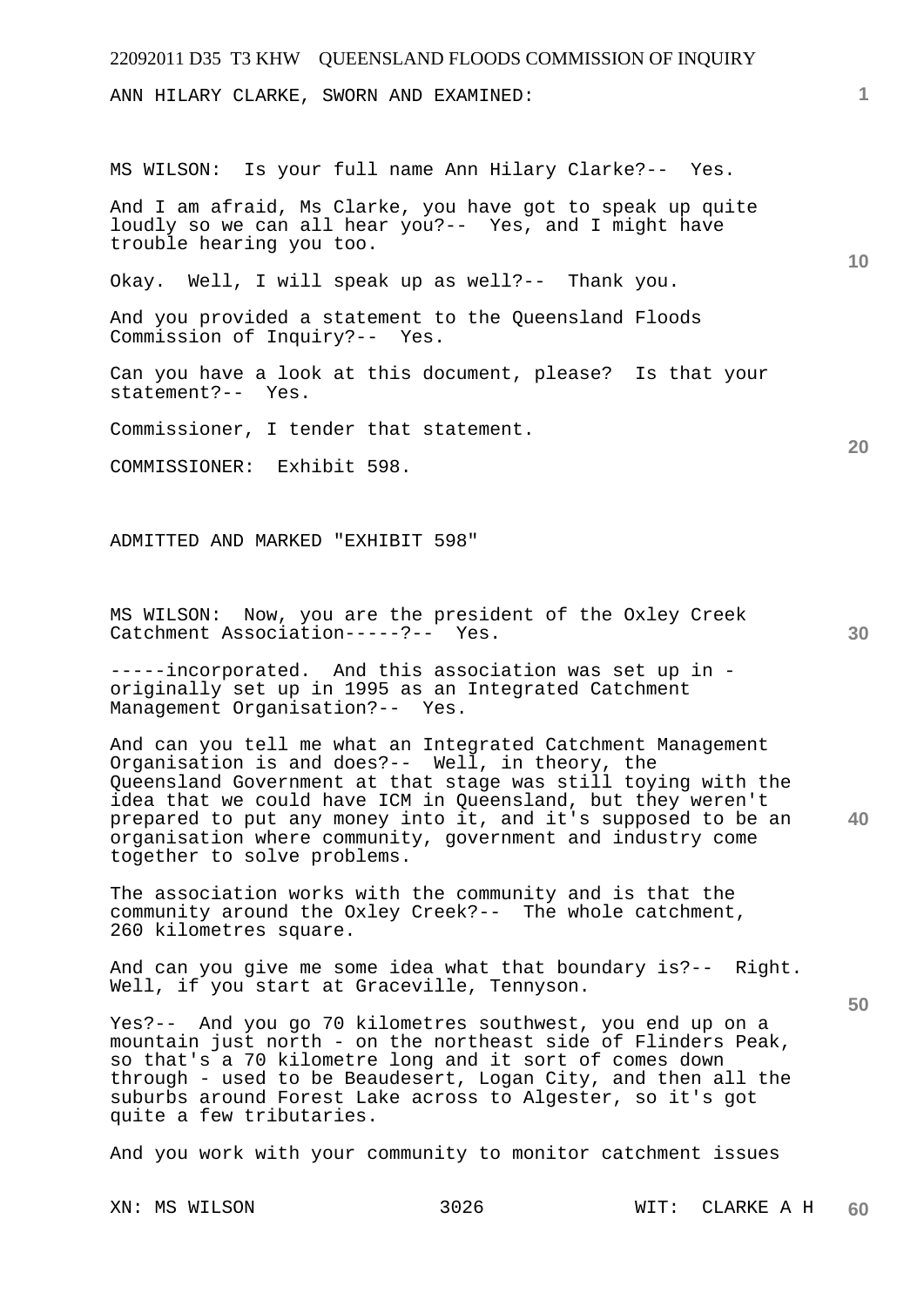and you run regular information sessions?-- Yes, and we work with government and industry as well.

As a result of the January floods, the association was involved in the clean up of Oxley Creek?-- Yes.

Now, the association has some concerns relating to land planning and - land planning use management?-- Yes.

**10**  One of the those concerns is the way that industry protects or does not protect hazardous material from being flooded out of the premises?-- Yes, certainly.

Can you tell us about that?-- Well, I suppose not all industries, but some are very lazy about their practices, very poor housekeeping, they leave all sorts of things piled along the creek banks and I suppose in this particular flood they were quite unused to the water coming from a different direction.

Can I just stop you there?-- Sorry.

Because you talk about in your statement about that industry is aware of restricting water from leaving their premises, but do not pay enough attention from water coming into their premises?-- That was an example I used from Dulux, because I know I have been if there in '98 they had bunding because they were required to under law, and - but obviously they had no idea that the creek could come in from the other side and think I it came in twice from anecdotal evidence.

And one of the concerns of the association is when the water tops the bunding, the waters get mixed and then it flows back out?-- Yes, and it picks up all that material and takes it out.

And so does the association have a view about how this could be mitigated and/or resolved?-- Yes. Well, a couple of ideas we have had is if they have environmentally relevant licences, they should have a contingency plan built into their licence that they are prepared to, I suppose, put in their mitigating processes if an event is signalled, and we did have such an industry, which did do such a thing which I have mentioned in the statement.

In your statement you use examples looking at the petrol stations and you mentioned the Dulux factory?-- Yes.

And those concerns that you raise there is just what we spoke about now?-- Yes, the fact that they don't have - yes.

At paragraph 14 of your statement, you describe that one of the association's ongoing initiatives is to put together a brochure for local businesses about approval procedures, reporting, and penalties for the storage of hazardous materials?-- Yes, because it's very complicated. So, we work a lot up in the Coopers Plains area with a group and we call this the Creek Watch Project and we as well as our industry

**20** 

**1**

**50**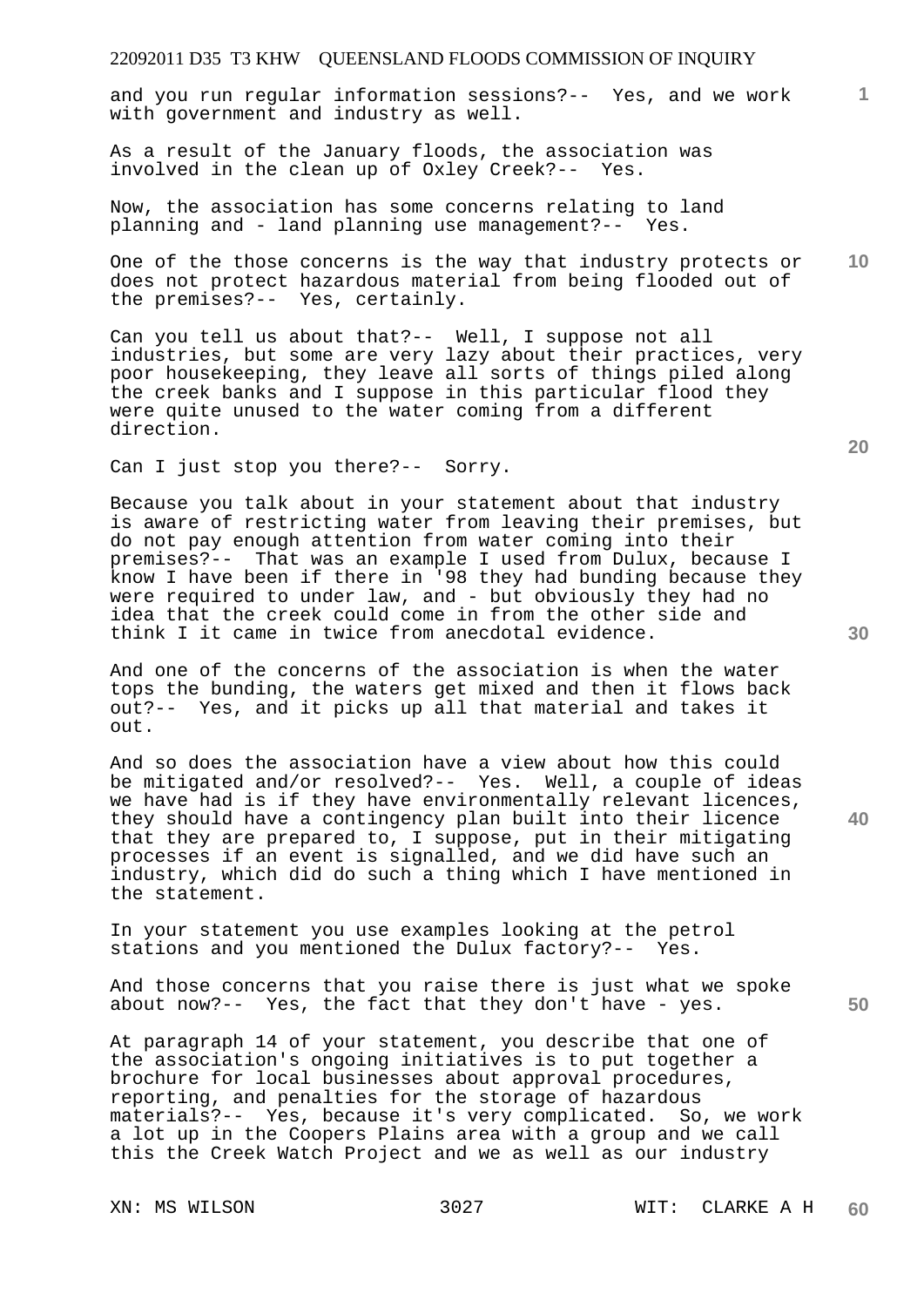partners wanted to have a clear understanding of who to ring in the result of a spillage and so we started drafting this booklet so it could explain to us, the rest of the community, and our industry partners exactly what happens when A, B and C might occur.

And one other matter that you refer to in your statement is locating sewerage treatment plants on a flood plain. Can you tell us about that?-- Well, I suppose gravity demands that you place a sewerage treatment plant on a flood plain, but we were really most upset that Oxley sewerage treatment plant suffered so badly, we knew it had gone under in '74, we assumed that with the - 170 million was spent 2006/2007 - that some - some measures would have been taken, but, of course, they weren't and with the result that Oxley sewerage treatment plant was sort of knocked out of operation. So, we have talked with them about it. They're obviously going to have to go back and do some very simple things to make sure they're not knocked out of operation again.

Can I stop you there?-- Yeah.

What are the association's view of the simple things that could be done?-- Oh, well, put your power points up high - I think they might have put their power points up high but they left their junction boxes down low. There must be - you know, a myriad of simple things.

And you are just looking at some flood mitigation matters that could allow for that not to occur?-- Yes, please, yes.

Thank you. I have no further questions?-- Thank you.

COMMISSIONER: Ms Brasch?

MS BRASCH: No questions, thank you.

COMMISSIONER: Mr Dunning?

**40**  MR DUNNING: No questions, thank you, Commissioner.

MS McLEOD: No questions, thank you.

COMMISSIONER: Thanks very much, Ms Clarke, you are excused.

# WITNESS EXCUSED

**50** 

MS WILSON: Madam Commissioner, Ms Kefford will take the next witness, Mr Bolland.

MS KEFFORD: Morning, Commissioner. I call Stephen James Bolland.

**10**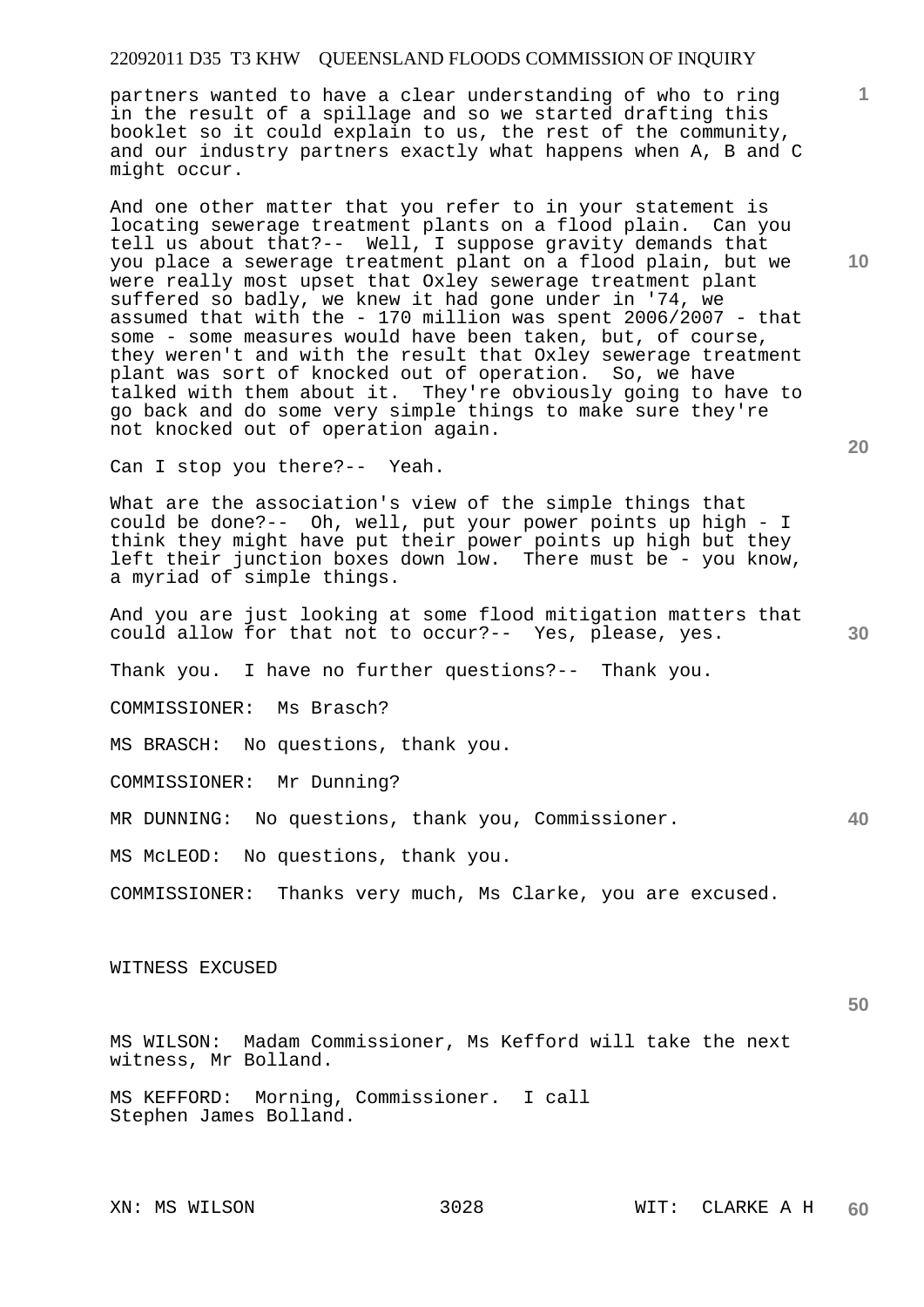STEPHEN JAMES BOLLAND, ON AFFIRMATION, EXAMINED:

COMMISSIONER: Take a seat thanks, Mr Bolland.

MS KEFFORD: Is your full name Stephen James Bolland?-- Correct.

And you provided a statement to the Queensland Floods Commission of Inquiry. Can I ask you to look at this document, please? Is that a copy of your statement?-- Yes, it is.

Commissioner, I tender that statement.

COMMISSIONER: Exhibit 599.

ADMITTED AND MARKED "EXHIBIT 599"

MS KEFFORD: Ms Bolland, you live in a Queenslander-style dwelling in Torwood Street at Auchenflower; is that correct?-- Correct, number 24.

You purchased your property in December 2008?-- Yes.

At the time that you were looking to purchase the property, did you engage solicitors to conduct a number of searches on your behalf?-- Yeah, we engaged a conveyancing surveying company.

COMMISSIONER: Mr Bolland, can I get you to talk up a bit?-- Sorry. Yep, we engaged a surveying company Cartner & Cartner I think was the name of it.

MS KEFFORD: And as part of the information that you requested them to obtain, I understand that you requested they obtain information about the potential of flood for the particular property?-- Yeah, my wife has a history in insurance so she asked the questions of the company, yes.

And at attachment 1 to your report - to your statement, I should say, is a Floodwise Property Report. I will just bring a copy of that up on the screen. Do you recognise this as the report that you received from-----?-- Yes.

Yes. And in terms of that report, the receipt of that report heavily influenced your decision to purchase the property; is that correct?-- Yes, yep.

And you indicate at paragraph 2 of your statement that the report indicated your premises was in a low risk flood zone; was that your understanding of the report?-- Yeah, that was

**10** 

**1**

**20** 

**40**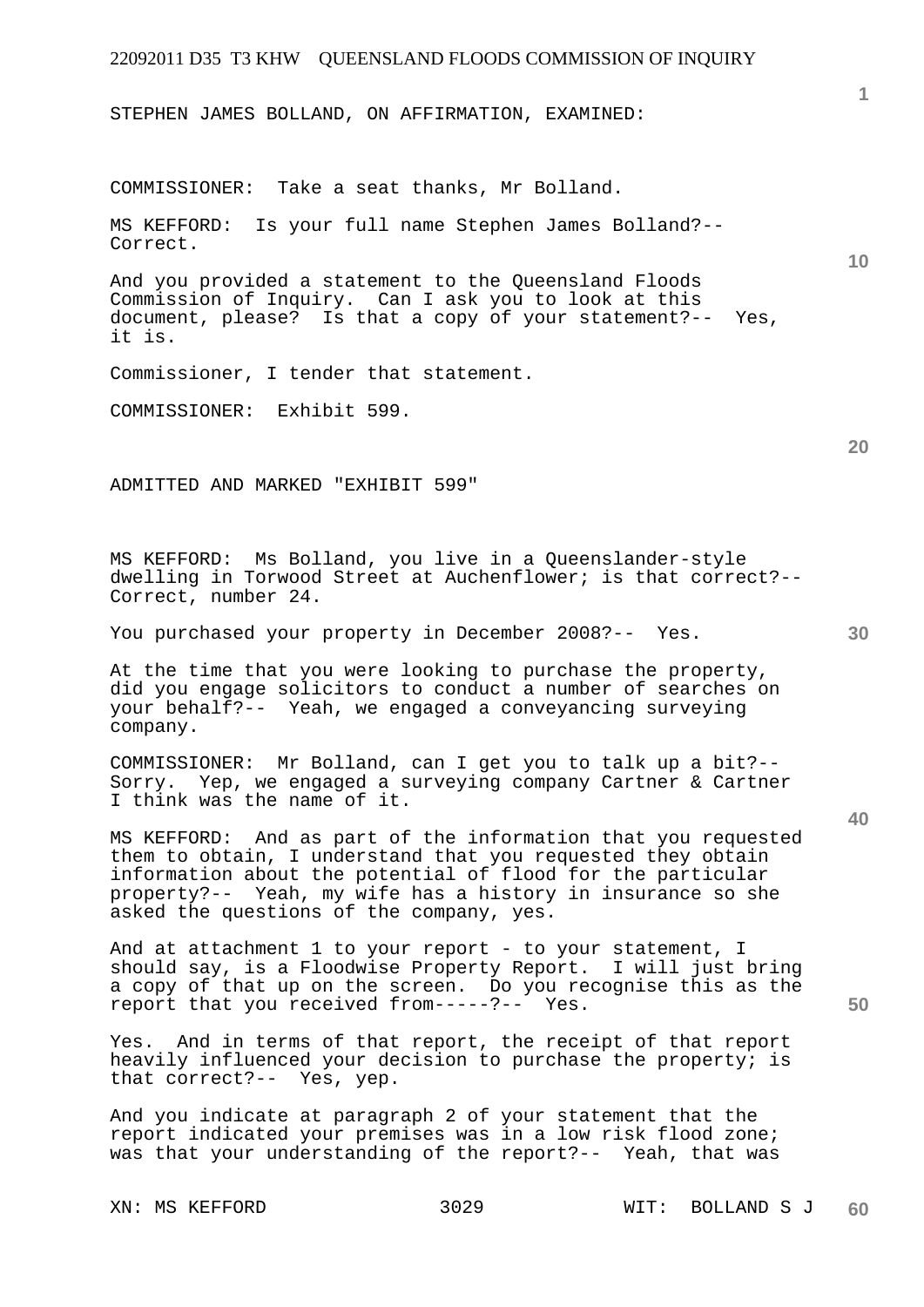my understanding, yes.

If we could just - sorry, go back to the Floodwise Property Report, and can I ask you to explain to us how - what information you took out of this Floodwise Property Report that gave you that level of comfort with respect to the flood risk of your property?-- Yeah, from reading the report, from reading - from 1.1 through it didn't alert me or tell me that there was any great likelihood of flood. 1.1 talks about, "The information supplied does not represent the highest probable flood level."

If we could just stop there? So, what do you understand that to mean?-- I was just about to say, not understanding a whole lot about flood in Queensland, it didn't say to me, "Your risk is high."

So, the absence of a statement that there was a high risk led you to believe that there was a low risk; is that-----?-- It led me to believe from my assessment it was acceptable to me, that it didn't say high risk and I should be concerned.

Did you look at the second page of the Floodwise Property Report, do you recall?-- Probably at the time, probably meant as much to me then as it does now.

And what is that?-- Not - it's not in a form or a language that I particularly understand.

Do you understand - we see at the top there's a reference to "defined flood level 5.4 metres AHD". What do you understand that to mean or do you have any understanding as to what that means?-- I have no idea what AHD means, but it didn't make much - didn't make much understanding to me. We had a look at the area, we had a look at - we went up and had look at the river. We were moving from the - moving from the north end of the Gold Coast. It didn't seem to make much sense to us. We looked at Coronation Drive and looked at the report and made a decision that we thought it was not a flood area.

If we turn over the next page, we see that terms such as the AHD are defined. Do you recall whether you looked at those defined terms at all?-- No.

If I were to tell you that - if we go back a page to where there's the reference to the defined flood level, if I were to tell you that the information indicates that the defined flood level of 5.4 metres AHD read together with the maximum ground level of 3.2 metres AHD indicates that the level that water may get to in a defined flood event will be 2.2 metres higher than the highest point on your land, does that surprise you to learn that this is what the information conveys?-- Yeah. If - yeah, if that's what they meant. If that's what minimum and maximum ground level mean, yes. I didn't understand that.

If you understood that information at the time that you purchased your property, what action would you have taken?-- If I'd understood that time when we were looking, I would have

**10** 

**1**

**20** 

**40**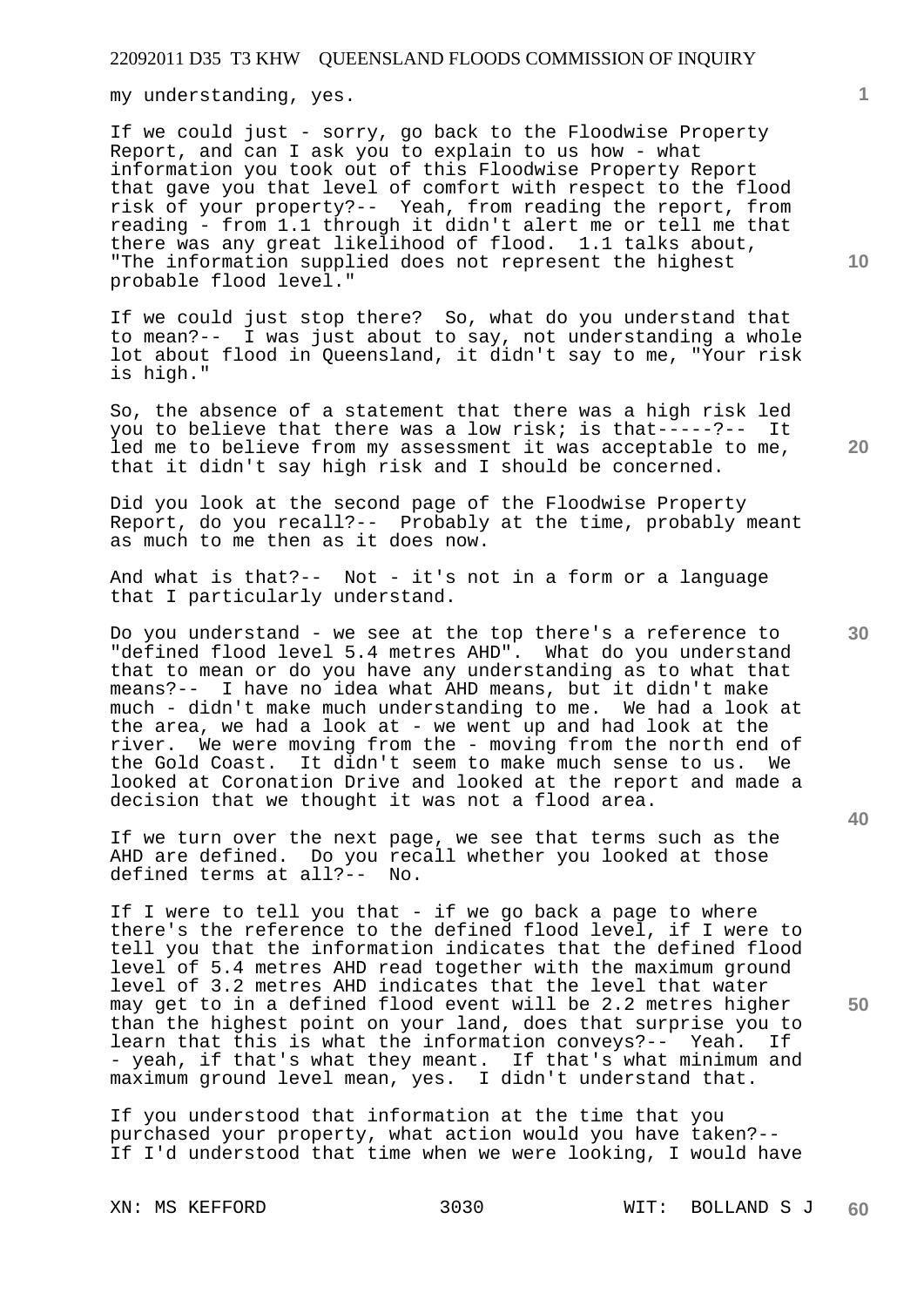probably continued on with two or three other properties that we were looking at in the area.

Now, go back to paragraph 3 of your report. You say that, "Soon after purchasing the property we decided to - that you decided to raise the house so that the ground floor was three metres high."; is that correct?-- Yes.

Was there any particular reason that the decision was made to make it three metres high?-- There were two reasons. We were lifting the house to create off-street parking because we had a new baby and we wanted to increase the area because it was a small - a small cottage, so we increased our shaded area downstairs and for storage, and initially the house got lifted a little higher than that, and we looked at it and it looked a bit out of skew, so we dropped it back down so we're still within building requirements if we want to build in downstairs, and that's the reason it got to that level. We also got advised at that time by our builder who was doing an inspection through the house that he could - he came and said to us he could see where water had come to in the house in the '74 floods. So, not having moved to Queensland - moved to Australia 14 years ago, we had sort of no background knowledge of that '74 event specifically to that area. We knew it had occurred.

If we can move now to January 2011 at the time of the floods, on the 11th of January were you concerned about the news report bulletins that suggested Wivenhoe Dam was at 110 per cent full?-- I was in the sense that I'd - had read some content around the Wivenhoe Dam which was irrelevant to flooding, but I had seen something that had mentioned it was an operating level at around about 70 per cent or had been recommended to operate there, and I think we were just doing some review on that totally unrelated to floods quite some time before, and it had been - kept going up and someone had work had mentioned it was very high, so.

COMMISSIONER: Don't forget to keep your voice up?-- Sorry?

Don't forget to keep your voice up?-- Sorry.

You were doing really well, but you have dropped a little?-- Move a bit closer. And it had been mentioned by people at my work who obviously - who - not obviously but are local Queenslanders and family here, that that was very high.

MS KEFFORD: And I understand that on the 11th of January you cancelled a trip to Sydney that you had planned?-- In the morning, yes, they started talking about street surface flooding, et cetera, and our street tends to get wet on king tides, the water comes up through the drains, and I chose not to travel because they were still talking about flooding on TV and a few days of flooding and hadn't really declared it to be as large as it was going to be, so I just cancelled my trip instead of leaving my wife and son stranded in the house.

You started at that point in time to clean out your garage?--

**10** 

**1**

**20** 

**30** 

**40**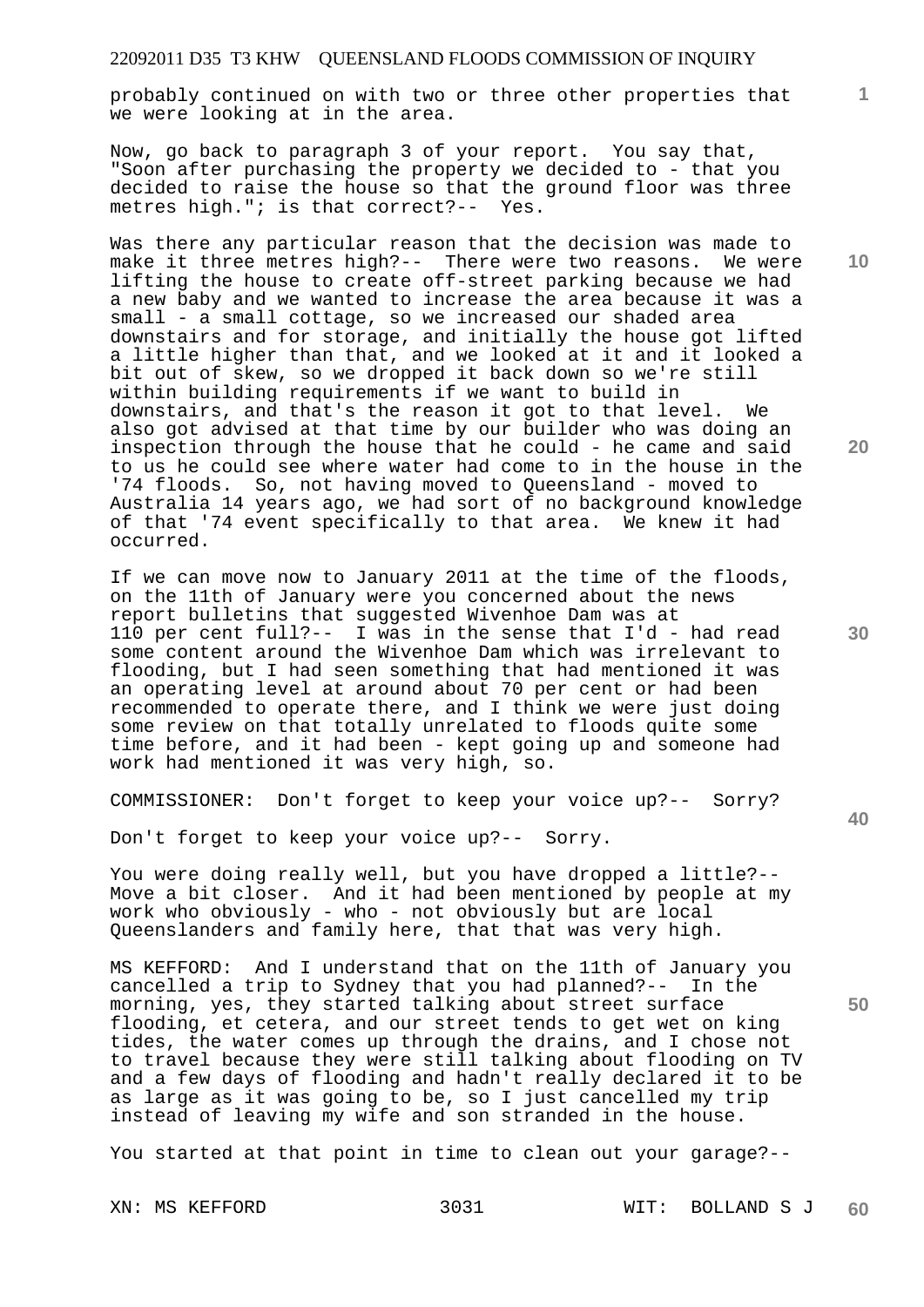Yes, prior experience with The Gap Creek storm we'd had sort of shin height water through downstairs with extreme amounts of overland water coming down from Paddington and we decided just to clear up the garage and there'd been some people walking down the street from - I'm not sure whether it was the council or SES but they were saying that they were looking to get people out because they knew the street was going to go under, bit of a repeat offender, so we just started clearing the floor and by the time we'd sort of got through that exercise someone from work had called me and said you should probably clear up - you know, clear a couple of feet, so we did.

Did you first observe water in your street on the Tuesday, the 11th of January around 9 a.m.; is that correct?-- Yes, started coming up to the drain levels - sorry, sitting around in the drain levels. We were standing out there in the morning.

**20**  When you say it started coming up and sitting around the drain levels, what are you talking about?-- There was a drain outside our next door neighbours' to the right, which is 26, and across the road about 25, and you could see the water coming up.

Bubbling up through the drain?-- Yes.

And is that when you first noticed the street starting to flood?-- Yes, yes, that's - it's a minor event, we get it on king tide, so.

In your statement you make reference to the fact that you were evacuated in a boat by the police and SES?-- No, we were asked to leave.

Oh, you were asked to leave?-- We didn't get evacuated, we were - they came around to ask us to leave and I sent my wife and son out earlier while I continued to pack up downstairs.

**40**  And you didn't leave the area until around 2 p.m.?-- After lunch, yeah, 1, 2, and it was getting deep by then.

Where was the water up to at the time that you left the area?-- I waded out in the street, so I think it was - from memory, sort of wading.

So, you are indicating your waist, about waist-----?-- Yeah, sort of.

**50**  Thigh high or waist-----?-- It's getting - I moved - moved the car around the corner and done a few loads and-----

And at the time that you left, were you concerned about your house?-- No. I honestly at that stage, that height into our garage, it was - there's another metre and a bit from the street to the slab there downstairs, and we'd at that point cleared out most things and taken them upstairs - I actually thought I was getting a bit overly paranoid - and left a few

**10** 

**1**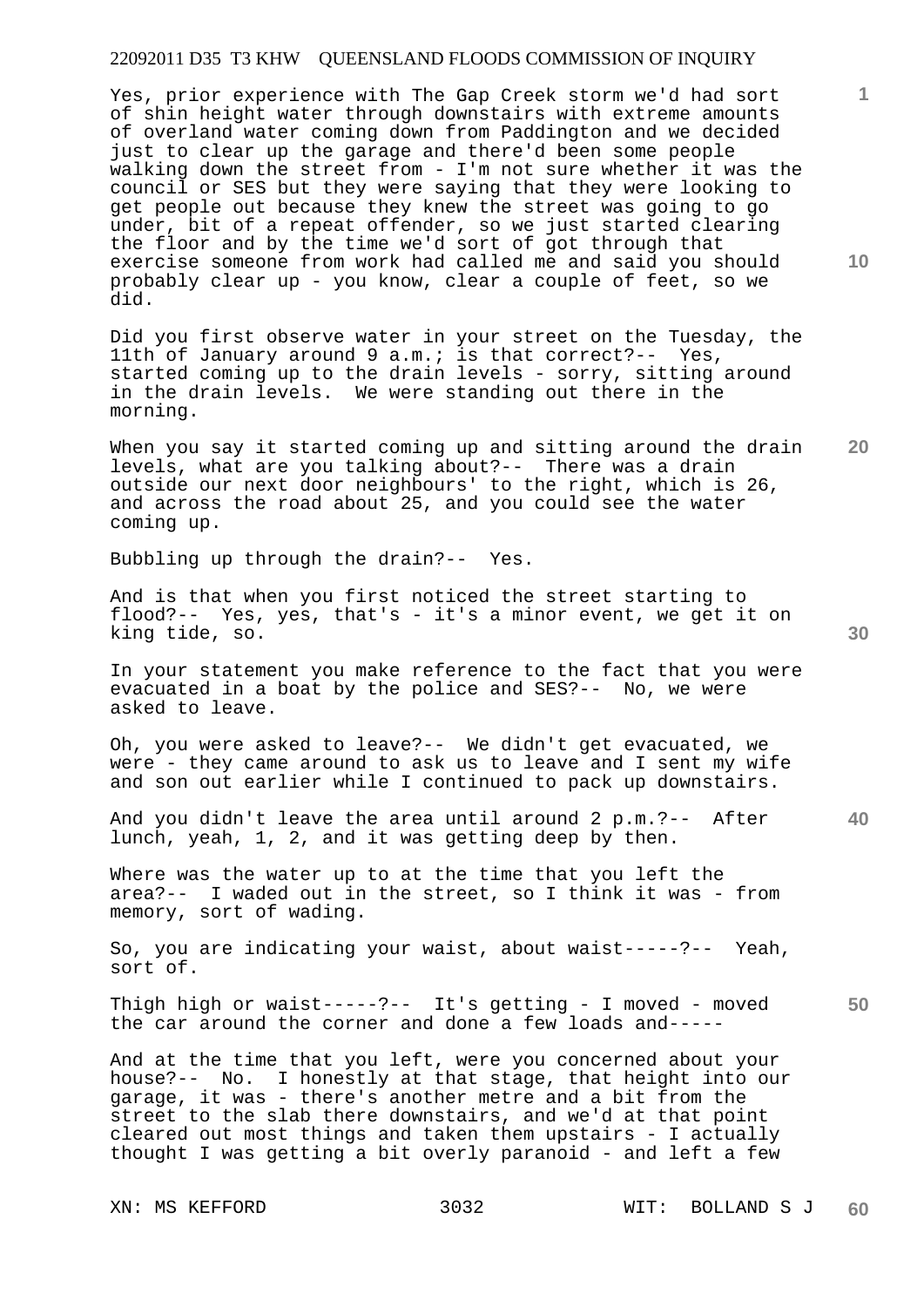things tied up into the ceiling and locked the doors and drove out, and headed down to my sister's, we were going to spend a few days there, so.

When did you first go back to the area after having left on Tuesday, the 11th?-- On Wednesday after the news on Tuesday night, it started escalating, you know, every time we heard the news it got worse and worse and then people started talking about '74 and we knew that - we knew now what that was and we thought, "Well", you know, "it can't it won't be that it won't be as bad as '74, we have got the dam to protect us, we're probably good, we have got three metres.", and what we had downstairs we have got quite prepared to lose without going back to move, and then the news just got worse and worse. On Tuesday night, Wednesday morning it was even worse so we decided to grab our boat from my brother's next door neighbour and sort of four of us went back to the house probably - we probably got there about 1 o'clock, I think, took a couple of hours to get there.

Where was the water at that stage when you went back?-- It was three physical steps from the floorboards of the second floor.

Three steps below it?-- Below it, yes.

And is that about 2.7 metres off the ground, would you say?-- It would be close, they're just standard size steps, yeah.

What did you do at that stage? -- I stood and looked for a while. It was pretty - pretty scary, and then we spent just under four hours putting as much as we could - the stuff downstairs was gone, we put - spent four hours, just under four hours putting as much as we could into the attic of into the ceiling and balancing stuff and standing stuff on top of benches and then as we left-----

When you left, where was the water to at that stage?-- It was about - just under one step away from the floorboards, so it had come up sort of one and a half, nearly two steps.

And did you go back to the house again on Thursday, the 13th of January after the peak of the flood?-- Yeah, yeah, we got back again on the - just - about lunchtime maybe.

And had the water subsided at that stage?-- Thursday - was that the Thursday or the Friday? It was the - we were back on the day - for some reason I forget the dates, but we were back on the day after the peak that night, if that was-----

So back on the Thursday I think you say in your statement. In any event, when you went back in, the peak water level had subsided to below the floor height?-- Yeah, that night it had peaked to - sort of thigh height in our second floor and when we got back there, it was now back - back down to the first landing on the stairs, which is approximately half that distance from the floor to the ground.

**10** 

**1**

**20** 

**40**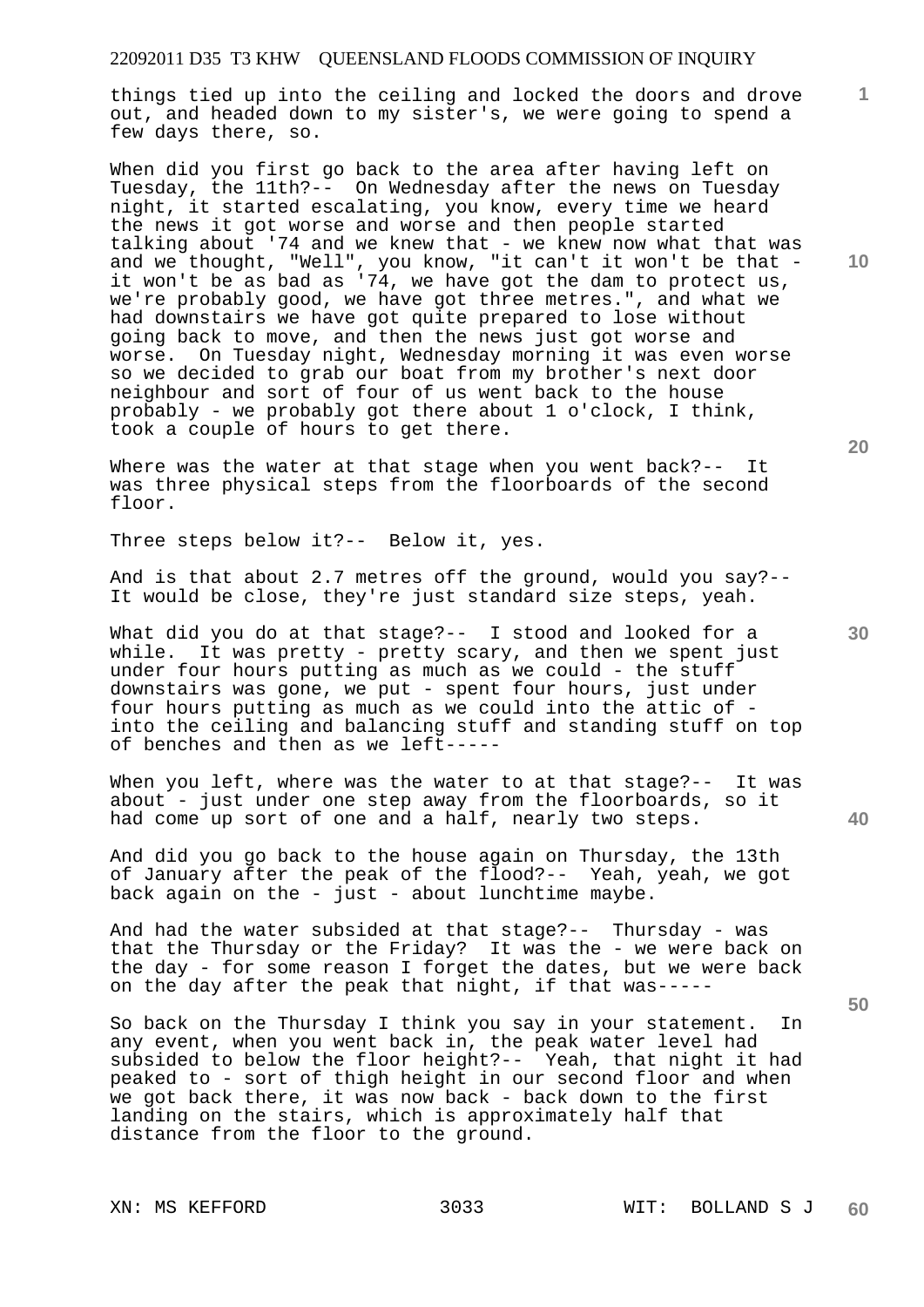I take it you observed the peak height based on mud that was-----?-- Oh, yeah, yep.

-----on the walls and the like. So, you have provided us with some photographs. If we could just bring - which you have attached to your statement. If you could just explain to us what we see in the photographs, where's this photo-----?-- Yeah, sure.

-----taken from?-- That was our lounge room, so you can see the - the tide mark just below the window sill there, and that's some of the stuff we stacked up but not understanding the water would disturb our stacking piles.

If you go to the next photograph, where's this photograph taken?-- That's downstairs, that's - we had a shed in the property downstairs - out the back of the house downstairs, and water crushed the roof and everything in it and in the panic hadn't even thought about the content of the shed.

And the third photograph?-- Again in the shed, yes.

And then if you go to the fourth photograph, what does this this is obviously after the floods?-- Yep. That was just the shot so we could- that's straight off our front doorstep, so that's standing at the floor height, standing on the front doorstep and-----

Looking out into the street that you live on?-- Yeah, it shows Torwood Street, number 25 on your right-hand side, and where the water came to there a little bit higher than them.

Now, in your statement you voice some concerns and one of those concerns is about drainage problems in the street?-- Yes.

**40**  You feel drainage to be the primary cause of flooding; is that correct?-- Yeah, when we have king tides, we have water up through - that comes up through the drains. It has sort of achieved heights of - into sort of 20, 30 centimetre - 20 centimetres, maybe 30 centimetres short of coming into our garage, so in the street it would be half - half a metre plus and that's just from a king tide.

**50** 

**20** 

**30** 

And so this was in the upstairs area of your house?-- Correct, yes.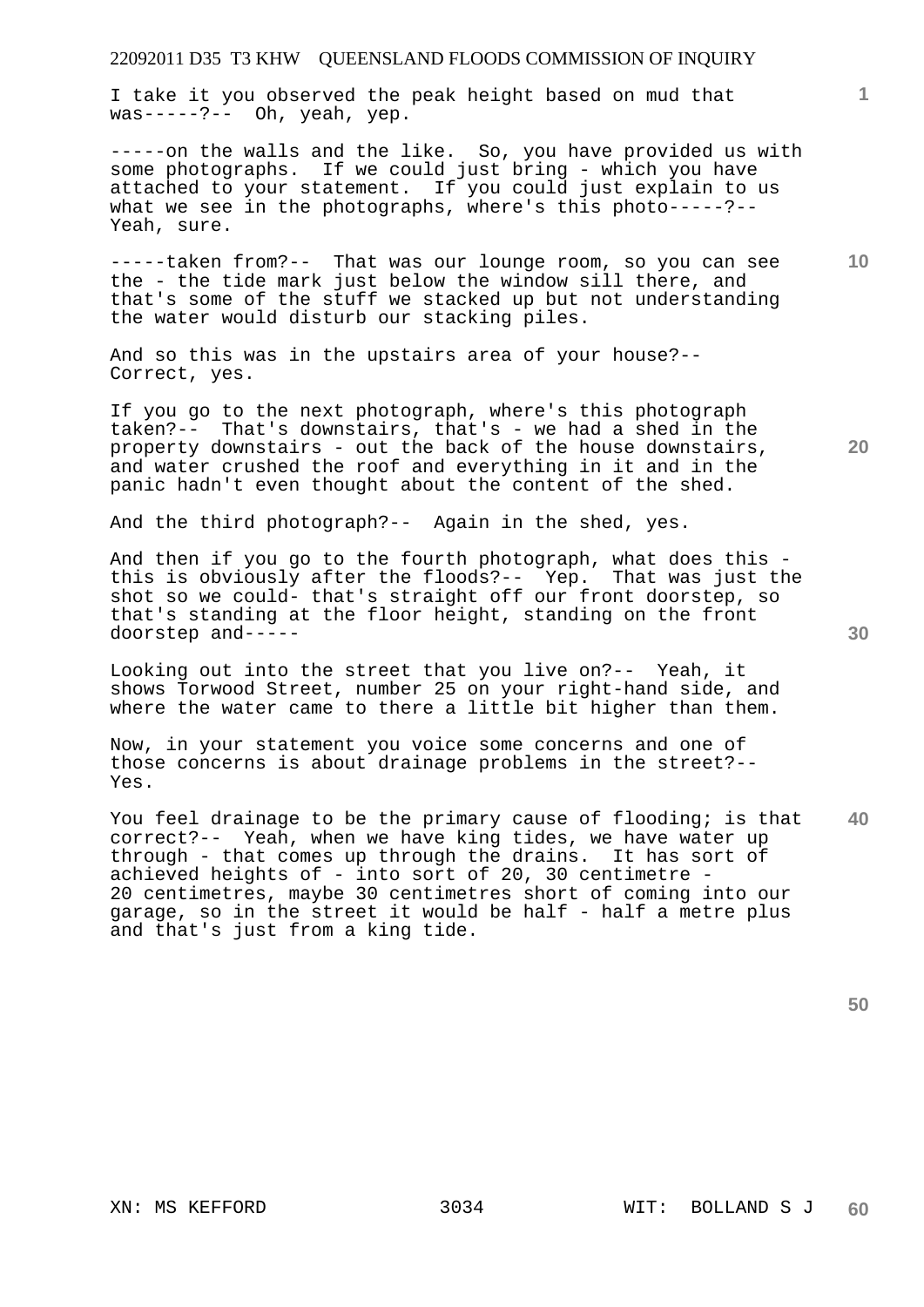The street, if you go back to the photos, is very concaved, so the centre's very high. You can see the water's still down in between the boat and the four-wheel drive, which is the boat we used. So the water sits in the gutters but the centre of street's higher. So depending on where you park is depending on how deep it is.

And in terms of your concerns about the drains, you do note that the drains in question are cleaned out regularly by the Council on your request; is that correct?-- Yes, we get two types of blockage. After the king floods (sic) they get full of rubbish and debris and we have water that gets retained and we ring up and ask them to clear the drains. After the floods we had five days of flooding until we called the Council again and said-----

COURT REPORTER: Sorry?

WITNESS: Yeah, each morning for five days we had flooding and we rang the Council and literally the day after we'd called the Council, the tide was higher than the previous day, but we had no flooding, so we're pretty sure they cleared the actual drainage out and water was able to escape, so - but it's just - it's just lower, the street is lower than the king tide level on the other side Coronation Drive.

MS KEFFORD: And I understand you'd like to see the Council do more than simply clean out the drains on those regular occasions. What else would you like to see the Council do?-- I'd like to see them - I don't think one-way valve technology's new. There's examples of it implemented in many places in Queensland. I saw photos of a one-way valve implemented in a number of Queensland cities at a - at a presentation at Milton school-----

COURT REPORTER: Sorry, "a presentation"?

**40**  WITNESS: There was a presentation at Milton school two weekends ago on the 10th, I believe it was, where a group of people - Peter Matic was there, our local councillor, and they had photos of valving examples of how they deal with that.

**50**  MS KEFFORD: The other concern that you expressed in your statement related to the development of the old Milton Tennis Centre site. Has your concern about that site been resolved?-- Yeah, initially we were obviously concerned for two aspects in the development. There was (a) the height of the buildings and (b) they were proposing to lift the actual space, the land level so - which would have resulted, obviously, in more water runoff into our lower areas but Council have procured that land, they're making it into a park next year, I believe.

Thank you, Madam Commissioner, I have no further questions.

COMMISSIONER: Thank you. Ms Brasch?

MS BRASCH: No thank you, Commissioner.

**10** 

**1**

**20**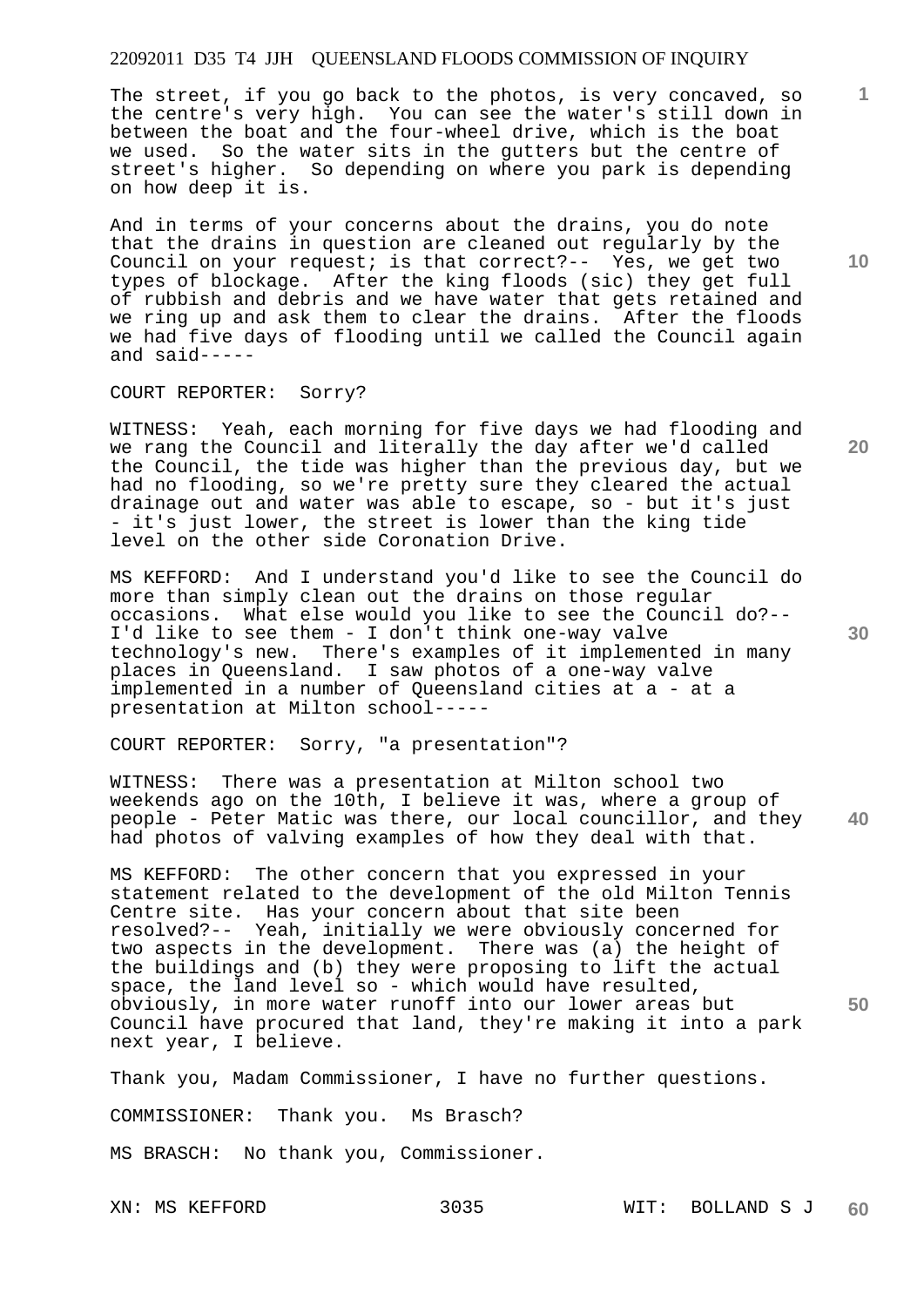COMMISSIONER: Mr Dunning?

MR DUNNING: Thank you, Commissioner. Now, Mr Bolland, my name is "Dunning". I appear on behalf of the Brisbane City Council-----?-- Sorry, I didn't hear your name, sorry.

Dunning. I appear on behalf of the Brisbane City Council. I've just got a couple of questions for you. Now, if I understand the sequence of events correctly you resolved to purchase the house in late 2008?-- Yes.

And at that stage the issue of flooding is one that you and your wife were alive to?-- We were?

Alive to the issue of flooding because you actually asked your solicitors to make a special search in that regard?-- It was just a general search. I've done it for any other property I've purchased.

So you've always searched for flood?-- Yes, I think so.

Okay. And obviously it's something that was important to you and you discussed with your wife when you received it?-- We looked at it, made an assessment based on our understanding, yes.

Okay. Great. And after you'd made that assessment you formed the view that you express in paragraph 2 of your statement, that was that it indicated the premises were in a low-risk flood zone?-- That was our assessment, yes.

COURT REPORTER: Sorry?

WITNESS: Our understanding.

MR DUNNING: Have you got your statement handy? And you've got the FloodWise Report up?-- Yes.

Okay, thank you. Now, your wife has an insurance background, I understand?-- She worked for, yes, an insurance company in Brisbane, commercial stuff.

Certainly. We don't need to know the name of the company but she's worked for an insurance company?-- Yes.

And can I take you to some parts of the FloodWise Report. Can I, first of all, ask you to go, please, to the third page of it, and - because I appreciate our learned friend Miss Kefford took you to some of the provisions of it but I appreciate that it's now three years ago since you were actually reading this, so what I want to do is reintroduce you to the document to start off with. So are you on the third page that has up the top "5.1 Flood Level", "Defined Flood Level," can you see that?-- Yes.

**10** 

**1**

**30** 

**20** 

**40**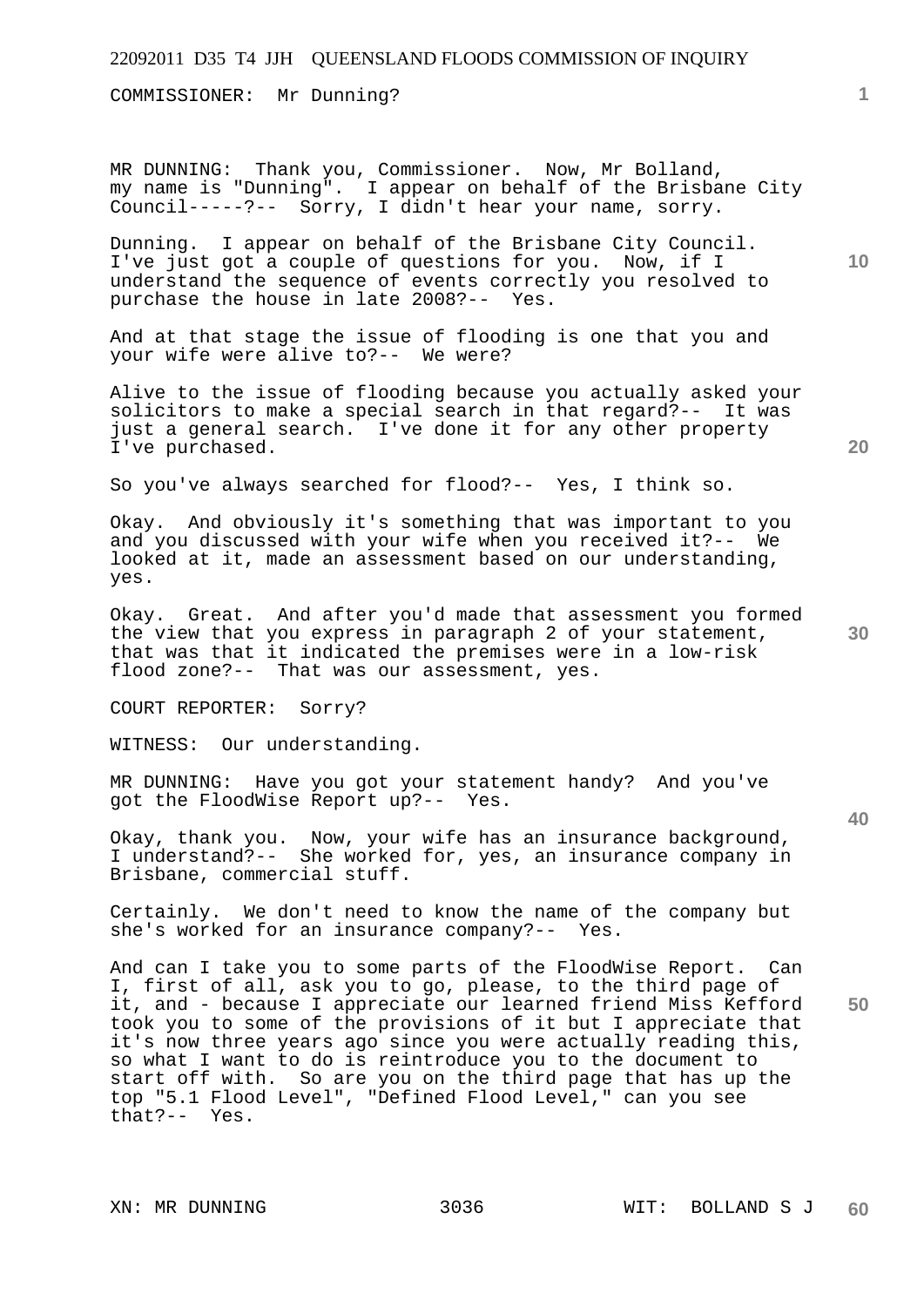Okay. And it's a little hard to see on the photocopy but you can see above that is a heading "Glossary of Terms"? Right at the top of the page, you see that?-- Oh, yes, in the bar, yes.

All right. Now, I want to take you to a couple of those expressions so that when we go to have a look at the rest of it we both know what we are talking about. And obviously these were the sort of provisions you read when you read the document. If you go to the first one, Defined Flood Level, you'll see the first dot point is the level used for planning purposes. For example, habitable floor level of a building is the defined flood level plus 500 millimetres. So when you read it you no doubt appreciated that there was this thing called a "defined flood level" and that the habitable floors were going to have to be 500 mls above that? Agreed with that?-- Okay, yep.

All right. And, likewise, if we go to the next dot point. When you read it you appreciated, as it said, that generally the defined flood levels had been produced using historic information and some computer-modelling. "where no computer models are available the defined flood level is estimated on the basis of the highest recorded flood level". You obviously saw that?-- I probably read it, I couldn't commit from memory, but I probably did.

The likelihood is you read it because it was important enough for you to get and want to read. So the likelihood is you would have read it? Agreed?-- Yes.

Okay. Thank you?-- I did.

And then can I take you, please, to 5.2, and again the likelihood is you would have read what was recorded there, that the highest recorded flood level is the maximum level of floodwaters from an historic event for which Council has records? Sorry, again the likelihood is you would have read that at the time?-- Likely.

Yes. Sorry-----?-- Understood it.

-----you need to say it, not just nod?-- Yes, likely-----

Thank you?-- -----no-----

Can I then take you, please, to 5.6, and remember up in 5.1 I took you to this expression "habitable floor level"? And if you go to 5.6 you'll see it describes "habitable floor level" as the, "minimum level at which habitable areas of development, generally including bedrooms, living rooms, kitchen, study, family and rumpus rooms, must be constructed,"<br>vou see that ?-- Yes. you see that?--

And again, so that you could make sense of it, the likelihood is you and your wife read that expression at the time you read the report?-- Yes, it's likely, yeah.

**10** 

**1**

**30** 

**20** 

**40**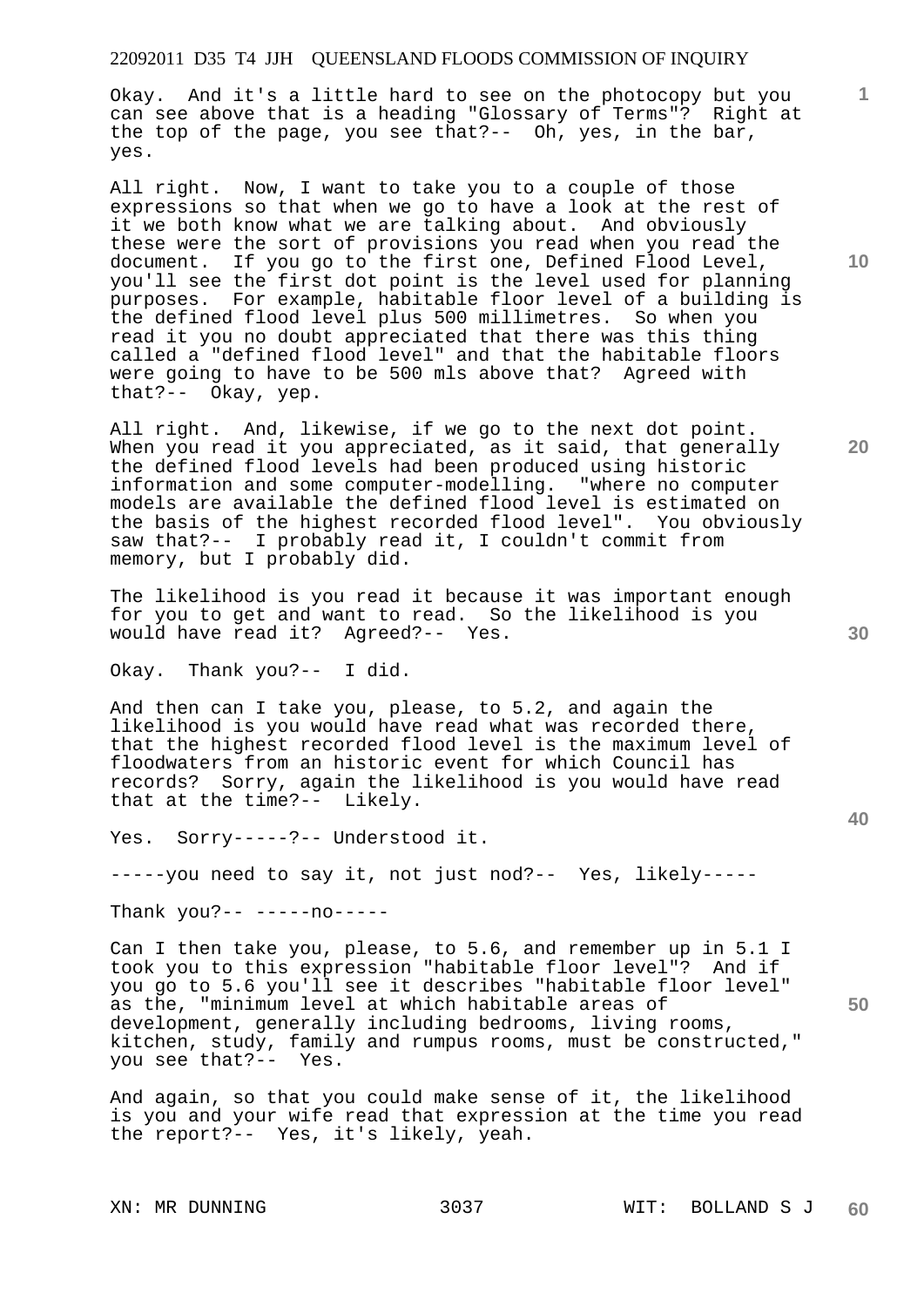Okay, thank you. Then can I take you, please, to 5.7. AHD, Australian Height Datum, and the dot point says, "is the survey height datum adopted by the National Mapping Council of Australia as the reference point for defining 'reduced levels'. The level of 0.0 metres AHD is approximately mean sea level". So, again, the likelihood is you read that at the time you read this document?-- I don't remember but it's likely.

Thank you. Then can we go, please, to 5.8 and minimum ground level, and you'll see there that "minimum ground level" is described in Glossary of Terms as, "is the lowest natural ground level on the applicant's property. Check with a registered surveyor for further information on ground level". So again the likelihood is you would have read that at the time you read the document? Agreed?-- Same answer-----

Okay, thank you. And then 5.9, maximum ground level, and in this case it is the highest natural ground level and again recommends a registered surveyor for further information, and I take it your answer is the same, the likelihood is you would have read that at the time?-- Yep. Don't remember but likely.

Okay, thank you. And then can I take you to 5.11, please. The ARI, average recurrence interval, and the glossary describes it as, "a statistical estimate of the average period of years between the occurrence of a flood of a given size or larger. Eg the 100 year ARI flood event will occur on average," and it emphasises the word "average", "once every one hundred years, however a ARI of a flood event gives no indication of when a flood of that size will next occur". Now again consistent, I gather, with your other answers, the likelihood is you would have read all of that?-- Don't remember but likely.

All right, thank you. And those particular expressions, and the description given to them, as we've gone through them today, are straightforward enough; you'll agree with that?-- The definitions of them-----

Yes?-- -----reading them now they seem straightforward but-----

Okay, thanks very much-----?-- -----they don't mean much to me  $but --- -$ 

Now, can I ask you, please, to go to the first page of the in fact, before we do that, I might ask you to go to the fifth page. It's the page before we see the street plan. Can you see a page that doesn't have a heading at the top, it starts with a paragraph, "Property owners can be"?-- Yes.

All right. Can you go down to - you'll see a heading at about the middle of the page, "Major Flood Mitigation Schemes and Floodplain Management"?-- Yes.

**20** 

**30** 

**40** 

**50** 

**10**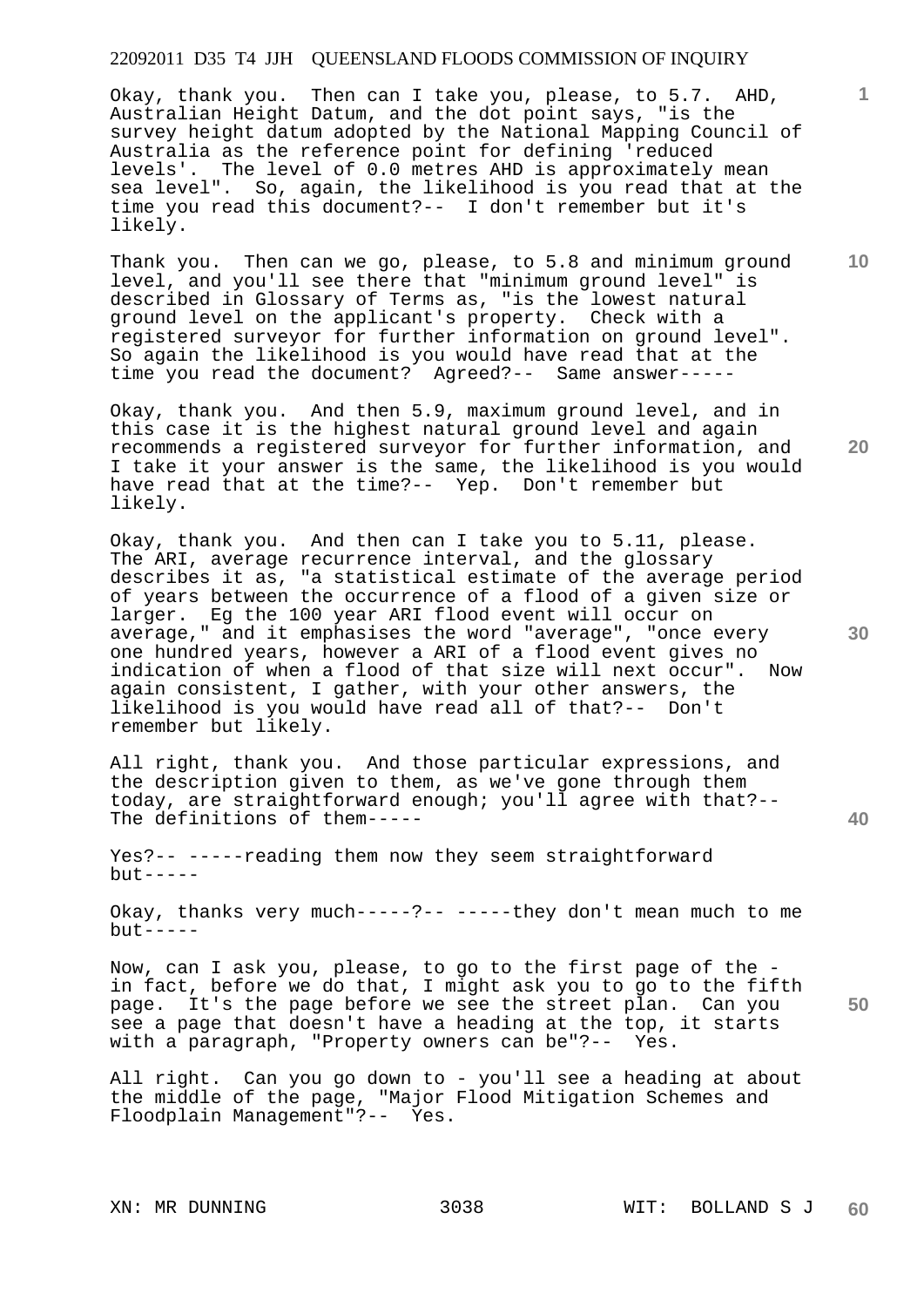All right. Now, if you - I'll just take you to two passages. In the second paragraph there you'll see it says, "Since 1974 several major flood mitigation schemes have been implemented by councils to reduce flooding problems. Whilst these schemes and the construction of Wivenhoe Dam have reduced river and creek flooding, flooding can never be eliminated." Do you see that?-- Yes.

All right. And the next paragraph, "Other floodplain management practices implemented by council include," and the first dot point, "minimising the risk of flooding by setting minimum habitable floor levels in areas prone to creek or river flooding during major storm events". Do you see that?-- Yes.

Now, it's, I gather again, likely that you and your wife would have read that when you read this report?-- Same answer, yes.

Okay. Thank you. Or should I in fairness, though, suggest to you that it's possible, this is right towards the back of the report, that - do you think it's just as likely you would have read this or not quite as likely as you would have read some of the rest of it?-- In terms of the weighting of the information in this-----

Yes?-- -----the front page kind of set a tone for us.

All right-----?-- Did we get right through to the back and with the same level of detail? To be honest I couldn't tell you from memory-----

All right, but I gather-----?-- -----but it's likely - it's likely I took a fair amount of information from the front page telling me-----

All right. So you think you probably paid more attention to the beginning than the end?-- I'm pretty sure we would have read it right through but-----

All right, all right, it's no-----?-- -----more about understanding what it meant.

Okay. Well, then,  $I$  - would it be fair to say that in answer to the proposition I put to you is the likelihood is you read the whole of the thing not just part of it? Agreed?-- Yes.

Okay. Thanks. And, again, those two passages I've taken you to on that fifth page, they're in language that's perfectly understandable enough, you'd agree?-- The items we just went through?

Yes?-- Yeah, as they sit by themselves as statements, yeah.

Okay, thanks. May I then take you, please, to page 1 of the FloodWise Property Report, and I gather from your evidence, not only to me but to our learned friend Miss Kefford, 1.1 was a provision of some importance to you?-- Sorry? I missed-----

**20** 

**40** 

**30** 

**50** 

**1**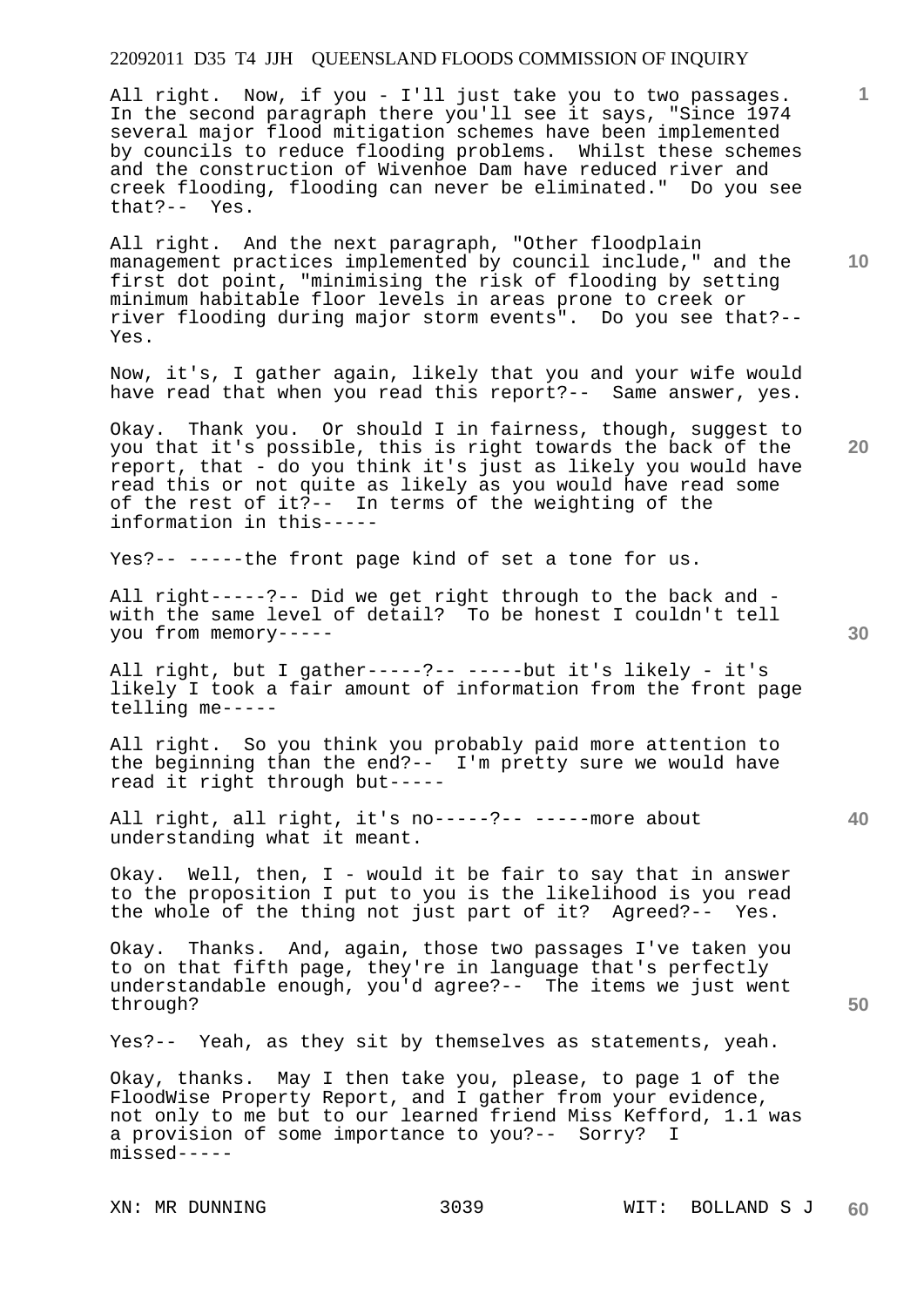1.1 was a provision of some importance to you, I gather from an answer you gave Miss Kefford?-- Yeah, yes, definitely-----

All right?-- -----part of the first information we read, yeah.

Yeah, all right, and, so, the first thing it tells you is, "the flood information supplied does not represent the highest probable flood level that could occur on this property, a flood of more severe" - "a flood more severe than a defined flood can/will occur although such events are rare". So that was undoubtedly something you took away from reading the document? Agreed?-- Yes.

Okay, thank you. May I take you then, please, to 1.7 on that page and you'll see that it records, "a flood report" - "the flood report is a guide only and should not be used or relied upon for development purposes. For development purposes it is recommended that a registered surveyor or engineer be engaged to undertake the appropriate assessments". You see that?-- Yes.

All right. And, again, the likelihood is obviously you read that?-- Yes.

Okay. Thank you. And then can I take you, please, to 1.8. "For the reasons set out above Council makes no warranty or representation regarding the accuracy or completeness of a flood report and Council disclaims any responsibility or liability in relation to the use or reliance by any person on the flood report". Do you see that?-- I do.

All right. And, again consistent with your other evidence, the likelihood is you read this?-- Yes.

Okay, thank you. And would it be right that, consistent with some of your earlier evidence, you have no difficulty in understanding the language used in 1.1, 1.7 or 1.8?

COMMISSIONER: Actually, I had thought that the witness had said a couple of times, "whether I understood it's another thing".

WITNESS: I do understand it as an individual statement but its relevance to where the flood levels and what the flood risk is I do not understand it-----

MR DUNNING: Then I might be mistaken. I'd be surprised if I'd have passed on without exploring that, but perhaps I'm mistaken. I do remember one remark but I thought I'd agreed - I thought I'd got Mr Bolland's agreement.

COMMISSIONER: Well, I had thought he'd left a couple of things on the basis he may not have understood the content, but, at any rate, the larger question seems to be whether he joined the dots, and, as I understand his evidence, he didn't. And I do wonder whether perhaps this isn't more a matter of submission about whether that's the problem of the form or whether it's just unfortunate in this particular case, but I

**20** 

**40** 

**50** 

**10**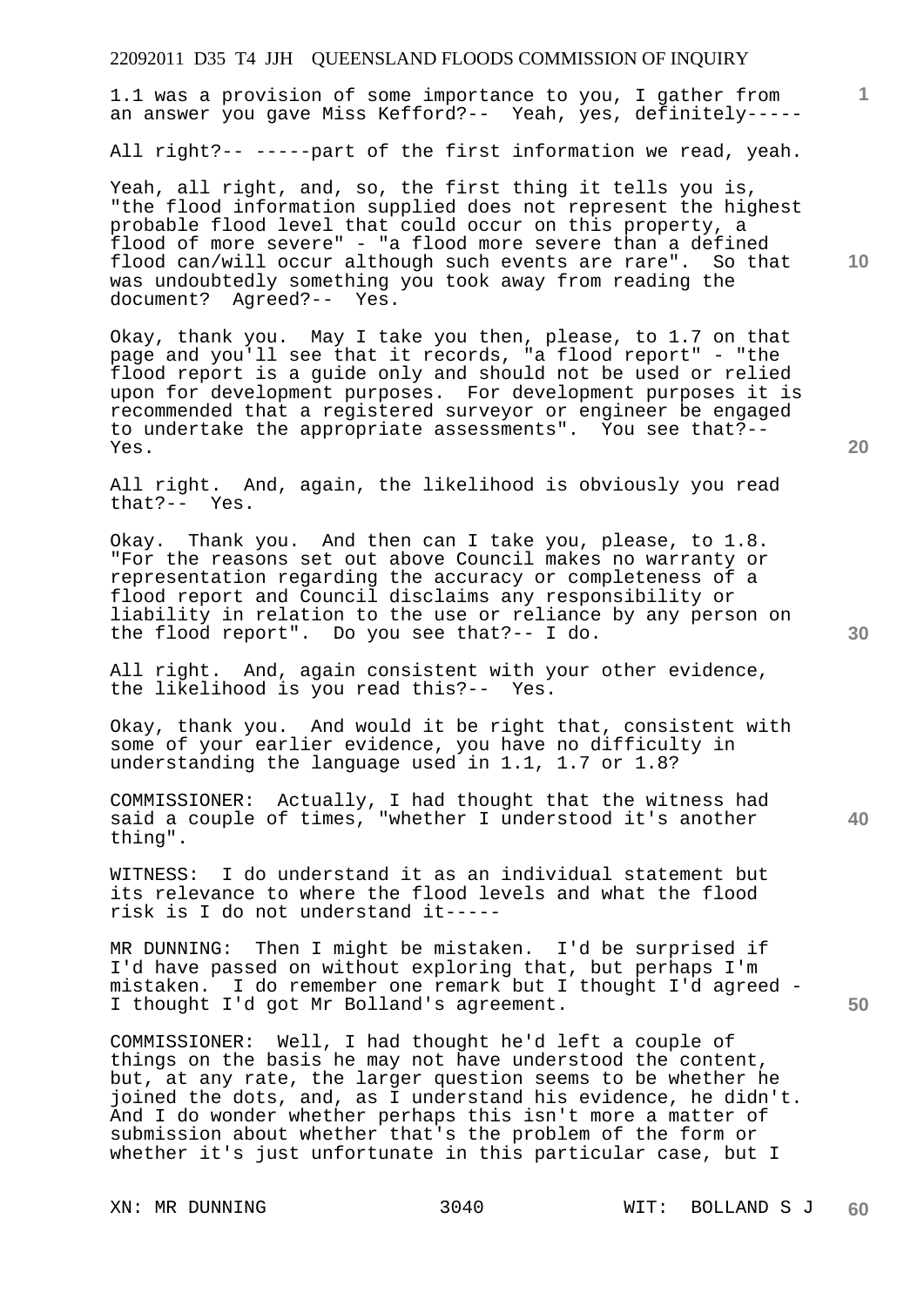don't want to cut your cross-examination short-----

MR DUNNING: No, I appreciate that and I appreciate, Commissioner, you bringing it to my attention. We've got a general disposition not to tax our rate payers who have had the misfortune of being flooded with cross-examination, so we would only have done this because not only does it appear in the statement but it then got opened as well in evidence in chief when-----

COMMISSIONER: Well, I thought what Miss Kefford did was pretty effectively show what the problem was of misunderstanding.

MR DUNNING: Well, with very great respect, no. The - there might be lots of explanations for how the statement came to express itself in the way that it did but misunderstanding - a genuine misunderstanding, that is a genuine reading of the statement and misunderstand - reading of the document and misunderstand it in our respectful submission seems unlikely  $and----$ 

COMMISSIONER: Just - well, then, put to Mr Bolland what you're saying the situation is.

MR DUNNING: I'm about to, your Honour.

COMMISSIONER: All right, thank you.

**30**  MR DUNNING: Can I ask you, please, to go to the next page for me, Mr Bolland. And you'll see there the - a table - it has at the top, it's a little hard to read, "Flood Level Information," and then you'll see under that, "The following flood level data is based on available information," you see that?-- Yes.

**40**  All right. Now, this is something undoubtedly you would have read because it's the crux of the document. Do you agree with that? These tables?-- I would agree I read it, I wouldn't agree it was my understanding it was the crux of the document.

All right. All right. Anyway, we're agreed you read it. And when you read it you saw what it said, "the following flood data is based on available information," and you'll see there in item 1, "defined flood level is 5.4 metres AHD". Do you see that?-- I see it, yes.

And it tells you the highest flooding is from the Brisbane River. Do you see that?-- Yes. Yes, I see it.

Now, in light of that and those expressions out of the glossary on the next page you'll agree with me, won't you, the likelihood is that when you read this document you appreciated that the defined flood level for this property was 5.4 metres AHD and that was from the Brisbane River flood? So 5.4 metres above sea level and the source of flooding is the Brisbane River?-- At the time I did not understand that to be a previous flood level or any experience now at our property

**10** 

**1**

**20**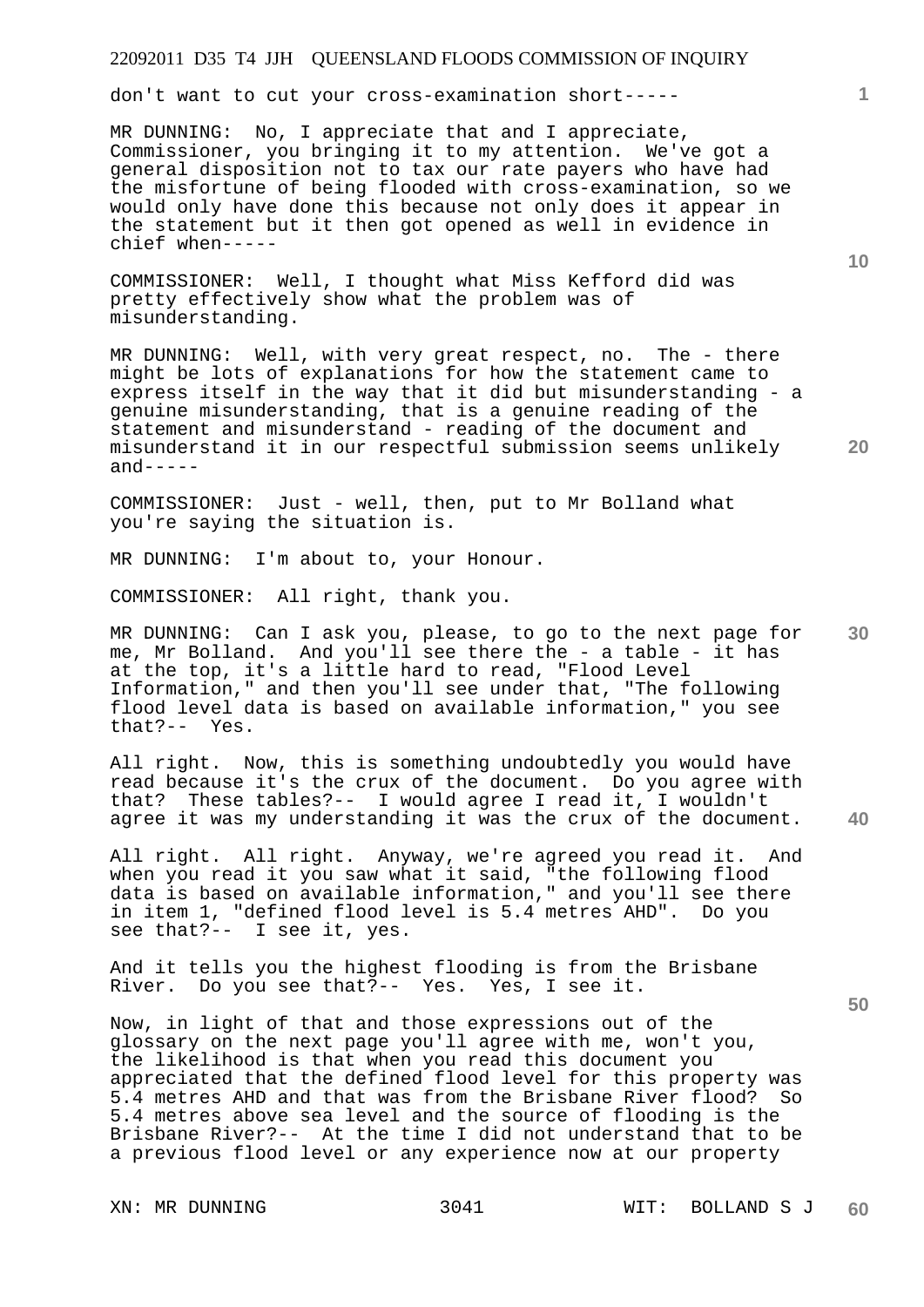we - I must admit we didn't particularly understand that table at all and-----

All right-----?-- -----and having had it further explained to me now it's - as the crux of the document, it's not something we understood as a - stating to us this is a massive risk.

Okay. Go to - you'll see "defined flood level" and you see a footnote, "refer to Glossary of Terms for definition"?-- Yes.

All right. Now, you'd agree with me, wouldn't you, that had you gone to the glossary and looked at what "defined flood level" meant you would have realised that "defined flood level" was the product of either historic information or computer-modelling for that property?

COMMISSIONER: Are you asking is this Mr Bolland's construction of it now or whether it was his construction of it at the time he first saw the form?

WITNESS: Yeah, my view to this table is quite different as now with further information it was-----

MR DUNNING: At the moment I'm simply asking-----?-- -----at the time-----

-----if you go - if you went and had a look at that definition of "defined flood level" you would have appreciated it?-- At the time I did not.

Well I'm not asking that question, I'm simply saying that when he goes - looks at the meaning of the expression "defined flood level" he agrees that-----

COMMISSIONER: Is there a lot of point because he can look at it now and tell you, having been taken through it by you now, what he now understands but that's just not what he understood at the time. He didn't have you there, that's the problem.

**40**  MR DUNNING: Yes. I don't know that - he didn't need me there to read - perhaps I can-----

COMMISSIONER: What are you saying about Mr Bolland? Are you saying that he did understand it and wilfully went ahead and bought this house with an understanding of it-----

MR DUNNING: No, your Honour-----

**50**  COMMISSIONER: -----and that he then didn't clear out things when the flood came in some sort of wilful adherence to a view of it? I'm just having trouble following what your thrust is.

MR DUNNING: Your Honour, simply to say that remarks like, "This report indicated that our premises was in a low-risk flood zone," is just not right. It is a matter of regret, it appears in his statement-----

**20** 

**10**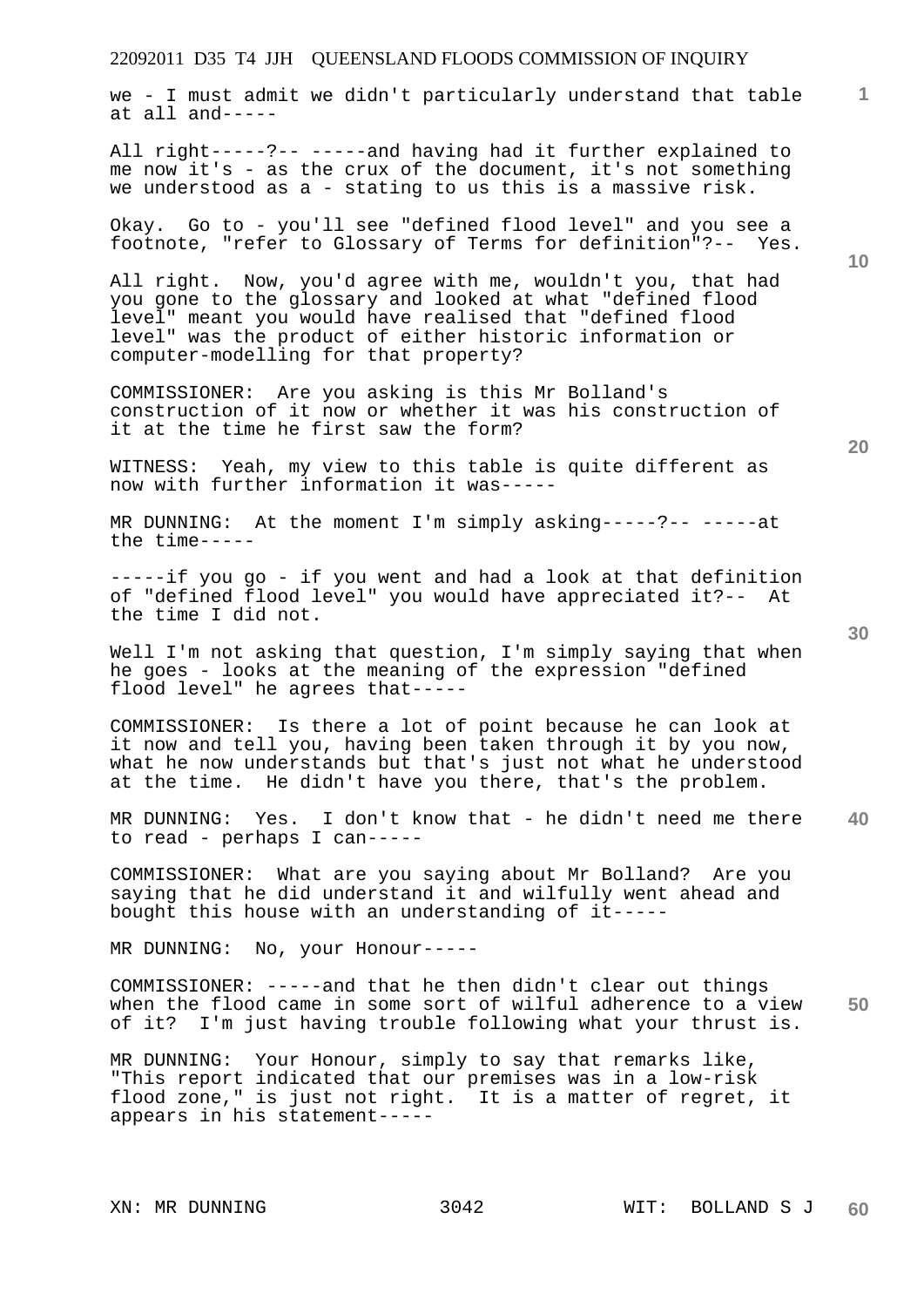COMMISSIONER: Would you agree, Mr Bolland, you'd have to say that report indicated to you at the time, without a full understanding of it, that your property was low risk? Do you accept you may have made a mistake in the way you read it?-- At the time it was my understanding that it was not telling me I was in a high-risk area and based on that and a few other financial decisions and location, et cetera, we chose to purchase the property. If I'd sat here and if you asked me today if I'd do it again now I've digested this, you know, it's hard to say, we've been through the flood experience, but I would certainly make a different viewpoint to it.

It's pretty clear, isn't it?

MR DUNNING: Well, I'm not going to ignore, obviously, your intimation to me so I-----

**20**  COMMISSIONER: Well, I don't want to be unfair to you, Mr Dunning, but it does seem pretty clear from Mr Bolland's evidence that he didn't join the dots with the form, he didn't look at the definitions and understand them in the context of the table, and that's the problem.

MR DUNNING: Certainly, and on that we haven't challenged him, it's the - what is being challenged is the suggestion that having - it having been important enough to ask for the document and then to read it, "it indicated to me that it was minimal". I understand the point that you raise with me, Commissioner, and with that I'm not trying to tax the witness, that if all he did was, for whatever reason, not read the document carefully enough to appreciate what it says, we don't cavil with that and aren't here trying to do it, it's the suggestion that upon a careful reading you might have been left with the impression that's asserted in the statement.

COMMISSIONER: Who made that suggestion?

MR DUNNING: Well, that, in our respectful submission, is what is in terms said in paragraph 2. "I requested further information concerning the potentiality of flood due to its proximity to the Brisbane River. As a result of this request we received a report from our conveyancers, which included the Brisbane City Council FloodWise Report. This reported indicated that our premises was a low-risk flood zone. This report definitely influenced our decision to purchase the property. I'm able"-----

COMMISSIONER: There is no statement there that that document carefully read would lead to that result. It indicated it to him, it's been made pretty clear how that came about, I do wonder the point of your cross-examination, but if you have something to put to him to the effect that when he says that's how he read it he's not being frank by all means put it.

MR DUNNING: As I said, Commissioner, I'm not going to ignore your intimation, I've got one other topic I want to briefly raise-----

**10** 

**1**

**30** 

**40**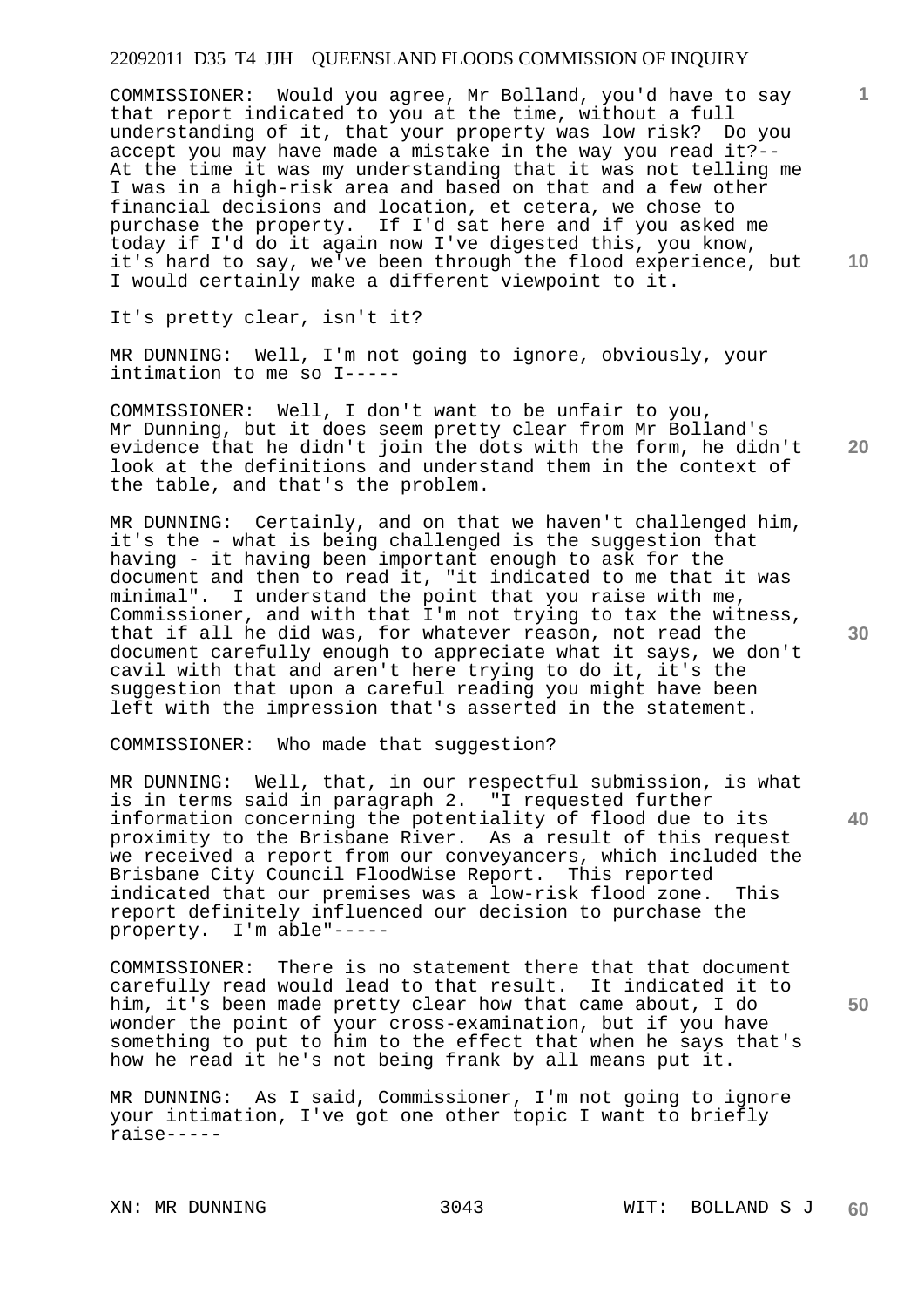COMMISSIONER: All right, thank you.

MR DUNNING: -----but I take it I am at liberty to address at the appropriate time on what fairly arises from the document.

COMMISSIONER: Well, it just seems to me the whole thing's a matter for submission, even if it's needed, given that everything seems pretty clear anyway.

MR DUNNING: Yes. Thank you, Commissioner.

COMMISSIONER: All right.

MR DUNNING: Just one other matter, Mr Bolland. When you raised your house did you seek Council approval?-- Yes. Yes, we did, we sought Council approval. We went through a process with a surveying - sorry, what's the term, engineer forms, et cetera, and then we had a problem with a plumbing submission, which we then got fixed up prior to - it was resolved in November by our builder, who did the work, with his - November last year. It was resolved by him, the form was signed off, we had everything ready and the flood hit. So I have through the gentleman in Ipswich who's doing all the collection of the documents got three out of four documents reissued and it's just a dramatic process-----

Sure?-- -----then we lost-----

**30**  One final thing. I think in answer to Miss Kefford's question you described Carter Capner as surveyors. Can I suggest to you they were your solicitors?-- Yeah, sorry.

Yeah. Okay. Thank you, Commissioner?-- Happy to be corrected there.

COMMISSIONER: Ms McLeod?

MS McLEOD: I have no questions, thank you.

COMMISSIONER: Miss Kefford, any re-examination?

MS KEFFORD: No re-examination, Madam Commissioner, might the witness be excused?

COMMISSIONER: Yes. Thanks very much for your time, Mr Bolland, you're excused?-- Thank you.

WITNESS EXCUSED

**50** 

**40** 

**1**

**10** 

**20** 

COMMISSIONER: We will take the morning break and come back at 10 past.

THE COMMISSION ADJOURNED AT 11.56 P.M.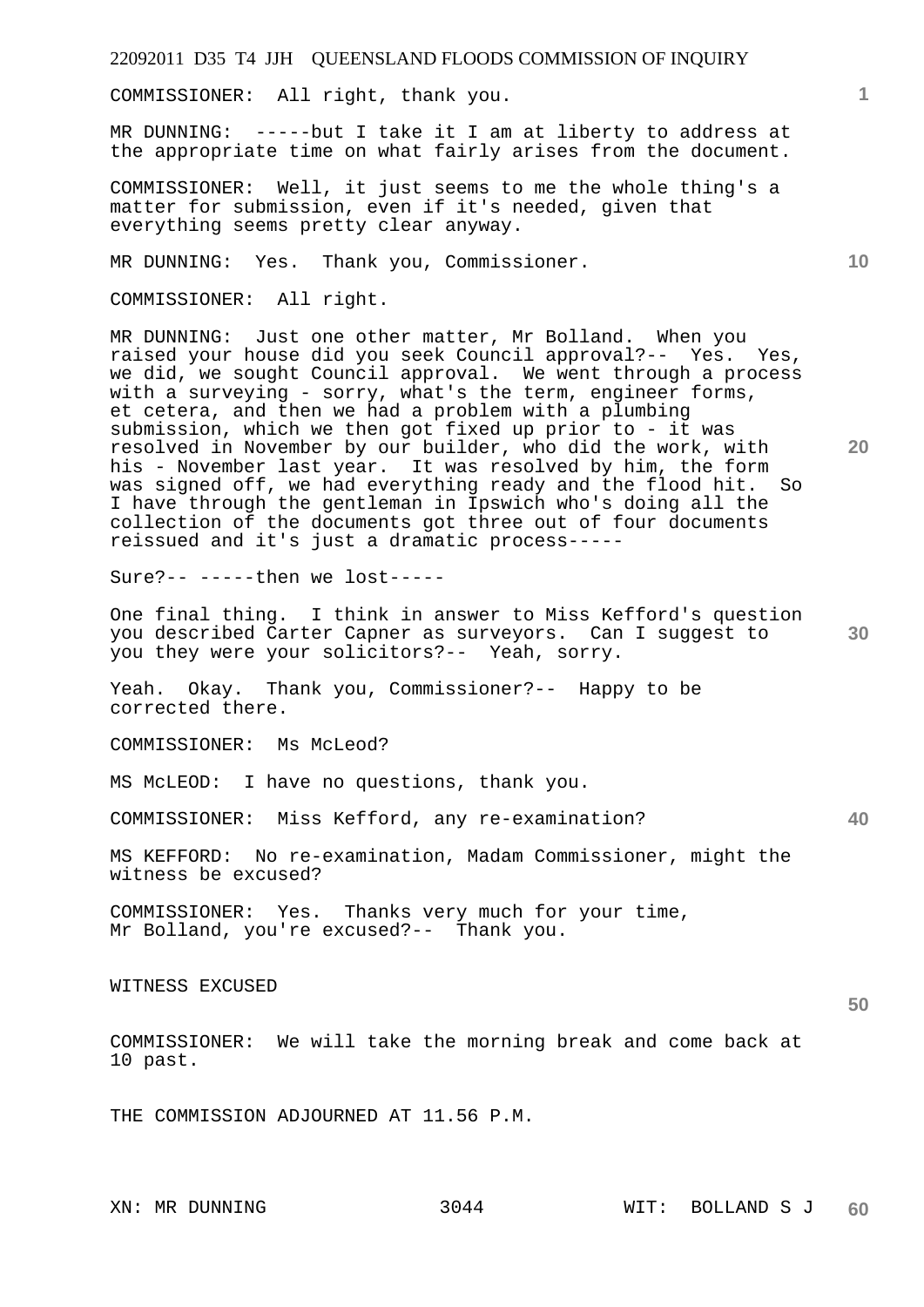THE COMMISSION RESUMED AT 12.10 p.m.

COMMISSIONER: Yes, Ms Wilson.

MS WILSON: Thank you, Madam Commissioner. I call Dr Phillip Jordan.

PHILLIP WILLIAM JORDAN, SWORN AND EXAMINED:

MS WILSON: Is your full name Phillip William Jordan?-- Yes, it is.

And you are a senior hydrologist?-- Yes, I am.

You are employed by Sinclair Knight Merz and you have been so employed since January 2003?-- Yes, I have.

Now you have prepared a report for the Queensland Floods Commission of Inquiry?-- Yes, I have.

**30**  And that report is titled, "The Provision of Hydrological Advice to the Queensland Floods Commission of Inquiry. The Assessment of Impact of Quarrying Operations on Flash Flooding in Grantham on 10 January 2011?-- Yes, I have. That's correct.

Can you have a look at this document, please. Is this the report you prepared for the Commission?-- Yes, it is.

I note a page 2 it sets out your credentials?-- Yes, it does.

**40**  And you've previously provided a report to the Commission and given evidence to the Commission of Inquiry in Toowoomba?-- Yes, I have.

Madam Commissioner, I tender this report.

COMMISSIONER: Exhibit 600.

ADMITTED AND MARKED "EXHIBIT 600"

MS WILSON: Dr Jordan, your reports takes into account in the modelling that you've done a breach in the embankment between the quarry pit and Lockyer Creek near the northwestern corner of the quarry pit?-- Yes, it does.

And you provided various scenarios, and that scenario is

**1**

**10** 

**20**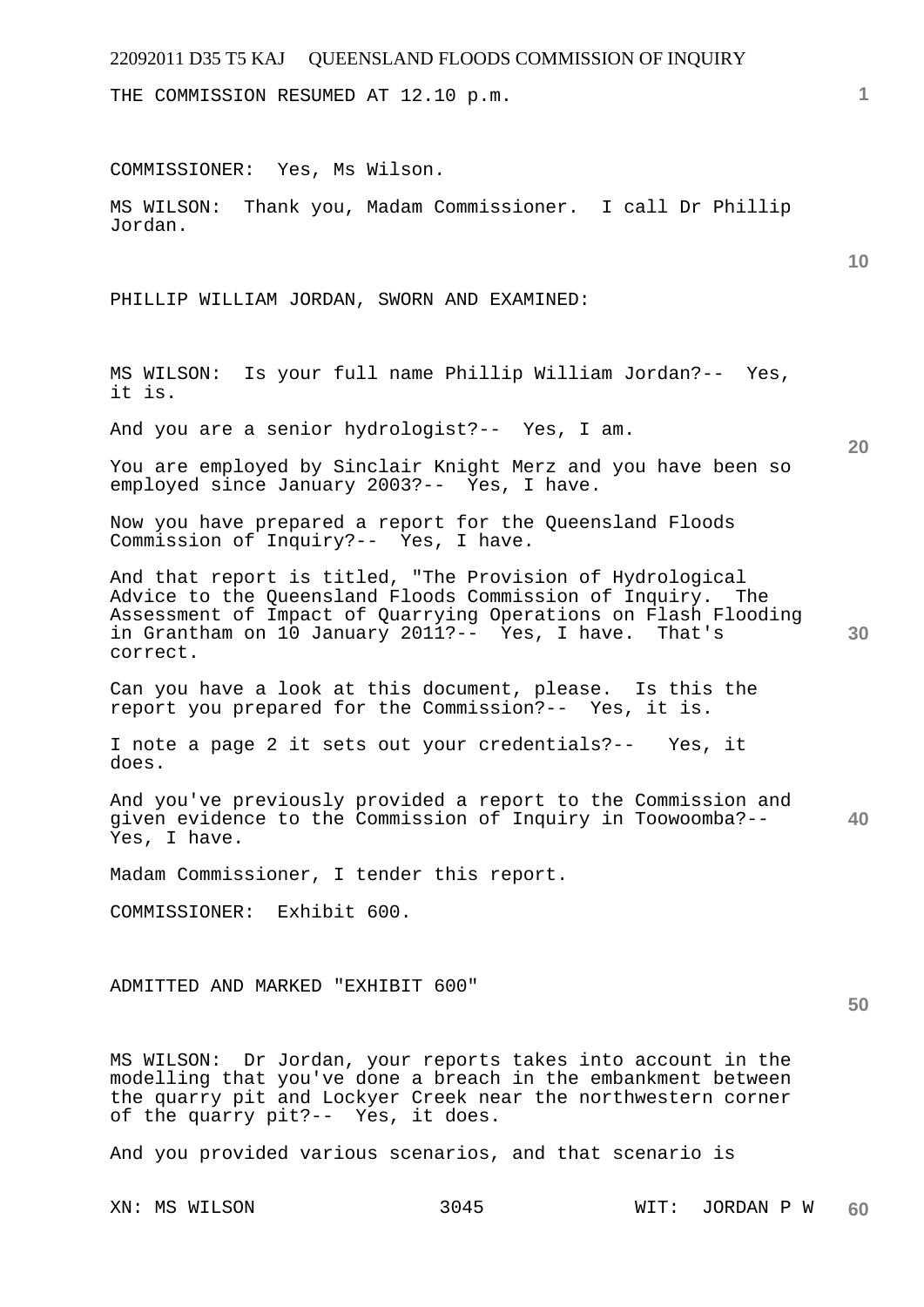included in one of the scenarios that you provide?-- Yes, I've looked at three scenarios. I've looked at a scenario that includes the terrain that has been constructed, that existed prior to any quarrying operations on the site. A model that includes the quarry pit using terrain data from prior to the event, and so that scenario includes the breach in the embankment. And another scenario which is a hypothetical scenario which is what might have occurred if no breach occurred in the embankment.

I'm going to take you to those various scenarios and the modelling that you conducted in relation to those scenarios. But if I can just ask you about the breach which you refer to in your report at page 8 as approximately 55 metres wide and 8 metres deep?-- Yes.

Where did you that information from?-- So we had a LIDAR survey of the area from August 2011 and another LIDAR survey that was flown approximately - LIDAR, it's an acronym that stands for a light detection and ranging and it's a technology that's used with - that's flown from a, some sort of aircraft that picks up the height of the ground and the terrain in when it's flown. So there was a terrain taken both - from August 2010 and also eight days after the flood event. And so by subtracting those terrain surfaces we were able to measure the height and dimensions of the breach.

I see that you also conducted three field inspections?-- Yes.

And you note in your report that conditions had changed, or changes had occurred between the flood event and the field inspections, some changes?-- They may have occurred. The only - well, the most substantial change, I suppose, would be that the breach had been filled back in prior to all of my visits, I believe.

**40**  Did these changed conditions affect the accuracy of your report?-- No, not in any way, because the modelling relies upon the aerial survey which is, was taken from prior to the flood event and immediately after, so I - the field inspection had no influence on the accuracy of the modelling.

Perhaps now if I can take you to some of the figures that you include in your report?-- Mmm.

And the first figure that I wish to take to you is - take you to is figure 3.6?-- Yep.

Which will be found at page 13 of your report?-- Yep.

Now this figure is titled the Terrain. The difference between 2010 pre-breach and the 1982 terrain. So this was before the January '10 flood event and comparing it to 1982 and what the differences in the terrain were?-- That's right.

And what we can see is the colours from the - the colour pallet from yellow to the red indicates a - in difference of levels, an increase in the levels?-- That's right. It means

**10** 

**1**

**30** 

**50**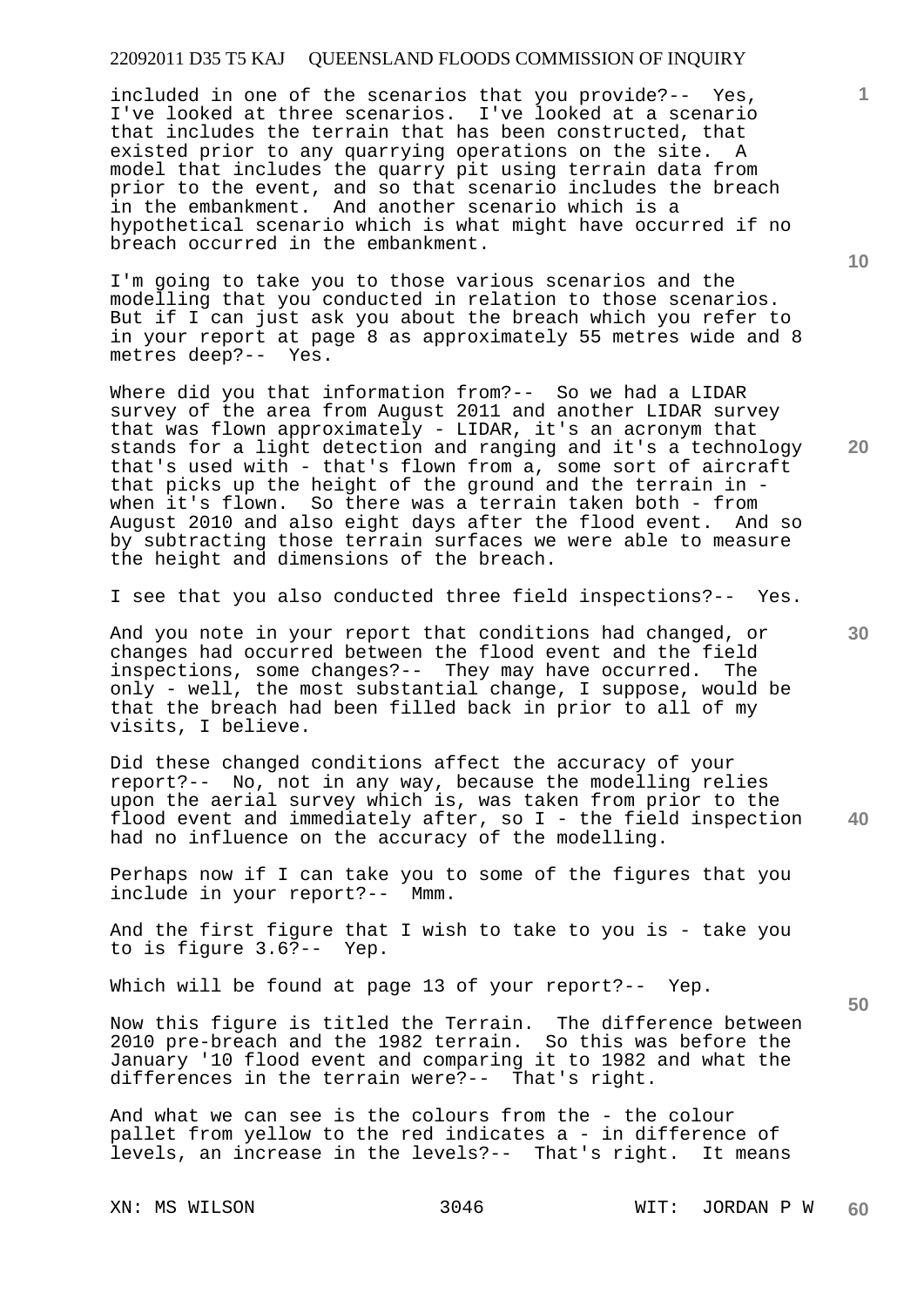that the level was higher after the quarrying had occurred, or immediately prior to the flood than it was in 1982.

So what it indicates, is it the case, that it indicates that the levels were higher prior to the flood event than it was in 1982?-- That's right.

Now I'm going to give you a pointer and I'm just going to ask you to show me and the Commission some features of this figure. We talked about-----?-- So let me see if I can pick up a - what am I pointing there? I'm not colour blind but I'm having some trouble. Here we go. Okay. So the most obvious feature is this large dark blue area here.

Yes?-- Which indicates the, where material had been extracted by the quarrying operations, and that pit is somewhere between four and at it's most deep point it's 10 metres below the surface in 1982. The other more important - most important points hydraulically are that there are a number of areas, features where, around the edges of the quarry pit where you can see the yellow, orange and red colours where the ground surface was higher immediately prior to the flood than it was in 1982.

And when we're talking about the embankments which we have previously referred to, what embankments were you looking at?-- So I was looking at each of those areas that are shown in yellow, orange or red on this figure, and so there is an embankment along - a thin, long thin embankment along the western side of the quarry pit and a number of other mounds or embankments scattered around the quarry pit, and from a flooding influence point of view the one that particularly influenced the flood on this occasion was the pit itself, and also this embankments that runs along the western side of the quarry pit which was about 380 metres long.

And the height?-- The height varied between three and five and a half metres above the height of the terrain in 1982.

**40**  Now if I can now take you to figure 4.2, which will be found on page 20 of your report. Sorry, I apologise for that, it is figure 4.3 that I wish to take you to. Now this figure is entitled the Peak Inundation and showing the depth of the inundation as at January 2011?-- Yes. This is our reconstruction of what actually occurred during the event.

So this is what - your reconstruction of what occurred on 10 January 2011?-- Yes, that's right.

And you're looking in this figure at the depth of the waters?-- Yes.

Now if we can just pick out some features. Can you show us where the quarry sits?-- So the quarry - the quarry is this large dark blue area here.

And can you show us Lockyer Creek?-- So Lockyer Creek runs along here, loops around the quarry and continues in this

**10** 

**1**

**20** 

**30**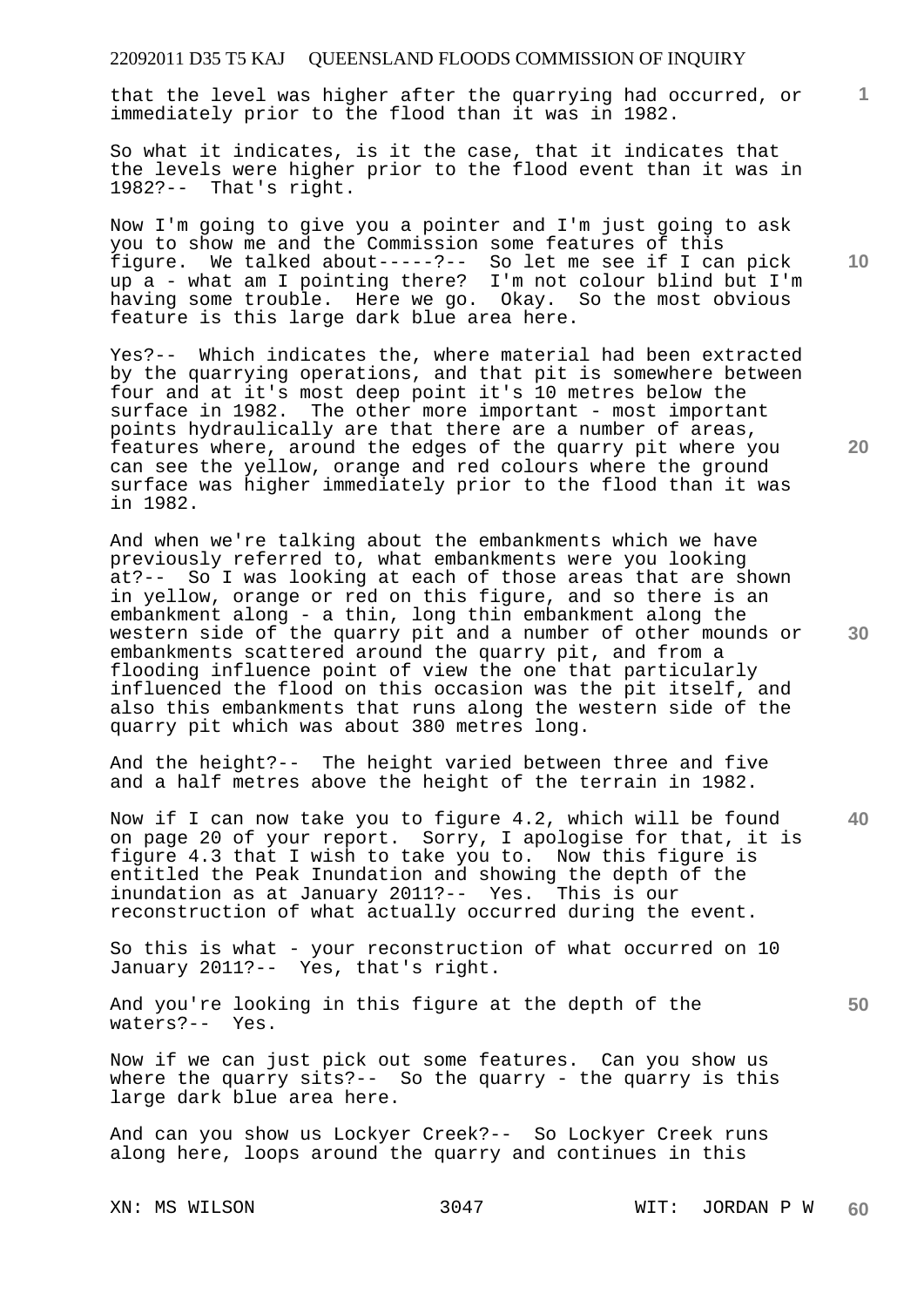direction and off the figure over here.

And Sandy Creek?-- Sandy Creek runs down here and it crosses through - this is where the railway bridge is here, it runs through there and connects into Lockyer Creek here.

And the town of Grantham?-- So the town of Grantham starts about here, runs along the roadway here, and it covers this area here where you can see the smaller - the smaller parcels of land are indicated by the smaller areas of grey lines, if you like, over the top of the figure, that's where the houses are in Grantham.

And which way was the water flowing?-- So the water was flowing from left to right on the figure, from west to east.

This figure includes the embankment collapse, can you indicate to us where that occurred?-- Yes. So the embankment collapse is - it's where you've got this dark blue area of colour here, connecting the main channel of Lockyer Creek to the quarry pit.

And if we can look at the next figure, which is figure 4.4, this demonstrates - this model shows the depth without the quarry embankment collapse?-- Yep. So this is a hypothetical scenario that I ran that assumed that the embankment didn't collapse and you can see - you can faintly see that you've got light blue colours here. So the water did - so you don't have the same connection of dark blue colours across where the embankment collapse actually did occur.

And what we're seeing here is hypothetical?-- Yes, it's hypothetical.

And why did you consider it necessary to run such a hypothetical model?-- I was just wanting to understand the potential sensitivity of any assumptions around when the embankment collapse might have occurred and what influence it might have had on the results for the flood in Grantham.

Figure 4.2, which was the initial figure that I asked you to look at and then we moved on to 4.3, that shows pre-quarry terrain, so this model takes into account no quarry; is that the case?-- That's correct.

Now what is the difference between figure 4.3 which takes into account the quarry and the embankment collapse to what we have here?-- So that - the only difference is that the terrain in the area of the quarry has been modified in the two scenarios. So in the - so basically the differences are what was shown on that figure 3.6 that I included earlier so - that I showed earlier is that that - there was those two differences in the way that the terrain was included in the model.

We'll come to your conclusions which we can join all of this information together?-- Yep.

There is another model that you did, and that was in relation

XN: MS WILSON 3048 WIT: JORDAN P W **60** 

**30** 

**20** 

**50** 

**10**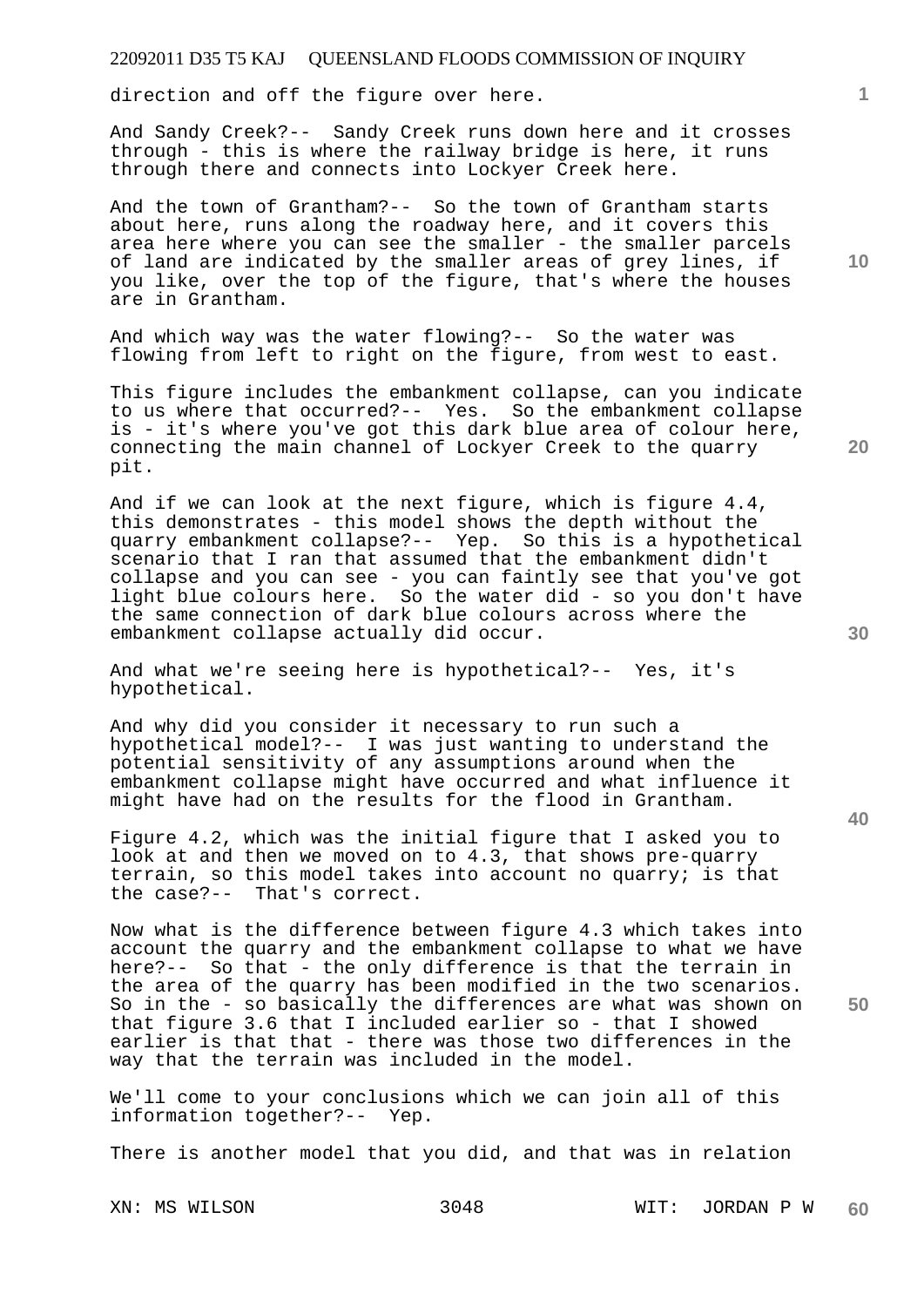to the peak velocity?-- Yes.

And if I can take you to figure 4.5 and for the moment let's put aside any hypothetical?-- Mmm-hmm, yes.

Let's just look at before the quarry was constructed and the effect of the quarry on the hydrological models that you did?-- Mmm-hmm, yes.

4.5 shows the velocity before the quarry. Now when we're talking about velocity we're talking about the speed of water; is that the case?-- Yes, it's the speed of the water.

Okay?-- And it's a depth average velocity. So, in other words, it's the average speed of the water in - at that point across the full depth of whatever water is flowing at that point.

**20**  Now it will come up in one moment. Okay. So the red suggests the greater the speed?-- That's right. Red are higher speeds and green is low speed.

And we can see the greater the speeds going along Lockyer Creek?-- Yes.

And we can also see some red which I believe is at the railway; is that the case?-- Yeah, there's some - some red spots in the model across the top of the railway. I wouldn't place a great deal of reliability on those particular values mainly because we've got - you've got a - I suspect it's due, potentially due to some small numerical instabilities in the model and that the model mightn't have been representing the weir flow behaviour over the railway completely accurately at those points.

So do we discount those red dots reflecting a velocity at the railway?-- I would - yes, I would discount those particular dots in the immediate vicinity of where it's going over the top of the railway line.

If we can then look at the next figure which talks - refers to the peak velocity as at the event of the 10th January 2011?-- Mmm-hmm.

And perhaps you could explain to us if there are any differences that you can see in this model with including the construction of the quarry?-- Yep. So the most obvious differences are in - obviously are at the vicinity of the quarry itself, or in the quarry itself, and this area of red, yellow, orange colours coming from where the breach occurred across to the southwestern corner of the quarry basically confirms that the model is replicating - well, the model is forcing high velocity water through the breach, which is what you would have expected would have occurred during the event.

And what effect would that have on the town of Grantham?-- Well, based on the - based on the comparison in both velocities and the depth plots that I've included later in the

**10** 

**30** 

**40**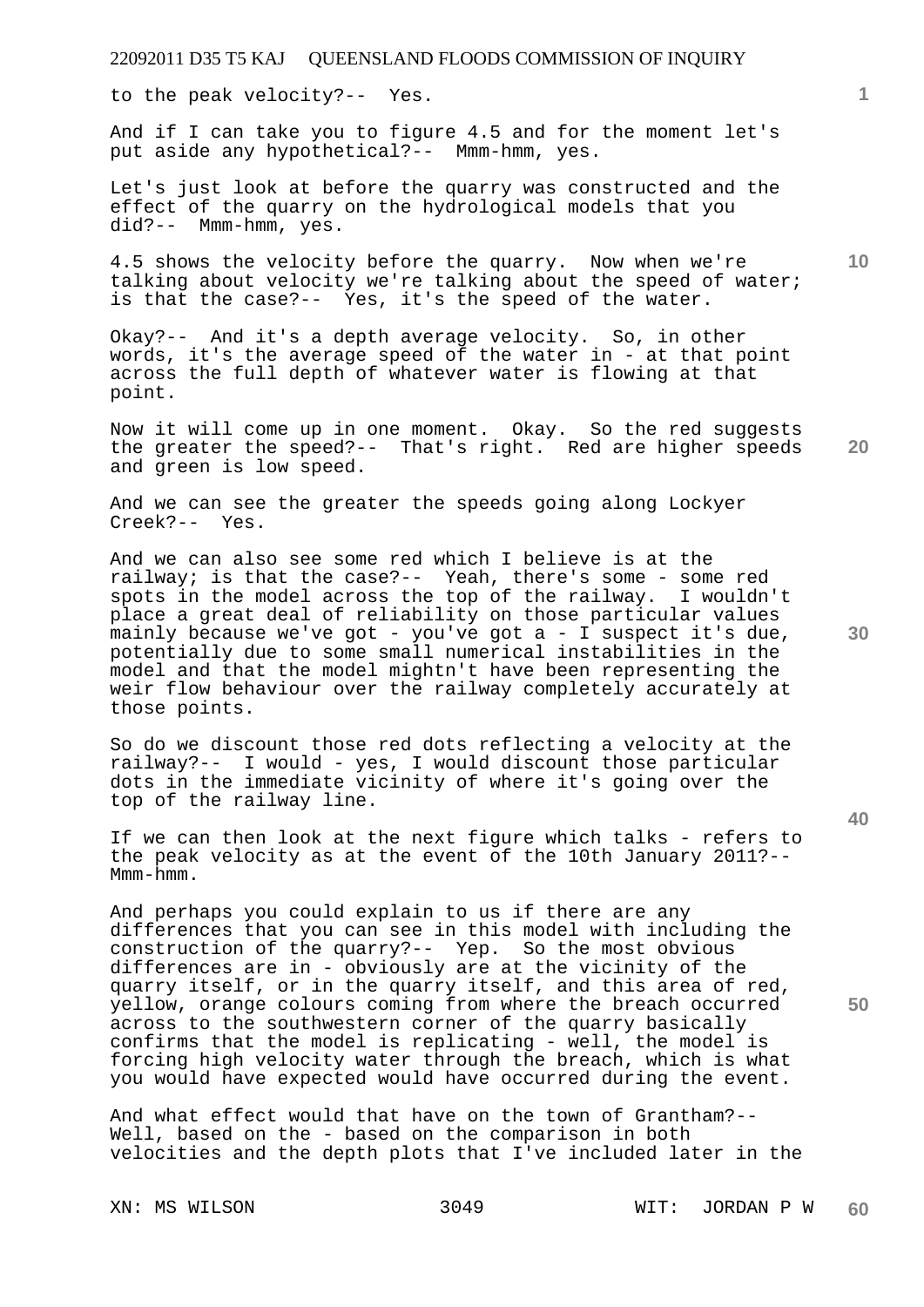report, the influence of that on Grantham was insignificant and, if anything, there was a reduction in flood levels and velocities through the town due to various other things that were going on in the model.

And can we find that model at figure 4.8 which this map - this model compares the results for water height for the actual scenario, that is as at 10 January 2011, and the scenario based on the terrain before the development of the quarry?-- Yes, that's right.

And when the legend we've got - a positive number for the yellow and orange indicates that the water level was deeper in the actual scenario than at the time before the quarry was built; is that the case?-- That's right.

And then also we've got - the negative numbers show that the water level was lower in the actual event than they would have been if the quarry was never constructed?-- That's right.

And the green is neutral?-- Yeah, the green is neutral to within one centimetre.

So the colours that we're looking at of significance would be the yellow, orange and red?-- Yes. They would indicate areas where the quarry detrimentally increased flood levels above what would have been observed without the quarry in place.

The town of Grantham, it shows that there was a reduction in the water surface level?-- That's right. There's a reduction shown and I'll just highlight it up here. So the town of Grantham again is this area where all these smaller petitions of land are, and all across that area was showing a reduction of between one and 10 centimetre in peak flood level.

And perhaps if you can assist me in just giving us some perspective of what these colours mean. The yellow, which is .01 to .10, is that a significant change?-- I don't know how to answer that. So 10, I would - it's significant in that yes, well, it's significant-----

Well, perhaps it's a question that you can't answer?-- Yeah, it - well, it's significant in that I can be certain that there would be any - that there would be an increase between the two scenarios at those points.

**50** 

**20** 

**40** 

**30** 

**10**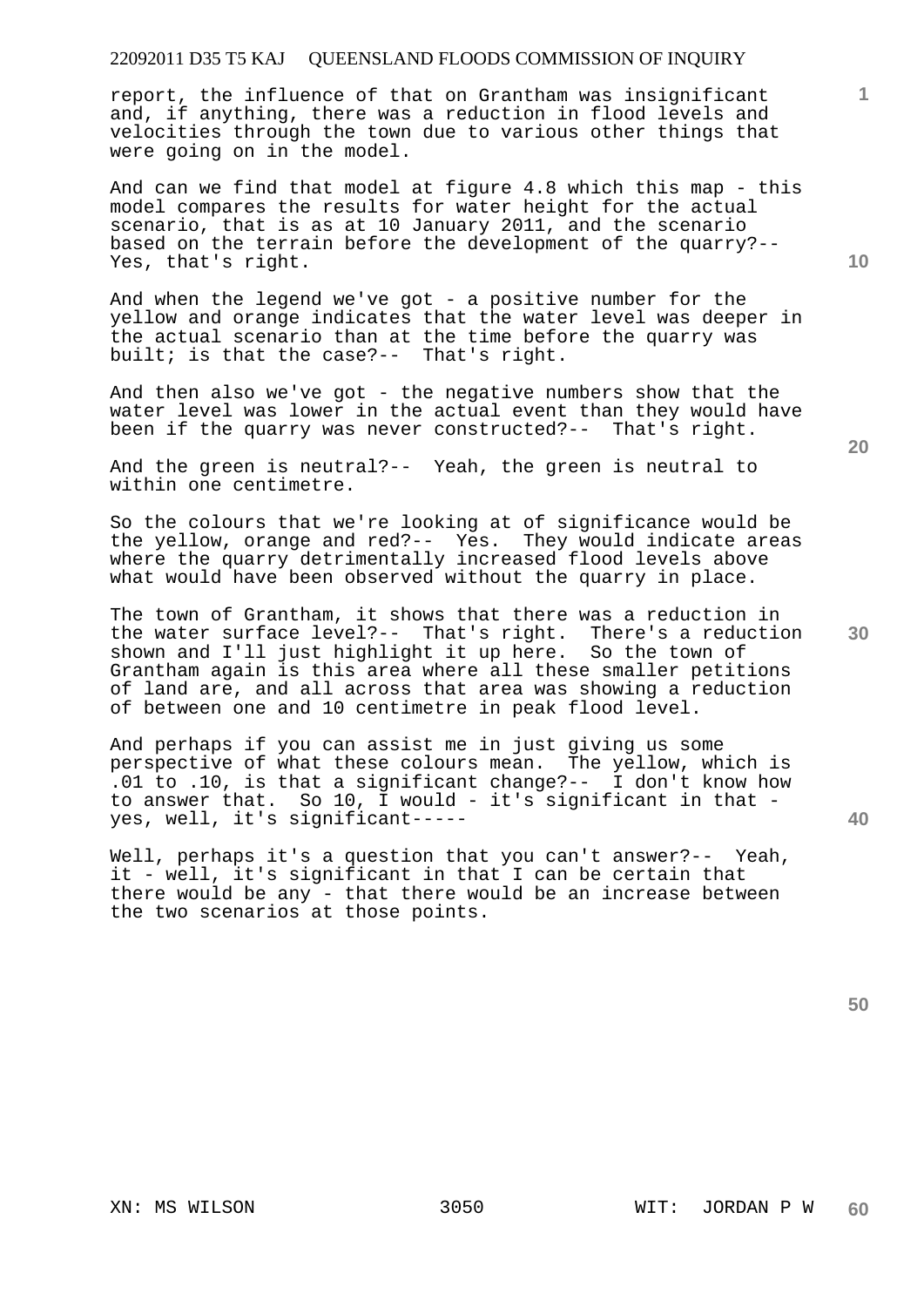COMMISSIONER: The trouble is really what do you mean "significance", statistically significant, significant if it happens to be your block of land, significant-----

MS WILSON: That's right, it was my poor question. And at figure 4.10 we look at the change in velocity?-- That's right.

And it follows the same format as the previous figure?-- Yes, it does.

And we can see some - the red and yellow indicates a higher change in velocity?-- That's right.

And that figure speaks for itself about where that occurred?-- Well, I would just point out a couple of features on this figure, so the one I talked about earlier was it clearly shows where the breach occurred and there was a jet of high velocity water coming across the quarry pit, and the other - the other key feature would be that the effect of the embankment on the western side of the quarry forced more water during the actual event through this break out to the southern side of the quarry than would have occurred with the 1982 terrain.

If we can now go to your conclusions, which you can find at page 36?-- Mmm-hmm.

And can I also have when we're referring to your conclusions, can we have up figure 4.1 on the screen? While we're waiting for that, if I can just take you through in summary the effect of your conclusions?-- Mmm-hmm.

Where you state, "The modelling of the January 10 2011 flood event using the model showed that peak flood levels and velocities through the town area were consistently lower for the simulation with the quarry in place than using the pre-quarry terrain."?-- Yes, that's right.

In the second paragraph, you talk about the water level hydrograph at location B?-- Mmm-hmm.

And we will just have that up and this figure up that we where you can identify location B for us?-- Yeah. Location B is here. So that is in a slightly lower area on the - on the northern - northern side or - of Lockyer Creek on the flood plain where - yeah, where some water in the actual flood event came through and out past location B and down through the town.

And you talk about a delay by 10 minutes when compared to pre-quarry terrain simulations. Can you tell us the effect of that delay, if any?-- So the delay was basically caused by water being constrained by the embankment on the western side of the quarry or largely by the embankment on the western side of the quarry, so the water - so, the water was effectively held up or constrained in getting through that constriction and the effect of that is that the water levels in the actual event rose about 10 minutes later at location B than they

**10** 

**20** 

**1**

**40** 

**50**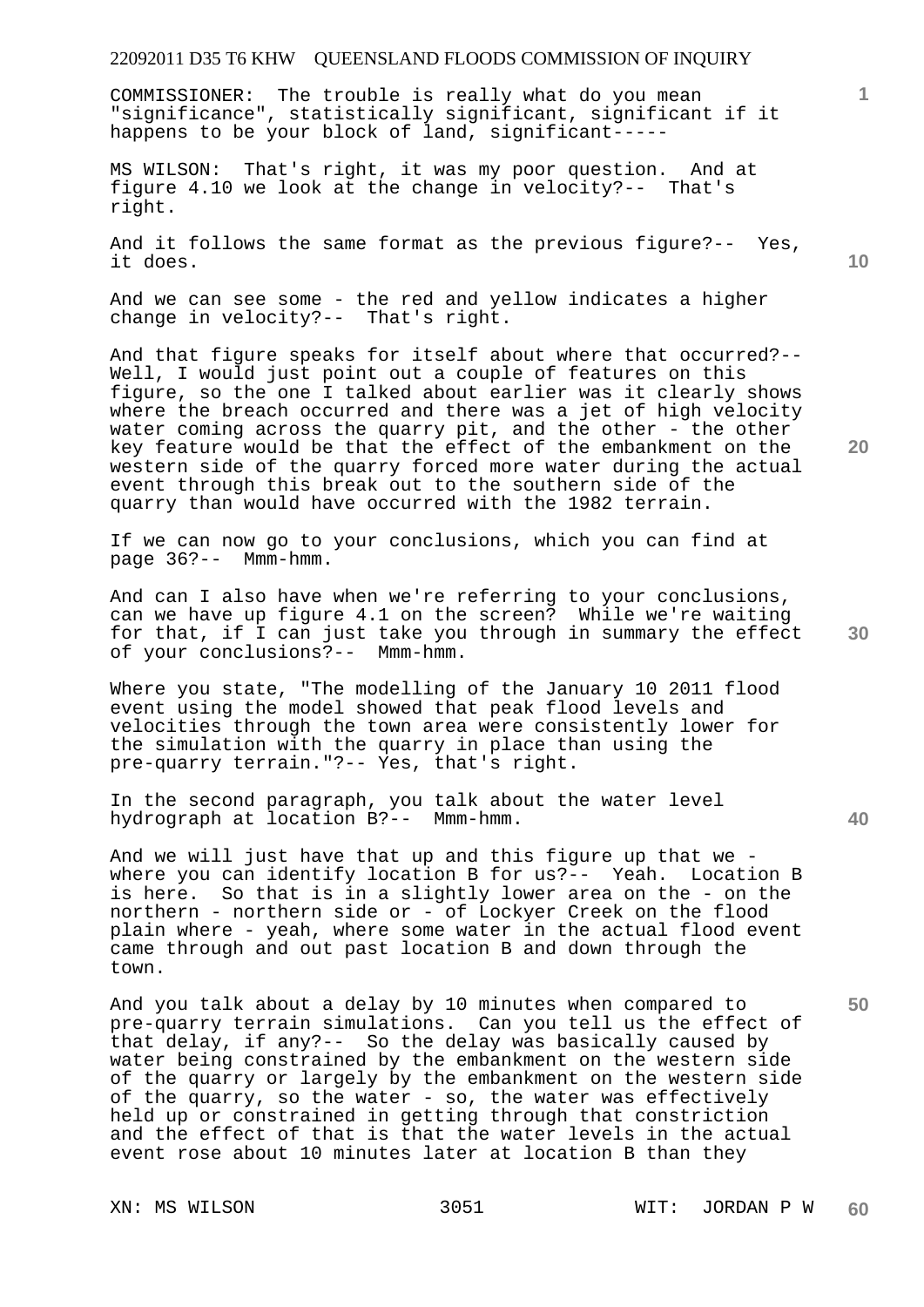would have if the quarry hadn't been there.

In the fourth paragraph you refer to the embankments along the western side of the quarry, which we have referred to in the previous figures-----?-- Mmm-hmm.

-----causing additional resistance to flows on the upstream western side of the quarry pit?-- Yes.

And then can you just explain to us the consequences of that?-- So, the consequences of that or a few consequences of that, it constrained the flow to keep more of the flow in the main channel of Lockyer Creek, it also forced more water through the southern - the break out on the southern side of the quarry, and as a result of those two effects the flood levels in Grantham and the velocities in the town of Grantham, which are downstream of there, were lower with the quarry in place than if it hadn't been there.

Thank you, Dr Jordan. I have no further questions.

COMMISSIONER: Ms Brasch?

MS BRASCH: No question, thank you, Commissioner.

COMMISSIONER: Ms McLeod?

MS McLEOD: I have no questions. Might I reserve my position with respect to Dr Jordan at this time?

COMMISSIONER: In respect of?

MS McLEOD: Might I reserve the Commonwealth's position with respect to Dr Jordan's evidence at this time. I have no questions at that point in time. I need to get some instructions from our hydrologists.

COMMISSIONER: I am a bit mystified about how - what it's got to do with the Commonwealth but I dare say if something turns up you will let us know.

MS McLEOD: And certainly if nothing turns up we will let you know too.

COMMISSIONER: All right. I would be a bit inclined to excuse him though, Ms McLeod, on the basis that if you have got some issue, it can probably be resolved in writing.

MS McLEOD: I am content for that, Commissioner.

COMMISSIONER: Thank you.

MS WILSON: I have no further questions. May Dr Jordan be excused?

COMMISSIONER: Yes. Thanks, Dr Jordan, you are excused.

**1**

**10** 

**30** 

**40** 

**50**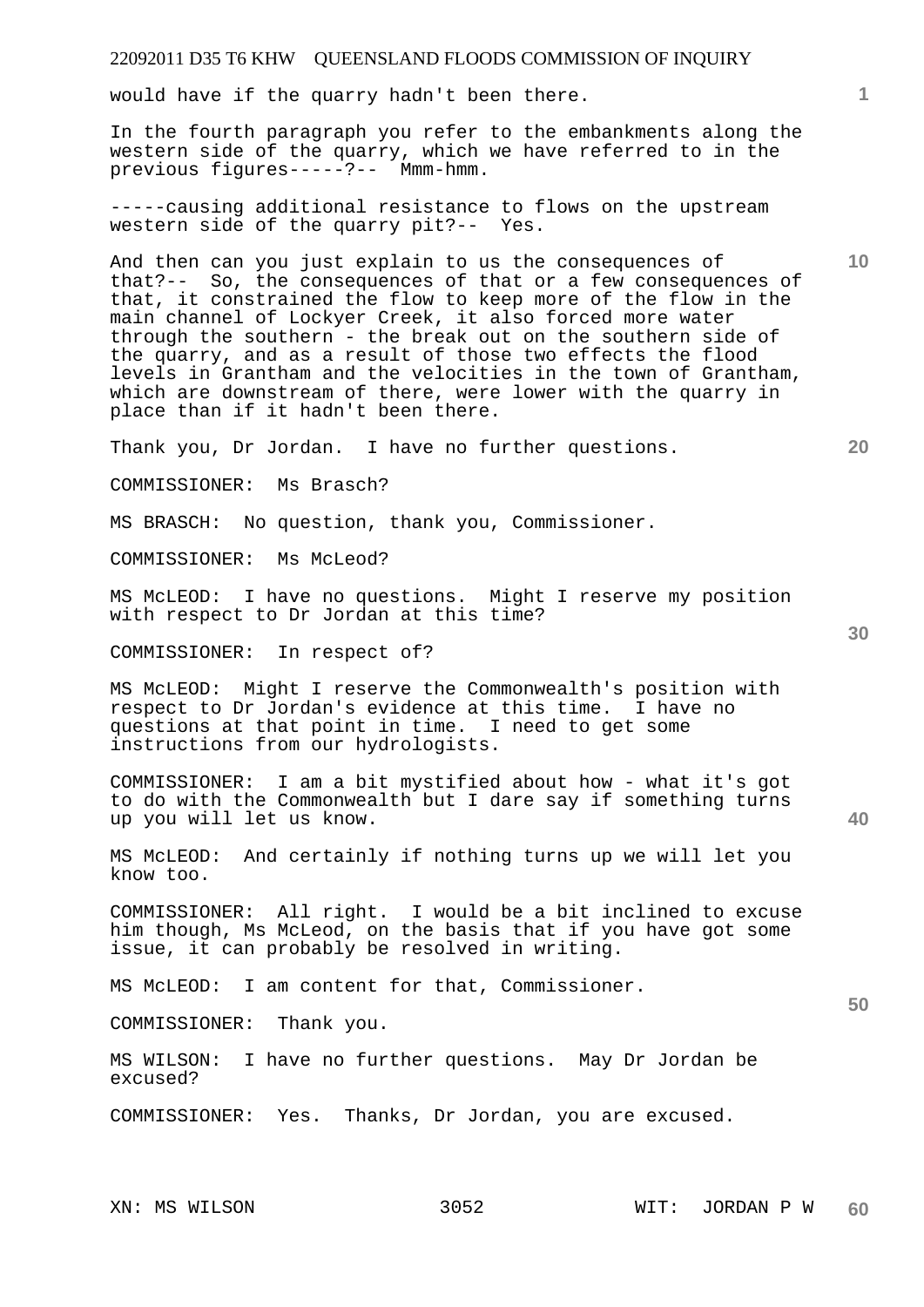WITNESS EXCUSED

MS WILSON: I call Mr Simmonds.

JAMIE BEN SIMMONDS, ON AFFIRMATION, EXAMINED:

MS WILSON: Is your full name Jamie Ben Simmonds?-- It is.

And you're a project director of Strengthening Grantham?-- I am, yep.

And can you tell us what that role does?-- Basically as the project director I oversee all works in relation to the redevelopment of the new area of Grantham, the land swap arrangements, and basically the redevelopment of the Grantham.

Are you employed by the Lockyer Valley Regional Council?-- I am.

And have you prepared a statement for the Queensland Floods Commission of Inquiry?-- Yes, I have.

**30**  Can you have a look at this statement, please? Is this your statement that you have signed?-- Yep.

Madam Commissioner, I tender that statement.

COMMISSIONER: Exhibit 601.

ADMITTED AND MARKED "EXHIBIT 601"

MS WILSON: Mr Simmonds, a large portion of your statement addresses the Grantham Development Scheme?-- Mmm-hmm.

Madam Commissioner, I note that the Grantham Development Scheme has already been tendered as an annexure to the statement of Brendan Nelson of the Queensland Reconstruction Authority, which is Exhibit 538, and it is annexure BGN 06 of that statement.

COMMISSIONER: Thank you.

MS WILSON: The Queensland Reconstruction Authority, the QRA, prepared the Grantham Development Scheme?-- That's correct, yep.

The council, though, provided information to the QRA to assist

XN: MS WILSON 3053 WIT: SIMMONDS J B **60** 

**1**

**10** 

**20** 

**40**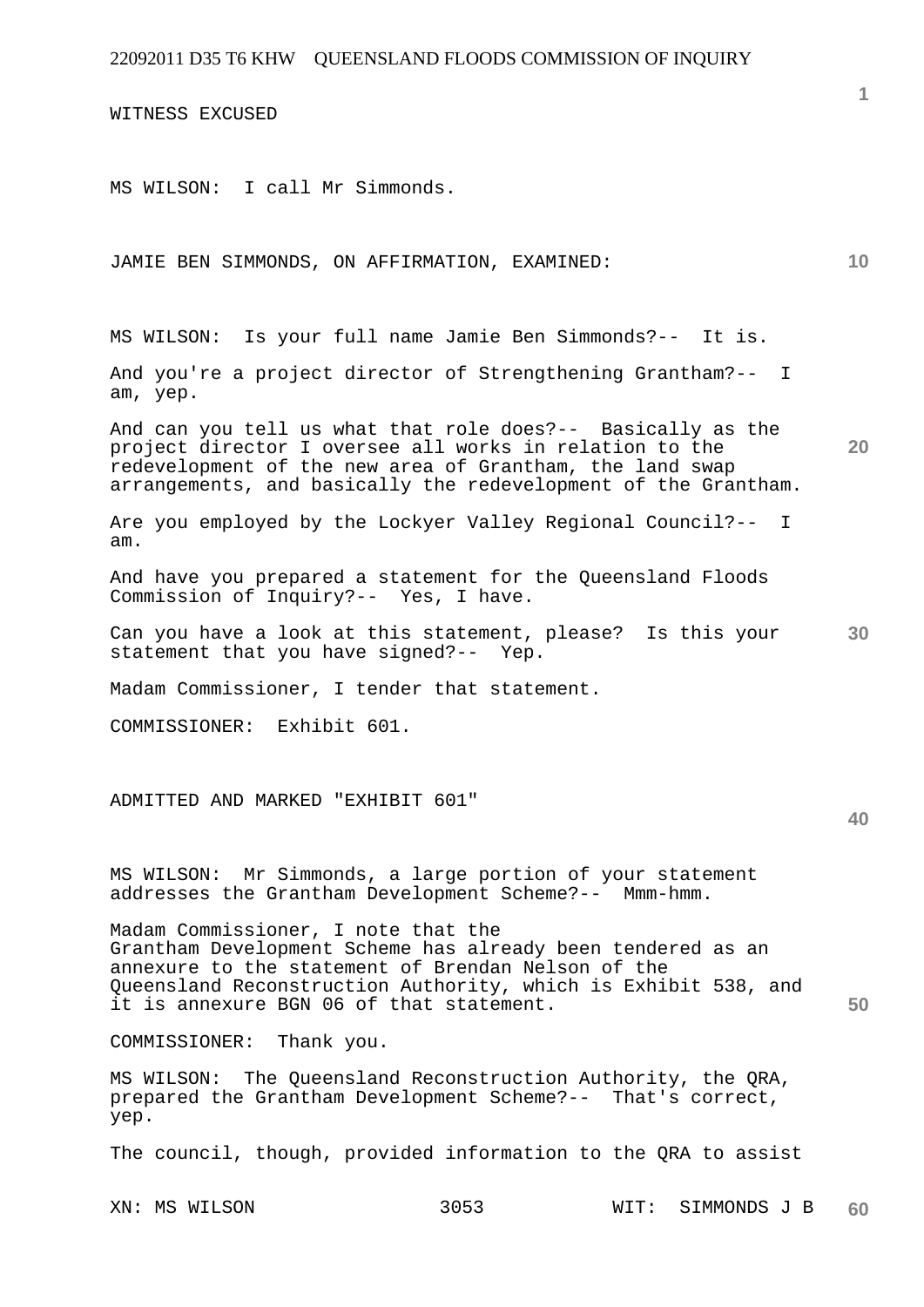them to prepare that scheme?-- That's correct.

Can you tell us what information that the council, Lockyer Valley Regional Council, provided to the QRA?-- Yes. We undertook community consultation to develop a master plan over the Grantham area. This included the new estate as well as some of the land down the bottom that was affected in the flood. We developed that master plan with the support of a number of consultants and then we provided that master plan to the QRA. Having said that, there were different iterations of this master plan as it all moved quite quickly and things changed rapidly, so as we progressed we updated that master plan to QRA.

And how long did it take for the QRA to develop the Grantham Development Scheme?-- I suppose if you're asking at what time was the actual development scheme gazetted or finalised, the final scheme was produced, that was produced, I believe, on the 4th of August, and we commenced - you know, going back to the beginning when we first provided the master plan, I believe that was probably in March of some time. I can get more - the exact date's in here if you'd like.

No, that's fine. Now, council was not directly involved in the drafting of the scheme?-- We were not, no.

The involvement of the council was providing the information that you set out before?-- That's right, so it was the QRA's tool, we provided the information to go in that.

The council had limited opportunity to provide feedback on the initial draft scheme prior to its release for public comment?-- Mmm-hmm.

You refer to that limited opportunity in paragraph 4 of your statement?-- Mmm-hmm.

Did that cause issues to the Lockyer Valley Regional Council?-- I think in some ways it did, but having said that, I don't think there was any - any way to avoid it. Given the timeframe in which we were working under, we provided the information to QRA and QRA developed up their scheme, and when they had the draft scheme ready, they did bring it up to council and it was released, I believe, on the very next day. So, we didn't have a lot of input into the draft scheme, but we did provide a submission further on to that draft scheme and, I think, again, given the circumstances around the timing, I think that was probably quite normal.

And what were the difficulties that that may have created?-- Difficulties around information presented in the scheme, it wasn't quite in line with what we had in our most updated master plan, minor typos really, some errors that were issues, but we dealt with them through the submission. So, nothing that jeopardised the project, and I would stress too that the speed at which all this happened was - was significant and I think if I were to stand here and say there weren't problems I wouldn't be truthful, there were plenty of problems, but none

**10** 

**1**

**20** 

**40**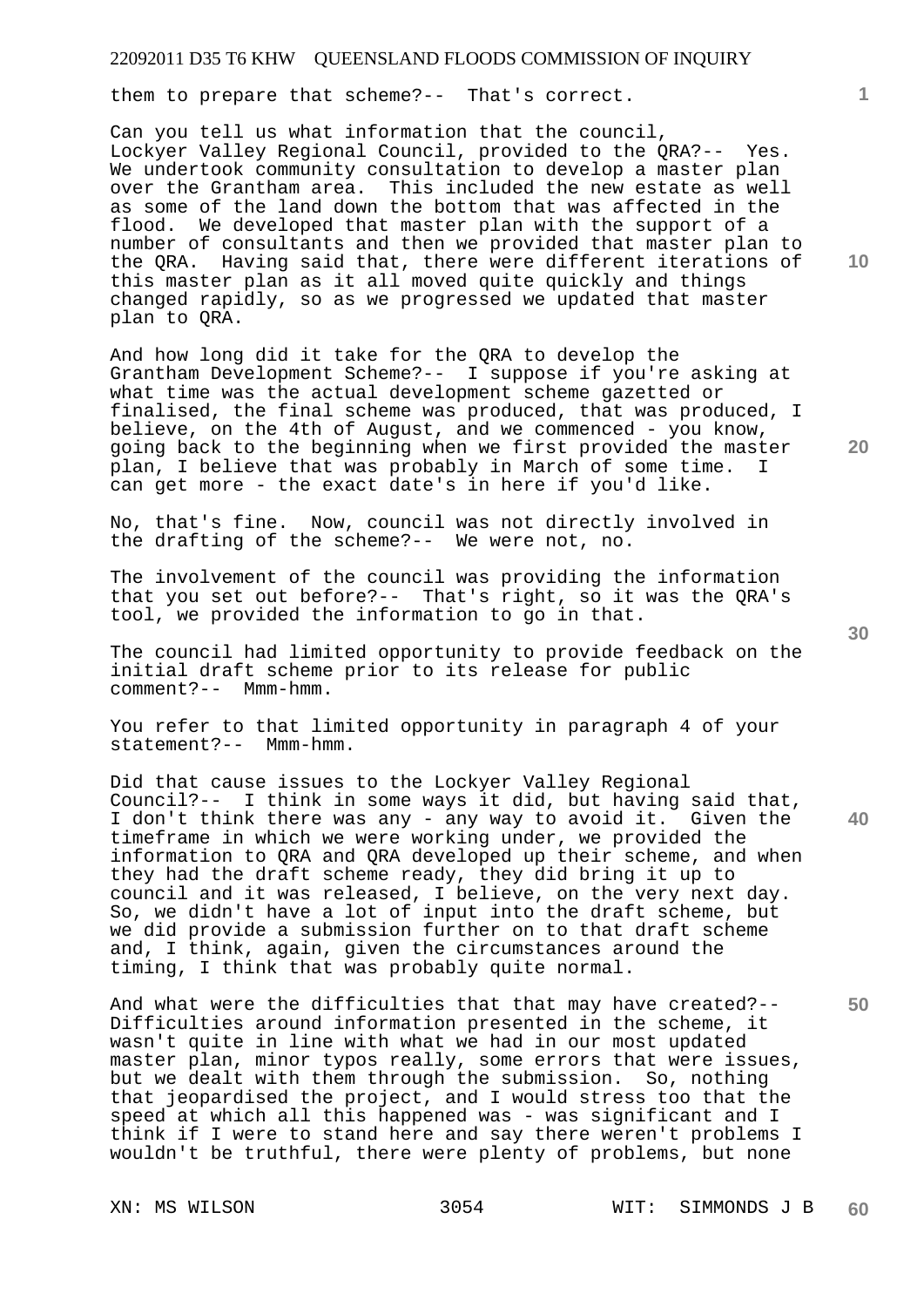of them risked the project at the end of the day.

And could the problems be addressed and have - sorry, could the problems be addressed?-- Many problems have been addressed and we are currently addressing some of the other problems, and again I will stress the project is not at risk at any of those projects - oh, problems.

Can you just give us some example of the types of problems that you are referring to?-- Of course. So, in the statement, for example, it was intended - it was always intended between the QRA and council to have the reconfiguration of a lot B exempt development and that was that was the plan from the beginning. Now, because of some errors in the development scheme, and they were simple errors, they were basically typos, it resulted in us having to write a code assessable application to ourselves and approve that to allow the reconfiguration to move forward. Again, that was an issue that was - that arose. It was dealt with and the project proceeded.

After the release of the draft scheme, council had an opportunity to provide a submission-----?-- Yes.

-----outlining some issues?-- Yep.

And did the council in that submission address these issues that you have just told us about?-- Yeah, many of them were dealt with. The issue around the code assessable application was raised after the submission period ended. So, we weren't able to modify the development scheme at that point and that was why we decided in coordination with the QRA to proceed down a code assessable application.

And those issues have now been addressed?-- The code assessable application has been approved and we have - perhaps to give you a little bit of background, the reason we needed the code assessable application - I don't want to dwell into too much detail - but - was to allow us to go to a ballot. We couldn't go to a ballot until the lots were titled, the code assessable application had to be approved to title the lots. So we were in a situation where we had to approve the code assessable application, the next day title the lots, and then the next day hold the ballot.

When you are referring to the ballot, what are you referring to?-- Sorry, I'm referring to the ballot in which participants in the land swap took part. So, there was a ballot where they put in their preferences around which lots they wanted.

And the land swap scheme, that is not - the land swap process is not governed by the scheme?-- It is not, no.

That is an initiative of the Lockyer Valley Regional Council?-- That's correct, yep.

Is it the case that you have to - the

**10** 

**1**

**30** 

**40**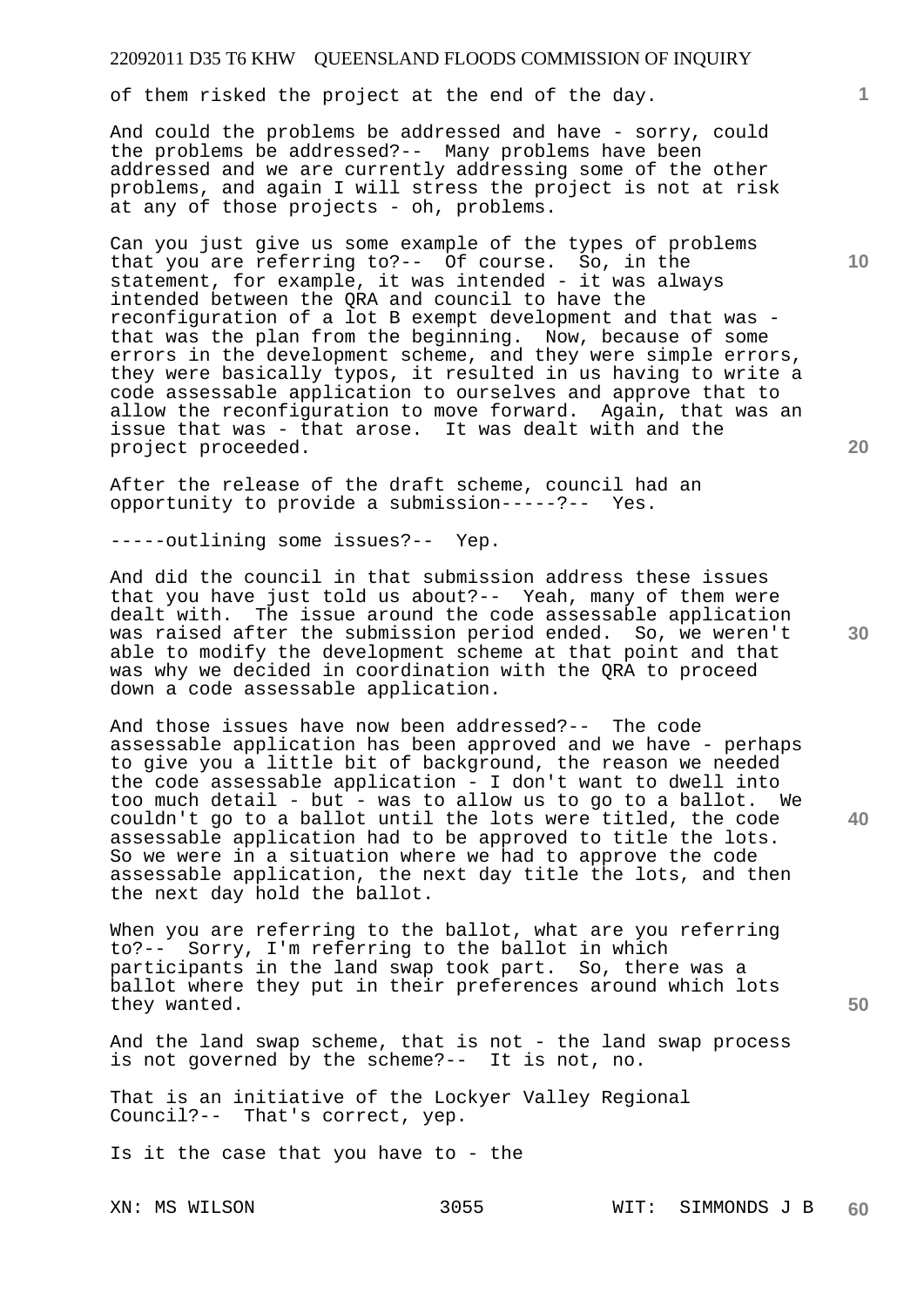Grantham Development Scheme had to work with arising situations like the land swap process?-- Well, that's right, we couldn't give away blocks if we didn't have the blocks there, so, yeah.

That just needed a little bit of refinement after the development scheme had been released?-- That's right, thus the code assessable application, yeah.

**10**  Now, residential development in flood devastated areas is not encouraged?-- Yes.

You refer to that in paragraph 13. What do you mean by that?-- In the development scheme - I believe they call it constrained land or limited use land I think is the term - the idea is - and this is the whole premise of the land swap, the idea was a voluntary land swap to take people's land at the bottom and give them a piece of dirt up on the top. So, in doing so, we wanted to take that land that was flood affected and remove any possibility of that to be used as residential in the future.

Is it a policy of the Lockyer Valley Regional Council that residential development if flood devastated is not encouraged?-- No, that would be in the development scheme. The policy that we have in terms of the relocation or the land swap is - dictates the terms of the land swap. So, in effect, the land swap process does create a situation where residential development is not encouraged because council takes ownership of the land and then we can do what we need to do with it, but the only way to discourage residential development is through a planning scheme or development scheme which the QRA administered and created - sorry, the QRA created.

And if we can just quickly go through some of the matters addressing the land swap scheme, if a landowner chooses to participate in the program, they will receive a block of land in the new subdivision?-- That's right.

And the title for the owner's existing property will transfer to the council's ownership?-- That's right.

The amount of land offered by the council is determined by the size of the landowner's existing block?-- That's correct.

No compensation will be paid for the smaller size of the new block; is that the case?-- That's right, so if someone chooses to move from a one acre block to a 1,000 square metre block we won't pay compensation, that's their choice.

And the resident is responsible for meeting the cost of building their home?-- That's right.

Is it the case that all mortgages and other loans linked to a landowner's existing property must be acquired by the private property owner in order for the transfer to take place?-- Sorry, I don't fully understand the question.

**1**

**20** 

**30** 

**40**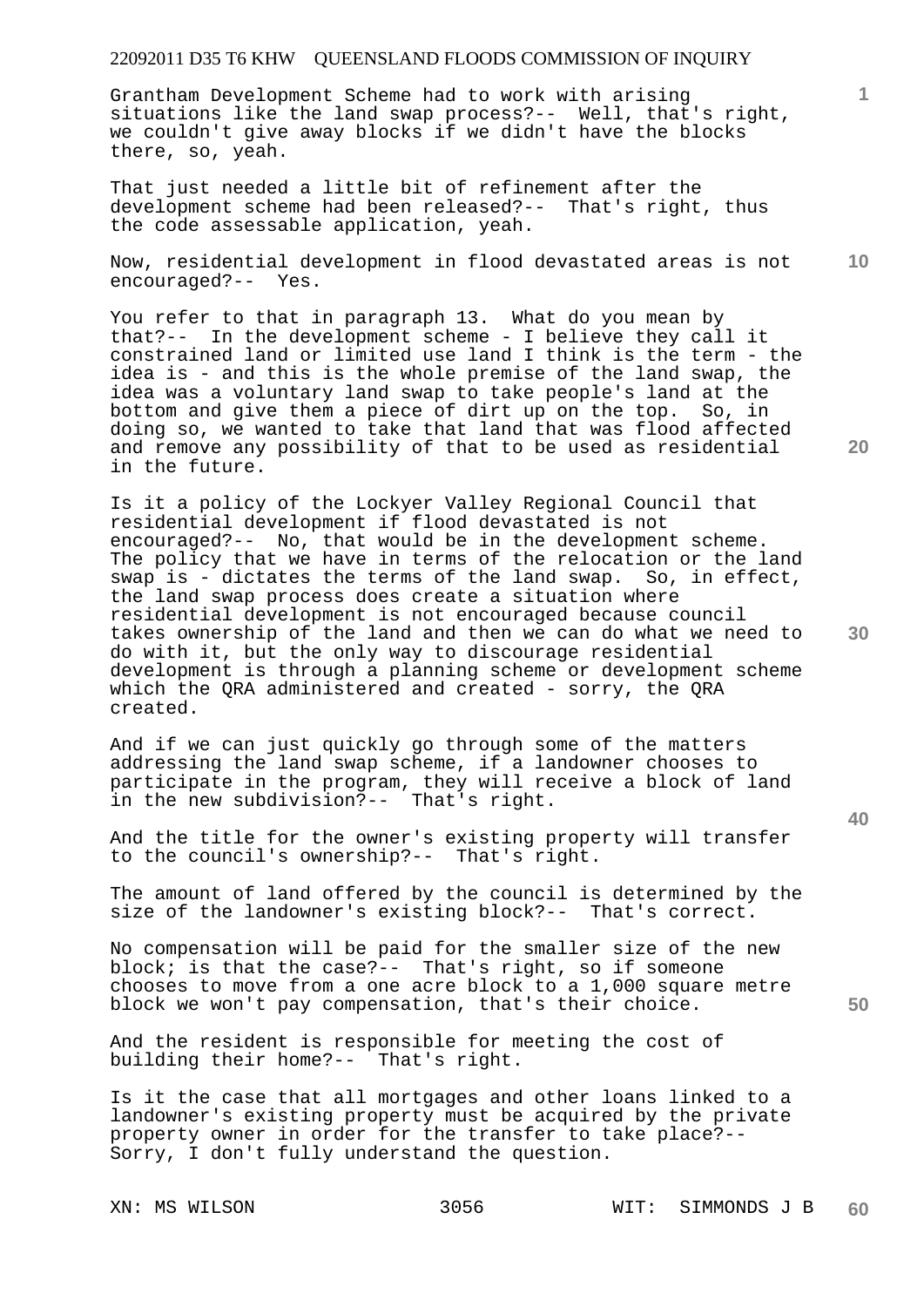Sorry, is it the case that all mortgages and other loans linked to the land operate's existing property must be acquitted by the private property owner in order for the transfer to take place?-- Yes, that would be right so we wouldn't be taking on any liability in the transfer.

Residents who have participated-----

**10**  COMMISSIONER: Can I just stop you for a minute? How do they do that?-- Sorry?

How do they do that, the flood affected people in Grantham who have mortgages, how do they acquit their mortgage?-- Well, many of the people in Grantham actually don't have mortgages, they're historical - which I found interesting as well - a lot of it's family owned, you know, over the years. The ones that do, I understand - this isn't an area where I have - in discussions with people that I talked to, but we haven't had control obviously of that, but what I understand is the banks are very willing to support them in the process, so they're willing to work through the paperwork because it does - they basically go from an asset that's - doesn't have much value at always to an asset that has quite a significant value on the hill, so the bank's have been working very closely with-----

So, those debts can't literally be acquitted presumably, they're actually just transferred to the new block?-- I think that's probably realistically how it's happening. So, the banks at some point transition the debt, I suppose. I don't know precisely how the banks are working it, but I do know they're working closely with the landowners.

Thank you.

**40**  MS WILSON: And, finally, what options are available for those residents who don't volunteer to participate in a relocation program?-- From my point of view in the project that I work with, if they don't choose to participate, that's fine, we will keep them informed and we will have future ballots to see if they are interested. In terms of options, we have no intention of - council at this point has no intention of purchasing any land or resuming any land or anything like that, this was solely a voluntary land swap.

And if you can just have a look at this document, please? That's the Grantham Relocation Policy?-- It is, yep.

And that is the policy that we have been talking about recently and talking about the land swap?-- Yes.

Madam Commissioner, I tender that document.

COMMISSIONER: Exhibit 602.

ADMITTED AND MARKED "EXHIBIT 602"

**1**

**20** 

**50**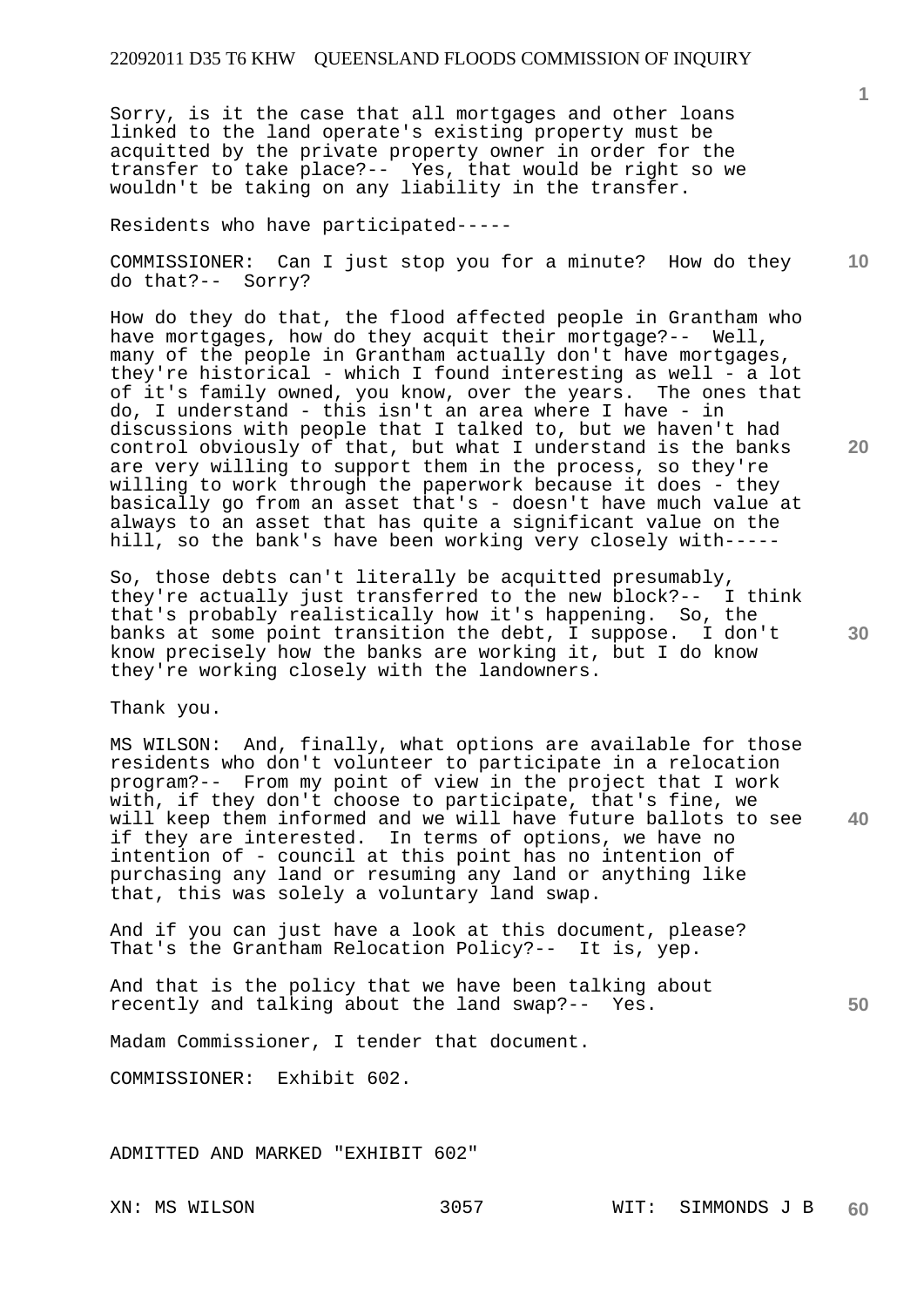MS WILSON: I have no further questions. COMMISSIONER: Thank you. Mr MacSporran? MR MacSPORRAN: Nothing, thank you, Commissioner. MS McLEOD: No questions, thank you. COMMISSIONER: Thank you. Do you wish the witness excused? MS WILSON: Yes, I do, Madam Commissioner. COMMISSIONER: Thanks very much. You are excused?-- Thank

WITNESS EXCUSED

you.

COMMISSIONER: Now, it's a bit early to adjourn but there is going to be a mention at 2.15 so I am inclined to, unless you have somebody you want to-----

MS WILSON: No, Madam Commissioner.

COMMISSIONER: All right. The mention at 2.15 doesn't involve any of the other parties, so we will resume for hearing purposes at 2.30, I imagine, as long as that mention is over. All right. 2.15.

THE COMMISSION ADJOURNED AT 12.50 P.M. TILL 2.15 P.M.

**50** 

**30** 

**1**

**10**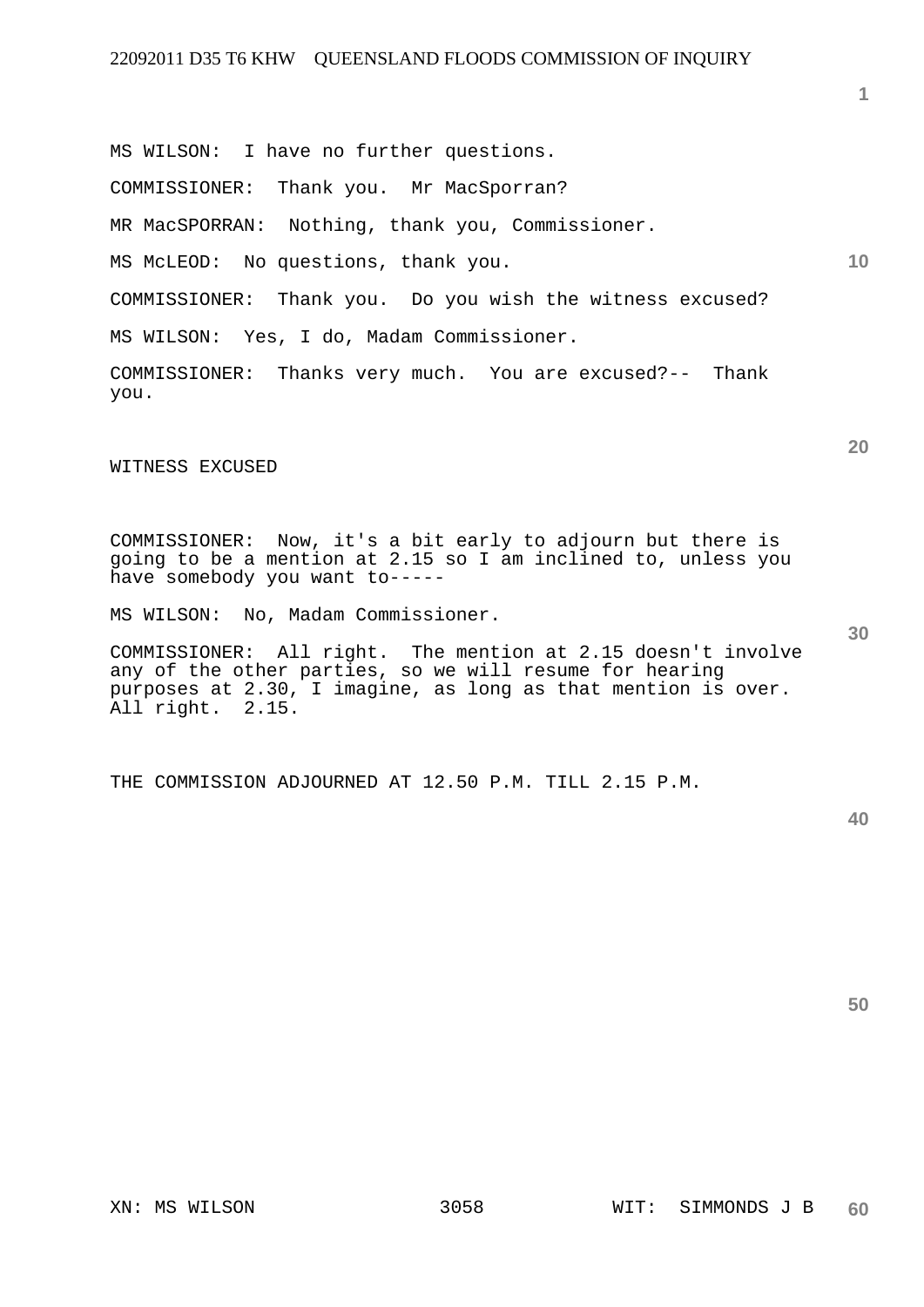THE COMMISSION RESUMED AT 2.14 P.M.

COMMISSIONER: Yes, Mr Newton, you're appearing?

MR NEWTON: Good afternoon, your Honour, yes. May it please your Honour, I appear for IAG Australia, NRMA and CGU-----

**10**  COMMISSIONER: I'm sorry, I'm having trouble hearing you. You're appearing for?

MR NEWTON: IAG, NRMA and CGU in response to an e-mail sent to their solicitor Ms Haly this morning from a Ms Moynihan.

COMMISSIONER: Thank you. Yes, Mr Callaghan?

MR CALLAGHAN: The issue is - or has come before the Commission by reason of requirements directed to a Mr Andrew Cornish and a Mr Peter Harmer. There is a history of correspondence leading up to the receipt of a letter dated 21 September from DLA Piper to the Queensland Floods Commission of Inquiry indicating that certain material will be delivered to the Commission tomorrow.

I might tender, on this matter at least, a bundle of correspondence, covered by a chronology, which summarises the effect of those documents.

COMMISSIONER: Exhibit 603.

ADMITTED AND MARKED "EXHIBIT 603"

MR CALLAGHAN: The correspondence is probably fairly self-explanatory unless, Madam Commissioner-----

COMMISSIONER: Yes, I have seen it.

MR CALLAGHAN: -----you required anything else from it.

COMMISSIONER: Thank you. Mr Newton, the situation seems to be fairly simple, as I see it. We're concerned in fact with Mr Cornish and Mr Harmer. They were both provided with requirements, which reflected earlier requirements, on the 20th of September, with the prescribed period by which they were, pursuant to the Act, either to comply with the requirements or to satisfy me that they had a reasonable excuse for not doing so. Neither of those things happened. It seems all that was received was a letter in which your solicitors indicated when they would be ready to provide the material with, as something of an afterthought, an application for an extension of time but nothing which could amount to a reasonable excuse and I simply am not satisfied on the basis of that letter that there was a reasonable excuse. That being

**60** 

**40** 

**50** 

**1**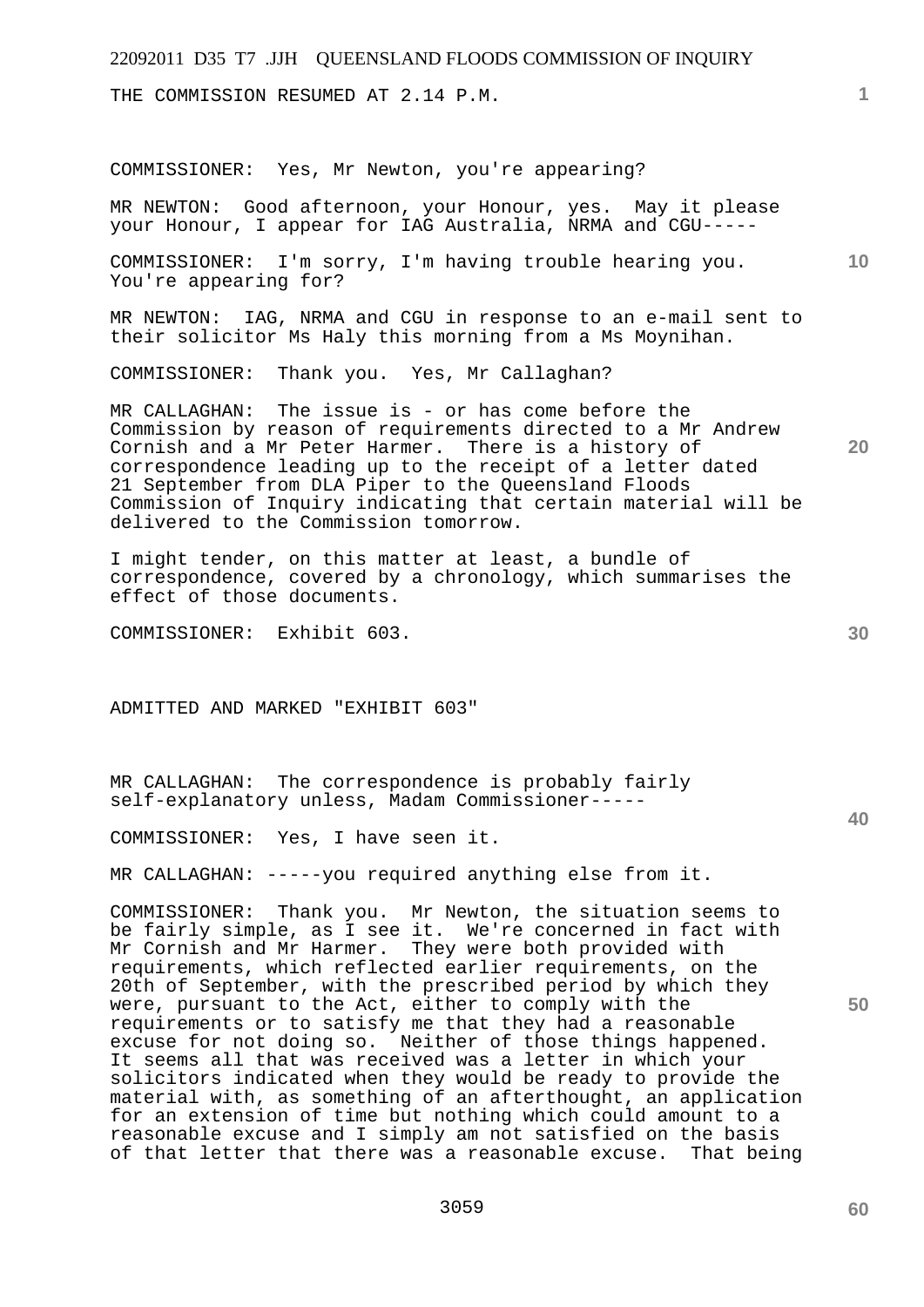the case it seems to me that there is a prima facie breach of section 5(2) and I have asked for this mention as a courtesy, I suppose, to your clients, but, in fact, I don't see that there is provision for them to be further heard under the Act, or not until they make a bail application, if that should come about. But, in any event, I'm willing to hear any submission you might have.

MR NEWTON: Your Honour, can I make it clear what our position is this afternoon? And that is that in order for your Honour to make that determination you would need to hear from my clients and you would need to hear about the work that was done, the instructions that had to be taken, the documents that had to be considered and advised upon-----

COMMISSIONER: I'm afraid not, Mr Newton, because what the Act says is that the person served with the writing shall either comply with it or within the prescribed period satisfy me. Satisfaction after the prescribed period won't do.

MR NEWTON: Your Honour, can I make our position clear? We've been given this notice this morning. We haven't had time to prepare affidavits detailing the volume of material that my solicitors and my clients have to digest, the decisions that had to be made as to what part of that material is relevant to your Honour's requests, et cetera, in order to prepare the affidavits. Now-----

COMMISSIONER: They sound to me like things that might go to penalty but the breach seems to be established.

MR NEWTON: No, no, or - I want to make clear the basis upon which I'm here. We're not here to suggest to your Honour that you are in a position today to determine whether or not there has been a failure to comply and with-----

COMMISSIONER: That occurs by the time at which the requirement either has not been met or I have not been satisfied that there's a reasonable excuse for non-compliance, that is by the end of the prescribed period. That time has passed.

MR NEWTON: Well, your Honour, there a lot correspondence, very diligent correspondence that I have seen where Ms Haly on behalf of those insurance companies has within time always requested more time and in some circumstances that request has been met and in other circumstances it has not.

**50**  Now, I'm not sure what your Honour is referring to when you say that none - there was no request made within the statutory period for further time-----

COMMISSIONER: Try looking at the Act, Mr Newton. If you look at section 5-----

MR NEWTON: Yes.

**20** 

**10** 

**1**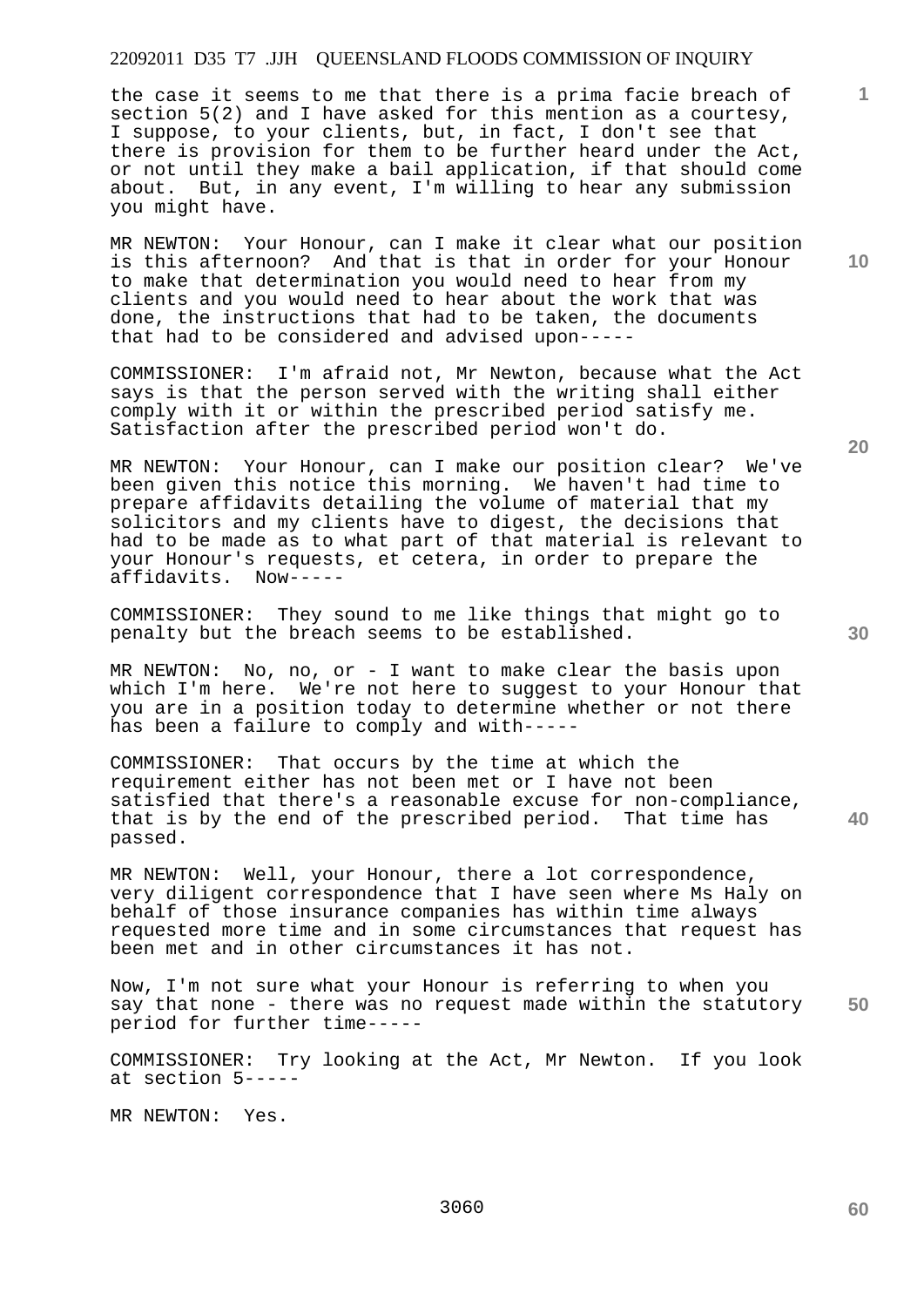COMMISSIONER: -----(2) you will see what is required of a person served with a writing under a chairperson's hand, which this was, and you will see that they must either - comply in all respects with the requirement, which your solicitors often seem to refer to in the correspondence as a "request", it's not, it's a requirement. The alternative to complying in all respects with the requirement is, (2), "within prescribed period which has passed," as I say, "satisfy the chairperson that the person has a reasonable excuse for not complying". That has not occurred. Neither of those things has occurred.

MR NEWTON: Well, correspondence has been written explaining to the Commission why matters were going to take longer than had been anticipated. The response - the responses that we received all said that because of the arrangements that the Commission has for the taking of particular witnesses those requests could not be acceded to. Now, with respect, that's not a basis for determining whether or not a reasonable time was given to comply or not-----

COMMISSIONER: It's not a question about a reasonable time to comply. The question is was there a reasonable excuse offered which would satisfy me within the prescribed period. I wish you would pay attention to the terms of the section.

MR NEWTON: I'm well aware of the terms of the section, your Honour, and can I make this position clear: if your Honour is going to make that determination this afternoon your Honour will do so without having heard properly from us because I want to make clear that in order to determine, in our submission, whether or not there has been a failure to comply, and under that section a failure to comply is not merely non-compliance, in our submission, it has to be a failure to comply, that your Honour needs to hear us, and in order to explain whether or not there has been a failure to comply, not merely non-compliance, we would need to put material before you to show when receipt of the requests took place, what volume of material was required to be analysed as a consequence of those requests or requirements, what instructions were taken and how long it took to properly respond to those requirements.

COMMISSIONER: What do you say are the elements of the failure to comply as opposed to the non-provision of the statements which were the subject of the requirement, what else is there?

MR NEWTON: The term - it has to be a failure to comply and the failure to comply, in my submission, is not merely non-compliance.

COMMISSIONER: The distinction being?

MR NEWTON: One involves a good excuse and one involves no good excuse, there has to be failure-----

COMMISSIONER: No, there are alternatives in this section. You can either comply or if you fail to comply you can satisfy me, in this case, that you have a reasonable excuse for not

**10** 

**1**

**20** 

**30** 

**40**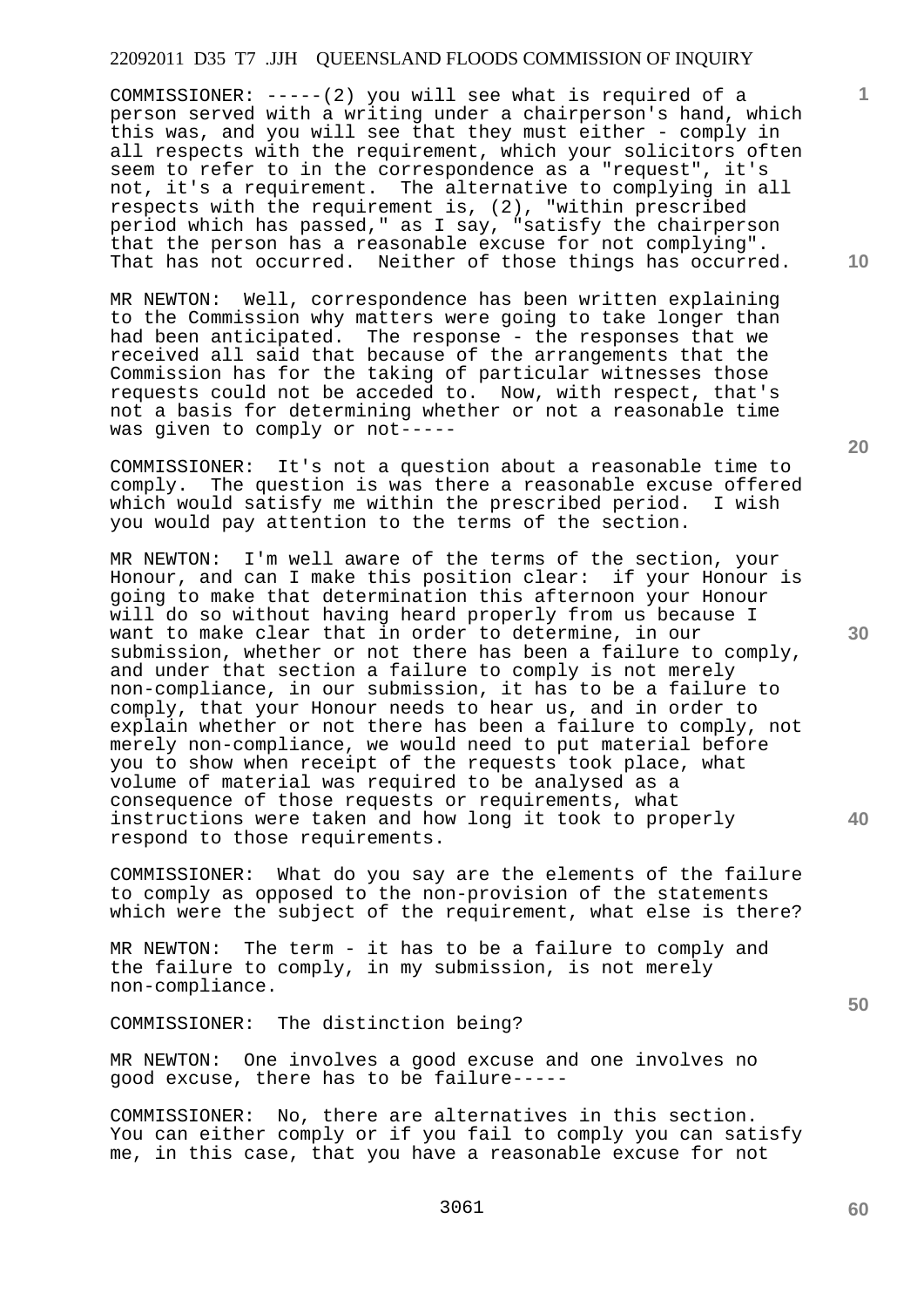doing so. Those are the alternatives. We have a failure to comply, the next question is has a reasonable excuse offered been offered which has satisfied me and the answer is, no, it hasn't.

MR NEWTON: Well, as I say, our primary submission is your Honour will need to hear us, you haven't done so. In fact, you said you were alerting us really as a courtesy, in my submission that's entirely an incorrect approach. But I will then deal with the correspondence which we have written to the Commission in relation. In relation to all the requests that have been made my solicitors have been prompt in responding and on the 14th of September, and it will be in the bundle which has been sent to you. There is a letter from Ms Haly to Ms Moynihan which points out that an extension of time would be sought, noting the time at which various requests were made or requirements were expressed, and then an extension to be sought until the 23rd of September, that is tomorrow, in fact, given the large volume of requests across a range of issues and policyholders, and the statements to which that letter is directed are identified for the Commission, and your Honour will see that, in the concluding paragraph, it's said that, "our client therefore seeks an extension till the close of business on Friday, 23rd of September". Now, that's well within the time that we're talking about.

COMMISSIONER: You didn't get that extension.

MR NEWTON: They were given - they were given an extension-----

COMMISSIONER: Yes.

MR NEWTON: -----until a date which was less than the time that had been asked for and the reason it was given in the Commission's letter of the 16th was this: "You will appreciate from my previous correspondence that with the Commission sitting next week from Monday the Commission cannot acceded to your request". Now - and therefore they - the Commission requested those statements be provided by the close of business on Wednesday.

Now, when Ms Haly wrote saying it wouldn't be possible to do them by the due date that was because her considered, professional opinion was - from someone who is dedicated to the task, is that it would not be possible to comply with the due date. Now, that seems to have been accepted because an extended date is given, namely the 21st of September, which was less than the time that Ms Haly had requested in the correspondence-----

COMMISSIONER: Would you like to look at the letter of the 16th of September from your solicitors and what it says about when an extension is sought and in relation to three of the requirements?

MR NEWTON: I'm sorry, your Honour, I missed that.

**10** 

**1**

**20** 

**40**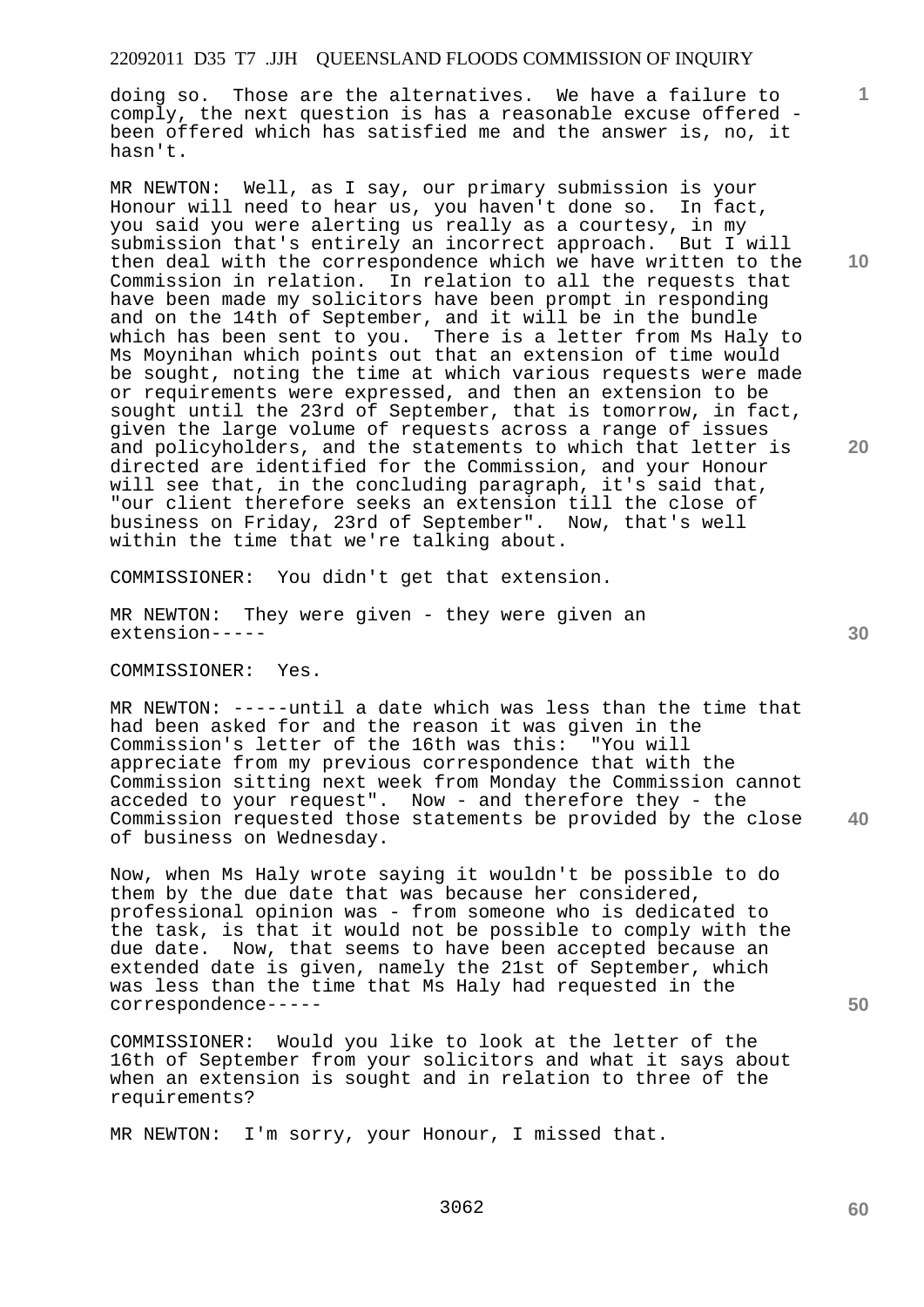# 22092011 D35 T7 .JJH QUEENSLAND FLOODS COMMISSION OF INQUIRY **1 10 20 30 40 50**  COMMISSIONER: There's a letter of the 16th of September----- MR NEWTON: Yes. COMMISSIONER: -----from your solicitors which deals with three of the requirements and seeks an extension until close of business Wednesday, 21st of September. MR NEWTON: Yes. COMMISSIONER: The 21st of September has come and gone. MR NEWTON: Yes. Right. Mr----- COMMISSIONER: And that was the close-off date. MR NEWTON: But there has been subsequent correspondence about all of this. COMMISSIONER: Which is the subsequent correspondence to which you refer? MR NEWTON: On the - on the - well, can I say, because the letter to which your Honour just took me is a letter in relation to the witness Streeter. The witness Streeter has in fact executed his affidavit, it is in Brisbane and your Honour will have it this afternoon. COMMISSIONER: It's not just about the witness Streeter, as I read it. MR NEWTON: The letter of the 16th, in relation to Ms Haly, refers to Mr Streeter's response. MR CALLAGHAN: I think there are two of the 16th. COMMISSIONER: Well, that may be a catch, but the letter I'm looking at refers to requests, as your solicitors call them, for a written statement in - on behalf of NRMA and CGU in relation to information from Mr Dawber, Ms Campbell and Miss Dobrowa. And that's the letter that says that an extension's sought in respect of those until close of business Wednesday, 21st of September. All of those requirements were the subject of the fresh requirement which set the prescribed period, nothing turned up. MR NEWTON: But, your Honour, in relation to all of that, on the 19th of September my solicitors wrote to the Commission, to Ms Moynihan, referring to the correspondence of the 14th and 16th of September pointing out that a request had been made for an extension until the 23rd. COMMISSIONER: And at the end of that letter there's a request to revise the timetable----- MR NEWTON: Yes.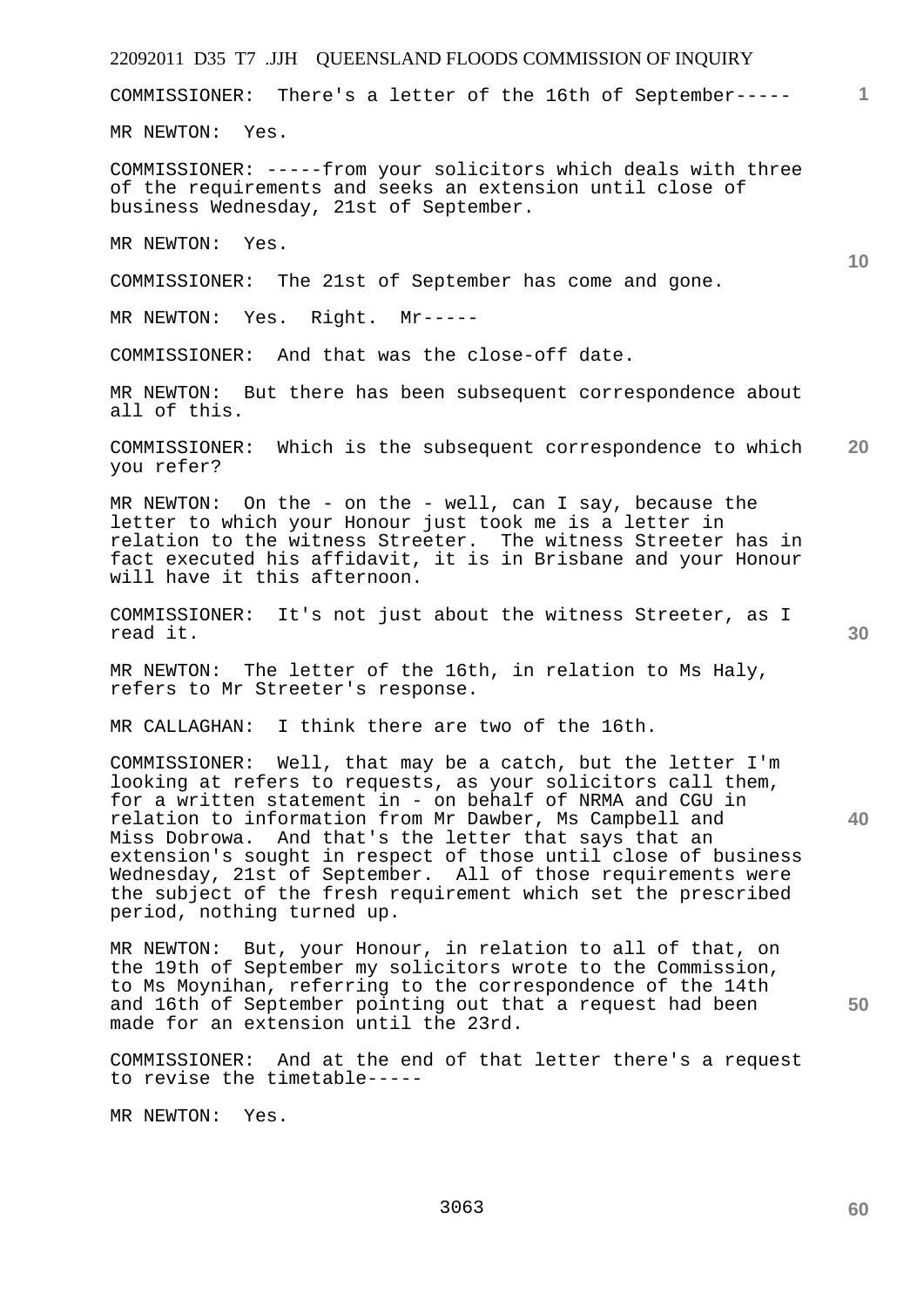COMMISSIONER: -----till close of business on 21st of September, that was done, and a requirement was issued which has been ignored.

MR NEWTON: But when your Honour says it's been "ignored", it hasn't been ignored-----

COMMISSIONER: Well it hasn't been complied with.

MR NEWTON: Well it doesn't mean it's been ignored. Your Honour will see that one of the e-mails from Ms Haly came in at 11.53 p.m. last evening. Now, there's been a lot of work done in all of this, until very late in the day and late in the morning. Now, to say there's been a failure to a comply in those circumstances is to misunderstand the authorities, with respect-----

COMMISSIONER: Show me an authority that says-----

MR NEWTON: I don't have them here but I read them before I came down. To be perfectly frank, I did not think that this position was going to be taken this afternoon.

COMMISSIONER: Well, then, you must not have read the Act closely, Mr Newton, is all I can say.

MR NEWTON: No, what I read - what I read closely was the Act and your Honour's e-mail this morning which said that you were considering your position under section 5A. It did not say in that e-mail that you would need to be addressed this afternoon on the presumption that there had been a failure to comply.

COMMISSIONER: Well, in fact, the Act doesn't, it seems, contemplate any further appearance once there has been a failure to comply and once I reach the view that I'm not satisfied that there's a reasonable excuse. All that happens next is that I issue a certificate and there's an ex parte application to a Magistrate for a warrant.

MR NEWTON: Yes. Well, that's right. Now, I want-----

COMMISSIONER: Now, I called this mention in the event that you can convince me that there's any reason why I wouldn't issue a certificate. You're not doing well because you are simply arguing about how hard it's been and there's been correspondence, although all of it seems to indicate your solicitors undertook to provide the material by close of business yesterday. The failure to comply or the lack of reasonable excuse for doing so, you don't seem to be in any position to point out why it is that those things simply didn't happen.

MR NEWTON: Because it simply wasn't possible.

COMMISSIONER: No, that's true, it is impossible.

MR NEWTON: Had you - had you - no, no, no. I won't let that go unanswered. That's not what I meant, as your Honour

**60** 

**10** 

**1**

**20** 

**30** 

**40**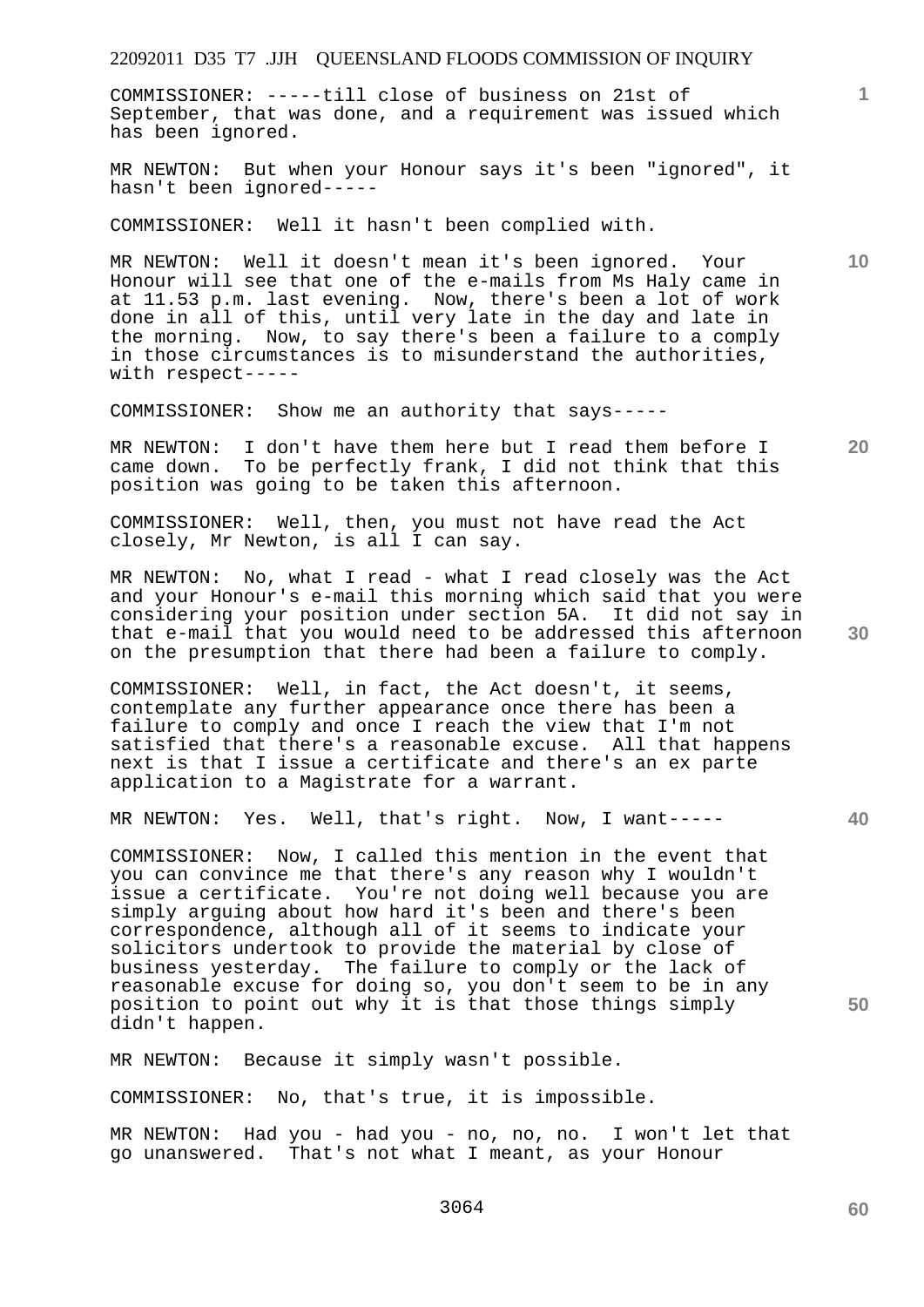probably knows. I didn't mean it was not possible to explain, I meant it was not possible to comply because of the enormous workload that was involved.

Now, the correspondence from DLA Piper is consistent to your Honour and doesn't seek to in any way misstate the position. It identifies and keeps the Commission up-to-date in relation to the state of preparation. In fact, the letter that went to the Commission last night, on the 21st of September, at 11.53 p.m., identified what affidavits had been executed. That letter said, in relation to Dawber, Dobrowa, Campbell, Lynn Doyle and Acimovic, that the statement concerning Dawber cannot be executed until its author returns to Brisbane from interstate on Sunday and the expectation is it will be provided to the Commission on Monday. Streeter's statement has been executed and will be able to be provided to Commission Thursday, which is today. That's the position, it is-----

**20**  COMMISSION: All right, there's no point taken about Streeter, it's Mr Cornish and Mr Harmer, I think it is.

MR NEWTON: Now, as I understand it, are they - might I ask, are they the two statements which are directed to those gentlemen in their capacity as the CEO of the relevant company?

COMMISSIONER: Yes, I think so.

MR NEWTON: Those statements as - the main statements in relation to those witnesses are due, as I understand it, tomorrow.

COMMISSIONER: I don't think that's correct. The requirement said, as I recall it, and I'll check, Wednesday, 21st of September, 4 p.m. Wednesday, 21st of September for two, and the other one is 4 p.m., 22nd of September, which is today, for Mr Cornish, but for each of Mr Cornish and Mr Harmer there was a requirement to provide a statement by 4 p.m. on Wednesday the 21st September.

MR NEWTON: What is required today, might I ask, you said in relation to Mr Harmer?

COMMISSIONER: That's another one from Mr Cornish-----

MR NEWTON: Well-----

COMMISSIONER: -----in relation to Mr Acimovic. The ones in relation to - I'll tell you exactly what was supposed to be provided by close of business yesterday, 4 p.m. yesterday. A statement from Mr Cornish in relation to Mr Dawber, another relating to Ms Campbell.

MR NEWTON: Well-----

COMMISSIONER: From Mr Harmer, a statement in relation to Miss Dobrowa and another in relation to Ms Doyle.

**60** 

**30** 

**40** 

**50** 

**10**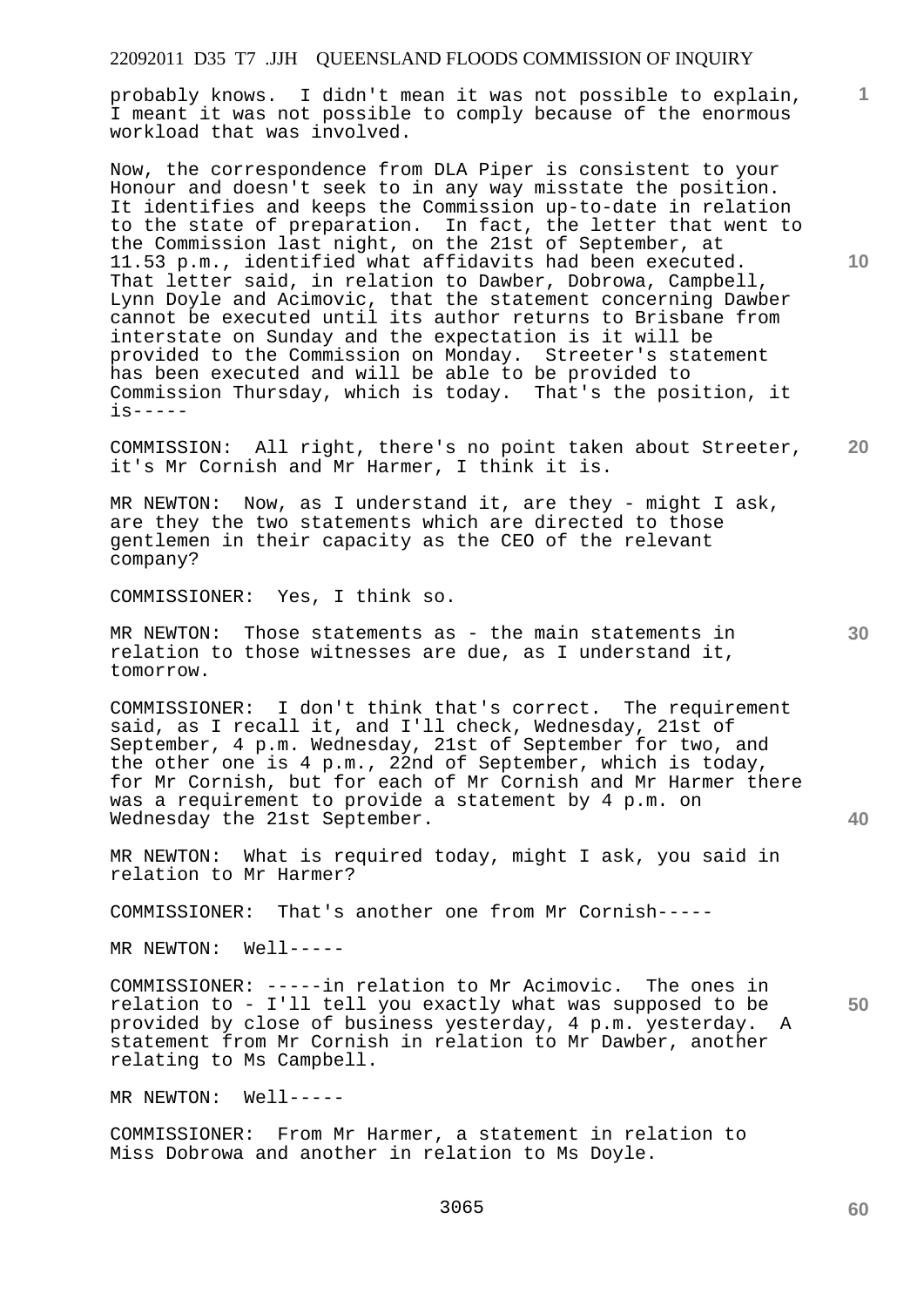MR NEWTON: Right. Well, can I go through - because they are - they are the witnesses to whom I refer, your Honour. I've referred to them by their name rather than the name of the person who was going to give an affidavit.

COMMISSIONER: Mmm.

MR NEWTON: But in relation to Dawber, the relevant affidavit, which may be by one of the gentleman you mentioned, is - has not been executed merely because the witness is out of Brisbane. It will be executed, I understand, on Sunday, to be provided to the Commission on Monday. That's what the letter-----

COMMISSIONER: Why? Why should being out of Brisbane prevent him using his hand to sign a document and get it to the Commission when he's supposed to? How is that a reasonable excuse?

MR NEWTON: Does your Honour have any regard to the practicalities that intrude into these things?

COMMISSIONER: I have plenty of regard for the time that's been outstanding for these and the fact that your clients seem to feel that they can simply disregard requirements and write letters to the Commission suggesting that, you know, "When it's convenient we'll get these things to you"-----

MR NEWTON: That is, with respect, a very unfair characterisation of the correspondence, which I have read carefully. Miss Haly has written in very polite terms pointing out the difficulties, when there were difficulties, of putting together these statements within time and asking for extensions to be given for reasons which she identifies.  $Now----$ 

COMMISSIONER: Mr Newton, I don't propose to enter into an argument with you about these things. I pointed out the state of affairs as I see them. What do you propose to do about it?

MR NEWTON: Well, can I suggest this, that we can give your Honour - we can give the Commission the statements of Streeter and Campbell today. They have been executed and they are in Brisbane. The statement-----

COMMISSIONER: Sorry, when you say "Campbell", you mean Mr Cornish's statement in relation to Campbell?

MR NEWTON: In relation to the witness Campbell. The person who has lodged a complaint with the Commission. Streeter is one of our witnesses. His statement has been executed. Campbell is one of the parties who has complained. The statement from the deponent dealing with that witness' complaints has been executed and is in Brisbane. The Commission will have both of those today.

The statement in relation to Acimovic has been executed. It's in Sydney. It's being sent up but it has been executed. Now,

**30** 

**20** 

**1**

**10** 

**50**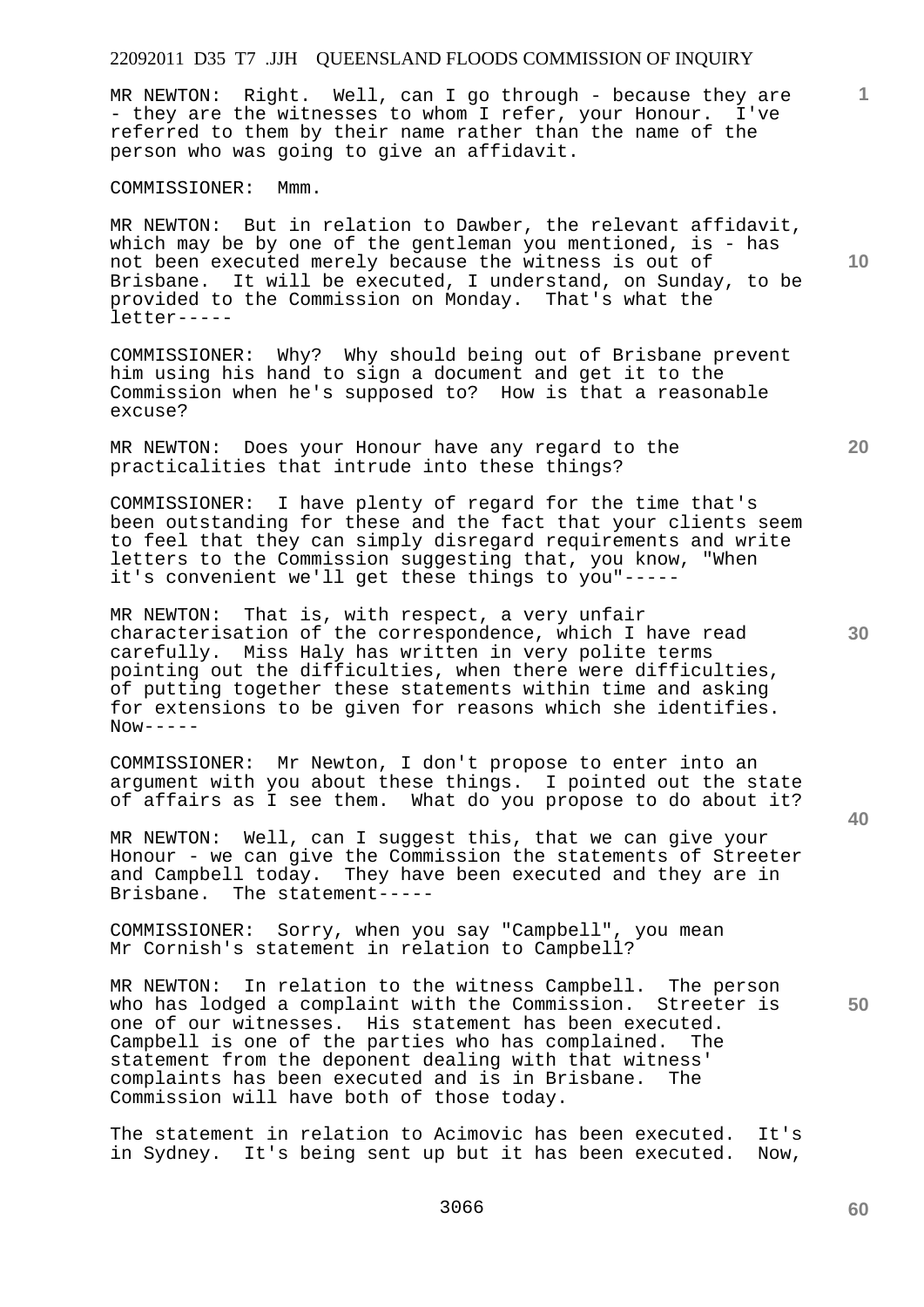as the letter from Ms Haly at midnight last night said, that the CGU statement in relation to Dobrowa is complete, subject to the inclusion of some exhibits and has to be executed in Melbourne and then returned to Brisbane. It can be provided to the Commission by Friday, that's tomorrow. Now, that's the expectation that Ms Hayley tells me will be able to be met. So that statement will be available for the Commission tomorrow.

**10**  In relation to - the statement in relation to the Lynn Doyle, again the expectation, according to the letter last night, is that it will be able to be delivered to the Commission tomorrow.

And I've already dealt with the Acimovic point. Now-----

COMMISSIONER: What about the Dawber one, are you still saying, well, when he gets back?

MR NEWTON: The Dawber one - well-----

COMMISSIONER: It's a little hard to believe in this age of technology you can't get a statement executed and back to Brisbane.

MR NEWTON: Does your Honour have any idea how many exhibits there are to these documents?

COMMISSIONER: No, I don't, but I don't think that it can be out of the question that they can be-----

MR NEWTON: This is not in isolation-----

COMMISSIONER: -----sent to Brisbane-----

MR NEWTON: This is not in isolation-----

COMMISSIONER: -----accompanied by an executed statement. I don't think you're assisting your case, Mr Newton.

MR NEWTON: Your Honour, this is not-----

COMMISSIONER: We will see what arrives tomorrow at the Commission. I will reflect. It seems to me, as I say, that there's a prima facie breach of the section-----

MR NEWTON: Well, before your Honour adjourns - I see your Honour packing up - can I - what I was going to ask your Honour to do is this, permit us to give the statements that we currently have executed in Brisbane, as no doubt your Honour will. There will be further statements delivered I'm assured tomorrow. If your Honour is still of like mind to determine that the prima facie case of failure to comply has been made out, or that's your Honour's concern, if you would notify us so that we can put in material that shows why your Honour, in the exercise of your discretion, would not take the next step and issue the complaint to the Magistrate so that an arrest warrant can be issued.

**60** 

**50** 

**20** 

**1**

**30**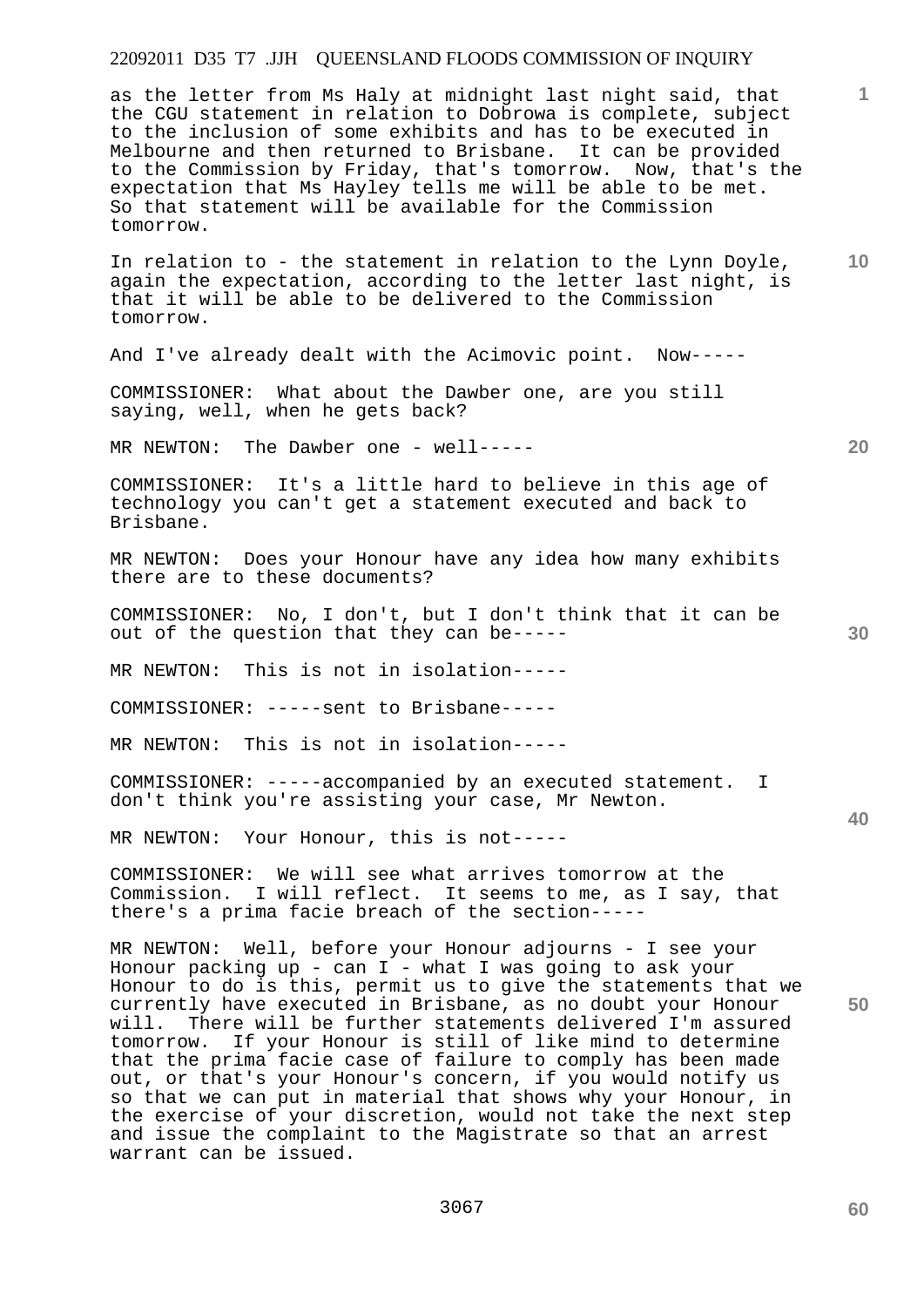COMMISSIONER: Well, I have some doubt that there's any statutory scope for that but given that it does appear to be a discretion I suppose that's possible. We will adjourn on that basis, thank you.

THE COMMISSION ADJOURNED AT 2.36 P.M.

THE COMMISSION RESUMED AT 2.39 P.M.

COMMISSIONER: I understand we have a witness by telephone, Mr Callaghan?

MR CALLAGHAN: Yes. I call Stuart John Ritchie.

STUART JOHN RITCHIE, SWORN AND EXAMINED VIA TELEPHONE LINK:

MR CALLAGHAN: Mr Ritchie, it's Peter Callaghan, counsel assisting, speaking. You can hear me okay?-- Yes, I can.

**30**  Could you tell the Commission your full name, please?-- Stuart John Ritchie.

You're the manager of Environmental Services at Rio Tinto Coal Australia; is that correct?-- That's correct.

You have provided a statement to the Commission dated 14 September and that statement has nine annexures; is that right?-- Yes, that's correct.

**40**  We have a CD with that statement and annexures on it. I'll tender that.

COMMISSIONER: Exhibit 604.

MR CALLAGHAN: And there's a copy - a hard copy for the Commissioners.

**50**  ADMITTED AND MARKED "EXHIBIT 604"

MR CALLAGHAN: I'll also tender at this stage a folder of documents relating to the Hail Creek Mine, also on CD, and again I believe, Mr Ritchie, you have a copy of that; is that

XN: MR CALLAGHAN 3068 WIT: RITCHIE S J

**1**

**10**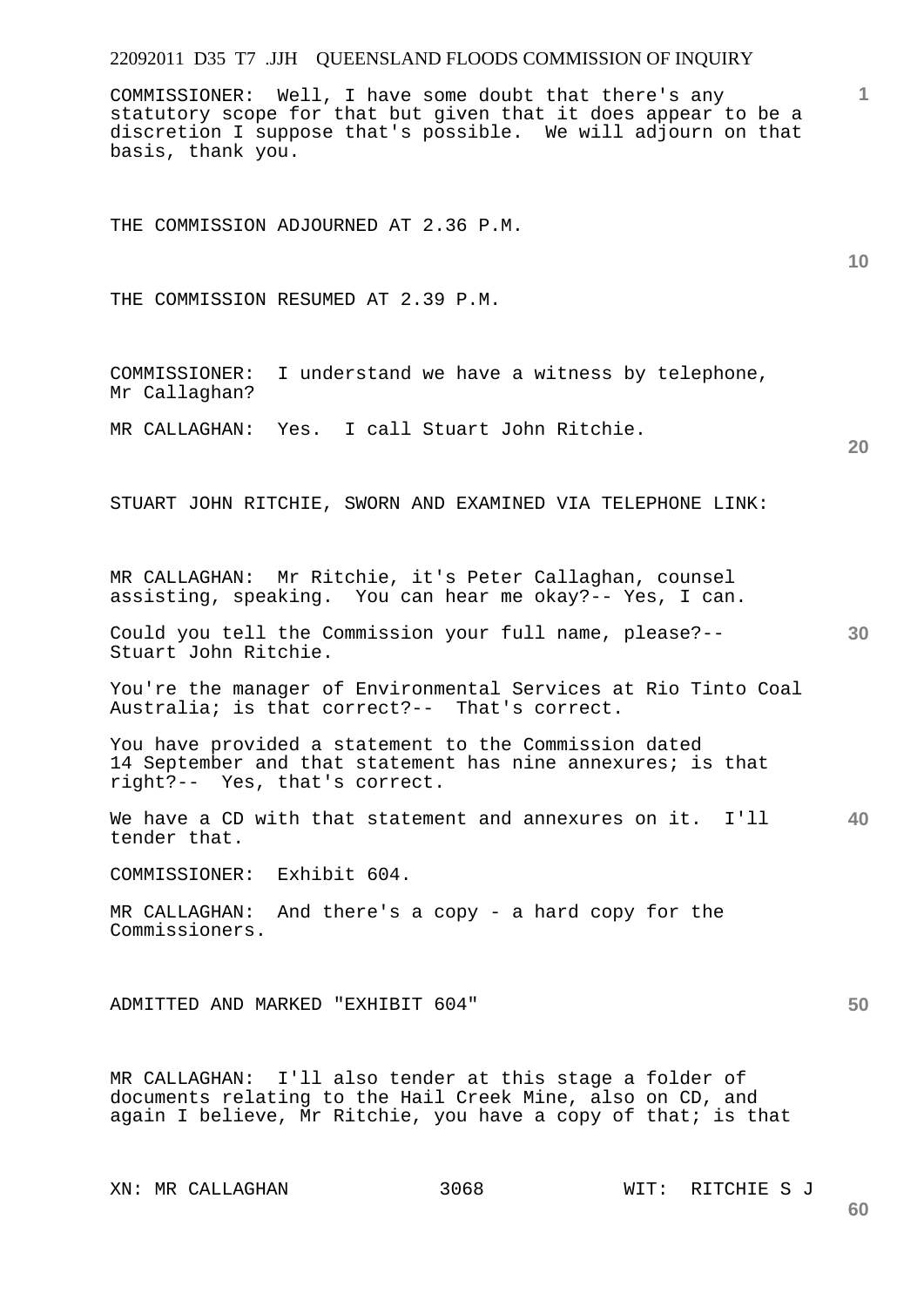correct?-- Yes, I do, thank you.

And a copy for the Commissioner.

COMMISSIONER: That will be Exhibit 605.

ADMITTED AND MARKED "EXHIBIT 605"

MR CALLAGHAN: And, Mr Ritchie, even though you've provided quite a detailed statement are you aware that there was a submission that was made by Rio Tinto to the Commission much earlier in the year?-- Yes, I am.

And your statement elaborates on some of the concerns expressed in that submission; is that correct?-- That's correct.

That's SJR-1 to your statement; is that right?-- That's correct.

All right. Now, you have responsibility for the environmental performance of Rio Tinto's coal mines in Queensland, including the Hail Creek Mine located west of Mackay?-- Yes, I do.

Can I just ask some general questions. Because you're the first witness that we're calling on this particular topic I'm going to ask you to give us a bit of an overview about water management at mines generally, if that's okay. Can you tell us about the different uses of water in the process of mining coal?-- Yes. There can be a number of different uses. We it is often the case that - that coal mines have their own catchment area which will collect water or - or a water supply may be provided through some treated and supplied water. That water can be used for a range of - of uses, including processing of coal or washing of coal, for dust suppression, for treatment for use as potable water supply on site, and they would be the major use of the water.

All right. Thank you. So it's obviously important to have a supply of water available at a mine?-- Yes, that's correct.

Once water has been used in the mining process, and you described a moment ago things like washing coal and so on, does it become what's called "mine-affected water"?-- The term "mine-affected water" really comprises water that may include water that's been used for - for processing purposes, but also is generally considered to include water that falls within disturbed pit areas and is surplus to operational requirements.

**20** 

**10** 

**40** 

**30** 

**50**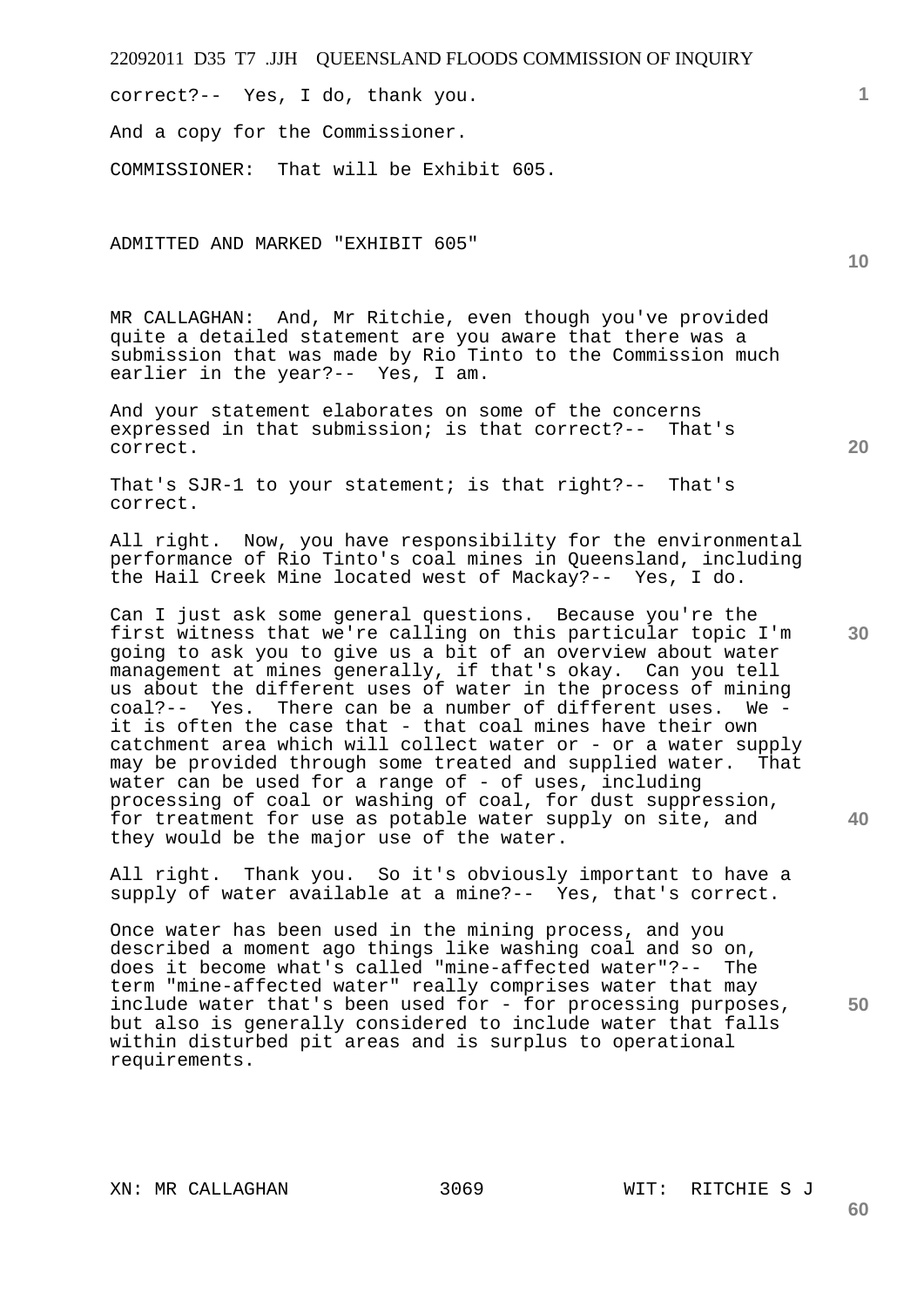All right. So it's water that's collected in the pits along with water which may have been used in the processing, or for the purposes of processing; is that right?-- Yes, as a general definition, yes.

Okay. So when we talk about mine affected water, how is it actually affected?-- It could be affected in a number of ways. The processing of coal may well carry - may way result in contaminates to the water that may include particular matter, or other materials that have washed from the coal. Water that's collected in pit is typically affected by, again by particular matter. Also, potentially salts and other contaminates that may be associated with the materials that the water comes in contact with.

Certainly salt is something which comes through in the materials that we've read, and the issue of salinity. What other sort of particular matter are you talking about, or what other contaminates might be associated specifically, I suppose, from your point of view with coal mining?-- I guess, you know, there can be a range of materials. The ones that we watch most closely, as you've already mentioned, would include salt, but particular matter itself ie particles of material, of dirt that are entrained in the water is, can contribute to cloudy or visually dirty water. There can also be specific trace, trace elements, if you like, or minor elements that might include metals or more complex salts.

Okay. How do we measure these sorts of things, and I suppose specifically - well, how do you measure contamination of water as a general rule?-- Well, there's obviously a laboratory test that exists for every type of material that you're looking for in a body of water. The general process for doing that is to collect a water sample and submit it to a laboratory. The laboratory will then apply a particular analysis technique to report back on the level of the contaminates that they've found.

And do these reports commonly express the level of contamination in terms to EC that is electrical conductivity?-- If your analysis is for electrical - is for salt then electrical conductivity is one particular analysis type that's used.

All right. Now the principal means used by mines to dispose of affected water is by discharging it into nearby waterways; is that correct?-- Only if that mine affected water is in surplus to their requirements.

All right. When those sorts of discharges occur, that situation is regulated by the Department of Environment and Resource Management; is that right?-- That's correct, yes.

And in the first instance DERM issues what is, in effect, a permit to release water that is known as an Environmental Authority; is that right?-- That is correct. The Environmental Authority, though, may also regulate a range of other environmental aspects of a coal mining operation.

**10** 

**1**

**20** 

**40** 

**50**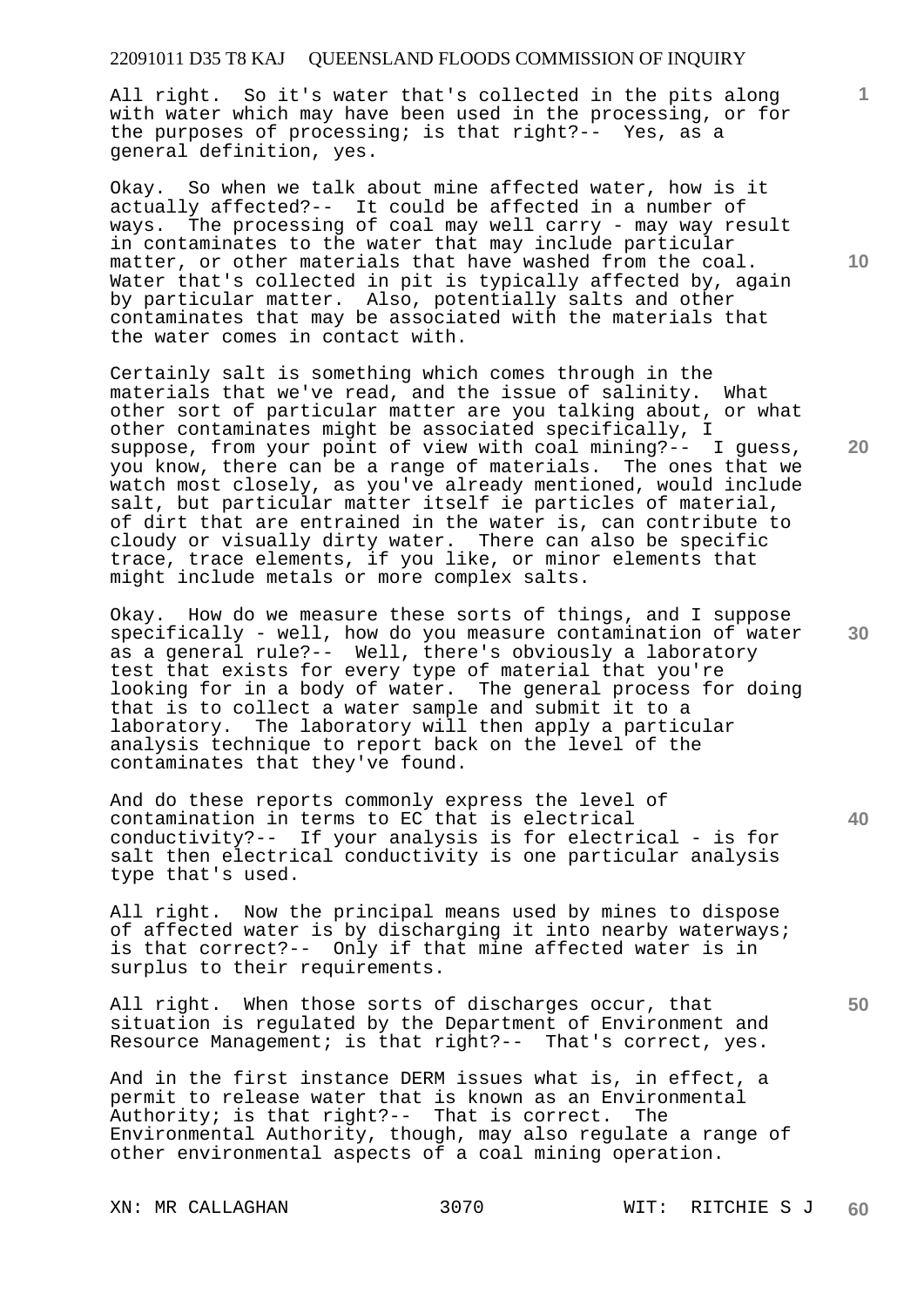Sure. I should perhaps say that as part of an Environmental Authority there might be authority to release water; is that a better way of putting it?-- That's correct.

Okay. Well, the history of the Environmental Authorities or the relevant Environmental Authorities is as has been canvassed in some of the submissions which we've received. Can I take you to paragraphs 17 and 18 of your statement?-- Yes.

And you describe there the differences between the environmental conditions which were in place immediately before and after the incorporation of what we know are called the Fitzroy Model Conditions; is that right?-- That's correct.

Now one of those differences is in the flow rate which before the Fitzroy Model Conditions came in didn't really exist as long as the waterway was flowing; is that right? There was no minimum flow?-- That's correct, yes.

After the model conditions came in a two cubic metres per second flow was required before you could discharge water; is that right?-- That's correct.

And a model created by Rio Tinto indicates that this reduces the number of days upon which you have an opportunity to discharge water from an average of 115 days per year to an average of 15 days per year; is that right?-- That's correct.

And paragraph 18, you speak to the process by which the model conditions were introduced into the Hail Creek Environmental Authority and point out that some of the conditions were difficult for you to comply with; is that right?-- That's correct.

One of those issues was the speed with which the implementation took place and the indication by the government that they would enforce the terms, if necessary?-- Yes.

How was it communicated to Rio Tinto that the terms would be enforced if they weren't voluntarily accepted?-- Can I preface my answer by saying that, as my statement indicates, I wasn't in the employ of Rio Tinto during that particular time and so I'm working off documents that were available to me.

**50**  Yes?-- I'm not sure that I can recall a specific document that refers to that except from, I guess, anecdotal discussions that I've had in relation to, to the Department's approach to bringing into being the model condition.

All right. So you're not referring, or you're not aware of, as you sit there, anyway, any specific document which indicated that?-- No.

All right. Do the documents, to your knowledge, disclose any of the - or any aspect of this process, whether it was

**10** 

**1**

**30**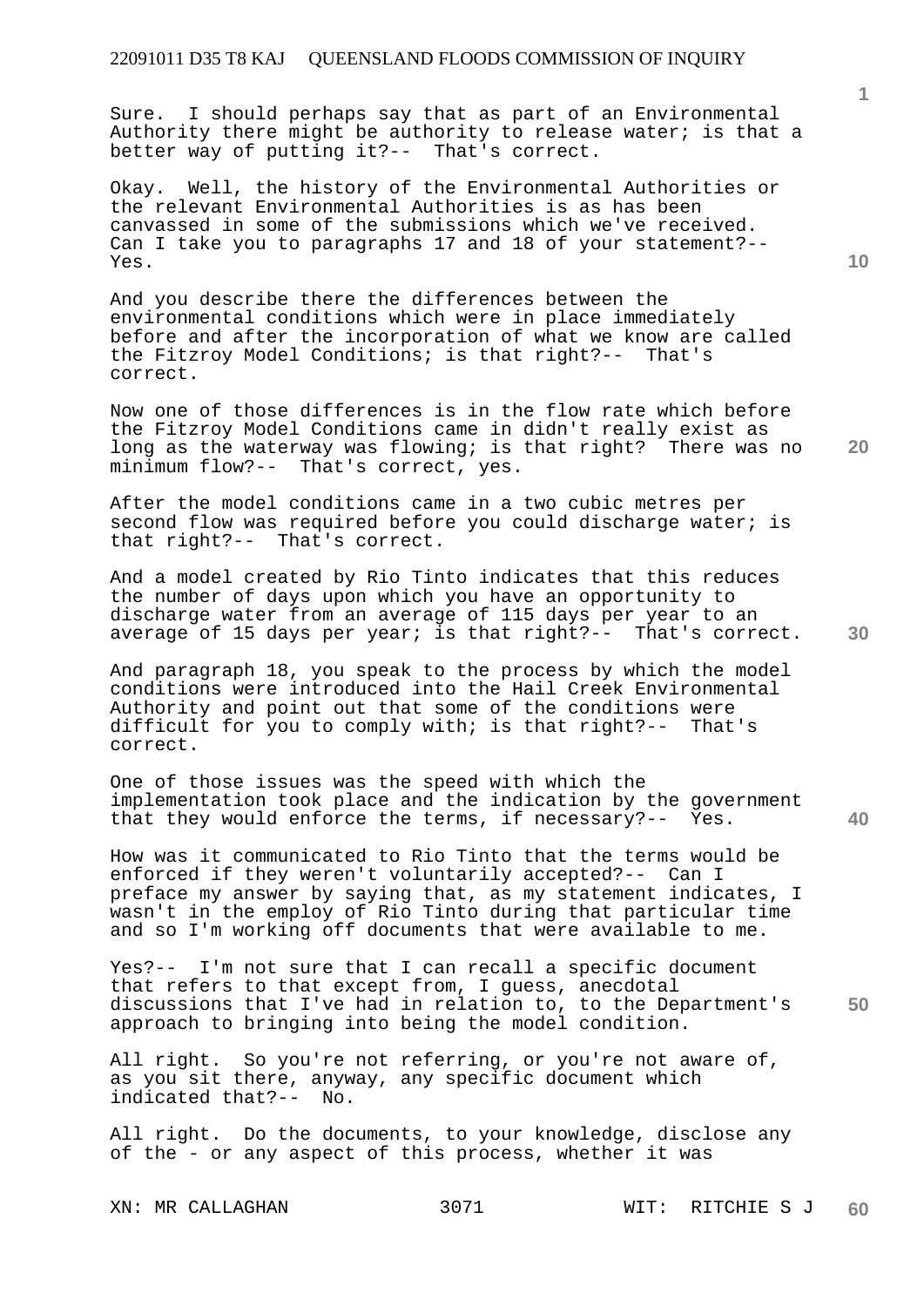negotiated or discussed with DERM at any stage?-- Yeah, I am aware of documents that were used in the negotiation of those conditions, but I'm not familiar with the detail, content of those documents.

What sort of documents are we talking about?-- Documents similar to those that I've included within my annexure and particularly the TEPs that I included with the annexures at annexure 7.2, 7.5 and 7.8 which include TEP - sorry - well, TEP documents that came out of those discussions, but in the form in relation to the implementation of the model conditions these were documents that were effectively draft EA documents.

Okay. All right. Now can I just turn to the topic of flood preparedness, again, first of all on a general basis. Water storage facilities at mine sites are intended to have some free board going into a wet season, that is to say some leeway so as they can cope with a large rainfall event; is that right?-- Yes, in general that's true.

These are just general - well, that is a general proposition. Now I'm going to ask you about the Hail Creek mine dams. Can you tell us how much free board is intended to be available at them?-- No, not specifically. They do have a target free board level that they look to go into each wet season with, but I can't tell you exactly what that is in terms of the percentage storage or height of water.

I suppose what I - the point I'm leading up to is the query as to whether the - as a result of the Fitzroy Model Conditions regarding discharges being adopted, whether that resulted in water storages having more in them at the start of the wet season than they might have before that?-- That's correct, and certainly that was the case leading into the, into the 10/11 wet season.

Yes. All right. Can I take you to paragraph 33 of your statement, and you say that at the end of January 2011 the water storages at Hail Creek were at 105 per cent capacity; is that right?-- Yes, that's correct.

And we might turn to your annexure SJR 6, if we look at the bottom row in the chart there, is that the percentage to which the dams were full over the course of the wet season?-- That's correct.

COMMISSIONER: Can you just hold up for a minute while that's got up, Mr Callaghan.

**50**  MR CALLAGHAN: I am sorry. We are just waiting for that to come up on the screen, Mr Ritchie.

COMMISSIONER: Apparently it can't be done, so don't worry.

MR CALLAGHAN: I'm not sure if the hard copy was handed up to you, Madam Commissioner. I think there's probably only one for you to share with the deputies but-----

**10** 

**1**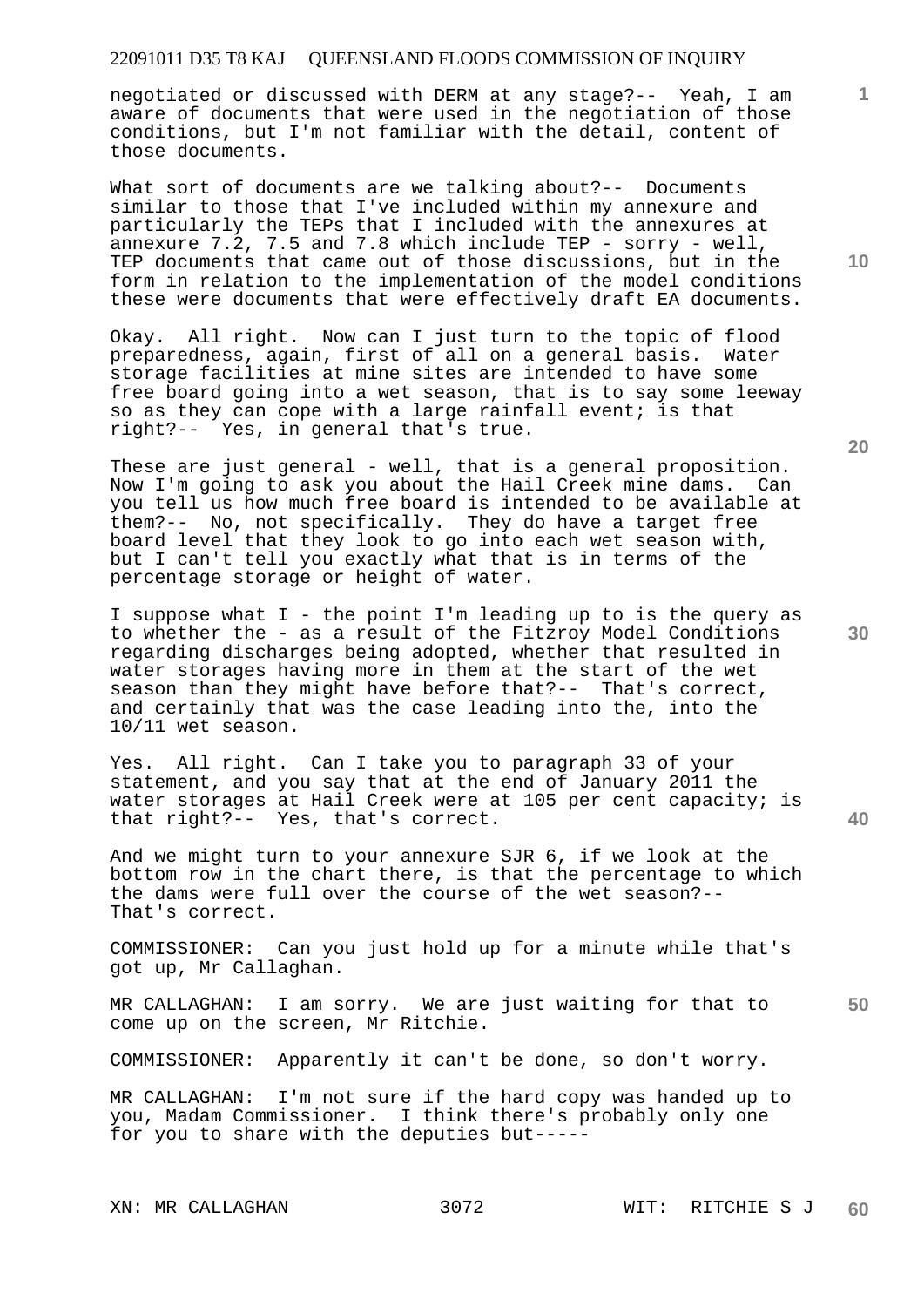COMMISSIONER: I think I can turn it up on my own USB, it's just that it won't make much sense to anybody else watching.

MR CALLAGHAN: Okay.

COMMISSIONER: What was the table you were talking about?

MR CALLAGHAN: SJR 6.

COMMISSIONER: That's the attachment. Is the table SJR 3  $or---$ 

MR CALLAGHAN: The first page - it's called table SJR 3 but that is, in fact, annexure SJR 6, yes.

COMMISSIONER: Thanks.

MR CALLAGHAN: And the top part of that table, Mr Ritchie, shows the extent to which the mine pits themselves were inundated with water at some stage over the wet season; is that right?-- That's correct.

And, logically enough, there was a huge increase in January across the board; is that right?-- That's correct.

I wonder, though, can you give us any context to this? Were those increases more than ever? Were they out of the ordinary?-- Well, in considering the in pit volume, so the numbers in the top half of the table, yes, that is; and if I can take you back to your earlier point, if you look at the total in mine storage volumes you can see that they were at capacity, you know, all the way back in November. So the reason that we see that increase in in pit storages is because there was nowhere to direct that water from the pit.

I follow. So if - there are two rows of figures shaded in light yellow and if we add those together we get the figure in dark yellow down the bottom; is that right?-- That's correct. But please bear in mind the very bottom dark yellow line, the percentages only relate to the numbers in the lower half of the table.

Dams only?-- Yes.

Yes, I understand that, thank you. Well, with those figures, with the amount of water in the mines, can you tell me this: Were they spilling water or what was the story?-- In relation - sorry, if I can just clarify, are you referring to the water in the pits or within the storages?

No, the storages?-- No, they weren't. My understanding is that we, that we made sure by pumping that our storages were not running, over topping at all. Now the reason that we see values greater than 100 per cent is that in some cases we have some, I guess, leeway with some of those storages where we operate to a full supply volume that may not coincide with the over topping level.

**30** 

**1**

**10** 

**20** 

**50**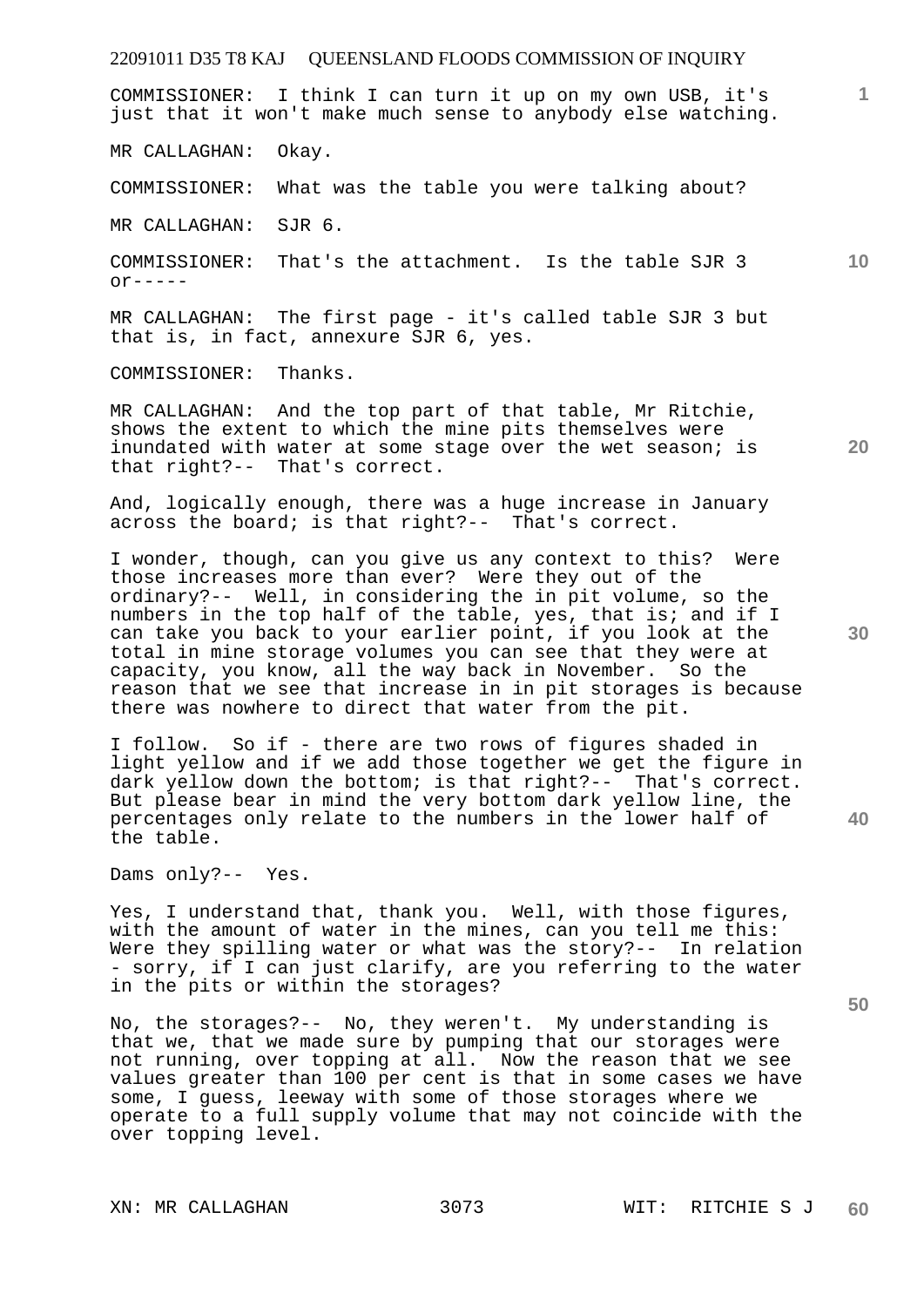Yeah. We have some familiarity with dams like that. Was there any risk, though, of - I'm sorry. When you say you were pumping, where do you pump it?-- Well, predominantly we were pumping water from one pit to another. So if we were trying to focus on a particular pit area to try and maintain operation, it meant that we were usually sacrificing other operational pit areas to store water.

Sure. But were you also pumping out of dams into pits?-- I understand that in one case we were pumping to ramp zero which is, while it's listed in the water storages, is actually a pit area and we were, I understand, pumping back from our traditional dam storages to ramp zero which does, in fact, have, I guess, capacity above what we believe to be a safe full supply level.

All right. There are risks if the dams get too full, I take it?-- Yes, yes, there are, and I outlined some of those risks within my statement.

Yes. What about water in the pits. Was there any slumping of pit walls or anything like that, any spillage from the pits?-- We did have some localised slumping in, particularly, I believe, in ramp zero. I'm not - I would expect that we had some slumping within the other pits but I'm not familiar with the exact detail there.

All right. It's just one of the conventional risks associated with inundation, I take it?-- That's correct, yes.

At paragraph 18(b) of your statement you say that when water is impounded in mines for long periods, and by that I assume you mean in pits, its quality deteriorates?-- Yes, that's correct.

And the longer it's left there the more it deteriorates?-- That's correct.

**40**  And presumably that's just because it's absorbing materials from the ground that it's sitting in; is that right?-- That's correct, yes.

And there's a bit of a vicious cycle at work because the more it deteriorates the harder it is for discharge requirements as to quality to be met; is that right?-- That's correct, yes.

And so it has to stay there for longer?-- Yes, yes.

It is the catch 22; is that right?-- Yes, that's exactly right.

All right. Can I ask you then now about the transitional environmental programs and again, if you don't mind, I'll start off on a general basis about the general process of TEPs being granted. You make the application to DERM; is that right?-- Yes, that's correct. The Act does allow for DERM to require an EA holder to submit an application for a TEP, but certainly in the instance we're referring to, these were all

**20** 

**50** 

**10**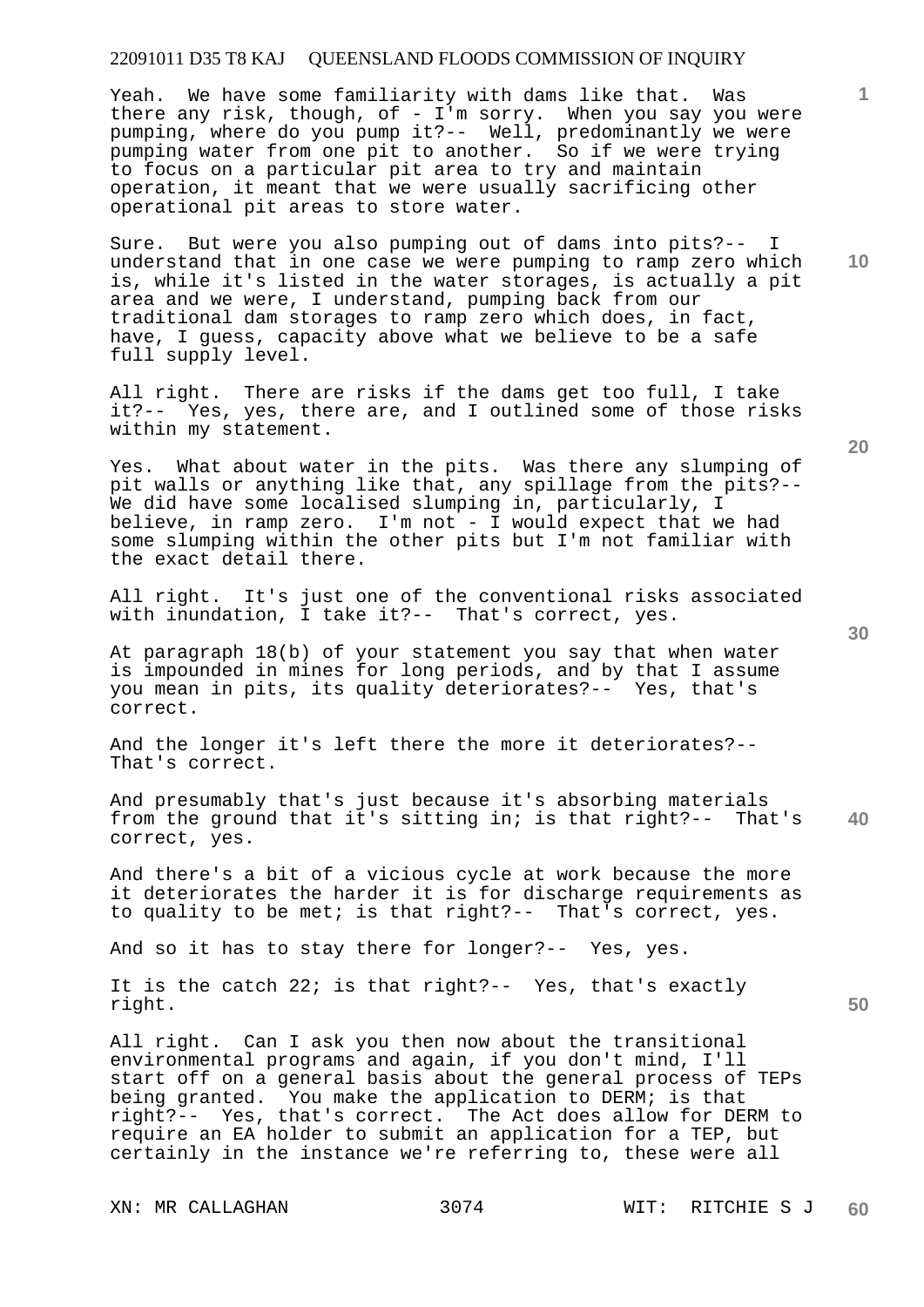voluntary TEP applications.

And as far as you know, does anyone else see the contents of these applications apart from you, the applicant, assuming that you are the applicant, and DERM, who receive them?-- Yes, that's my understanding, that the contents are maintained within those two parties.

**10**  Okay. Now I take it you have some idea before you make the application about the sort of information that DERM is looking for?-- Well, yes. I mean, we, you know, we make an assessment as to what information is important and what information might be required to justify the particular aspects of the TEP that we're applying for.

There's a template application, I think, that DERM provide; is that right?-- That's correct.

Do you use that?-- My understanding is that in the circumstances relating to go Hail Creek Mine, that the template was not used, and the TEPs were drafted from a blank piece of paper.

Do you have anything, or are you in a position to offer what may just be your own opinion about the usefulness of the DERM template application?-- My opinion would be that it may not provide sufficient scope to justify the circumstances of the TEP.

**30**  And for that reason - well, sorry, was that one of the reasons for which it wasn't used at Hail Creek?-- I would - I believe so, but if I can just restate that when the TEP process started at Hail Creek I was only just commencing my role and so we really continued with the first draft of the TEP right throughout that process, so its format had been established but we retained that format throughout the new TEP applications that were made.

And, look, I appreciate you're speaking - or you're not speaking from personal knowledge about a lot of things, but can you say whether there's any sort of consensus either at Rio Tinto or in the industry about the usefulness of those templates?-- I'm really not sure I can offer an opinion on that.

That's okay?-- I'm not - I haven't seen TEP applications made by other proponents myself.

**50**  All right. You'd be aware of the standard criteria in the Environmental Protection Act, that is the criteria that apply to the making of a decision to grant or refuse a TEP?-- Yes. I couldn't quote them verbatim but-----

I'm not - it's all right I'm not going to quiz you on them?-- But, yes, I am familiar with them.

I'm just wondering, do you tailor your application for a TEP to address those matters?-- Certainly that should be the

**1**

**20**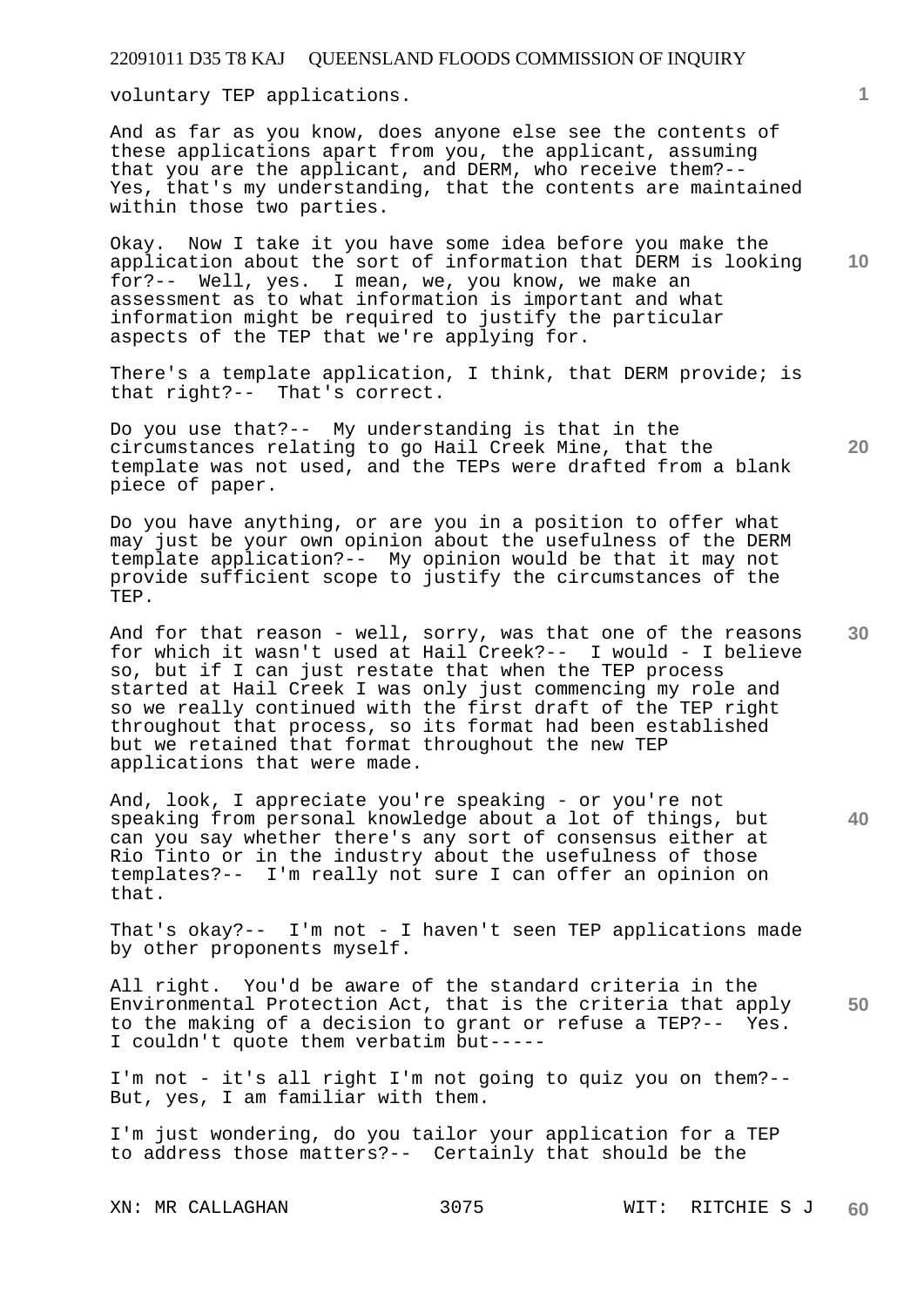case, yes, we should be tailoring to meet those requirements.

All right. Tell me this, and again by reference to the documents if you have to, but were the Rio Tinto applications for TEPs dealt with by different officers within DERM, or is there a dedicated Rio Tinto officer, or how does it work?-- The understanding I have in relation to the application process for TEPs is that DERM has a strong preference for its regional officers to be the first one to contact for applications such as TEP applications. Now I'm aware that those TEPs will go to different parties for advice within DERM, but it is usual and it has been my experience through this period that we've maintained a close contact with regional officers of DERM.

And just to come back to my query about whether there's different officers who deal with different applications even whether it's within the regional office or as between regional and any other office, do different people deal with this at different times?-- Yes, there have been different people dealing with them at different times.

And, again, is there, either from your knowledge or the documents or from any consensus you're aware of, is there a view as to whether their approach is consistent across the board, or whether things get done differently by different officers or what's the story?-- I think it would be our view that different officers can take different approaches to these things.

All right. Are you able to give us any example of that or point to any of the materials which might help us understand that?-- I think perhaps the materials that best address that are the documents at annexure 7.3 relating to comments from DERM in relation to an earlier TEP application, and then I think discussions that occurred with other officers within DERM that resulted in the final TEP which I provided, annexure 7.2.

7.2? Sorry, did you say 7.2?-- 7.2, yes, that's correct.

All right. 7.3 is correspondence with DERM-----

COMMISSIONER: 7.2.

MR CALLAGHAN: Yes. 7.3, though, is the first that he referred to, and that's correspondence with DERM; is that right?-- Yes.

I've just managed to turn that up. What was it in 7.3 that-----?-- So in 7.3 is a single item which is email correspondence with the Department providing comments on our earlier submitted draft TEP.

Can you just tell me the time and date of the email that you're looking at?-- So at the top header of the email, because it was circulated through two parties before it got to me, the date is Wednesday the 2nd of February 2011 at 4.35

**10** 

**1**

**30** 

**40** 

**50**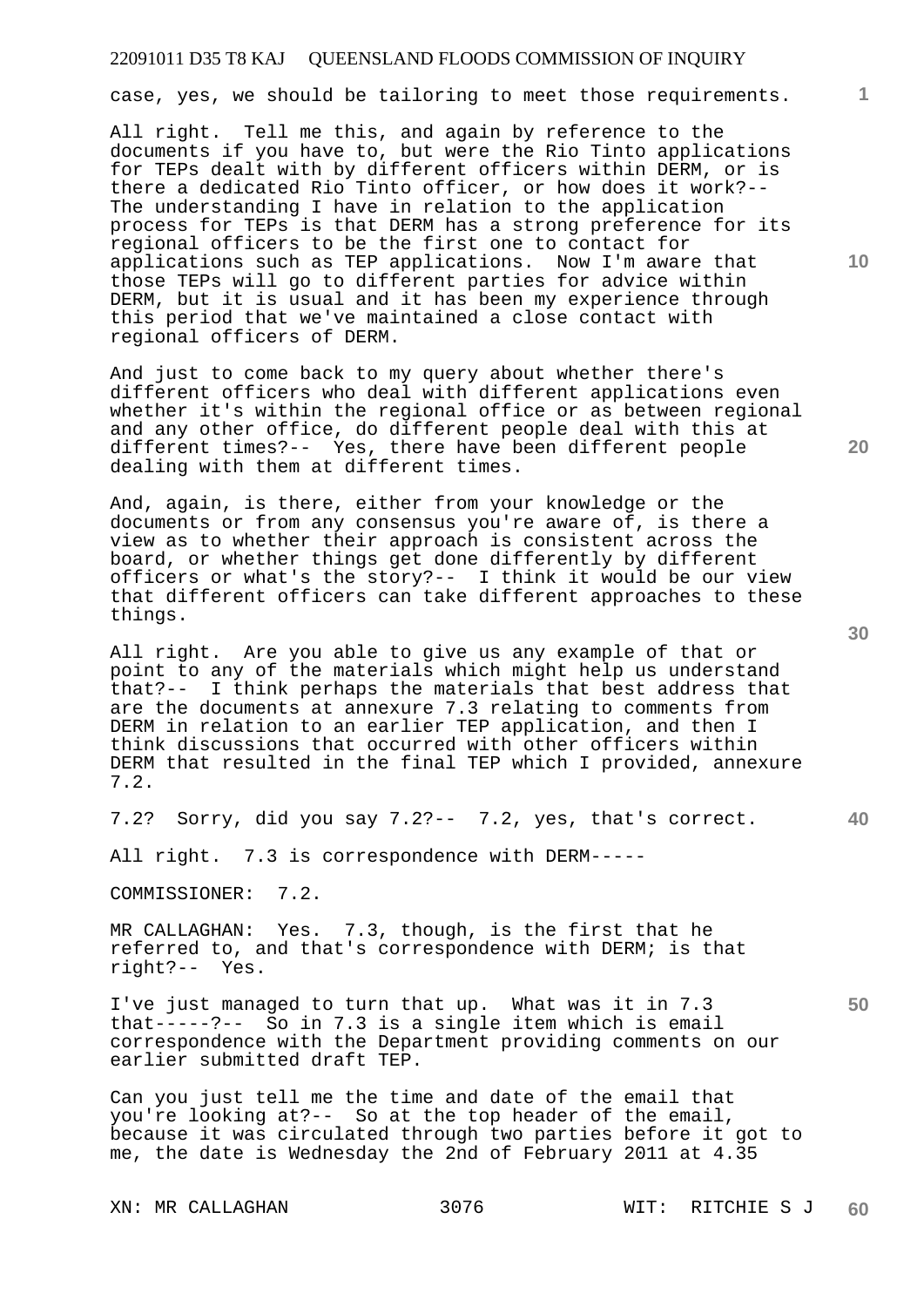p.m.

Okay, thank you. That's from Gordon, Rory (RTCA) to you; is that right?-- That's correct.

And which - are we looking at the comments in the middle of the page?-- Yes. So at - for example, at page 2 there are comments in the second paragraph suggesting that the Department recommend "some form of natural flow exist within the receiving waters" and the third dot point suggesting that the currently proposed EC limit of 2000 microsiemens per centimetre is highly undesirable.

MR CALLAGHAN: Yes. Sorry, Mr Ritchie, can you just hold on one second. We've just got some shorthand reporters here and that didn't come across too well. I'll just repeat it. It was, "The currently proposed EC limit of 2000" - what's the measurement per centimetre?-- It's a micro and siemens  $S-I-E-M-E-N-S.$ 

"Per centimetre is highly undesirable and really should be regarded as non-permissible", I think that was the bit that you read; wasn't it?-- That's correct.

Okay. Sorry, can I just bring this back to the point I was querying you about, about DERM's approach. What are we gleaning from this? This is a departmental recommendation from someone and what's your point?-- So my point is that, you know, that was the recommendation from one person within DERM. The subsequently approved TEP did accept those suggestions, but further, I guess, to reinforce the point, our subsequent TEPs also went beyond those comments.

Went what beyond those comments?-- Went beyond those comments. So in terms of the water quality limits and the flow conditions of receiving waters, the - what was subsequently provided in the later TEPs were different from those conditions.

**50** 

**30** 

**20**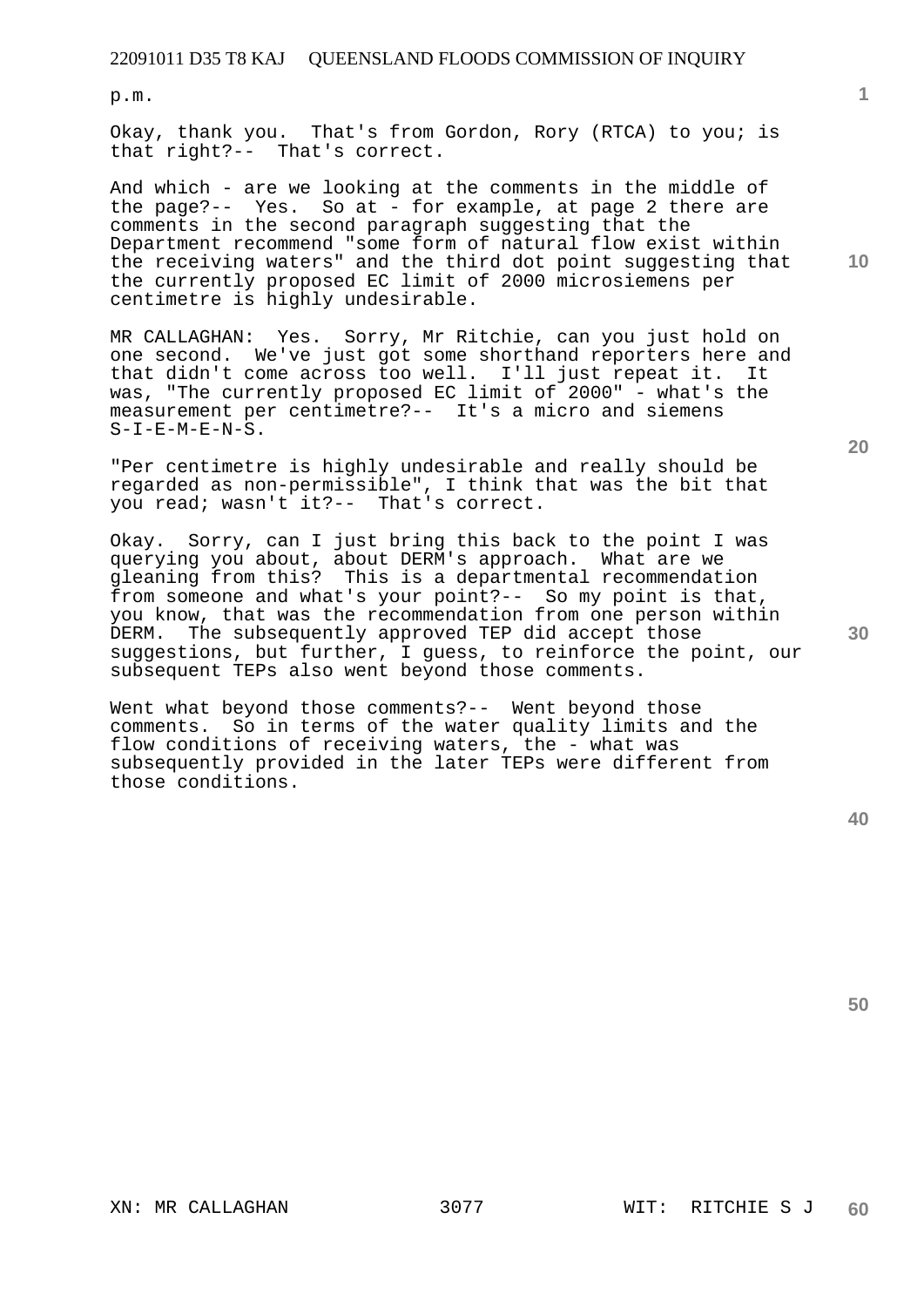I see. But I think you say that the subsequent TEP did contain those or did allow that even though it was said to be highly undesirable; is that right?-- That's correct, yes.

I see. And do you know whether the comments were made by the same person who subsequently issued the TEP or was it a different person?-- No, they were a different - different person.

And so you were, in fact, directly answering my question about whether there was a different approach as between-----?-- Yes.

-----different officers. Thank you. Can I take you to paragraph 42 of your statement where you emphasise that the speed of approval is extremely important when we're talking about TEPs; is that right?-- That's correct.

And-----?-- Well, can I - can I just clarify that in the circumstances in which we're - we're referring to, yes, yes, indeed, the speed of approving TEPs becomes very critical.

We have probably already alluded to some of the reasons why that might be so, but can you just elaborate on that for us?-- So - well, the reasons are and I think relate to the comments that I made as to the suitability or otherwise of the TEP process in these particular circumstances, but for Hail Creek Mine it - because it exists at the very head of a catchment, the nature of flows within the creeks that surround the mine and effectively become the receiving waters for our discharge is very quick and very peaky. So, in other words, the creeks flow, they will flow rapidly and then they will cease their flow equally rapidly within a short period of time and often within periods of days, whereas where the TEP process really relies on - on an application and approval process that may typically take weeks rather than days.

The concerns you just expressed, are those which you have recorded in paragraph 50 of your statement?-- That's correct, yes.

But if advantage was to be taken of the flow in the waterways you describe, how quickly would a TEP have to issue or be approved?-- We would say that it would have to be within hours, if not within the day.

Otherwise the opportunity's lost?-- That's correct.

**50**  In paragraph 46 you allude to the concept at least of a preemptive TEP to give permission to release water in certain circumstances when rainfall of a certain amount is either happening or forecast, I suppose; is that right?-- The reference is really saying that the intent - the stated intent of the TEP within the Act is used to address an existing non-compliance and bring that non-compliance into compliance within a period of time. Now, in the circumstances in which we found ourselves during the 2010/11 wet season, there wasn't - there was not, in fact, a non-compliance prior to commencing

**40** 

**20** 

**10**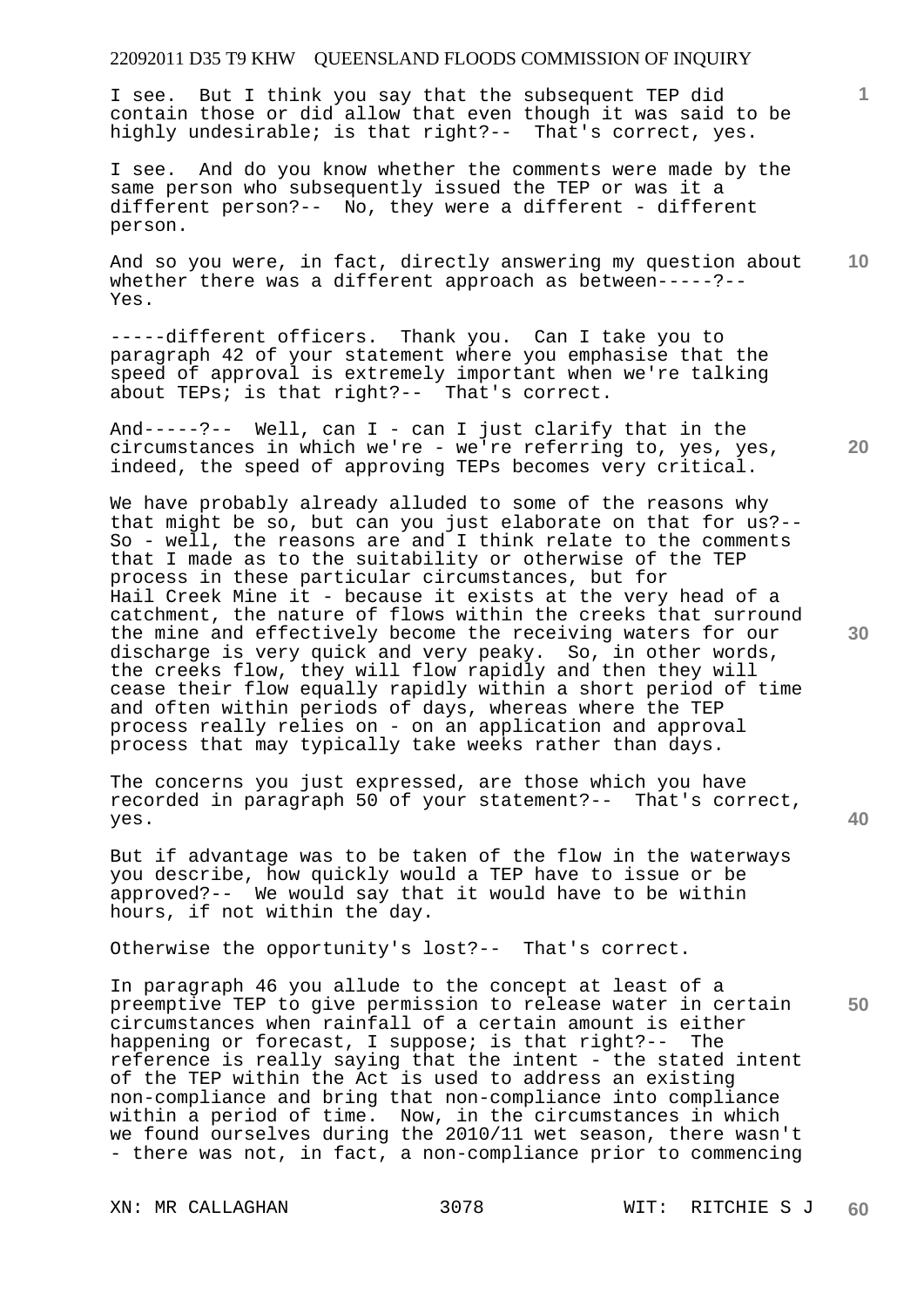the application of TP. So, it really, in my opinion, goes against the intent of the TP mechanism to - to bring an activity into compliance, whether it is, in fact, not a non-compliance prior to the TEP being applied for.

Yes, I follow. All right. At paragraphs 56 to 57 you set out some of the requirements of the TEPs granted to Rio Tinto that were difficult and, indeed, you would say impossible to comply with; is that right?-- That's correct, yes.

Including access to monitoring locations and the obtaining of appropriate samples?-- that's correct.

Are these requirements the same as those that are in the overarching environmental authority?-- By and large they are, they do tend to reflect the EA, that's correct.

Did DERM require that they, in fact, be included in the TEP as well?-- Again, with those earlier discussions I wasn't involved with - with some of the dialogue with DERM, but my understanding would be that given the circumstances there would be no - no reason that those conditions should be relaxed.

Right. At paragraph 55 you say that the TEP granted was ineffective in addressing the volume of water at Hail Creek; is that right?-- That's correct.

Did Rio Tinto anticipate that that would be the case?-- Rio Tinto's perspective was that we were - we were very keen to obtain some relief from - from the restrictions that had come through on the model conditions, so any relief was going to be better than nothing, and I guess there was - in agreeing to those early TEPs there was a sense that hopefully the wet season wouldn't - wouldn't continue to be an excessive wet season and that - so certainly when the intent - when the TEP was agreed it was hoped that it might address the situation, but the events of the wet season really means that the initial TEP and, in fact, the subsequent TEP were - remained ineffective due to the circumstances of the weather.

And I suppose what I'm interested in knowing is whether the apprehensions that you would no doubt have had about their effectiveness or impossibility were raised with DERM either pre-application or at any stage and whether there was any response to such concerns if they were expressed?-- Yes, that's correct. I mean, those - those concerns were raised. The second part of your question was-----

Was whether DERM or - whetter and how DERM responded to the expression of those concerns?-- I guess that the sense that I got from my discussions with DERM with respect to that were that they believed that they were constrained in what they were able to allow us to do and that was the - that was really the reflection that that made.

And, again, this may be just no more than your opinion, but do you accept that they were, in fact, constrained with what they

**10** 

**1**

**30** 

**20** 

**50**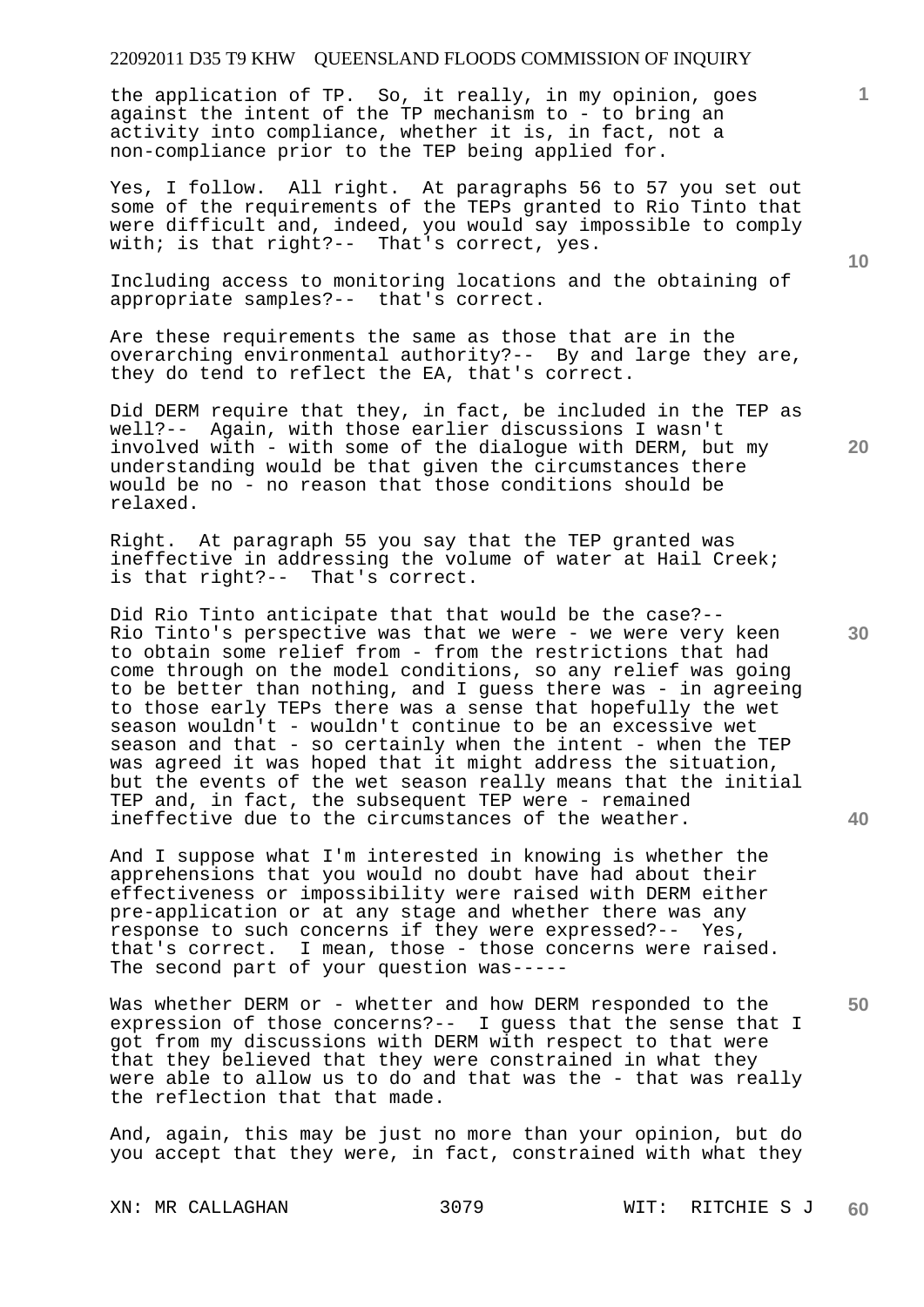were allowed to do?-- Yes, it's my opinion that they were that they were constrained in relation to how far they were allowed to take the TEP.

So it was a difficult situation for everybody?-- That's correct.

All right. In annexure SGR 7 there is some correspondance relating to two directions to cease discharge, directions given to Rio Tinto by DERM during the currency of the TEP; is that right?-- That's correct.

And in both cases, DERM's reason for giving the direction to cease the discharge was said to be based upon rising EC levels downstream; is that right?-- That's correct.

Now, did DERM provide to you the basis, presumably some scientific analysis, of their decision in that regard; in other words, did they show you any scientific evidence that the discharges from Hail Creek were causing an increase in EC levels downstream?-- No, there was no - no correspondance to that effect. I was  $-$  I was at a workshop where DERM officers showed me some data relating to EC levels in the lower reaches of the Fitzroy Basin, but that was general information and there was never any point - any correspondance or dialogue suggesting that Hail Creek was the cause of those elevated EC levels.

I see. In respect of the first direction to cease discharge, may I take you to SJR 7 at 7.7, annexure item 7.7, "Evidence of meeting with DERM to discuss the directive to cease discharge."?-- Yes.

And there are some notes there of a meeting with DERM in relation to the Hail Creek cessation of discharge issue; is that right?-- That's correct.

There's a series of bullet points there. Can I take you to the fifth bullet point down, which reads, "DERM were keen to understand the water storage and quality situation at HC and stated that they wanted to see HC move from the current three-quarter production capacity to above a '90 per cent' production capacity; and were interested to know what volume discharge would be required to achieve this position." You accept that's the way that reads?-- That's correct.

Did DERM indicate as to why it was interested in the mine's production capacity?-- No. My understanding was that they did appreciate that - that mines such as Hail Creek were struggling and that, you know, they were endeavouring to assist those mines come back to increased production.

Right. Struggling as a result of-----?-- Of water inundation.

Flood issues?-- Yes.

Did they indicate where that 90 per cent figure came from?--

**10** 

**1**

**20** 

**50**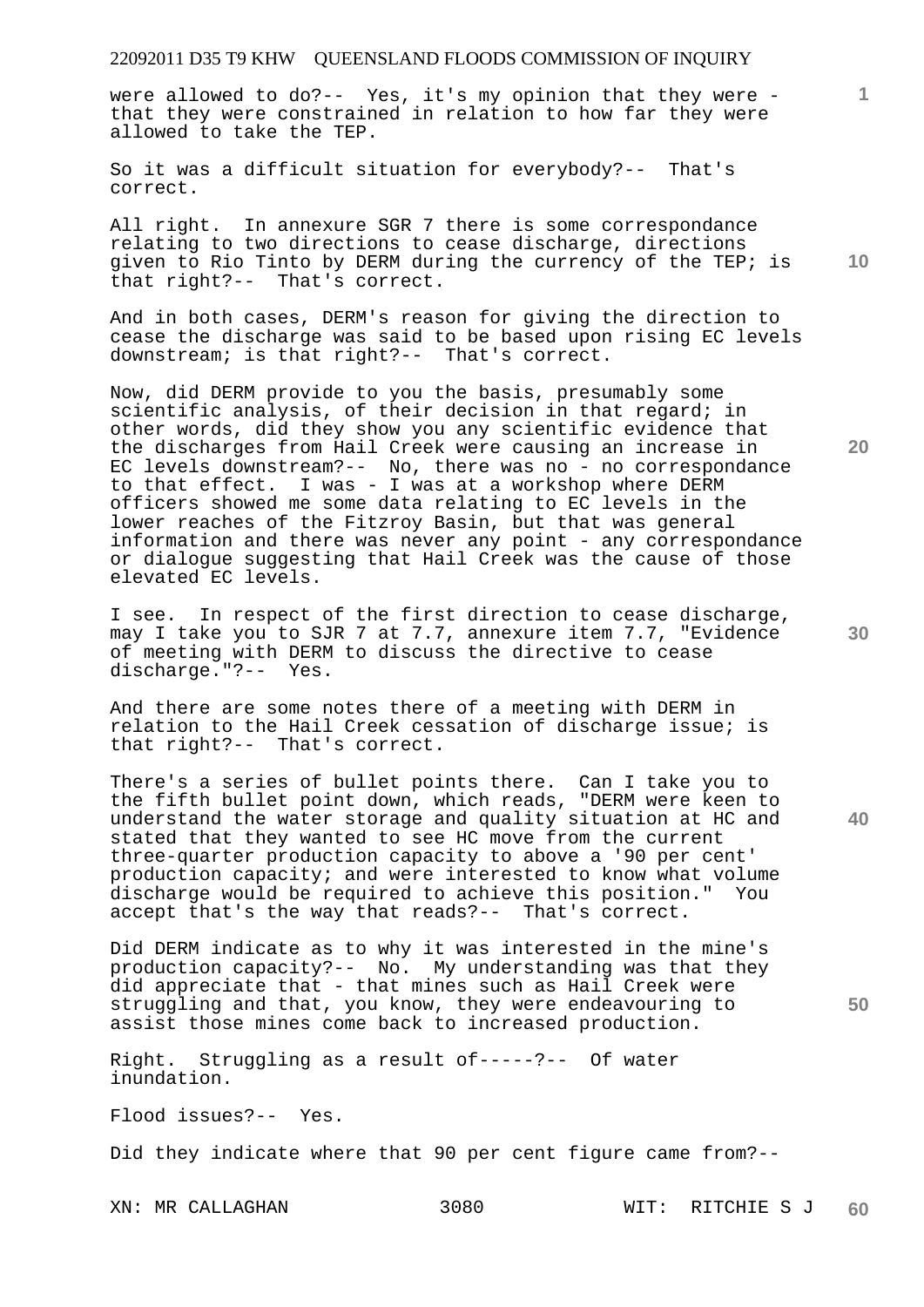No.

On the copy we have of that e-mail, there are some lines which have been blacked out. Is it the same on your copy?-- It is, yes.

Do you know what - and just in general terms first of all - do you know what sort of material that was? We just don't know why that's been edited?--  $I - \gamma e s$ , no, I'm not sure either. I would have to check an original copy, but I don't have one available with me at the moment.

All right. We might follow that up with you. Presumably somebody thinks something's sensitive, so I don't need you to do it now, we might just check that with you later?-- Certainly.

Now, can I take you to the second direction to cease discharges, and still within SJR 7 there is an e-mail at 7.13, that's annexure item 7.13, "Evidence of advice from DERM that discharge can recommence.", is the cover sheet?-- Mmm-hmm.

An e-mail of Friday, 2 September 2011?-- That's correct.

It sets out a conversation that you had with a Chris Loveday of DERM?-- Yes.

And there is an agreement, it seems an oral agreement, between the two of you as to Rio Tinto restarting discharges from Hail Creek and the rate of those discharges?-- That's correct.

And that's a verbal permission, if you like, to do that?-- Yes.

What's the status of an agreement like that? Is that, in effect, a provisional TEP or what - how should that permission be viewed?-- We viewed it as a recommencement, as an agreed recommencement of the existing TEP.

Okay. And do you know - we can probably check this anyway but what's the status of the direction to cease discharge? Is that pursuant to another provision or, again, is that just something that is agreed between the parties?-- Yes, so it's my understanding that - and I can't recall if this was a provision of the Act or a provision of the TEP drafting itself - but we were operating under the basis that the Department had the power to demand a cessation of discharge at any point in time, and so we understand that that was a legally enforcement statement that they could make.

And then they just withdrew their demand; is that right?-- That is correct, yes.

Okay. And does that process, that withdrawal, have to be documented, or was it documented, do you know, formally at all?-- No, it hasn't been any more formally documented than in that e-mail and I did - I did make a note that I should

**20** 

**10** 

**1**

**30**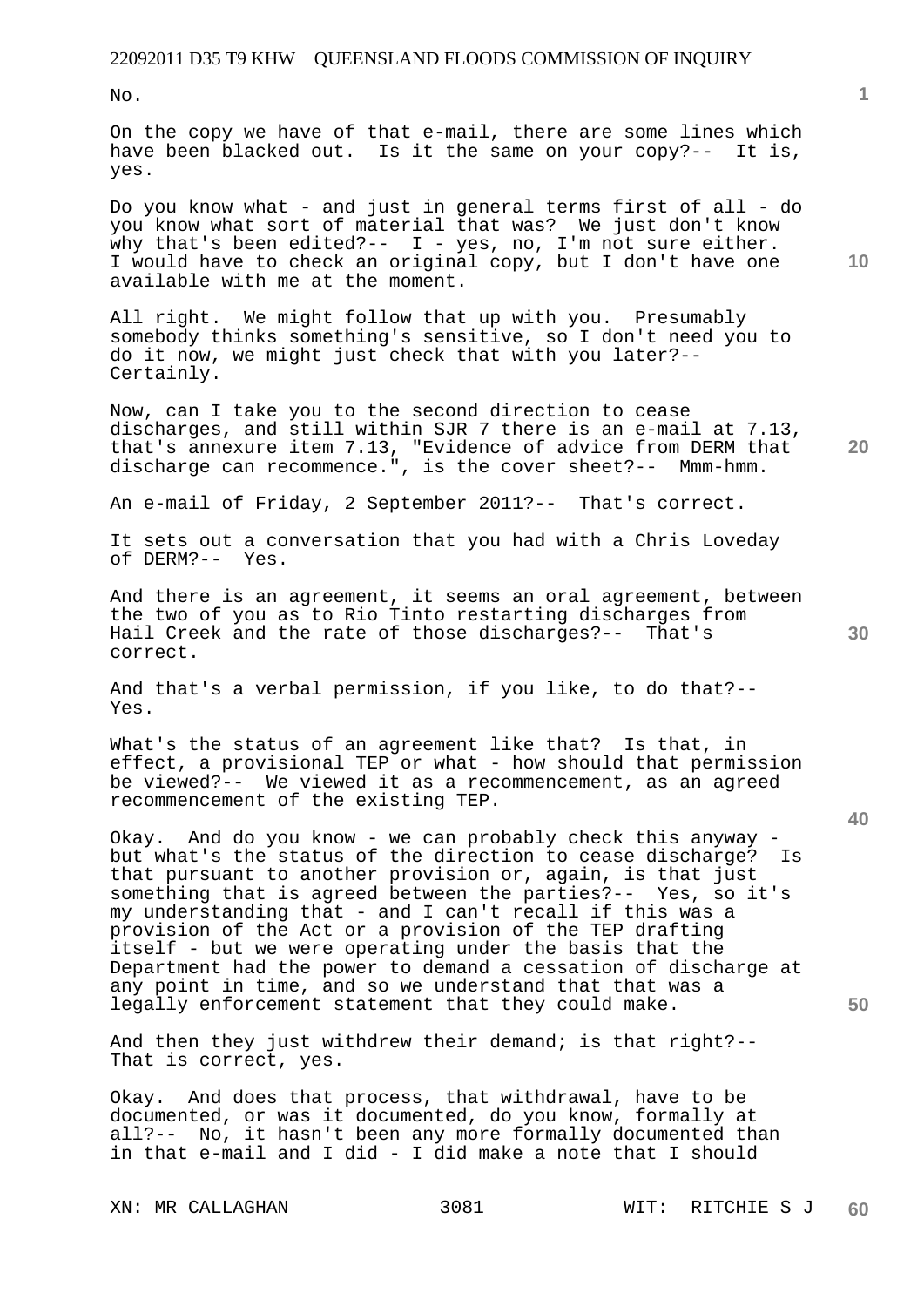have reflected that discussion back with Chris Loveday to ensure that we did have something more formal, but that was not done.

Okay. Can I take you to paragraph 63 of your statement? You compare the drawn out mine discharges in the dry season with the larger releases of water in the wet season. Are those long drawn out mine discharges, would you say, the consequence of the TEP and Environmental Authority requirements?-- Yes, I would.

And in what sense do you mean that the drawn out mine discharges are less desirable?-- Really for two reasons, that the - and I go back to the discussion we had earlier - that the longer that we hold water, we - you know, we have noted a trend that that water quality's deteriorated, so in holding that water for so many months we end up releasing a lower quality water or certainly potential to do that, but that, secondly, the receiving waters, and again I draw your attention to Hail Creek's position within the catchment, that - you know, we are now or at the time of writing discharging with - to creeks that had no flow and, therefore - you know, there is no potential pollution effect, that the water that's seen downstream is mine affected water and we don't believe that that's a desirable outcome.

Really you are saying that from an environmental point of view, are you?-- I am, yes.

Yes. Well, at paragraph 69 you outline certain types of provisions that Rio Tinto would like to see in environmental authorities and is it the case that a new approach has been adopted since the floods of last wet season?-- Yes, yes, it is the case, so I outlined it in my statement, that there's been a number of discussions with industry specifically and with RTCA or Rio Tinto Coal Australia directly in reviewing the Fitzroy model conditions. It's our belief that the - that the approach that's contained within those reviewed conditions does provide greater flexibility, but it's still too early at this stage to, in fact, demonstrate that that's the case.

Yes. The notes in the review model conditions which are in SJR 8 indicate an invitation by DERM for individual mine operators to negotiate conditions under which low, medium and high quality water can be discharged during and after high flow or rainfall events; is that right?-- That's correct.

And is that the plan? Will Rio Tinto attempt to negotiate such conditions?-- Yes, we have already started that process.

All right. And how's it going?-- We have had, I guess, one initial discussion. At this stage, we have some concerns with the application of the low or no flow scenario in so much as the approach that's included within the framework conditions requires a very low end of pipe water quality which we don't believe we can meet. Now, the - so, I guess our success in that - in those negotiations really depends on whether we can justify a case to DERM that those end of pipe limits be

**10** 

**1**

**20** 

**40**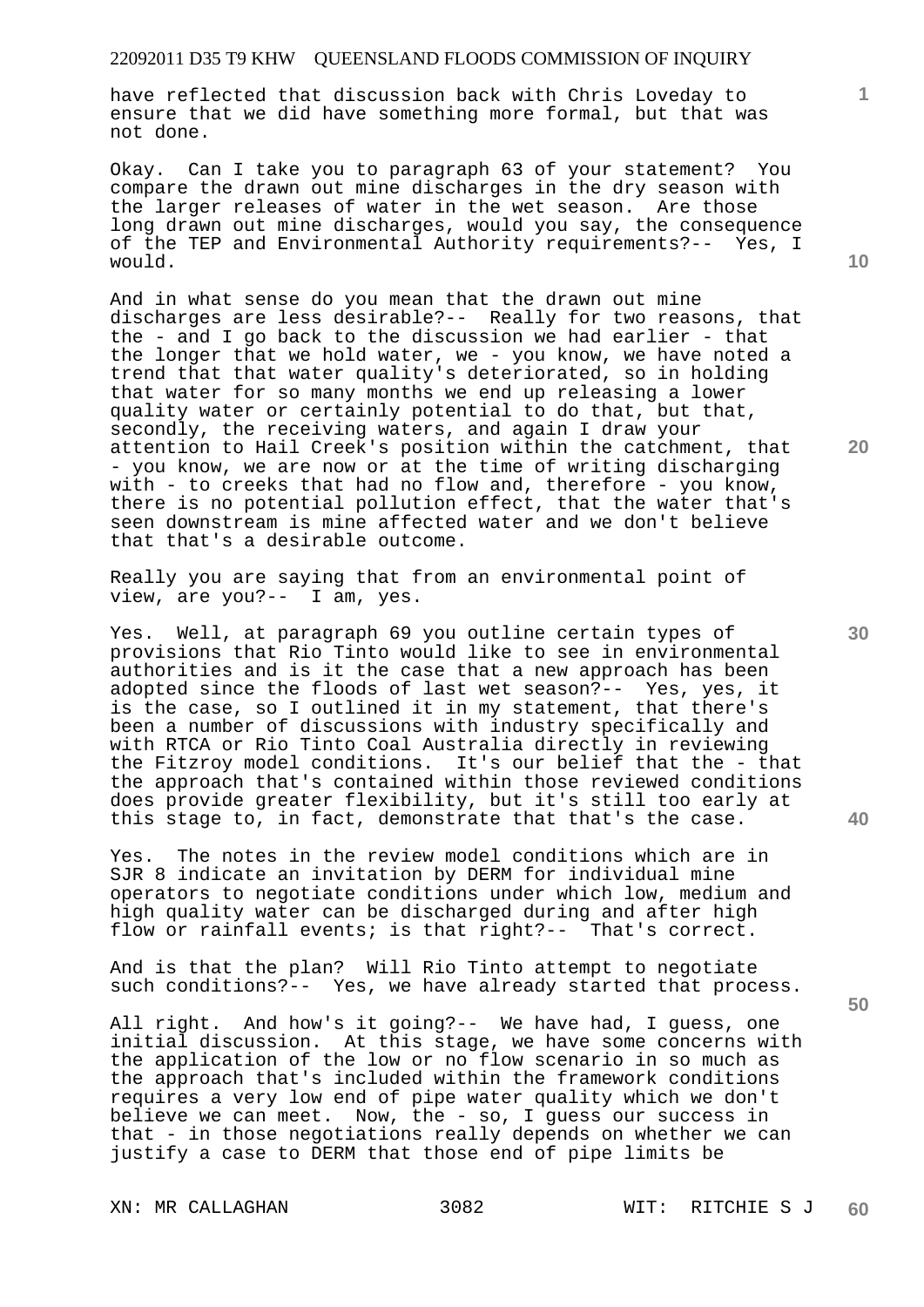relaxed and our preference would be that they refer more to downstream water quality objective levels rather than end of pipe limits.

All right. And just finally can I take you to the topic of risk management as regards the water storage at dams. I think paragraphs 69 to 72 of your statement cover those sort of concerns; is that right?-- Yes.

**10**  You suggest, I think, that there should be some level of event that mine water storage systems are designed to cope with?-- That's correct.

And that should be linked to community expectations?-- Yes.

How do you think that should be set?-- Well, in effect, we believe that that process already happens through - through a due approvals process that - so to take an example of a greenfield mining development that in putting forward the operator's proposition for a mine that the risk of exceedance of a mine or a management system is transparent and is open to some negotiation with the regulators. What we believe is happening is that that process already occurs, but when the EAs are set or in the particular circumstances we have seen with the model conditions applying down the track, those implicit design parameters have been lost and, therefore, we end up with a water management system that's designed for a certain capacity to overflow that is restricted by the establishment of model conditions that, in effect, don't allow that system to work as it was designed.

Right. You say the Hail Creek Mine water management system is to withstand a one in 10 year event; is that right?-- Yes.

And is that standard?-- I couldn't say.

Well, put it this way, who decided that?-- Well, my understanding is that that was what was proposed by the mine during its - during its approvals process and in having approval, that - those design parameters, in effect, are implicitly approved.

And I suppose the degree of acceptable risk would obviously enough vary accordingly to proximity of the mine to population centres and whether drinking water quality was likely to be affected and that sort of thing; would you agree?-- That's correct, yes.

**50**  All right. Just hang on on the phone for a moment, Mr Ritchie. Mr MacSporran, may have some questions for you.

COMMISSIONER: Mr MacSporran?

**1**

**20**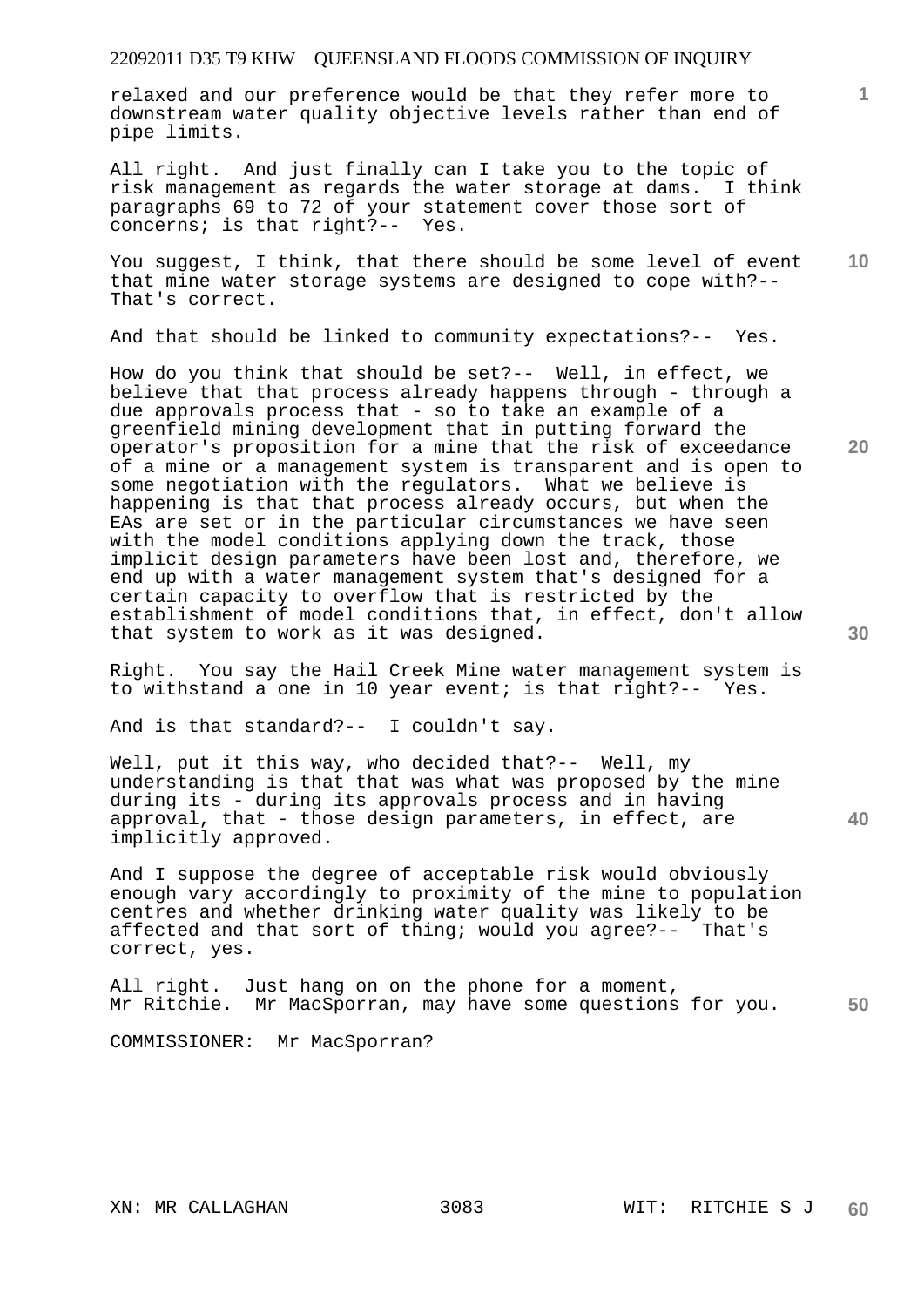MR MacSPORRAN: Thank you, Commissioner. Mr Ritchie, can you hear me?-- Yes, I can.

My name is Alan MacSporran, I appear for the State and in particular in this case DERM. You understand that?-- Yes.

Mr Ritchie, the mine owner, in this case Rio, has a responsibility to have a waste water system in place to cope with extreme events such that happened in 2010/2011?-- Well, no, it has a responsibility to have a mine water management system that will cope with an event that would agree with the regulator at its approval.

All right. And then there is an ongoing responsibility, is there not, to deal with matters as they arise?-- Yes.

And it's an important matter both from the point of view of the environment and from the point of view of the profitability of the company concerned, is it not?-- Yes, it is.

Because, as you have told us, in December 2010 you had - the storage capacity at the mine was at 98 per cent full?-- Yes.

And then in January, of course, with the further rain it was 105 per cent full?-- That's correct.

And, as you have told us, there's a risk if a dam gets too full from a health and safety point of view, firstly?-- Yes.

And, secondly, if the pits, that is the production pits, get full or inundated, the mine can't operate to make money for the mine's owners?-- Yes.

So, it's important that there's planning to avoid those sorts of events?-- Well, I think it's important that - we believe it's important that planning actually addresses those circumstances appropriately.

**40**  And you would say, would you, that your planning, that's Rio's planning in this case, did appropriately address those possibilities?-- Sorry, are you referring to the - the-----

The events of 2010/2011? You were caught totally by surprise, were you?-- No, we weren't caught totally by surprise but we were not in a position to establish or to increase our storage capacity either in the - either from the end of the previous wet season or at the start of the '10/'11 wet season by virtue of the imposition of the model condition.

But you were-----?-- So, our response to that was rather than release and generate a non-compliance was to allow productive pit areas to be inundated with water.

But you were ultimately forced to apply for a TEP later January 2011, weren't you?-- Yes.

Then, of course, if I can just trace the history of that

**10** 

**1**

**20**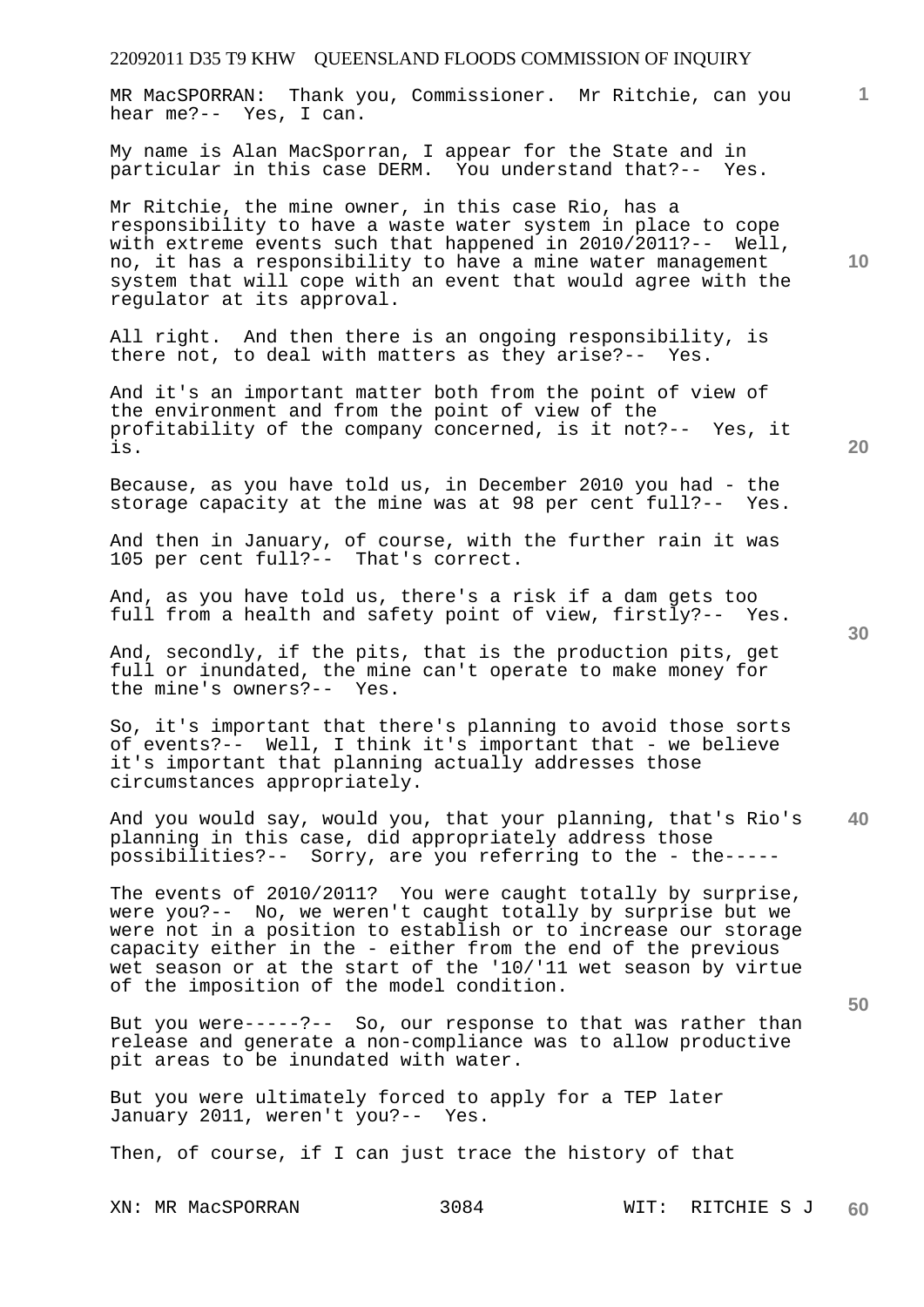briefly, you applied, did you not, on the 18th of January firstly?-- I believe so, yes.

And that was approved, it was assessed and approved by DERM on the 29th of January?-- That's correct.

You'd agree that was a timely approval?-- With respect to the TP process, yes, I agree that's a timely approval.

**10**  Of course, DERM can't assess an application for a TEP until it's put in, can they?-- No.

And you understood that?-- Yes, yes, we understand that.

You next applied for a TEP on the 18th of April 2011?-- That's correct.

That was approved - I'm sorry, that was refused, was it not?-- It was considered a deemed refusal - sorry, I just need to turn to the correct annexure.

**30** 

**20** 

**1**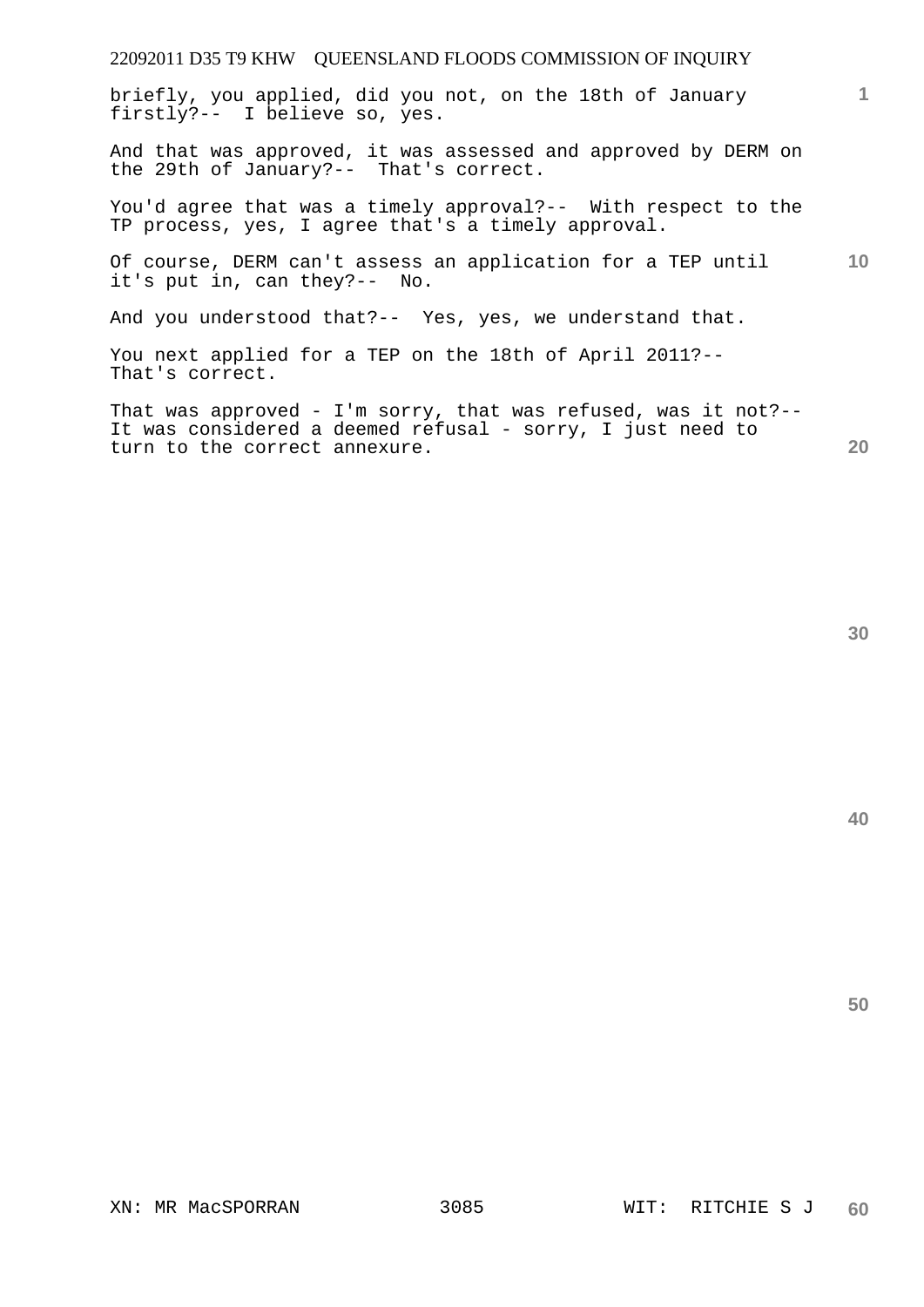Yes, by all means, and, if you could, just tell us which one it is when you dig it up?-- It's annexure 7 point - point 1 -7.1.

So it's a deemed refusal, and why was that, can you tell us, briefly?-- So the - there was an application submitted on the 18th of April 2011 to make some adjustments to the TEP. That was - we had no correspondence from DERM until at the meeting of the 24th of May where we were informed that the application of the 18th of April was a deemed refusal due to the time elapsed from the submission of the application.

But in between those two dates and the 19th of May DERM issued a directive to cease discharges?-- That's correct, and that was - that was a cessation of the January TEP that was the in force TEP at the time.

Yes, all right. So you discovered, as you say, later in May, that it was a deemed refusal?-- Yes.

COMMISSIONER: Is it simply a deemed refusal if DERM don't act on it by a certain time? Have I understood that correctly, Mr Ritchie?-- Yes, my understanding is that the Department has 20 days and at that point it becomes a deemed refusal.

Thank you.

MR MacSPORRAN: And then on the 2nd of June the company submitted a further application for an amended TEP?-- That's correct.

And that was approved on the 10th of June and notified to the company the same day?-- That's correct.

That's again in a very timely manner?-- For the TEP process, yes.

Well for any process it's fairly timely, isn't it? It's what, eight days? Seven day, eight days?-- Well, the reason I make that caveat is - and I make the point within the statement, that it's my experience that in approving TEP it is usually the case that they go for the full 20 days of the Department's assessment period.

Well this one's a timely, very timely approval then?-- Yes.

Yes. No complaints about that one. Is that right?-- Well, again I just make the caveat that we're of the opinion that the TEP process is really not appropriate for handling the restriction of discharge that had arisen from the imposition of the model condition.

Then on the 28th of June you submitted a further application for an amended TEP?-- That's correct.

And that was approved on the 11th of July and notified to the company on the same day?-- That's correct.

**10** 

**1**

**40** 

**50**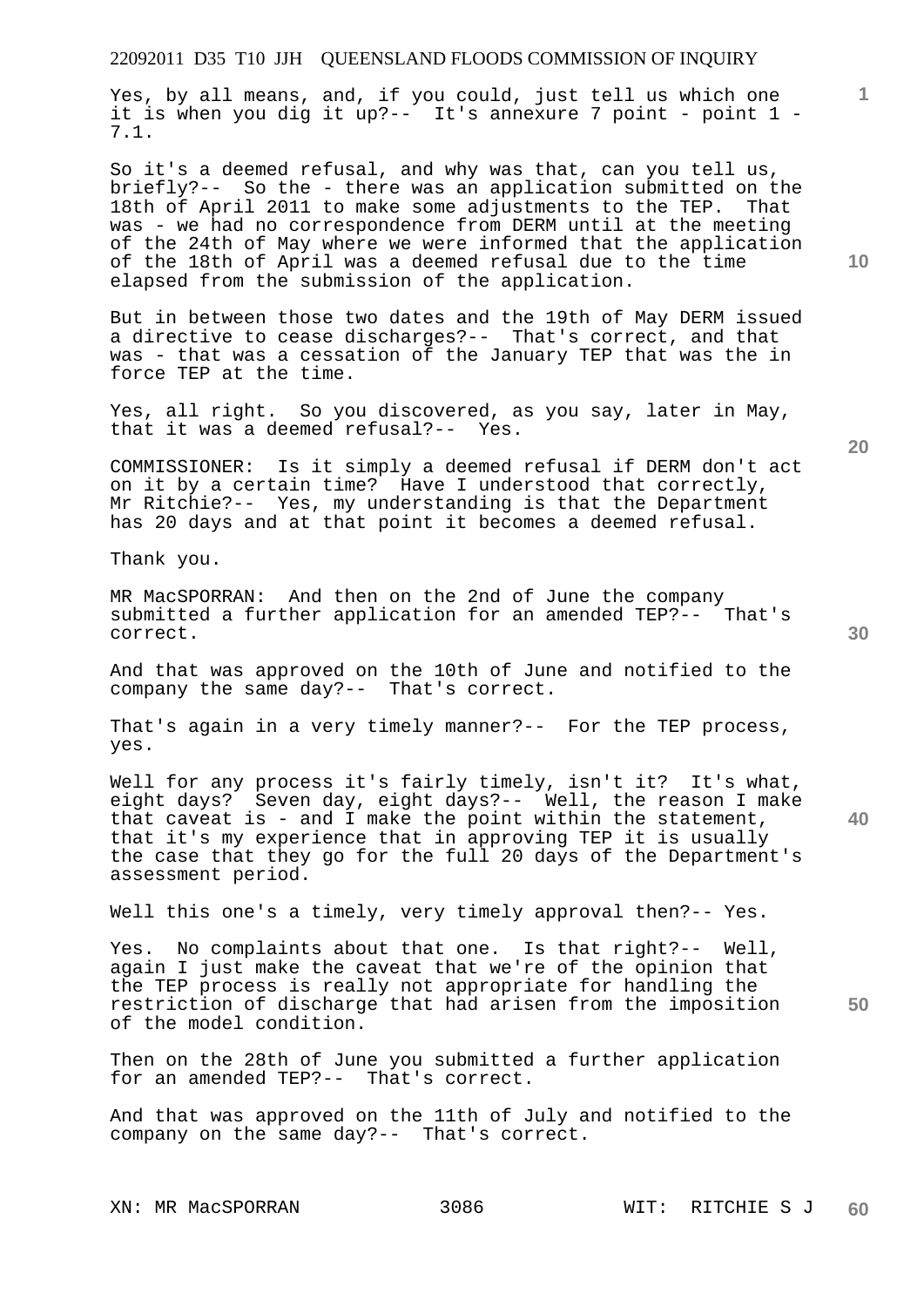Now, that whole process was seeking to deal with the inundation of the mine arising from the January floods; was it not?-- That's correct.

One advantage of - I think you've said this earlier in your evidence, it is an advantage to be ready to - with a TEP to commence releases prior to a major flood event so that you're prepared or more prepared. Did you give that evidence earlier today?-- No, I clarified that point by saying that that particular statement was not suggesting that we apply for TEPs in the event that a non-compliance might occur, but, in fact, saying that - reinforcing the fact that the TEP mechanism is not appropriate for circumstances where a non-compliance did not in fact exist.

Well, was that your view in November 2010, was it?-- Sorry, I missed that.

Was that your view in November 2010? The TEP wasn't an appropriate process to deal with these issues where there had been no - non-compliance?-- Again I'd need to make the point that I wasn't working with for Hail Creek Mine or Rio Tinto Coal in November 2010. It was not - my understanding of circumstances at that time was that there were concerns being raised by industry generally in relation to the circumstances of the mine and that the Department, and I'm not sure of their timing, had indicated that the TEP mechanism would be the way that that would be pursued but I can't speak for Rio Tinto's perspective on that issue at that time.

Well, what we do know is that the company and the Department did get together and approve and implement, if you like, a TEP after the events; is that so?-- That's - after - well, after the event. Well, in the - in January, so at the point where the mine was - was becoming restrained in its production, or had become constrained in its production was the point at which the first TEP application was made.

**40**  And the Department, that is DERM, had approached the company as early as November 2010; had they not?-- I'm not - I'm not sure if that's the case.

Your records don't reveal that?-- Not - not that I'm aware of, no.

I suggest to you formally that on the 16th of November 2010 at a site inspection by DERM officers the company was invited to submit a TEP to reduce the risk of non-compliant discharges and to "develop a detailed release strategy that would provide the best outcome for the environment and community downstream of the mine". You've never heard of that suggestion before?-- No, I'm not aware of that.

Well, have you searched your company records thoroughly going back to November 2010?-- I've spoken to a number of people and reviewed the documents that I was able to find in the time I had available.

**30** 

**50** 

**20** 

**10**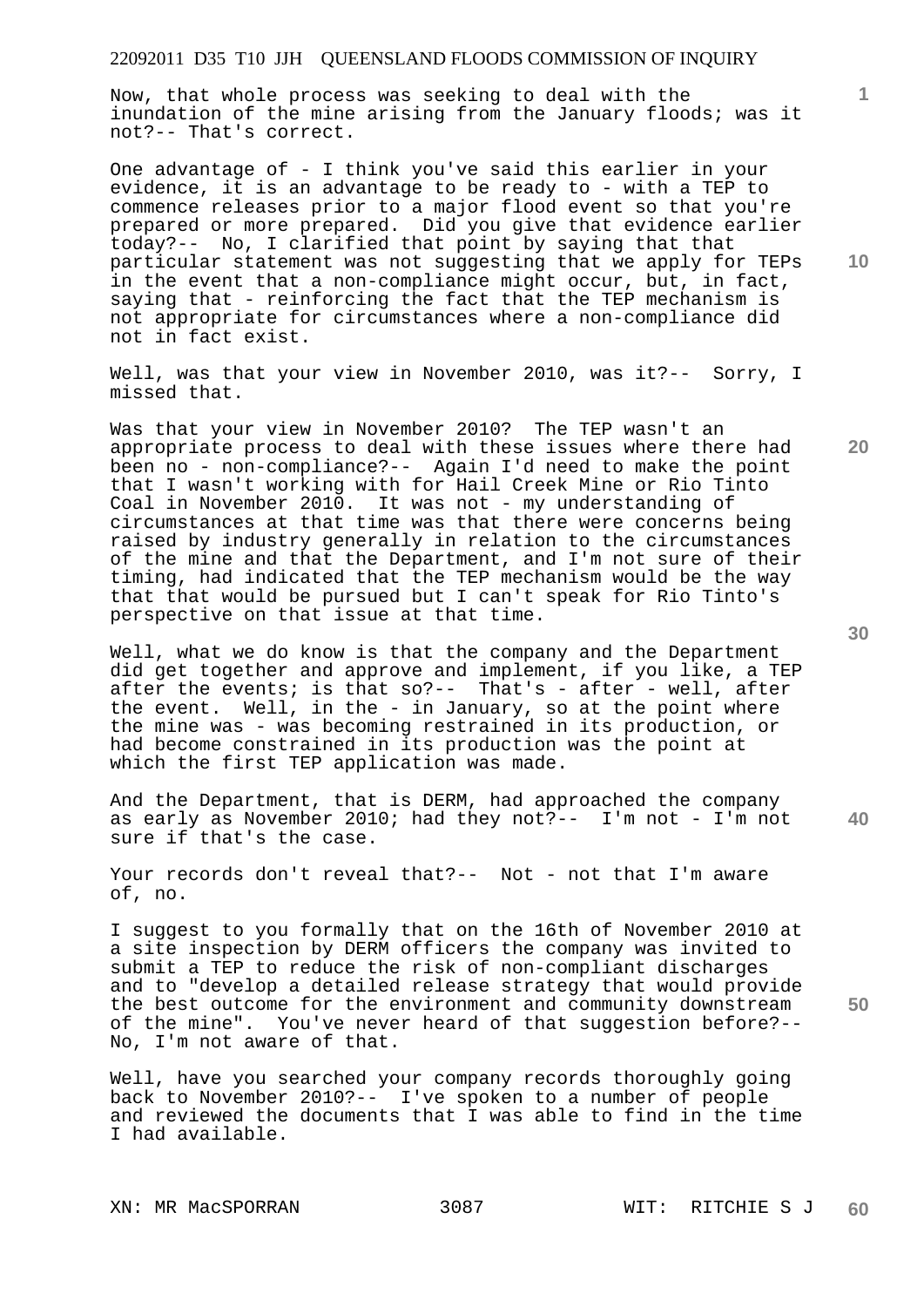Right. That's a significant matter, isn't it, that if assume for the moment it's correct. It would be significant that DERM approached the company as early as November 2010 with the invitation to submit a TEP?-- Yes, in - and again I make the point that the TEP process is not, we believe, an appropriate mechanism for those circumstances-----

Well-----?-- -----but in the circumstances that - where we found ourselves being effectively required to use TEPs then, yes, it's significant.

Well, whether you thought it was the appropriate mechanism or not, it is the mechanism that was ultimately applied, wasn't it, after the event of the floods in 2011?-- That's correct.

Is that right?-- Yes, that's correct.

And again I suggest to you that DERM approached you in November 2010 and the company didn't take up the opportunity to submit the TEP at this time and instead advised the Department they had adequate contingencies in place should they receive significant rainfall during the wet season. I take it because you're not aware of the TEP invitation you don't know anything about the company's response?-- No, I'm not familiar with that.

It would appear that the company didn't have in place adequate contingencies in the event of significant rainfall during the wet season; is that so?-- Well, in terms of maintaining an operational mine that would be correct but in terms of ensuring a non-compliance to the Environmental Authority the mine did in fact not - did not end up in a position where it was in non-compliance.

Well, on the 5th of January the mine did advise DERM they wouldn't be able to comply with the conditions of their Environmental Authority due to significant rainfall on site during December 2010?-- Sorry, on what date was that?

In December - sorry, 5th of January 2011. Do your records reveal that?-- I don't - I don't have direct knowledge of that - of that correspondence, no.

So again if you-----?-- But can I say that I would expect that that would have been the trigger for the development of the TEP that followed.

And had it been in place before those events in December 2010 you may not have lost production the way you did subsequently. Is that a fair comment?-- Well, the record - the record suggests that the TEP that was subsequently approved was ineffective. Now, if that same TEP had been approved in November of 2010 there may have been some alleviation but I suspect the mine still would have been suffering loss of production.

Well, we simply don't know because the company refused to be involved; is that so? Do you accept what I've put to you as

XN: MR MacSPORRAN 3088 WIT: RITCHIE S J

**10** 

**1**

**20** 

**30** 

**40**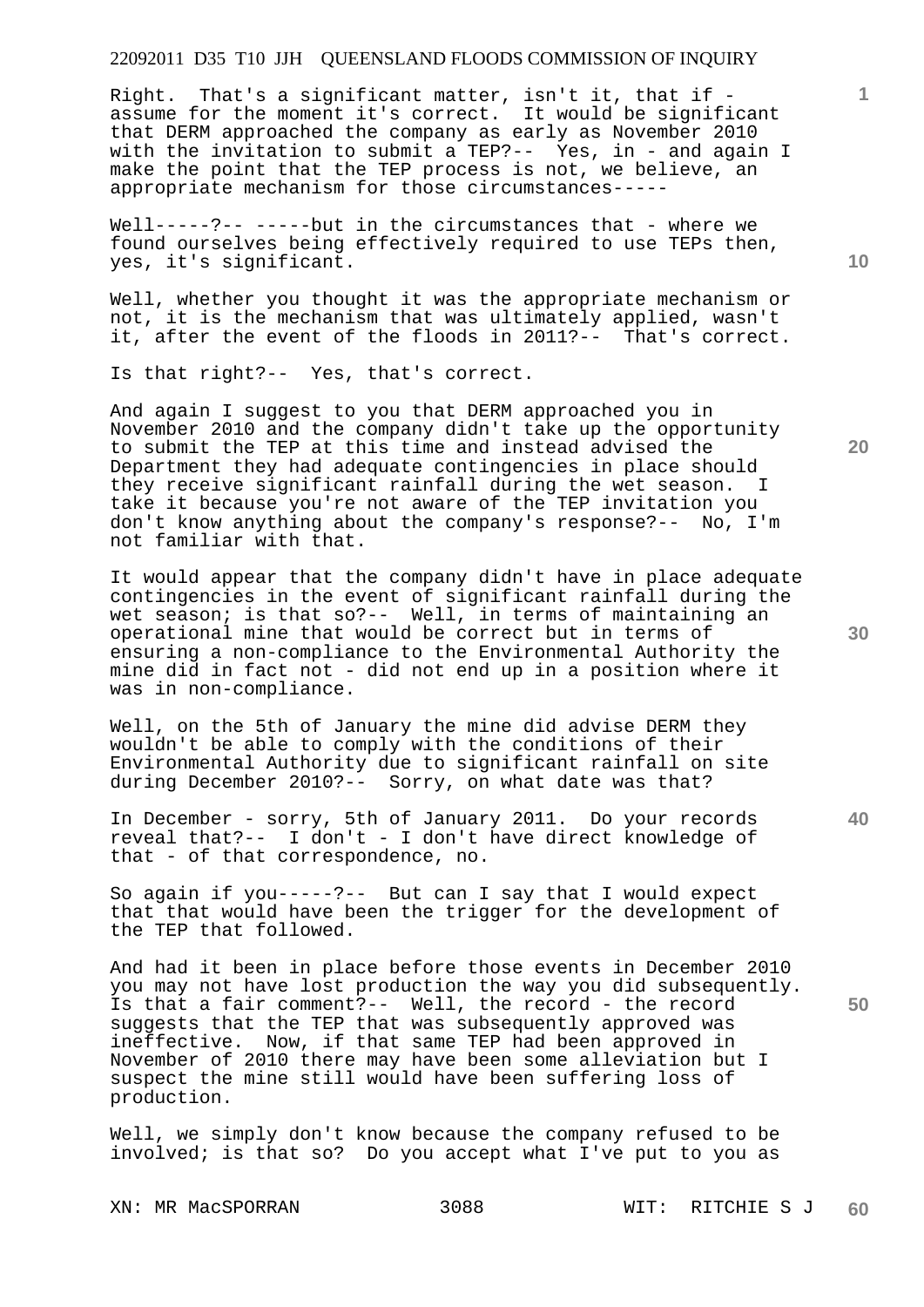being correct at that level?-- I'm happy to accept that that those discussions occurred.

Okay. All right. Now, the model conditions came in following the Hart - Professor Hart's report, didn't they?-- That's correct.

That was in 2009?-- That's - I believe that's correct, yes.

The report itself I think was 2008 but the conditions were imposed on and from around 2009?-- Yes, I think around October, I have the record there.

And the industry has generally expressed a view they're too onerous, the model conditions that came into effect at that time?-- That's correct.

It's the case though, isn't it, that any mining company is free to apply for an amendment of any of those model conditions?-- That's correct.

And DERM's position is this, is it not, that if the amendment is - amendment application is supported by science that establishes that there's no environmental harm arising out of the proposed amendment it will be accepted?-- I understand that that's the Department's position, yes.

And is it the case that if I take your company, for instance, no such amendment supported by science has ever been sought?-- It's my understanding, and I haven't looked at these documents in detail, the documents I referred to earlier in relation to the negotiations did endeavour to provide some supporting information in relation to the level of environmental harm.

When was that, Mr Ritchie? I'm just not clear when - what time you're talking-----?-- I believe that was in October 2009.

All right, but you're not able to tell us the details of what material was supplied for that purpose?-- No.

Is that because you haven't seen them or you're simply not familiar enough with them?-- I'm not familiar enough with those documents.

But they do exist?-- Yes.

Can you tell us anything about the categories of amendment that was sought and the type of scientific studies that were provided?-- No, I couldn't say with any certainty.

Can you tell us who they were provided to within DERM?-- It would have been with the regional office.

And a particular person in that regional office you were dealing with?-- No, I couldn't say.

**10** 

**1**

**40**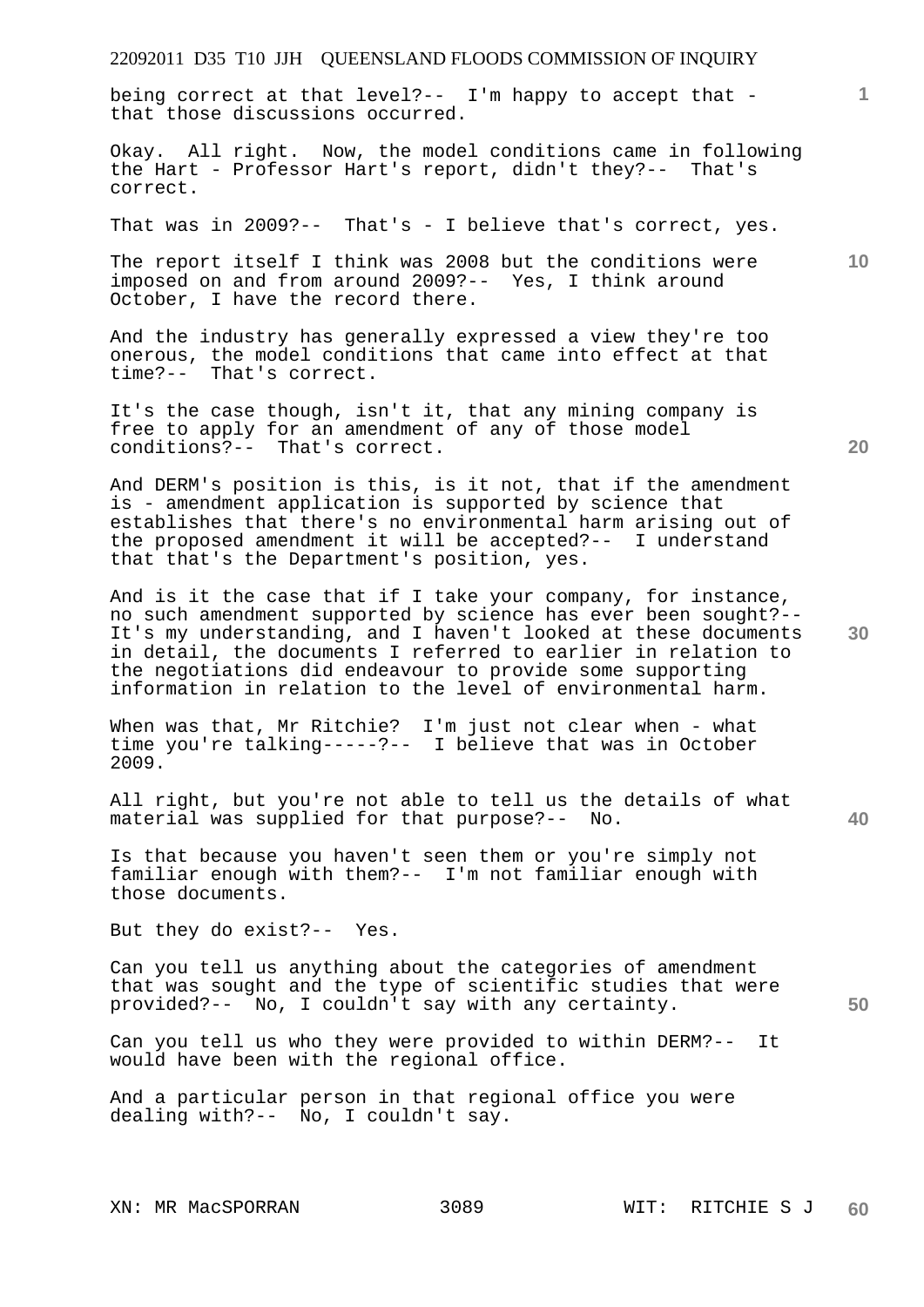All right. Just going back to annexure 7.3 in your statement. You were talking about the comments provided by the Department, its recommendations. Do you recall that?-- Yes.

Do you have that document again? It's page 2 of the e-mail, I think, of the attachments? It's the one Mr Callaghan took you to earlier?-- Yes.

And the third dot point is the one you referred to, I think?-- That's correct.

And correct me if I am wrong, the point you were making there was that DERM had a view as to - and made a recommendation, as to what the flow rate - particular flow rate should be; is that so?-- Yes.

And did you say that the company ultimately accepted that position?-- That's correct.

So I wasn't sure what point you wanted to make about this e-mail. DERM made a recommendation, you accepted it?-- That's correct.

That's how the process works; is it not?-- Yes, that's correct.

So it was healthy debate between DERM and the company about the flow rate that should be applied in this instance?-- Yes, there was certainly a negotiation but the - we were really of the opinion that the TEP did not provide enough relief to address the circumstances of Hail Creek, Hail Creek Mine.

So I think you've acknowledged, certainly in evidence if not in your statement, that you understand the tension between DERM's role in protecting the environment and dealing with your company and fostering a good relationship such that your company's able to continue to prosper in this industry?-- That's correct.

**40**  And you understand that DERM has constraints imposed upon it by its role in regulating and enforcing the Environmental Protection Act?-- That's correct.

And your concern is whether those constraints adequately allow enough leeway for your company and other companies in the industry to continue to operate profitably?-- That's correct.

And part of a negotiation process concerning the new conditions is seeking to address those issues?-- That's correct.

And you would concede, I'm assuming, that DERM has been reasonably flexible in those negotiations and recognising your difficulties?-- Yes, yes, I would be happy to acknowledge that.

And you'd also acknowledge, no doubt, that DERM's been under extreme pressure to process the great number of applications **10** 

**20** 

**1**

**30**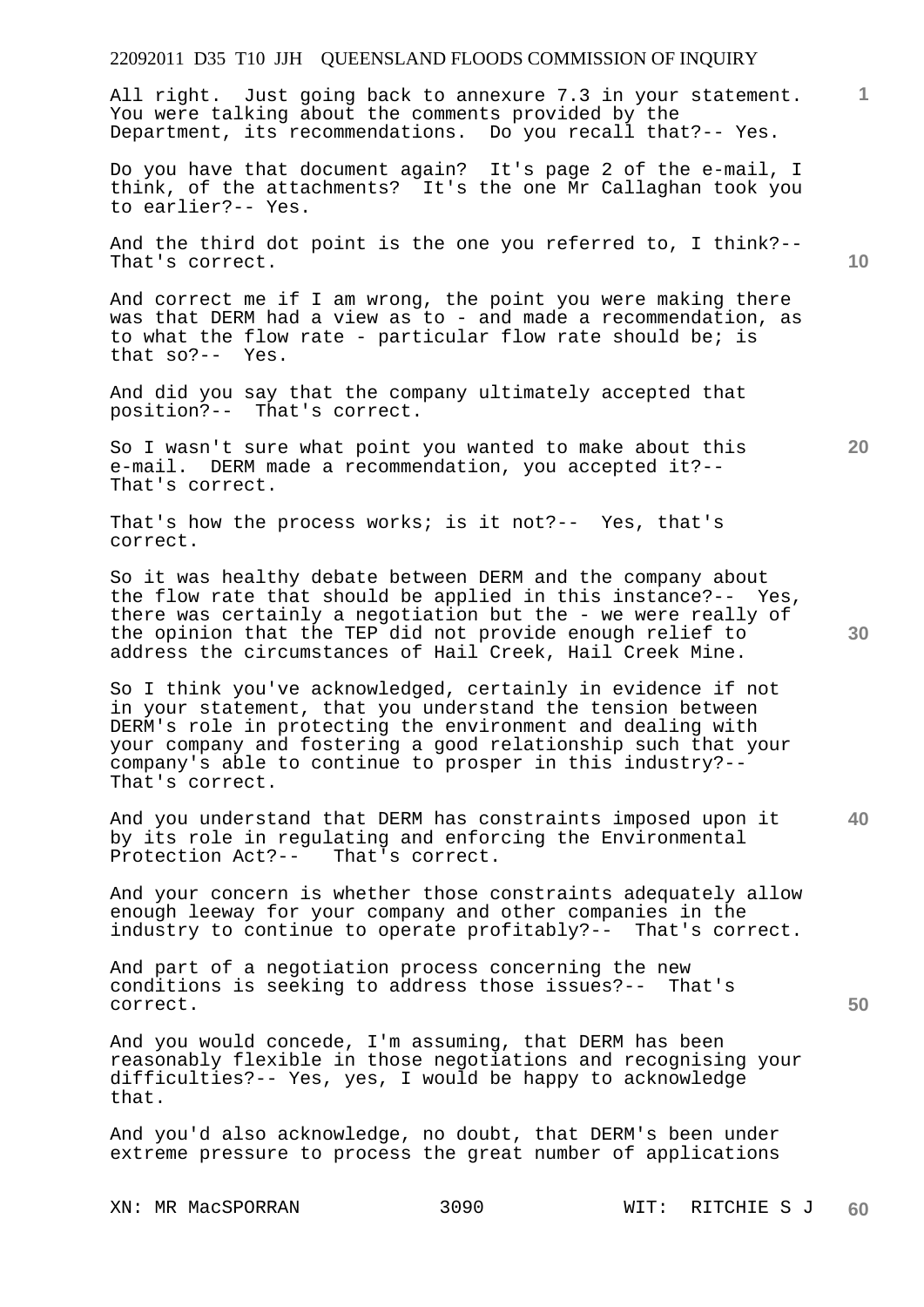that were made after - immediately after these flood events earlier this year?-- Or in fact during - during the flood events-----

Yes?-- -----and, yes, I make that acknowledgment in my statement.

**10**  Yes. And I think another acknowledgment you make is that your company in hindsight could have benefitted by earlier contact with DERM and meaningful negotiations?-- Yes, I make that statement.

Thank you.

MS McLEOD: No questions, thank you

MR CALLAGHAN: I've just got one further question concerning the preparedness for last wet season. Are you able to say anything about the corporate awareness as a result of information from any source, be it the Bureau of Meteorology, DERM or The Courier-Mail, are you able to say anything about the company's awareness that the wet season was going to be worse than usual?-- Not - not with any great authority. We worse than usual?--  $\overline{Not}$  - not with any great authority. we were not - the company was not in possession of any specific advice in relation to weather forecasting. That is something that we are now doing.  $I - I'm$  of the belief that it was not until December that the mine believed that there might be a significant wet season coming on, and that may well account for its responses to DERM that we've just heard about but that's really all I can comment on.

All right. Look, thank you. I've got no further questions. May the witness be excused?

COMMISSIONER: Yes. Thanks, Mr Ritchie, you're excused?-- Thank you.

WITNESS EXCUSED

MR CALLAGHAN: I call Mark Heaton.

**50** 

**20** 

**1**

**30**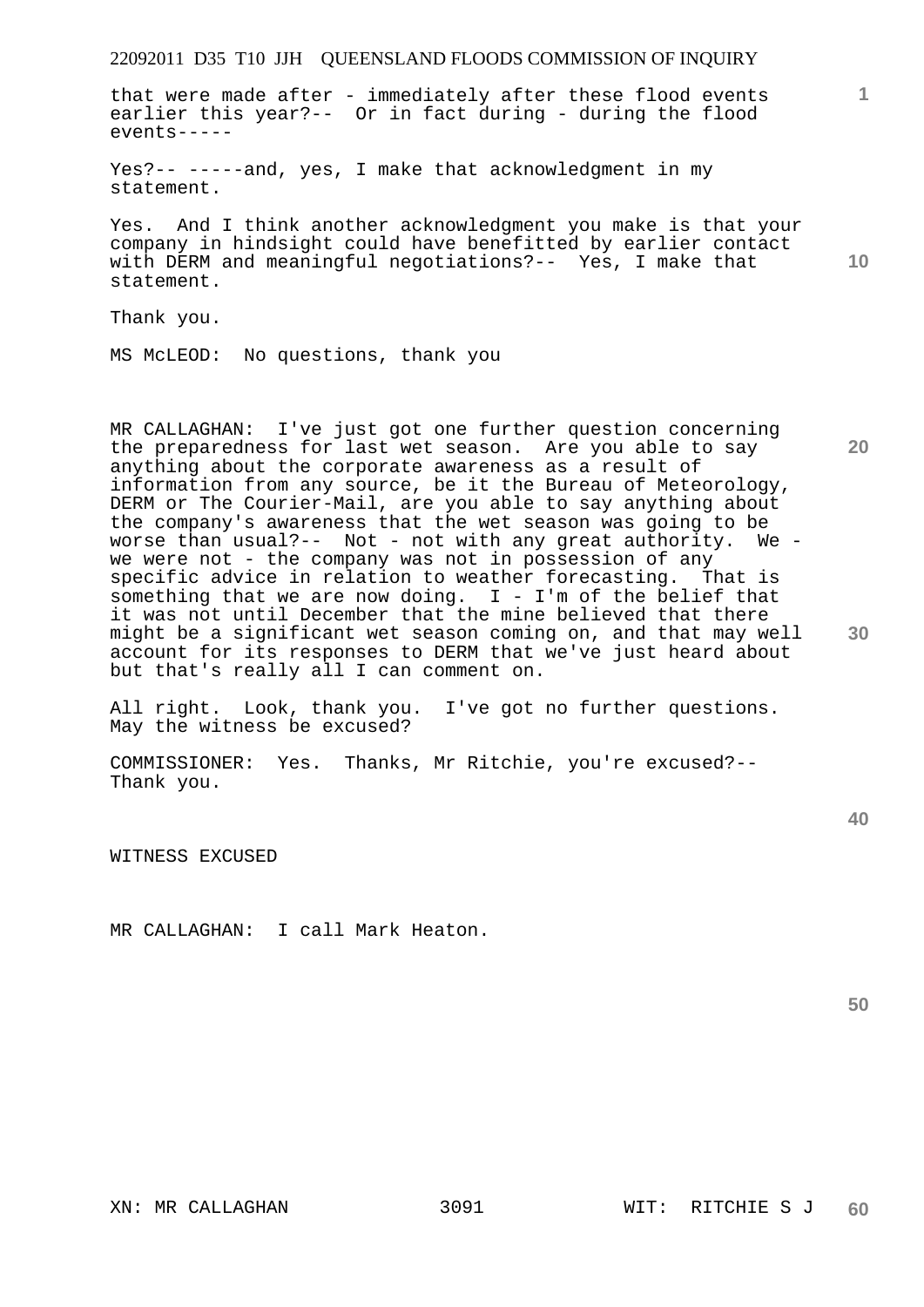MARK DAVID HEATON, SWORN AND EXAMINED:

MR CALLAGHAN: Could you tell the Commission your full name, please?-- Mark David Heaton.

Mr Heaton, you're the general manager of Open Cut Operations of Anglo American Metallurgical Coal; is that correct?-- That's correct.

And you've prepared a statement and provided some information to the Commission, in fact two statements, one dated 6 September and one 15 September of this year; is that correct?-- That's correct.

And there's also a folder of documents relating to Moranbah North Mine and a folder relating to Dawson Mine, which I will tender on CD. I have a copy for the witness and for the Commission. So perhaps if I tender the two statements first.

COMMISSIONER: Exhibit 606.

ADMITTED AND MARKED EXHIBIT 606"

**30**  MR CALLAGHAN: And then the folder of documents relating to the mines as stated.

COMMISSIONER: 607.

ADMITTED AND MARKED "EXHIBIT 607"

MR CALLAGHAN: Mr Heaton, you've been present in Court whilst Mr Ritchie gave evidence by telephone; is that right?-- That's correct.

And you heard his general comments at the start of his evidence about the use of water at mine sites and the disposal of water at mine sites?-- Yes, I did.

You're in general agreement with everything he said?-- Yes.

Can I go directly then to the question of Environmental Authority provisions, and do you have the Moranbah North folder in front of you?-- Yeah.

And if I can take you to tab one. Is that the water management part of the Environmental Authority which is applicable to the Moranbah North mine, or at least was during the last wet season?-- Yeah, looks to me, yes.

**1**

**10** 

**40** 

**50**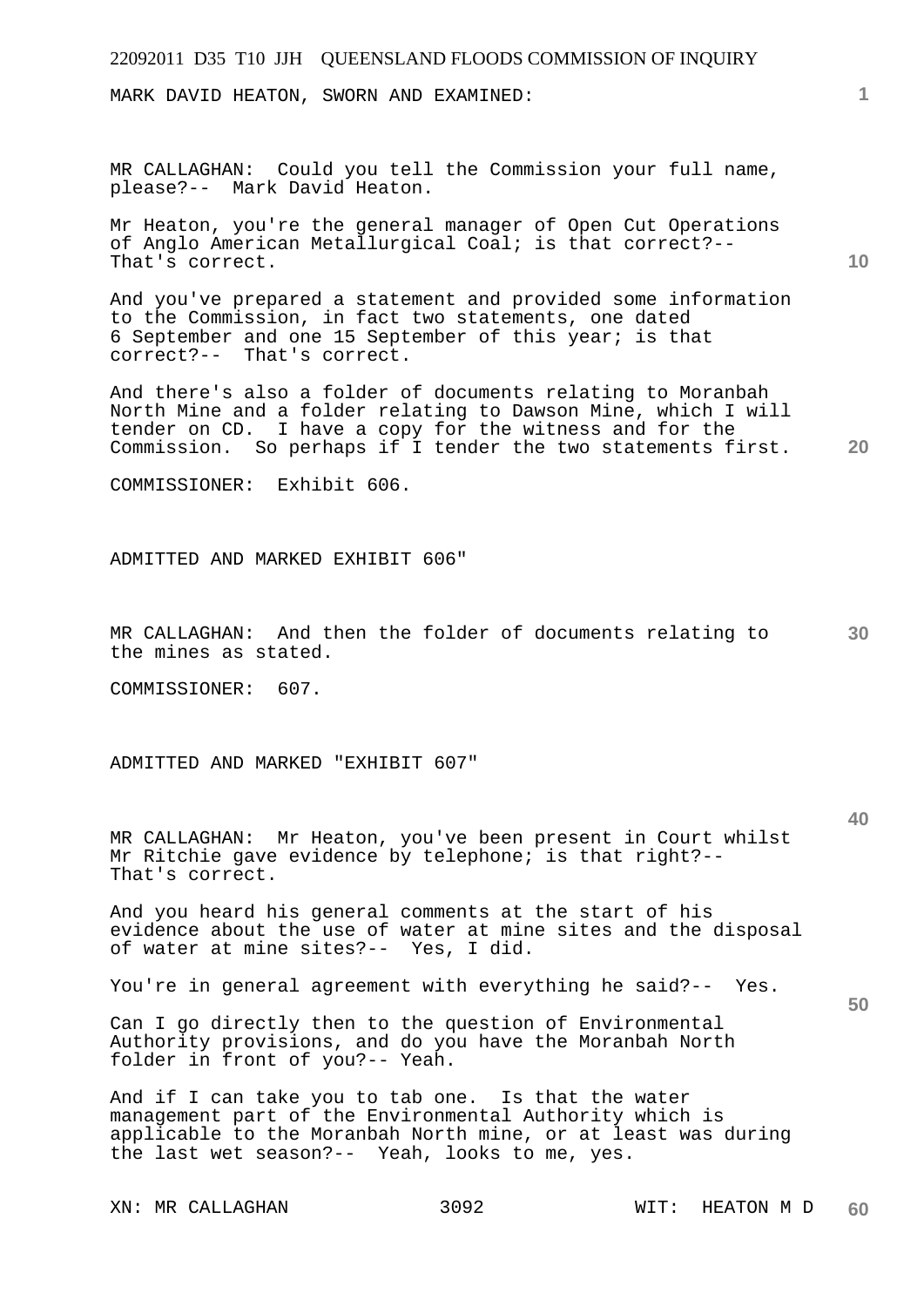And it sets out the circumstances in which Anglo American might release water, including mine-affected water, into the Isaac River; is that right?-- Correct.

The Isaac River being the only waterway near the mine?-- That's my understanding, yeah.

Can I take you to a couple of aspects of that authority. Firstly, table 2, which is on the second page of the document, I think. Down the bottom there's pagination. It's page 7 of 55. That's probably the second set if documents you have in front of you. Do you have that?-- Yep.

There are set out the release limits on contaminants, including the prescribed electrical conductivity; is that right?-- That's right, yes.

And happily we have a brand new set of W3s and W4s to deal with. At table 4 on that document, which is on page 10 of 55, that sets out the flow in the Isaac River which must be at least 5 cubic metres per second during a release of mine-affected water?-- Yes.

And condition W9 provides that the contaminant release flow must not be more than 20 per cent of the flow in the Isaac River. You agree with that?-- Yep.

Can I just ask you before I go on: does the Environmental Authority effect the release of more water from the site? Water from water-supply dams, for example?-- Clean water?

Yeah?-- I believe it does, yes.

All right. So it covers all release of all water?-- Yes.

Can I take you then to your first statement, that is the one 6 September, and to tab 42 - question 2 in your first statement, or the answer to the topic two, if you like. You say that the Environmental Authority conditions after the inclusion of the Fitzroy Model conditions were more prohibitive than the earlier ones; is that right?-- That's correct, yes.

And perhaps if you can do it by reference to the documents that I've taken you to but if you can't can you at least explain how they were more prohibitive?-- My understanding is they effectively, as I've put in my submission, effectively represented zero discharge.

**50**  And it may be if there's zero discharge that it's not relevant but was there an electrical conductivity release limit or was that not relevant because there was no-----?-- Yeah, it's not relevant. It's a zero discharge.

Likewise the flow limit is not relevant because of no discharge? All right. After those Fitzroy Model conditions were incorporated into the environmental authorities did Anglo American attempt any negotiation about them with the

XN: MR CALLAGHAN 3093 WIT: HEATON M D

**10** 

**1**

**20**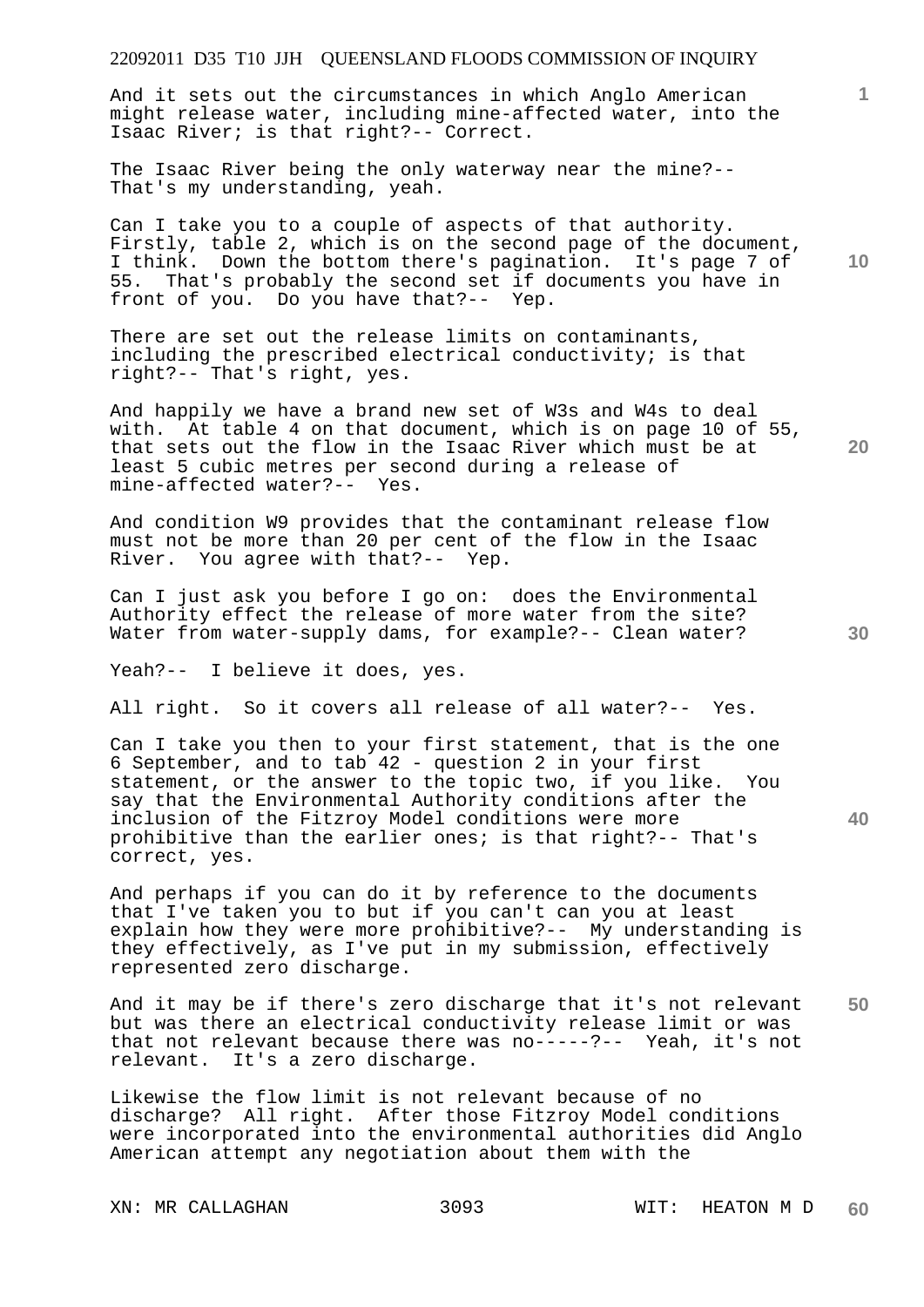**1 10 20 30 40 50**  Department of Environment and Resource Management?-- I'm not sure if we did directly but definitely through the QRC----- I see?-- -----there was discussions, yes. All right. Was there any result of those negotiations?-- Obviously recently there has been. Post-flood?-- Post-flood, but prior to that I'm not sure. How is the question of environmental harm as a result of the release of mine-affected water, how is that monitored?-- Currently? Well, historically first and now currently?-- With the nil discharge there isn't any discharge----- So there was nothing to monitor?-- -----so there's theoretically there's nothing to monitor, there's no discharge. All right. What about currently?-- Well, currently it's still nil discharge unless you have a TEP in place and then there's conditions in the TAP - TEP regarding monitoring. I see, all right. Well, is it your perception that the changes brought about by the adoption of the Fitzroy Model conditions meant that the Anglo American mines had more water on site at the start of the wet season than they did before those conditions were incorporated?-- Yeah, definitely. Okay?-- We weren't able to release water post those new conditions. All right. Can I turn then just to the topic of flood preparedness, and this might conveniently be addressed by referring to your second statement, and page 1 of that. You say there that there were meetings between the mining industry and DERM throughout 2010?-- Correct. Did you attend any of those meetings?-- No, I didn't. Sorry, but you have to put that in the context of something that happened before you arrived. What was discussed at those meetings?-- I'm not sure of the exact detail, as I said I wasn't present, but I believe it was about the----- Can I put it this way: are you aware as to whether the industry raised the concern that the Environmental Authority conditions would require or would mean that there was an accumulation of water-----?-- Yes, that was discussed with them. And are you aware in general terms even of DERM's response to those concerns?-- No.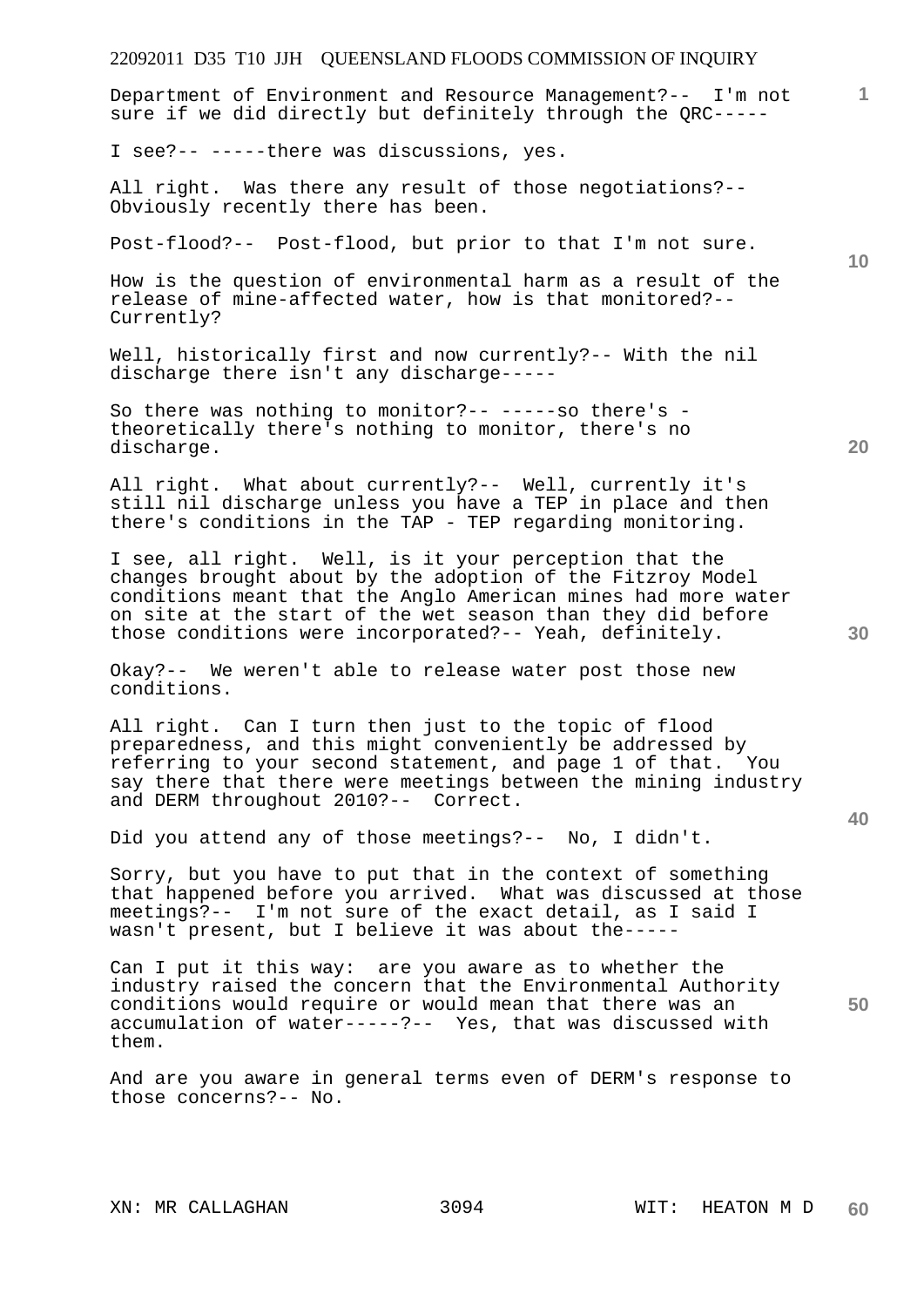Okay. Now, I can take you to your statement but you would be aware that you've said that the three month prediction window of the Southern Oscillation Index means that - or meant that there was not sufficient time to implement engineering solutions to water management issues?-- Yeah, that's correct.

Can I ask you what I just asked Mr Ritchie, when - what was the state of corporate awareness or when were you aware of, if you were aware of, predictions about an above-average wet season?-- Yeah, from memory we were - when the Bureau, you know, released those forecasts about three months before, we were aware that it was going to be a very wet year-----

Yes?-- -----and we started to put, you know, appropriate measures in place to deal with that.

What are you talking about there?-- It's mainly about ensuring that pumps and - when - nil discharge, it's mainly about ensuring that pumps and pipelines and so forth are in place.

All right. When you talk about engineering solutions which weren't possible because of the insufficient time what sort of engineering solutions are you talking about there?-- It can be about procuring additional pipelines or pumps, being able to put in, as an example, desal-type plants to clean water and so forth.

That's quite an infrastructure project, I suppose, something like a desalination plant?-- Yeah, quite expensive and they take a lot of time-----

All right. They'd be, presumably though, an effective solution to the problem of mine-affected water? Perhaps not cost-effective but-----?-- Yeah.

-----those engineering solutions would be highly effective?-- Yeah, but there's a limit to the volume you can treat.

**40**  Right?-- You know, there's a reasonable limit but they do you can desalt water but there's a limit to how much you can actually do.

I see. And the sorts of volumes that we're talking about here render it impractical, do they, or not?-- No, we're currently looking at doing it now.

**50**  Okay?-- We're still actually in the process of working on that right now but for the Capcoal complex, for example, where we've got in the order of, I think, 15 gig too much water, we're talking about, from memory, a couple of gig a year, so it's not going to clear it out quickly.

**20** 

**10** 

**1**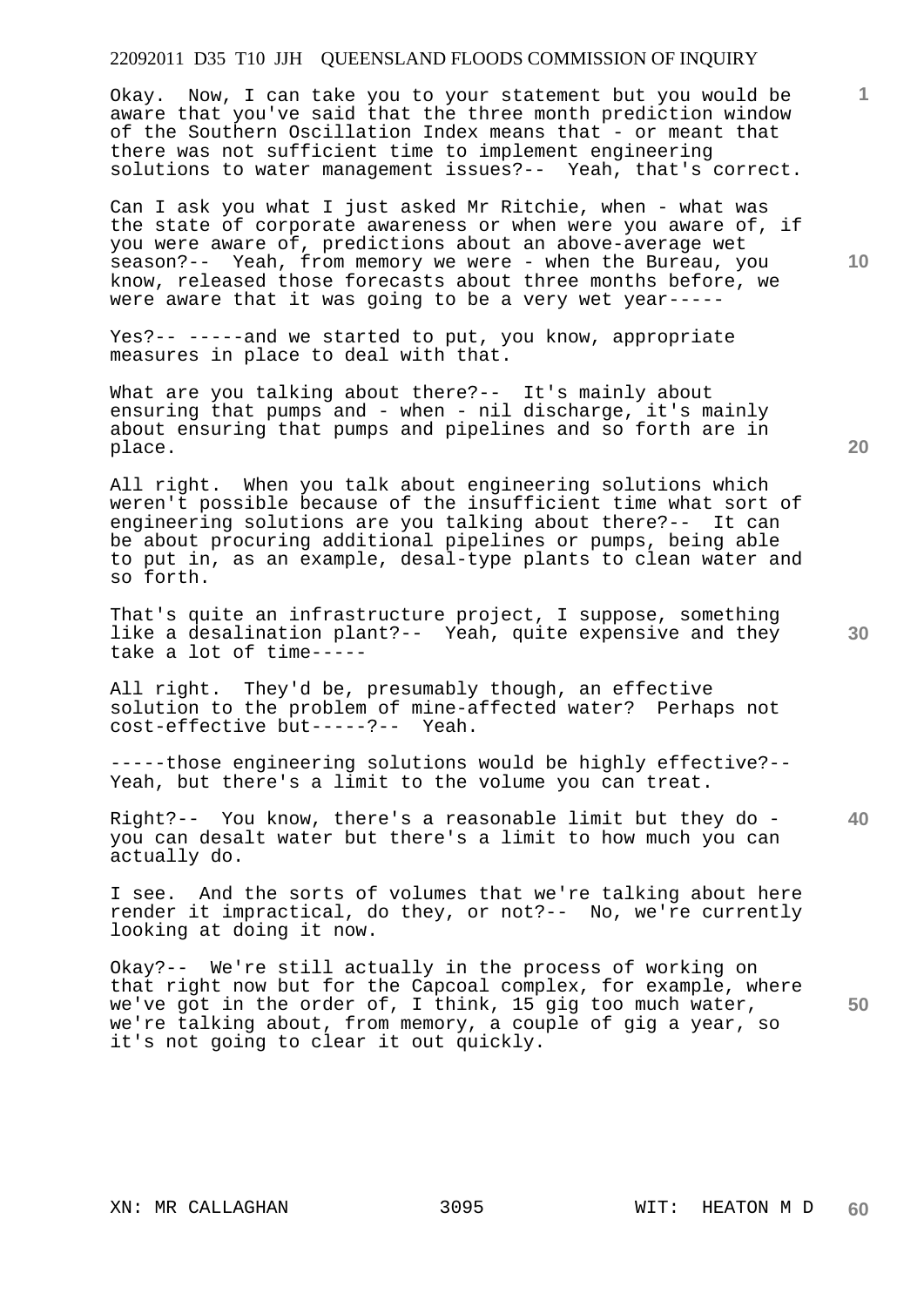No, I follow. So, sorry, desalination plants are one engineering solution. What are others?-- Engineering solutions, really, it's about being able to pump your water around quick enough, get it out of areas that are starting to fill up, activity pits, pump it into inactive pits. So you need significant pumps and pipes.

So you're just moving it around, though, you're not actually disposing of it?-- No. You need to have sufficient storage. So if you have got storage you can move it around, [indistinct] solutions allow you to do that, but once you are near full you just get to the stage where you've got nowhere to pump it anyway.

Right. What about evaporation techniques, are they and option?-- Yeah, we do some of that as well, sort of, water destruction units and so forth but, again, the volumes aren't significant, in terms of when you're talking about gigalitres of water to get rid of, they're not significant.

Okay. So is that why we're talking about, in effect, this only other option of releasing it into waterways?-- That's correct, yes.

Okay. Was Anglo American engaged with DERM in any other sort of flood preparedness activities in advance of the wet season just gone?-- I'm not sure. I know, like, we talked about they were definitely with, working with QRC in the negotiations regarding the conditions, but I'm not sure if there's anything additional to that or not.

Okay. That was QRC as far as you know?-- Yes.

What steps, if any, did Angelo American take in order to deal with the accumulation of water in advance of the wet season last year?-- Well, it was mainly getting pumps and pipelines in place and pumping out pits that were close by so we would get water in there quickly when the wet season came. So we've got storages a fair way away that we can only pump at a certain flow rate and so getting the water from close to the activity pits as far away as we could so we had storage close by.

Okay. So, again, just pumping it into another pit, is that an inactive pit?-- That's correct.

I follow. All right. We understand that dams at mines are expected to have a certain level of free board at the start of the wet season; is that right?-- That's correct, yes.

Did the Anglo American dams have sufficient free board at the start of the wet season?-- I think across the board we were probably in reasonably good condition, maybe some were a little bit high, but they would be probably close to their limit in terms of free board, but probably enough for a normal wet season that we would have thought we would have been okay.

Does DERM have any role in monitoring or doing anything about

**10** 

**1**

**20** 

**30**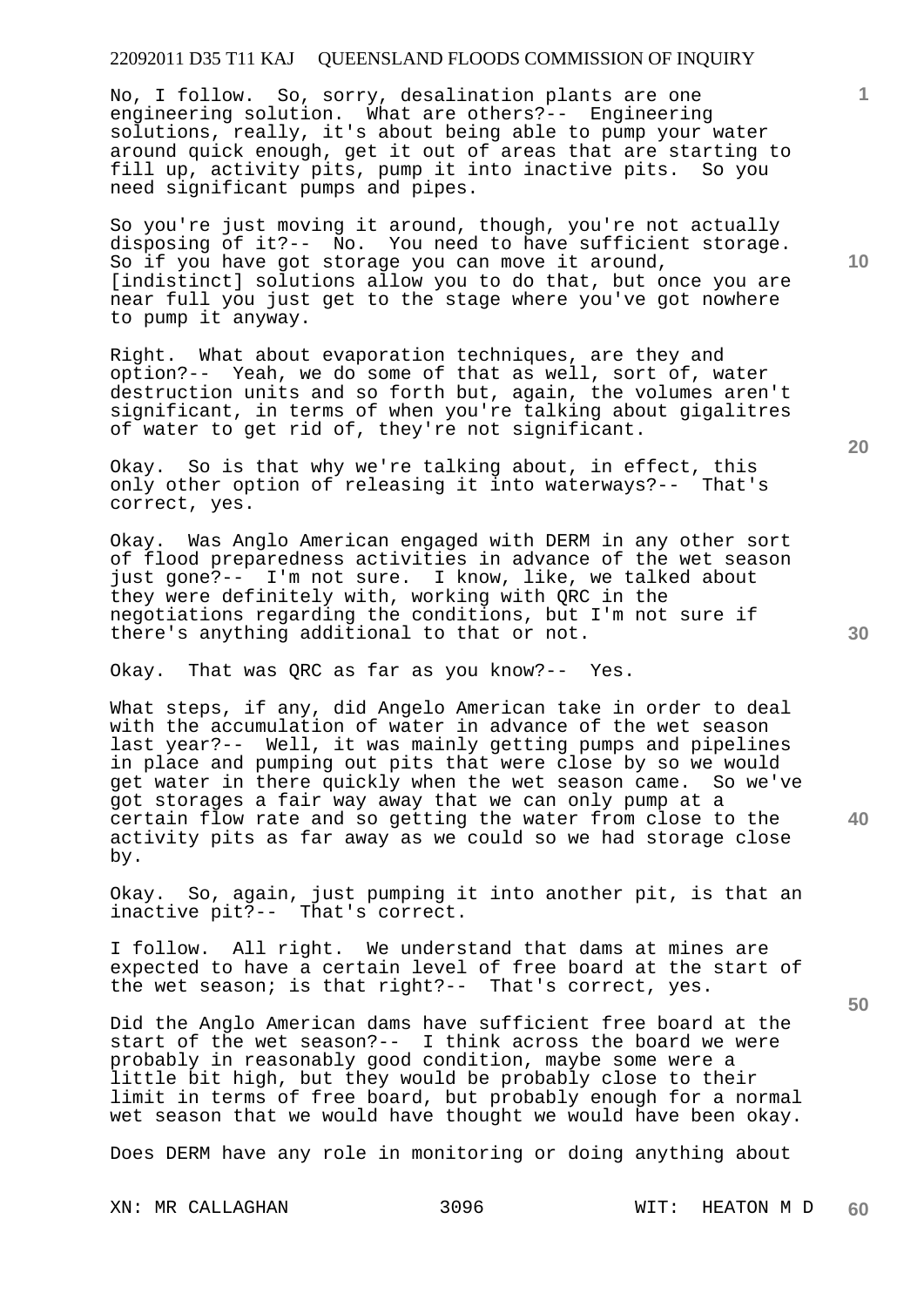the amount of free bored you retain?-- I think they may get involved in the approvals of some dams and may be up front right at the start, but I'm not really sure. I think they may have some involvement in that.

All right. Well, one thing that Anglo American was involved in was an application for an emergency direction, and could I take you to tab 2 in the Moranbah North folder. Is this the Anglo American application for an emergency direction under section 468 of the Environmental Protection Act?-- Yes, I think so. It looks like it, yep.

And it says, "Dear Rebecca" but to whom is it actually addressed?-- I'm not sure.

There's no title or anything given to Rebecca, that's all?-- Yeah.

**20**  Again, I mean, we have the letter, do we know whether that was sent as an attachment to an email or how it was dispatched?-- I could find out.

Okay. We might follow up with that?-- I'm sure we've got it on record.

Do you know if it was surrounded by or preceded by other communications?-- No, I'm not sure.

Anyway, can I take you to your second statement and to your answer to question 3, or proposition 3 in that?-- Yep.

The points to be made being that there was significant rain that had been falling in previous weeks?-- Yes.

80 millimetres overnight at dams in danger of spilling. Tell me, which dams were in danger of spilling?-- I know there was one at Moranbah, and then we also had at least one I'm aware of at Capcoal that got up very high that was at risk.

In danger of failing?-- I'm not sure if it was in danger of failing, but it was in danger of getting to its, you know, practical limit.

Where dams, were any other dams - in your statement you talk about a situation with the potential for dam failures, which dams do you have in mind there?-- I'm not sure. Like I said, the Moranbah one.

**50**  Okay?-- And I know there was one at Capcoal, they were getting close to their limit, which is when we start to get a bit concerned and want to address it.

All right. In any case, DERM responded to this request for an emergency direction very quickly?-- Yes.

On the same day, in fact?-- Yep.

And at tab 3 in the Moranbah North folder I think there's

XN: MR CALLAGHAN 3097 WIT: HEATON M D **60** 

**30** 

**1**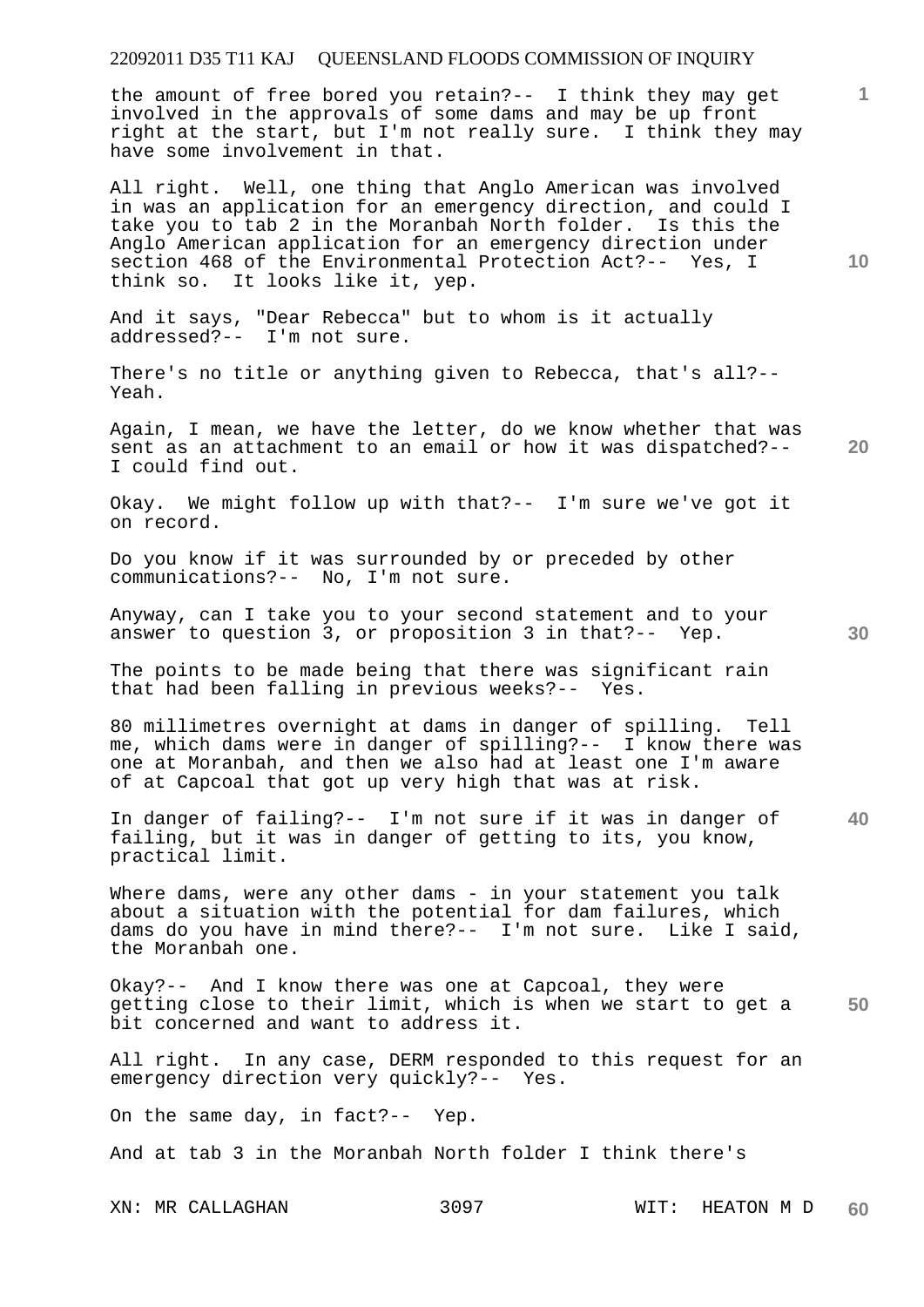DERM's response, it's also dated 20 December. Did you, in fact, receive it on the same day? I think you just answered that you did?-- I'm assume we did. I'm not sure.

Do you know if this was the extent of the communications? Did there have to be any phone discussion or any further negotiation?-- Yeah, I couldn't say. I mean, I imagine there would have been phone discussions as well.

**10**  And you were able to commence discharge of water in accordance with the direction straight away, I take it?-- Yes.

And did that in fact happen?-- I believe so, yes.

The safety of dams was brought under control fairly quickly?-- Yep.

Ultimately the emergency direction was superseded by a TEP?-- A TEP.

Well, you've described the response as rapid and appreciated; is that right?-- Yes, correct.

Presumably you would say this was an example of something that from your point of view worked very well?-- Yeah, we thought it worked very well.

Okay. And you'd follow the same procedures in the event that another emergency direction was necessary?-- Yes.

All right. You've seen the applications and decisions made by DERM regarding transitional environmental programs, and you heard the questions I asked Mr Ritchie about this. As far as you know, does anyone else see the contents of the applications apart from yourself and DERM?-- No, not as far as I know.

And are you confident that you know the sorts of information that DERM requires before it can make a decision?-- I'm confident that people within my business know that, yeah.

You, corporately or you collectively?-- Corporately, yeah.

Yeah, okay. What about the DERM TEP template, do you have anything to say about that?-- No, no, I'm not aware of it.

Okay. What about this issue I raised with Mr Ritchie as to whether applications for TEPs are dealt by different DERM officers in different ways, in other words, is the response in your experience or your company's experience consistent?-- I must say I haven't heard any specific examples but, you know, you do hear at times, you do hear that, you know, there's certain DERM officers you can deal with who will be very constructive and others that won't be, but I think that's the way things work in general.

Sure. You can't give a specific example of that?-- I haven't got any specific examples of that.

XN: MR CALLAGHAN 3098 WIT: HEATON M D

**20** 

**1**

**40**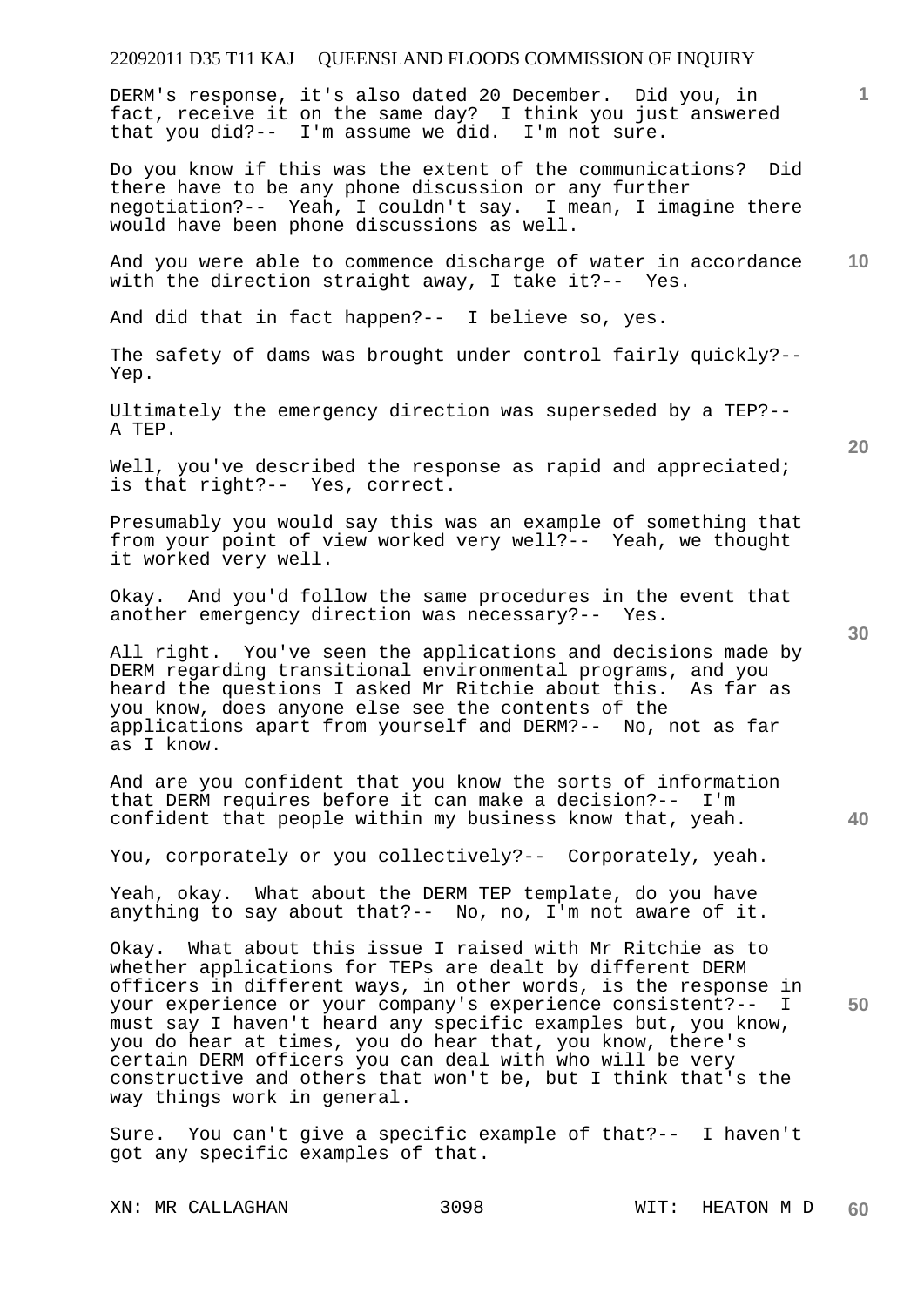No, all right. Can I take you to tab 4 in the Moranbah North witness folder, just an example of a TEP application, and to page 12 at section 4.5 under the heading Discharge Management. There are different options there for the discharge of excess<br>water from the site; is that right?-- Yes. Yep. water from the site; is that right?-- Yes. Yep.

The one that I was interested in is diluting with imported raw of water. Can I ask why that is considered environmentally and socially unacceptable?-- I am not sure.

You can't think of any reason why that would be so?-- I don't know.

No, okay. Can I take you to the other folder you have there, the Dawson mine folder, to tab 3 of that one. That's another draft TEP. Can I take you to section 1.2.1 concerning the Hillview dam. In the second paragraph it says that there were both controlled and uncontrolled releases from that dam. What were the uncontrolled releases which occurred from that dam?-- I'm not sure.

All right. You might be able to find out?-- Yeah, I can find that out, yeah.

Presumably the controlled releases were in accordance with the Environmental Authority; would that be right?-- Yeah, yes.

**30**  At the end of that paragraph it says that a controlled, or that the controlled discharge was undertaken after being given verbal permission from a DERM officer. Do you have any knowledge of that?-- No.

How would Anglo American go about seeking verbal permission from a DERM officer to do something like that?-- How would they go about getting it?

**40**  Yes, is that a process that happens regularly, or is that part of the TEP process? I'm just wondering why you'd get verbal permission from DERM to do something?-- No, I wouldn't. I mean, not for anything significant, no.

I beg your pardon?-- If it's a significant issue it would be in writing.

Yeah. It talks about a controlled discharge. Anyway, you're not able to shed any light on that for us?-- No.

**50**  All right. If you go back to your first statement, question 7, page 4 and 5, you set out the timeline of the process of applying for a TEP for Dawson North mine; is that right?-- That's right, yes.

You originally applied on the 4th of January, rejected. Reapplied 14 January, accepted 17 February?-- Yes.

Do you know the reason for that delay?-- I'm not sure. I mean, there would have been a reason but I'm not sure what it

**10**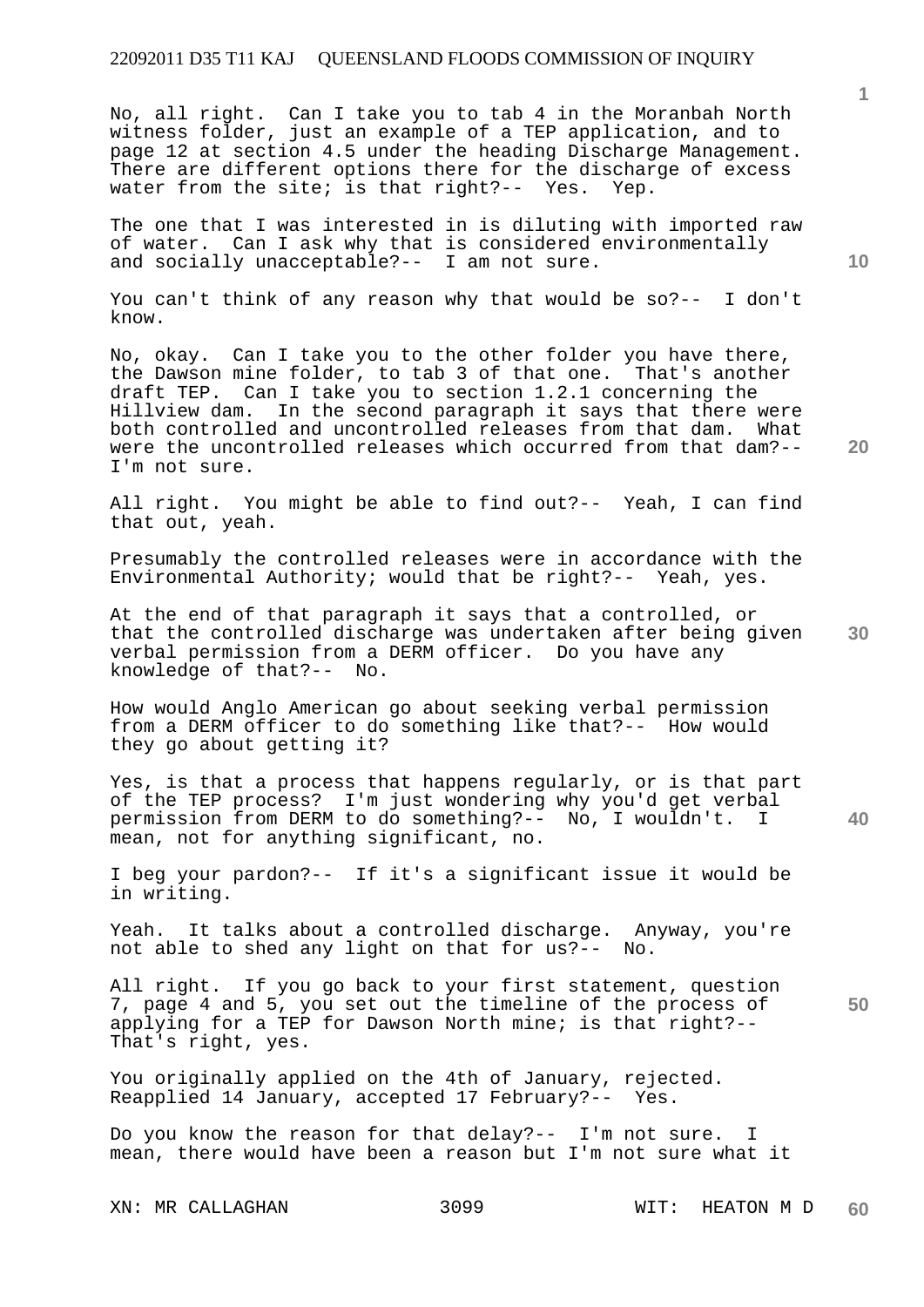is.

All right. Can we just scroll down a bit. Thanks. You've said that on the 31st - DERM approved a TEP with unworkable conditions contrary to discussions held on the 31st of January; is that right?-- Yep.

Was something agreed with DERM on the 31st of January which was ultimately not reflected in the TEP?-- Yeah, that's the information that I've got in the summary, yeah.

Okay. Do you know anything more about it?-- No. Again, I could find out, but that's information I was given.

All right. We might follow that up. Just excuse me for a moment. Just excuse me one more moment.

Madam Commissioner, I think some of the questions which I had probably involve a degree of specificity which this witness may not be equipped to deal with. We might revisit this topic either in writing or with another witness at another time. don't want to take away Mr MacSporran's right to cross-examine but I'm sure we can accommodate any queries he has if - or at a later stage, if need be, but I don't have any further questions for the time being.

COMMISSIONER: Cross-examination now, Mr MacSporran, and are you content with that idea that there may be more in writing or there may be another witness?

MS McLEOD: I'd be more content if there was another witness to deal with these matters because they have been raised, the statement has been tendered. I raised some concerns with my learned friend earlier about whether I would be in a position to cross-examine at all today on this topic because the DERM case is based upon a requirement to at least two witnesses, Andrew Brier and a gentleman called Laurence, the requirement was issued on the 13th of September and it's returnable on Monday the 26th. So our case hasn't yet been collated into statement form, so I am necessarily on the run, as it were, to deal with these topics.

COMMISSIONER: All right. We will try and work around it with either the opportunity to ask questions in writing or perhaps further cross-examination with this witness or someone else but, anyway, if you go as far as you can.

MR MacSPORRAN: Certainly. I won't be long, if I can do it now.

COMMISSIONER: Certainly.

MR MacSPORRAN: Thank you.

MS McLEOD: Can I indicate before Mr MacSporran starts that we don't have any questions for the witness and I seek to be excused.

**10** 

**20** 

**40**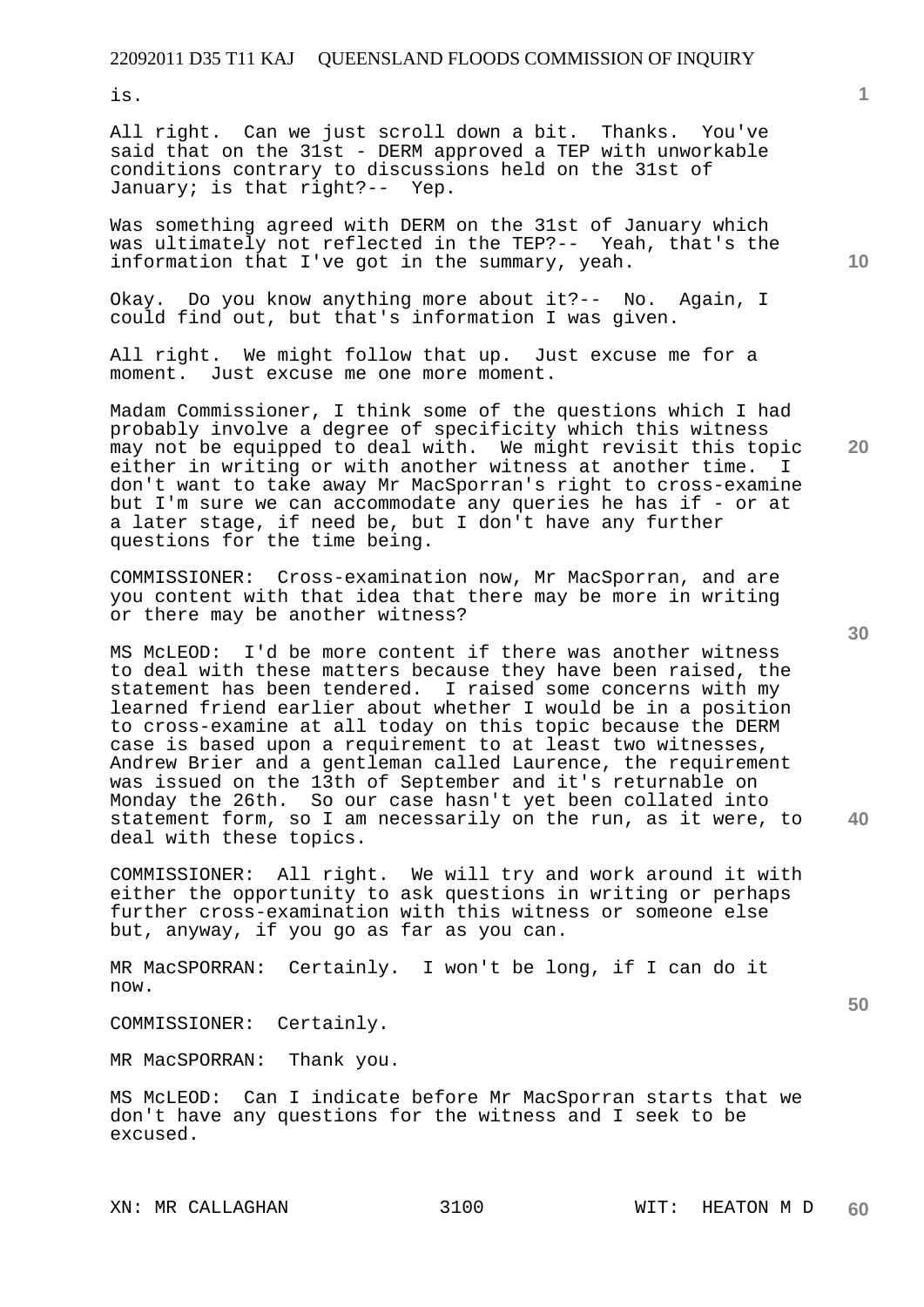| 22092011 D35 T11 KAJ QUEENSLAND FLOODS COMMISSION OF INQUIRY                                                                                                                                                                                                         |                 |
|----------------------------------------------------------------------------------------------------------------------------------------------------------------------------------------------------------------------------------------------------------------------|-----------------|
| COMMISSIONER: Yes. Thanks Ms Macleod.                                                                                                                                                                                                                                | 1               |
| MS McLEOD: Thank you.                                                                                                                                                                                                                                                |                 |
| COMMISSIONER: Yes, Mr MacSporran.                                                                                                                                                                                                                                    |                 |
| MR MacSPORRAN: Mr Heaton, you would agree, I take it, that<br>the way this system works is the mine owner has a<br>responsibility to have a waste water management system in<br>place that prevents environmental harm?-- Yes.                                       | 10 <sup>°</sup> |
| In a summary form?-- Yes.                                                                                                                                                                                                                                            |                 |
| And DERM is the requlator of that system?-- Yes.                                                                                                                                                                                                                     |                 |
| And there's naturally an intention between DERM and the owners<br>of the mine to get the balance between those two requirements,<br>both important, right?-- Yes.                                                                                                    | 20              |
| And DERM, would you agree, has been sympathetic to the mine in<br>terms of its need to continue as full a production as it can<br>to make as much profit as it can for its shareholders?--<br>Yeah, there's been examples of that, for sure.                         |                 |
| Now the concern the company has, and has always had, is that<br>in particular the model conditions which came in, in 2009,<br>are, the company thinks, to onerous; is that so?-- That's<br>correct, yes.                                                             | 30              |
| But you'd acknowledge also, I take it, that it is possible for<br>the, under this system, for the company to make an application<br>to amend those conditions at any time?-- Yes.                                                                                    |                 |
| And you understand also, I take it, that in doing so DERM<br>would be receptive providing the company could provide<br>scientific evidence to show that the proposed amended<br>conditions did not cause environmental harm?-- Yes, that's my<br>understanding, yep. | 40              |
| Has that ever been done by the company?-- We've actually<br>started looking at that for that exact reason, that DERM<br>responded back to us that, "You have to be able to prove<br>scientifically that there's no harm".                                            |                 |
| Yes?-- And, you know, that's not a simple process.                                                                                                                                                                                                                   |                 |
| No, it's a very complicated?-- Very complicated and-----                                                                                                                                                                                                             | 50              |
| Not to mention expensive?-- Well, it is complicated and it<br>takes a lot of time and we have been working on that and we're<br>still working on that.                                                                                                               |                 |
| But up until recently the company has made no such application<br>to amend based on the scientific evidence about lack of<br>environmental harm?-- We have been collecting scientific<br>evidence, so we had the conversation with DERM and they                     |                 |

XN: MR MacSPORRAN 3101 WIT: HEATON M D **60**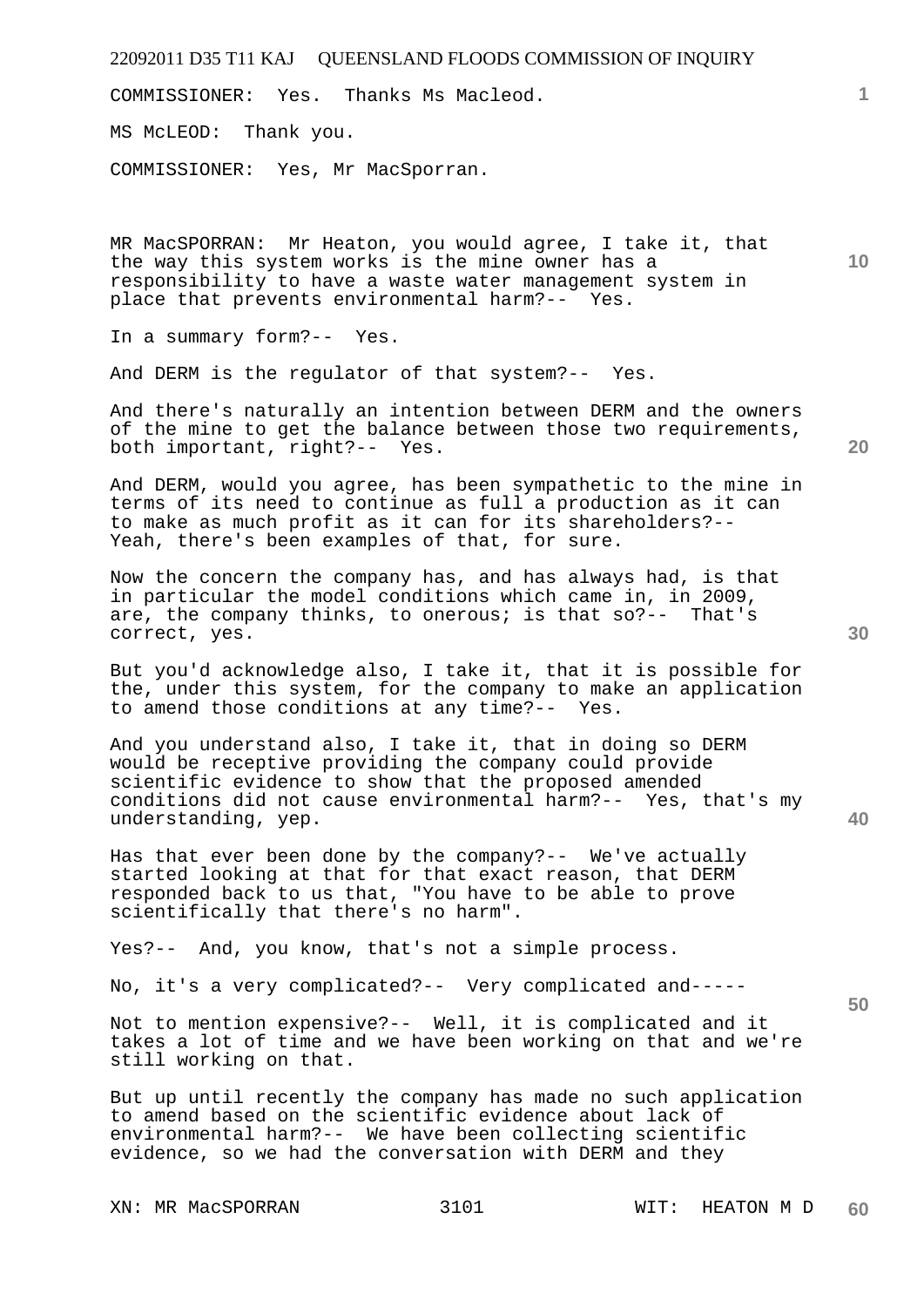basically said what you've just said.

Yes. And you've accepted the advice and you've gone ahead to start amassing or collecting scientific evidence to prove your case?-- Yes.

And you'd acknowledge it's an entirely appropriate way to go about the exercise, that is, scientifically based to show no environmental harm?-- Well, to meet DERM'S requirements, yes.

Yes, and you'd agree that that requirement by DERM is entirely appropriate in those circumstances?-- Not necessarily, no.

Well, the object of an efficient waste water management system is to prevent environmental harm?-- That's correct.

DERM is saying you aren't allowed to release into the environment if it is going to harm the environment?-- Yes.

And they are saying to you, you can release providing you can show with scientific that it is not going to harm the environment?-- Yes.

So DERM'S response is entirely appropriate; isn't it?-- Yeah, well, the issue becomes about collecting that scientific data and proving to certain people that that's the case.

And the companies think that's too onerous and too expensive?-- I don't think it's about expense, I think it is about trying to actually do it and get it done.

Anyway, you are in the process of doing it?-- We are in the process of doing it, yes.

All right. Can I take you quickly to your table at - your pages aren't numbered. The table summarising the Dawson North TEP, I think it is page 3 of your statement?-- Yes.

You set out that-----?-- Which submission is that, I'm sorry?

I'm sorry. I think it's the first statement?-- 6th of September?

Yes, yes?-- Yes.

It is page 4 actually of your first statement?-- Yep.

The detail you have in that table, I take it you didn't personally check the records to-----?-- No.

You had someone-----?-- No, we have had our environmental team put that together, yes.

Okay. Can I suggest to you globally for a start the dates aren't necessarily accurate?-- Okay.

I don't suppose you can comment yourself personally?-- No. I can check them.

XN: MR MacSPORRAN 3102 WIT: HEATON M D

**1**

**10** 

**30** 

**20** 

**50**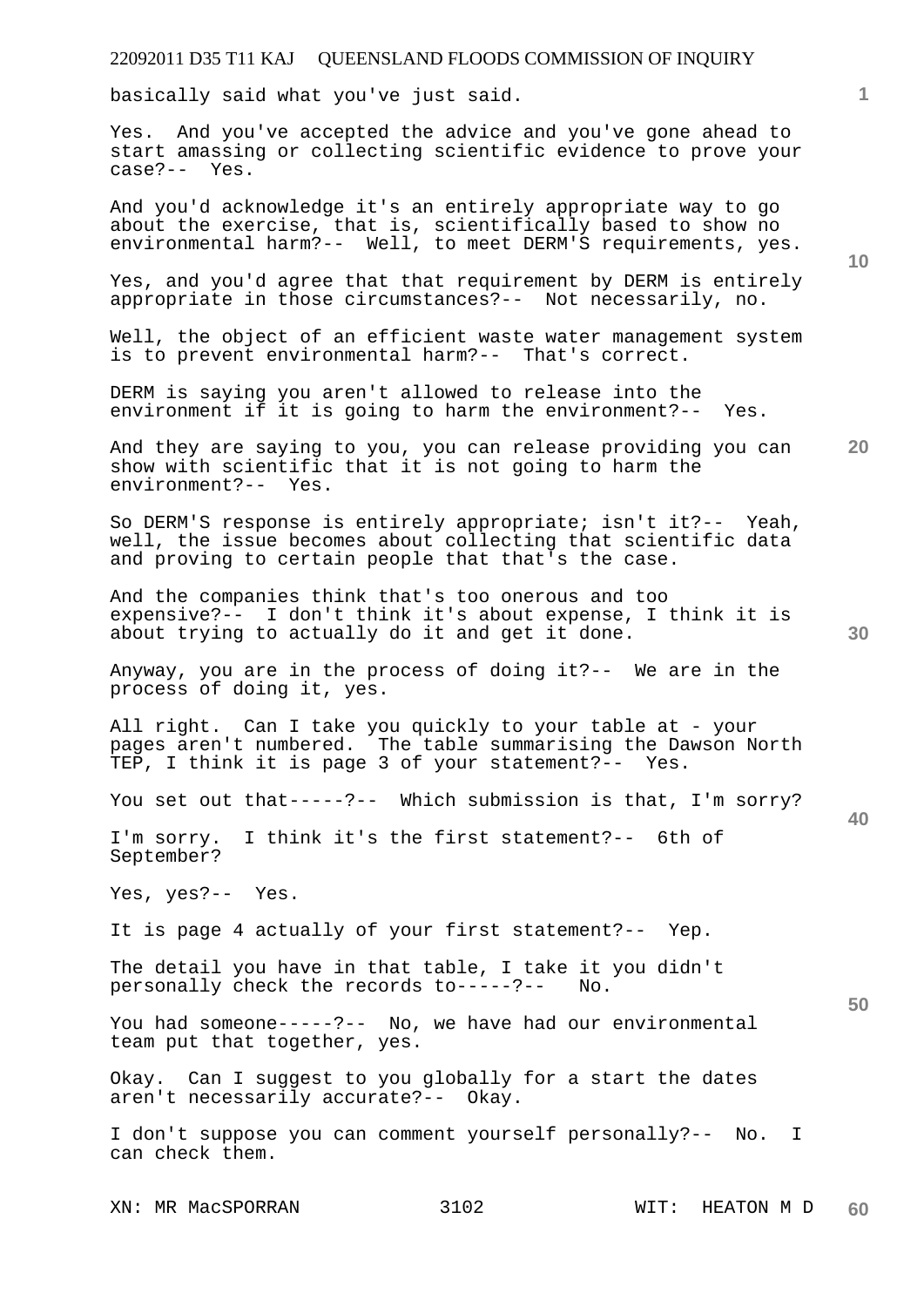They can be checked?-- Yes.

The source documents are available?-- Yes, of course.

All right. Is this the case: That the Dawson Central and Dawson North TEPs were combined ultimately and submitted on the 7th of February, the both of them that is?-- Yes. Yes, I believe so, yep.

That was approved with conditions on the 17th of February?-- Yes.

And the conditions were as per the application by the company with the exception of the flow rate figure, that was the only condition that wasn't in accordance with the application originally provided by the company?-- Yes.

**20**  And the - what the company wanted was a flow rate in the creek of ten cubic metres per second and DERM granted it at 18 rather than 10?-- Yeah.

Were you given a reason why there was a change in that condition from the application your company had made?-- I'm not sure, I can't answer that.

You don't know the reasons behind that?-- No, I don't.

**30**  Okay. But you are able to confirm, are you, that was the only condition that was different to the one you applied for?-- I could confirm. I can't now, but I can do that.

You can with the documents?-- Yes, sure.

All right. Now is it the case that the company had difficulty meeting the conditions in terms of pumping out the water because there was a lack of capacity to pump in the company? You lacked some infrastructure by way of pumps?-- I think at Dawson, yes.

Yes, Dawson?-- We did at the time.

How did that come about that you had insufficient pumping capability to meet the requirements?-- I think we had just an excess of water in every pit.

But if you had more pumps you could have pumped out more water?-- Yeah.

**50**  In accordance with the conditions that had been approved?-- Yeah, and our storage capacity is all up one end of the mine and it takes an enormous amount of pumps to get the water there.

All right. Now, in any event, you have had subsequent meetings as recently as August this year between DERM and associated agencies?-- Yes.

**1**

**10**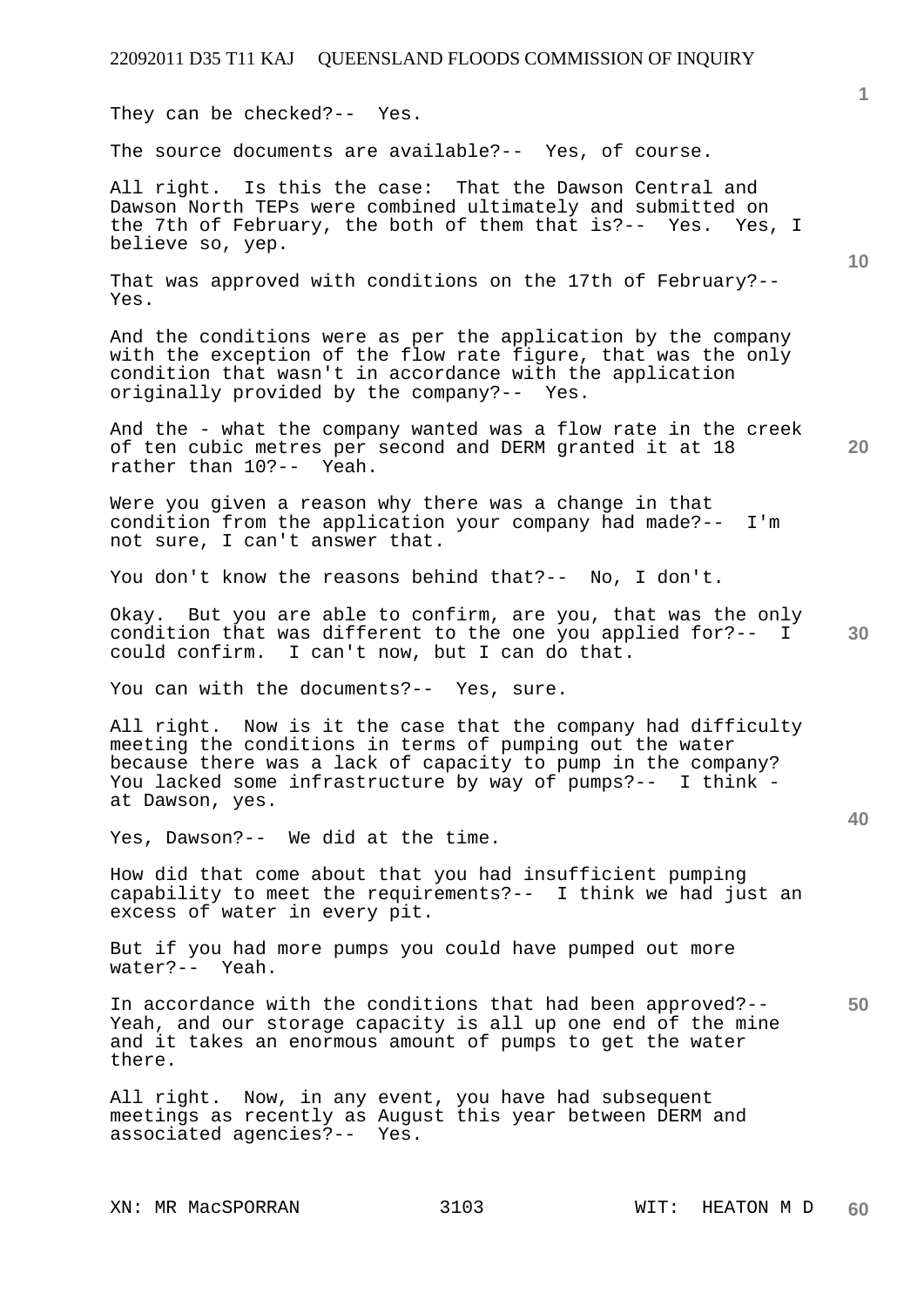And you've made it known, have you, or the company has made it known that you have had good support from DERM in this whole exercise?-- Yeah. The information I have got has been very constructive, yes.

That indicates good support from DERM through this process?-- That's what I understand, yeah.

**10**  And that DERM has provided you with an ability to discharge water but you'd like to have that process formalised to become more flexible and quicker, is that a fair summary of the stage we have reached?-- Yeah. I think there's a few other issues besides that but they're probably the big ones, yes.

All right. Commissioner, that's probably as far as I can go. I just reserve my right on the basis we discussed earlier and can I indicate my preference for a witness coming back to be asked questions, whether it be this gentleman or someone else, if that's possible, in the nature of the allegation.

COMMISSIONER: Yes, I understand that.

MR CALLAGHAN: I can indicate if the State wishes to identify - I mean, I dare say we will be serving another requirement on the company and if anything - if you want us to incorporate anything in that requirement to address specific concerns we would certainly welcome that.

- MR MacSPORRAN: We can certainly look into that and see what we can provide.
- COMMISSIONER: That would be good. Thank you.
- MR CALLAGHAN: We did have another witness but-----

MR MacSPORRAN: Could we indicate, if it is helpful, that we have no questions of Mr Kadletz.

COMMISSIONER: Did anyone else, do you know?

MR CALLAGHAN: I don't think there's anyone left.

MR MacSPORRAN: If they did, they've gone.

MR CALLAGHAN: Is he here?

COMMISSIONER: Anyway, should we excuse poor Mr Heaton now?

MR CALLAGHAN: Yes. I'm sorry.

COMMISSIONER: Thank you, Mr Heaton, you are excused.

WITNESS EXCUSED

**20** 

**1**

**30** 

**50**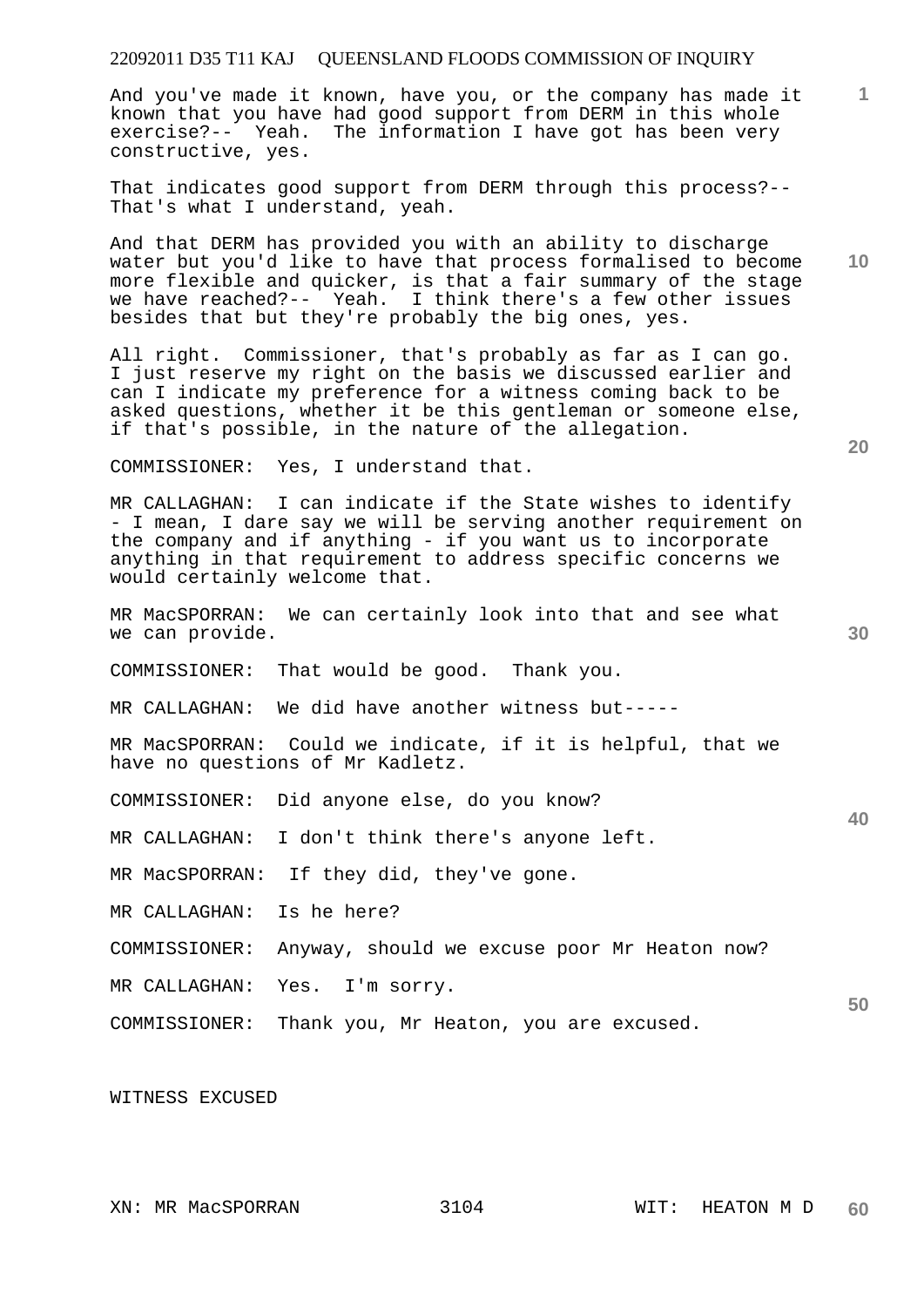COMMISSIONER: What do you want to do about Mr Kadletz?

MR CALLAGHAN: I am happy to press on if the Commission is, but he's a locally based employee, I gather, so there wouldn't be a great deal of dislocation-----

COMMISSIONER: If it turns out that nobody has any questions anyway, do you want to call him?

**10**  MR CALLAGHAN: Yes, there are some matters that I do want to address with him.

COMMISSIONER: Where is Mr Kadletz from?

MR CALLAGHAN: DEEDI.

MR MacSPORRAN: He is local but as your program changes, of course, it is going to harder and harder to fit people coming back in.

COMMISSIONER: That is true, but if he is a fairly quick witness it may not be too disastrous.

MR CALLAGHAN: I can't promise to be too quick but I'm happy  $to-----$ 

COMMISSIONER: No, I'm suggesting that if he's a fairly quick witness it may not be too disastrous to put him on another day? Get him in then.

MR CALLAGHAN: Yes, all right.

COMMISSIONER: I'm just reluctant to do this to the reporters two days running.

MR CALLAGHAN: I know.

COMMISSIONER: Maybe if we all look suitable abject and you are really quick with him.

MR CALLAGHAN: I call Oscar Kadletz.

**50** 

**20** 

**40**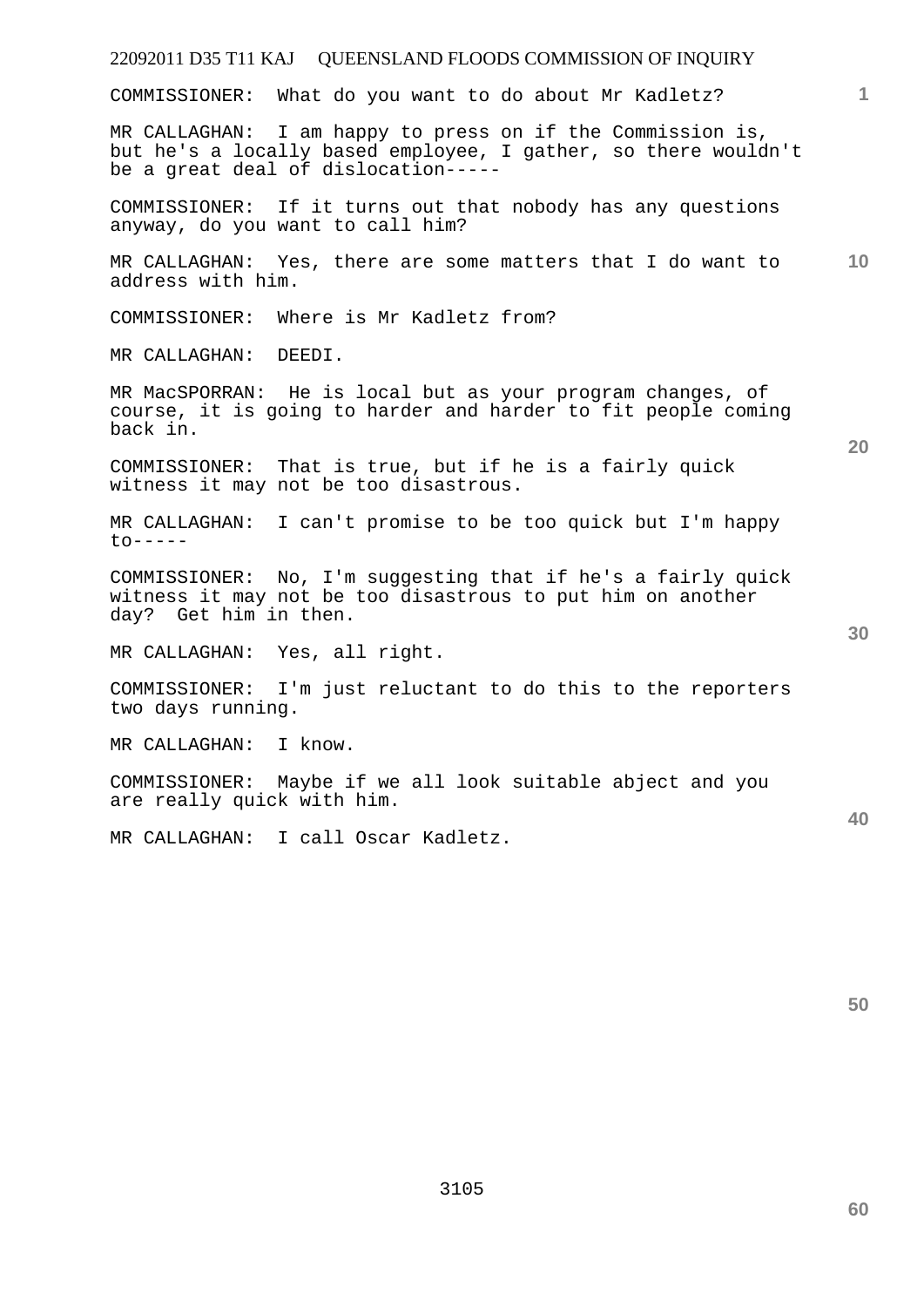OSCAR KADLETZ, SWORN AND EXAMINED:

MR CALLAGHAN: Your name is Oscar Kadletz?-- That's correct.

You are the Abandoned Mines Coordinator at the Department of Employment and Economic Development and Innovation?-- Yes.

**10**  You provided a statement dated 20 September which contains ten annexures?-- Yes.

Yes. I tender that statement.

COMMISSIONER: Exhibit 608.

ADMITTED AND MARKED "EXHIBIT 608"

MR CALLAGHAN: I also tender a folder of documents relating to the Mount Oxide Mine including briefing notes and photos. I tender that on a CD and there is a copy for the witness.

COMMISSIONER: Exhibit 609.

ADMITTED AND MARKED "EXHIBIT 609"

MR CALLAGHAN: Mr Kadletz, you administer the Abandoned Mines Land Program?-- That's correct.

How many abandoned mines are there in Queensland?-- There's many thousands of them, actually, ranging from very small ones to the largest of all which is Mount Morgan.

And does the abandoned mines - what do you do at the program?-- We address what we've assessed are the highest risk sites under the program and, given the resources that are available to us, and in that we focus on the sites that have significant risk to public health and safety primarily.

Well, the Commission has asked for a statement about the Mount Oxide Mine which is on a cattle property called Chidna?-- Chidna, C-H-I-D-N-A.

It's north of Mount Isa, anyway?-- Yes.

And for some time now there's been an iridescent blue colour in the creeks on that property; is that correct?-- That's right.

At paragraph 26 of your statement you note that there's a blue

**20** 

**1**

**40**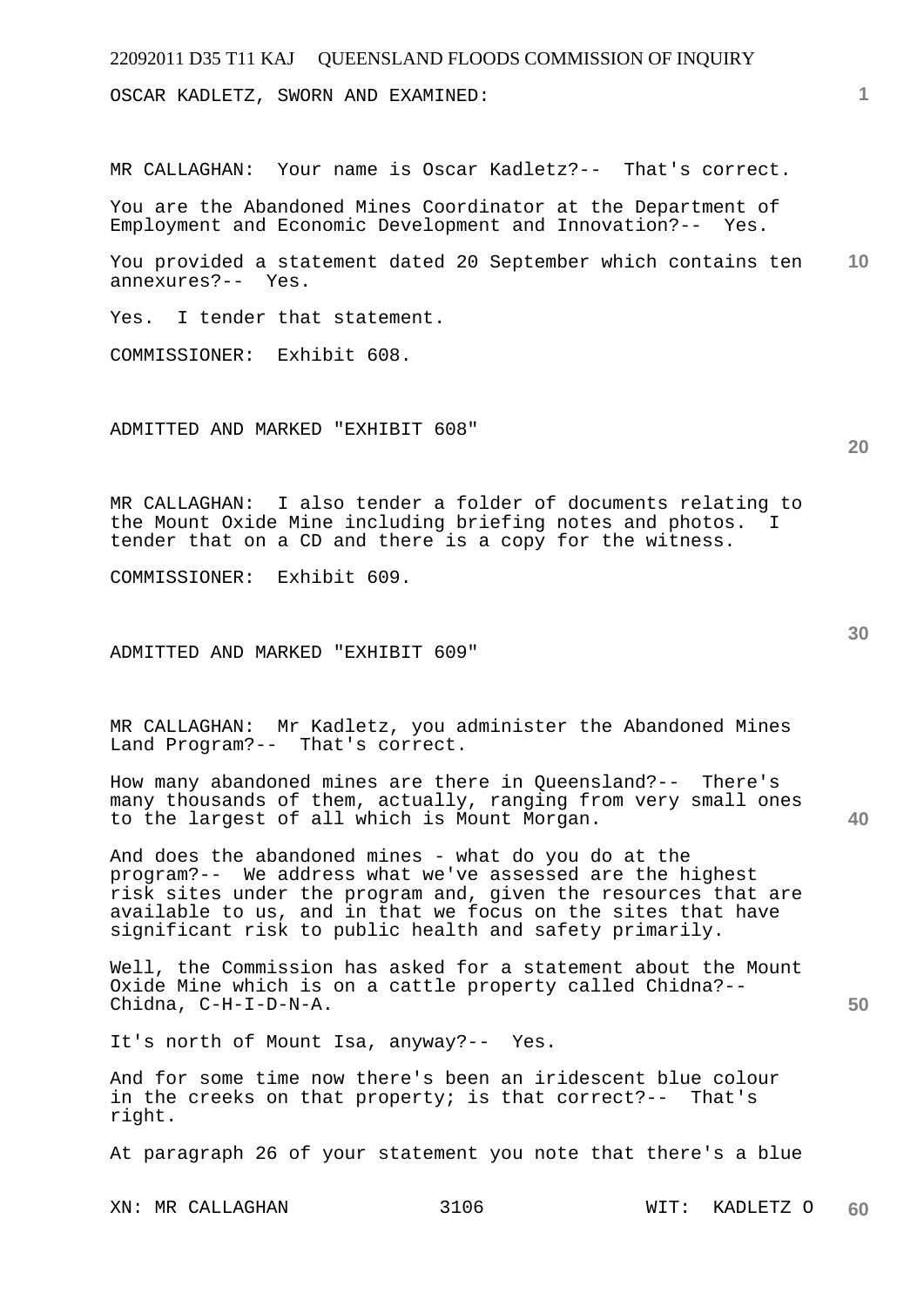discoloration of the creeks for approximately 1 to 2 kilometres downstream from the mine?-- Yes, that's right.

I'll show you some photos which are in the folder that you have at tab 3, 4, 5 and 6. Those photos depict waterways of the site during the wet season; is that correct?-- That's right. Towards the tail end of the wet season as the streams slow down and stop flowing.

All right. I tender those photos. They are part of the exhibit already tendered, thank you.

COMMISSIONER: I wouldn't mind seeing them at this point.

MR CALLAGHAN: We have copies, yes.

COMMISSIONER: I think they're coming up. It is blue. Thank you.

**20** 

**1**

**10** 

**40**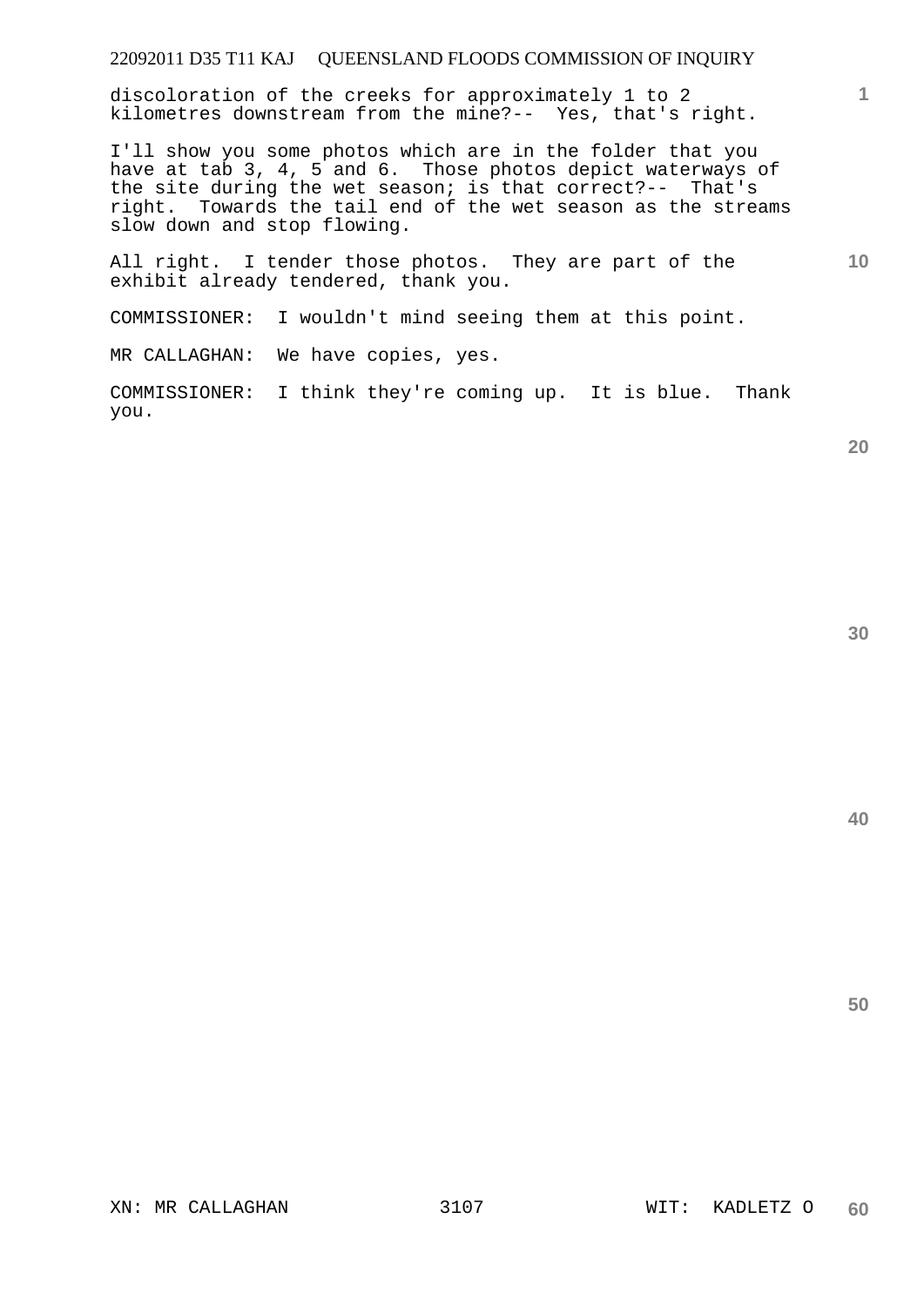MR CALLAGHAN: There's been no mining at that site since the early 1990s; is that correct?-- Yes, that's correct.

What was mined there before that?-- Copper.

There's currently an exploration permit granted over the land, but there's no company with responsibility for the mine; is that correct?-- That's correct. The company that created the disturbance, the big disturbance on the site, left - left the site in the 1990s and the mining lease it operated under has ceased. The current exploration permit is not related to that previous mining lease.

I see. Paragraph 16 of your statement you refer to an expert panel formed by the Department. When was that panel formed?-- It was formed in 2010.

This issue of blue precipitate in the creeks has been around for a while. Is there any reason why the panel was only formed that recently?-- We - we began a review of the environmental management of the contamination downstream after the landholder had raised it, brought it to our attention and also to the media's attention in 2009, and from that point on we've been working to understand the mechanisms that produce that contamination, they're quite complex, and to address those mechanisms to minimise the downstream pollution.

COMMISSIONER: Who was the miner that left it in that state?-- The past miner?

Mmm?-- They're - the mine changed company a few times, but Adelaide Brighton Steamship is one of them.

MR CALLAGHAN: You refer to the landowner or the landholder, that's Mr Spreadborough?-- Brussy Spreadborough, yes.

All right. In paragraphs 11 through to 14 you discuss the manner in which the minerals find their way into the waterways. The main source of contamination is the stockpiles of waste; is that true?-- No, it's one of the sources. There's also the mine pit and there's a link between the mine pit and other aquifers that are in the area. We are trying to understand that and it seems from our latest hydrological advice that they're interlinked which makes the relative contributions hard to ascertain. So, we have got a number of sources.

Is this something that Mr Spreadborough's indicated that the mine pit leaks when it gets to a certain level?-- Yep.

The so-called pincushioning effect of the various holes which have been drilled around the place over the years, I suppose; is that right?-- That's one of his theories. We are assessing that. We don't have enough information at this point in time to confirm it or deny it.

Anyway, it does seem that one of the sources is the collection of stockpiles of waste?-- Yes, that's right.

XN: MR CALLAGHAN 3108 WIT: KADLETZ O

**10** 

**1**

**30** 

**20** 

**50**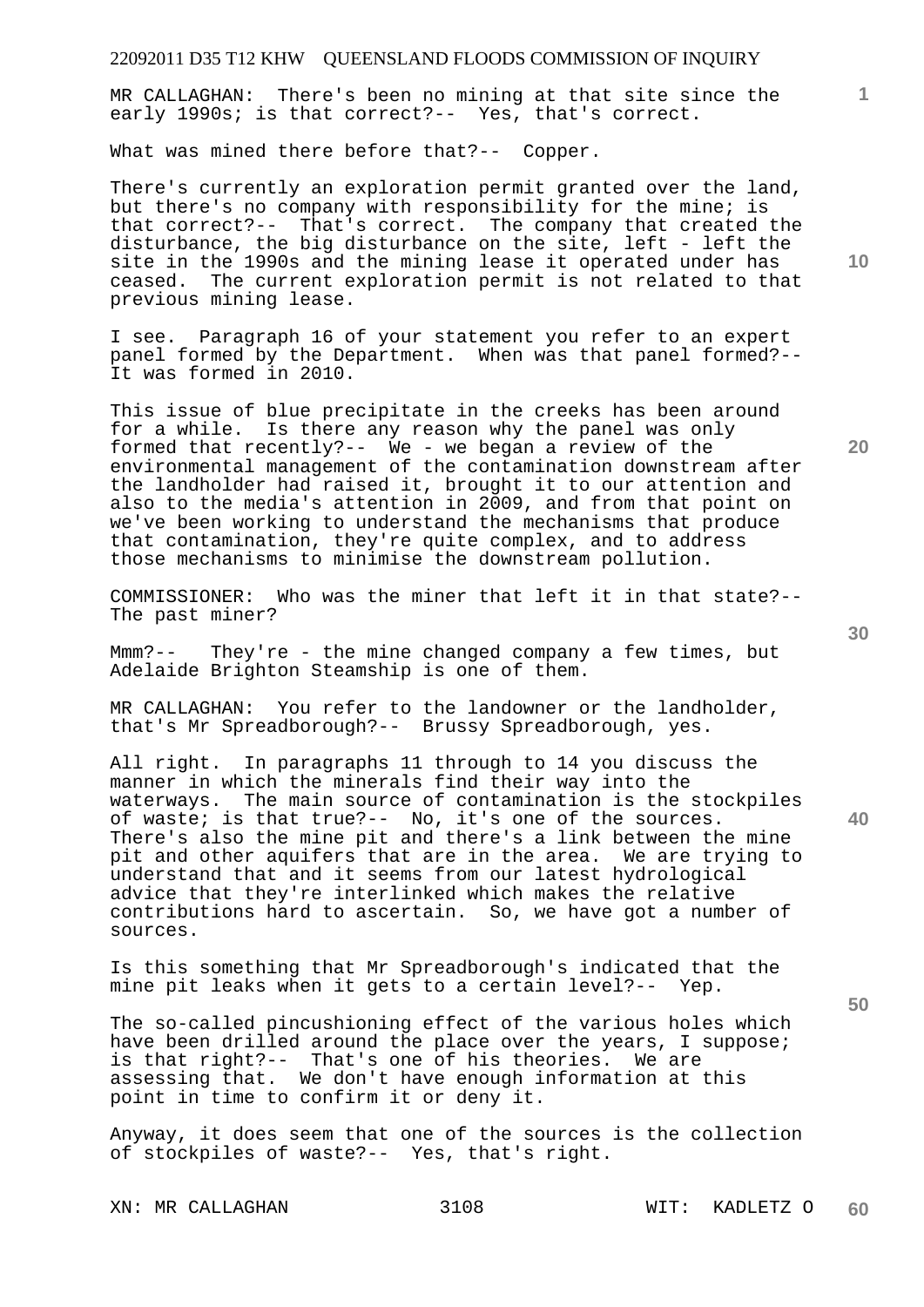How long have they been there?-- They have been there since the mining - in - I think it was the '80s it started, the major - major development of the open cut pit.

Well, can I take you to annexure 3 of your statement, which contains some notes or minutes of an expert panel meeting on the 26th of July this year? There's a note about HDPE covers installed on stockpiles to reduce infiltration?-- Yes.

We are fond of acronyms at the Commission but HDPE is a new one. What's that stand for?-- Sorry, high density polyethylene. It's black plastic basically.

Okay. They were installed in 2010; is that right?-- That's right, later half of 2010.

Are they a long-term option?-- No, they're not, they're a medium term option. We set the tender for their installation and supply at being a five year life.

I see. Their installation wasn't part of any special preparedness for the last wet season, that was just part of the ongoing maintenance of the site; is that right?-- That's right, yes.

You have already indicated that there might be various sources of the contamination. Can I take you to tab 2 of your witness folder, and that is a briefing note to the Director-General of DERM from the 11th of February this year. Down the bottom there's a heading, "Current Issues." Five dot points up from that it says, "DD carried out a million dollars of remediation and in stream clean-up works in 2009."; is that right?-- That's right.

Did that result in any improvements?-- Yes, it did.

What was involved that clean-up work?-- The clean-up work involved two aspects basically, it involved moving stockpiles which were within the stream itself and it also involved cleaning up blue copper precipitates out of the stream for about two K downstream.

There's a proposal also there that DERM is progressing a proposal to remove all contaminated material from the site in 2011; is that right? It's two dot points up from the heading, "Current Issues."?-- We've looked at a number of issues. This dot point is probably a bit unclear, it relates to the stockpiles, and we're looking at what sort of options we can have - we can apply to basically stop the contamination arising from stockpiles. There's two major ways that will occur. One is by having stockpiles removed off site, maybe to another mine site where they can be reprocessed. It's pretty a low probability that one. Or the other one is we will have to move them to some other location and probably encapsulate them. We're still looking at what best practice technology there is around to do a good job of that. There's no really good answers in the world as far as I know at this point in

XN: MR CALLAGHAN 3109 WIT: KADLETZ O

**1**

**20** 

**50**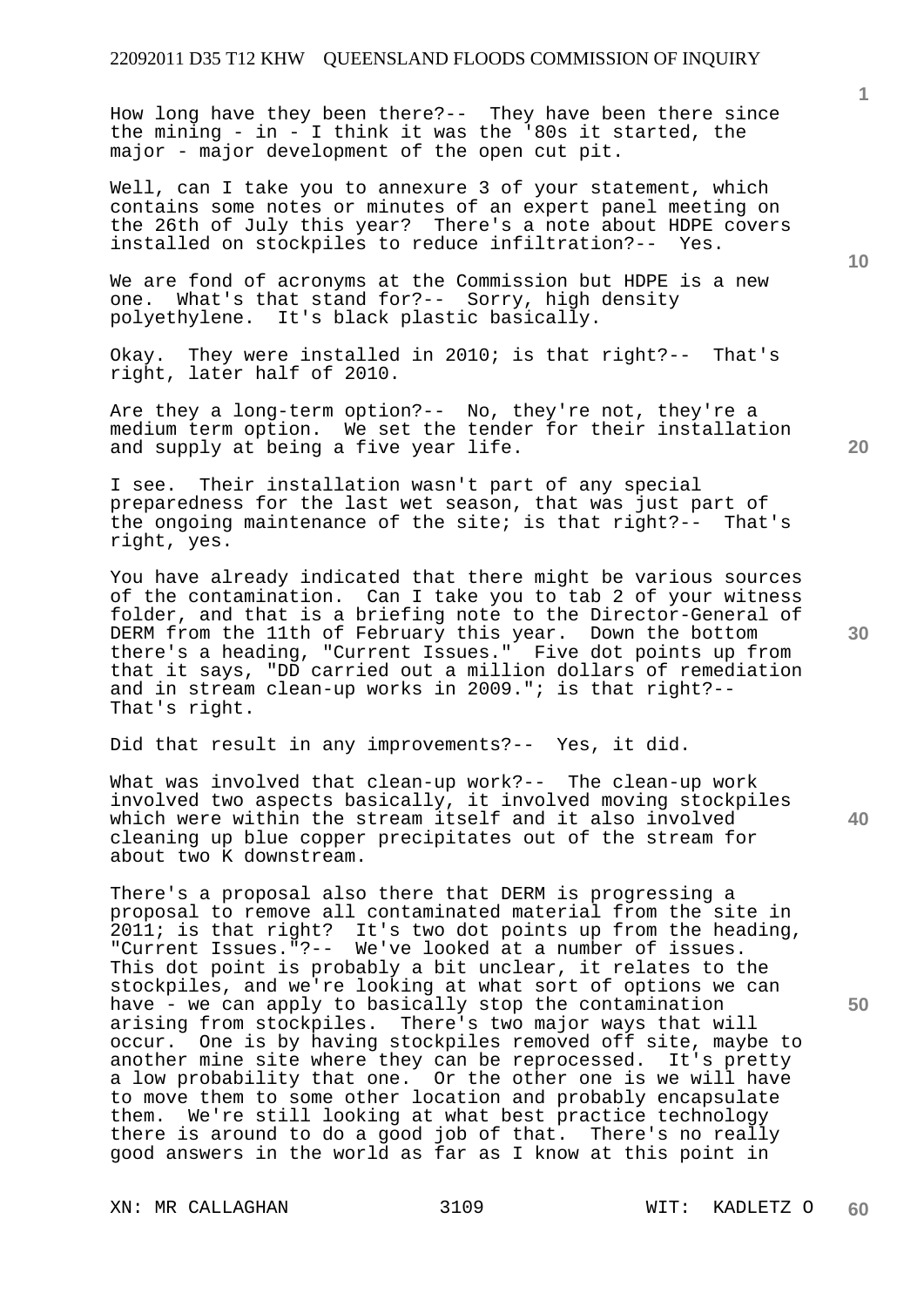time.

Is it accurate to say that there's an attempt in progress to remove contaminated material from the site this year?-- This year we are scoping a tender for removal or relocation/encapsulation, I am not sure what wording we use, to have the stockpiles no longer provide any - any contaminated seepage in a new location.

Annexure 3 to your statement, on page 4 of that we can see the notes about the wildlife that might be affected by the contamination, various forms of wildlife from purple neck rock wallabies through to aquatic life which is said to have the least resistance to contamination; is that right?-- Yes, some - some wildlife such as fish are quite sensitive to copper.

On page 8 there's a discussion of the steps to be taken to identify species which are dying and there's a note to perform library research on the impacts to wallabies and management of birds. Is that something that your department is doing?-- We're doing that in - in association with the Department of Environment and Resource Management, their wildlife people, because they're the experts at this, and I have just written just worked with my manager in northern region to provide a work scope to DERM to progress that.

Again, the question has to be asked if the issue has been around for a long time why only now are the risks to wildlife being reviewed?-- We have - we have a number of sites in northern region and across Queensland that we're addressing and we apply our funding and other resources to the sites that are deemed the highest priority at the time.

And there are other sites which have been of more concern?-- For example Mt Morgan.

Can I ask you, perhaps by taking you to paragraph 23, you say there, "DD's activities are not regulated by any environmental program."?-- That's right. This is relating to Mt Oxide you are talking about?

Yes. Does DD manage the site in accordance with any regulation or-----?-- There's no - no regulation to the site as it's managed at the moment. Abandoned mines, I suppose, are in a grey area that is not directly addressed by - by a lot of the environment protection legislation, which is related more to having a regulation of an industry, for example, mining. Well, the mining that did have an environmental authority when it was going on has ceased, so that environmental authority has also ceased and is no longer appropriate to the rehabilitation work that we're doing on the site.

Which leaves you, does it, in something of a vacuum, but presumably you adopt some sort of standards or principles?-- The way we address that vacuum is two-fold. In the first instance, we work closely with DERM to make sure that they're

**10** 

**20** 

**40**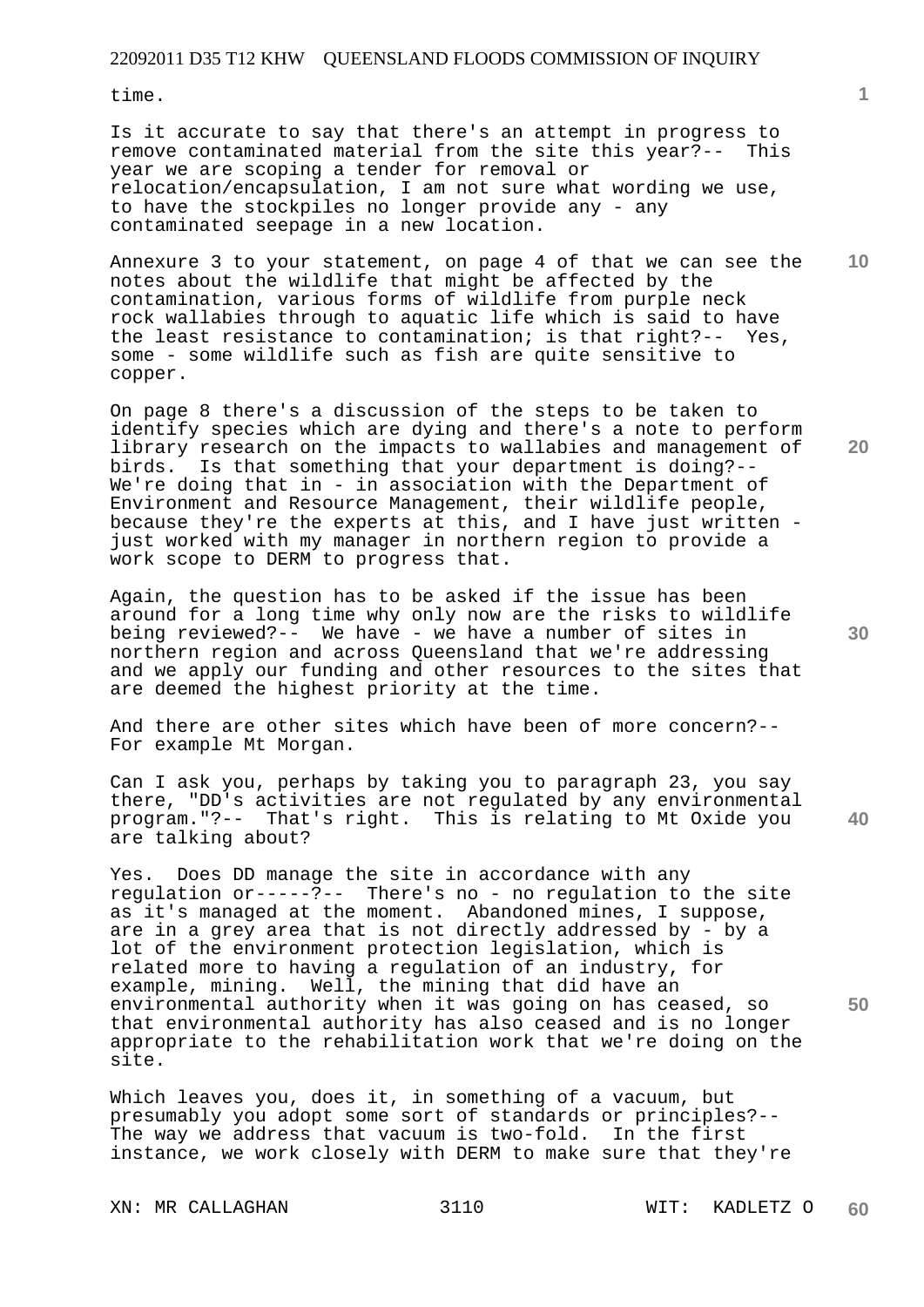## 22092011 D35 T12 KHW QUEENSLAND FLOODS COMMISSION OF INQUIRY

aware of what we're planning and have comment on it and happy with the direction we're taking, and the second aspect is that we've convened the expert panel, which has expertise from a broad range of people on the issues that we know exist at the site to again provide broad input into how - to discover what the issues are, how to manage them, both in the short term and in the long-term.

You have actually just anticipated probably the next half dozen questions, which I am sure will make everyone happy, but what sorts of expectations do they - does DERM relate to you about the environmental management of Mt Oxide?-- Their expectation is that we improve the site and the - minimise the downstream contamination as soon as practicable. They're aware that we're doing it within the context of the environmental - sorry, the Abandoned Mine Land Program, which is the State-wide program, and has other sites which also must be considered in prioritisation, and also that we have limited resources to do our work in this manner.

Does that mean that there's no timeline set for you as an acknowledgement of your limited resources?-- There's no timeline set to finally fixing the problem, partly because we don't know how to do that completely. The complexity issues mean that it may not be feasible, that part of the - part of the problem is natural. So, we have got to look at that as well. Each year we get together with DERM - as a matter of fact several times a year - we get together with DERM and we discuss our an annual work program and our work program into the future and we have a conversation about the pace at which the work is going and, I guess, DERM is asking questions to satisfy itself that we're doing as much as we can.

But there are options if they hypothetically - and I am not suggesting this - but if hypothetically they weren't satisfied, there wouldn't be much they can do, I take it, because you're in that grey area?-- We're in that grey area, but there's nothing to stop them from collaborating with us to put a submission up to Cabinet, for example, for extra funding.

I suppose - I'm sorry, I didn't mean to interrupt you and I suppose nothing they can do within any regulatory framework?-- Not that-----

 $NQ^2$ --  $NQ$ .

And there would be no private mine owner who was in such a position, would there?-- No.

And so is that the case of abandoned mines across Queensland, that they're effectively self-regulated by you?-- Yes, in collaboration with DERM, and in saying that, we recognise the current environmental standards and we aim to work towards meeting them wherever we can.

Are any abandoned mines owned privately of the many that there are?-- I believe there are a few, yes. The majority are also

XN: MR CALLAGHAN 3111 WIT: KADLETZ O

**60** 

**20** 

**1**

**10** 

**30** 

**50**